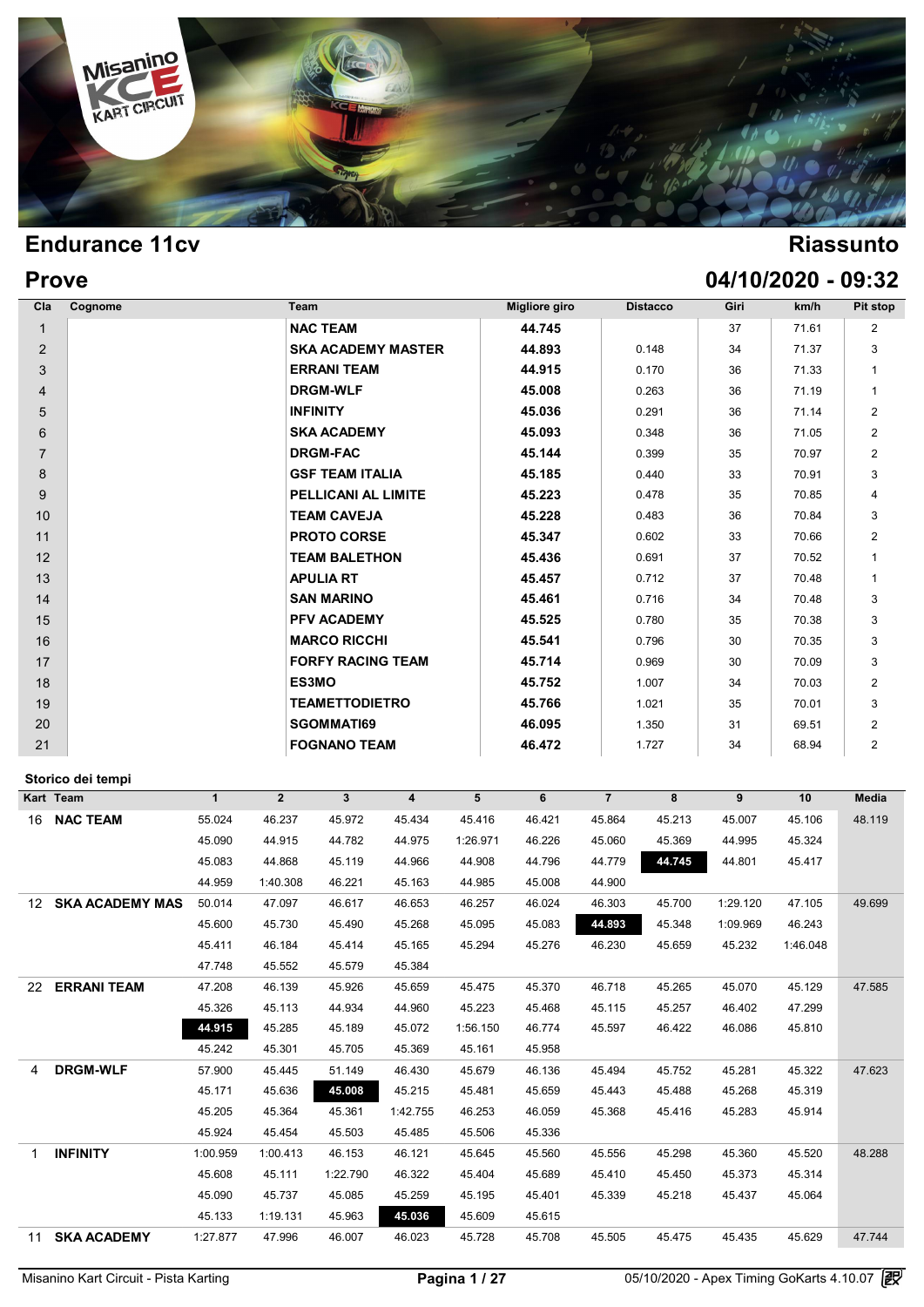

### **Endurance 11cv Riassunto Kart Team 1 2 3 4 5 6 7 8 9 10 Media Riassun**<br>
45.337 45.567 45.540 45.621 45.483 45.415 1:19.164 45.551 45.303 45.145<br>
45.180 45.185 45.185 45.180 45.288 45.421 45.642 45.483 45.145 45.303 45.145 1 2 3 4 5 6 7 8 9 10 Med<br>45.337 45.567 45.540 45.621 45.483 45.415 1:19.164 45.551 45.303 45.145<br>45.189 45.195 45.095 45.169 45.288 45.401 45.643 45.421 45.387 45.138<br>45.241 45.992 46.054 48.577 45.107 45.316 1 2 3 4 5 6 7<br>45.337 45.567 45.540 45.621 45.483 45.415 1:19.1<br>45.189 45.195 45.095 45.169 45.288 45.401 45.64<br>45.241 45.093 46.954 48.577 45.197 45.316 3 **DRGM-FAC** 48.545 46.163 47.262 46.102 45.870 45.648 45.429 45.416 45.249 45.416 50.312 45.189 45.195 45.095 45.169 45.288 45.401 45.643 45.421 45.387 45.138<br>45.241 **45.093** 46.954 48.577 45.197 45.316<br>48.545 46.163 47.262 46.102 45.870 45.648 45.429 45.416 45.249 45.416 50.3<br>45.199 45.674 45.144 45.455 47.09 45.241 45.093 46.954 48.577 45.197 45.316<br>48.545 46.163 47.262 46.102 45.870 45.648 45.429 45.416 45.249 45.416 50.3<br>45.199 45.674 45.144 45.455 47.093 45.923 45.653 2:00.545 46.808 45.858<br>45.731 45.507 2:06.287 46.598 46.6 46.545 46.163 47.262 46.102 45.870 45.6<br>45.199 45.674 45.144 45.455 47.093 45.9<br>45.731 45.507 2:06.287 46.598 46.683 45.20<br>45.325 46.092 45.388 45.386 45.520 8 **GSF TEAM ITALIA** 55.075 48.030 47.221 46.431 46.291 46.211 46.602 46.046 46.922 46.453 52.564 45.731 45.507 2:06.287 46.598 46.683 45.208 45.518 46.000 45.748 45.506<br>45.325 46.092 45.388 45.386 45.520<br>55.075 48.030 47.221 46.431 46.291 46.211 46.602 46.046 46.922 46.453 52.5<br>1:51.440 46.584 45.685 45.830 45.794 45. 45.325 46.092 45.388 45.386 45.520<br>
55.075 48.030 47.221 46.431 46.291 46.211 46.602 46.046 46.922 46.453 52.5<br>
51.440 46.584 45.685 45.830 45.794 45.407 45.961 45.279 45.305 45.445<br>
45.185 45.318 1:59.670 46.901 47.216 55 48.030 47.221 46.4;<br>
45.440 46.584 45.685 45.8;<br>
45.185 45.318 1:59.670 46.9<br>
45.553 45.753 45.785 20 **PELLICANI AL LIMITE** 51.079 46.542 46.231 46.264 46.038 45.431 45.336 1:06.367 46.724 45.563 48.323 45.185 45.318 1:59.670 46.901 47.216 55.055 46.776 1:40.404 47.117 45.896<br>45.553 45.753 45.785<br>51.079 46.542 46.231 46.264 46.038 45.431 45.336 1:06.367 46.724 45.563 48.3:<br>45.597 45.742 45.234 46.097 45.610 45.567 1:09.321 45.553 45.753 45.785<br>
51.079 46.542 46.231 46.264 46.038 45.431 45.336 1:06.367 46.724 45.563 48.3;<br>
45.597 45.742 45.234 46.097 45.610 45.567 1:09.321 48.197 45.742 46.319<br>
45.496 45.339 45.618 45.560 45.467 1:12.862 46.9 46.542 46.231 46.264 46.038 45.43<br>45.597 45.742 45.234 46.097 45.610 45.5<br>45.496 45.339 45.618 45.560 45.467 1:12.8<br>45.223 45.454 45.412 45.640 56.300 23 **TEAM CAVEJA** 53.981 1:24.555 48.392 46.008 45.659 45.938 45.776 45.585 45.649 45.582 48.833 45.496 45.339 45.618 45.560 45.467 1:12.862 46.935 45.874 45.879 45.265<br>45.223 45.454 45.412 45.640 56.300<br>53.981 1:24.555 48.392 46.008 45.659 45.938 45.776 45.585 45.649 45.582 48.8<br>45.479 45.572 45.403 45.823 45.335 1:06 45.223 45.454 45.412 45.640 56.300<br>
53.981 1:24.555 48.392 46.008 45.659 45.938 45.776 45.585 45.649 45.582 48.8<br>
45.479 45.572 45.403 45.823 45.335 1:06.320 48.107 45.343 45.583 45.743<br>
45.467 45.243 45.228 45.382 45.323 45.981 1:24.555 48.392 46.008 45.659 45.938 45.7<br>45.479 45.572 45.403 45.823 45.335 1:06.320 48.1<br>45.467 45.243 45.304 45.382 45.323 45.506 45.31<br>45.546 45.813 45.304 1:28.226 46.847 46.145 14 **PROTO CORSE** 54.407 47.898 47.248 47.191 46.325 46.400 45.948 46.305 45.879 45.844 49.372 45.467 45.243 45.228 45.382 45.323 45.506 45.308 45.604 45.379 45.849<br>45.546 45.813 45.304 1:28.226 46.847 46.145<br>54.407 47.898 47.248 47.191 46.325 46.400 45.948 46.305 45.879 45.844 49.3<br>46.026 45.347 45.730 1:34.336 46. 45.546 45.813 45.304 1:28.226 46.847 46.145<br>54.407 47.898 47.248 47.191 46.325 46.400 45.948 46.305 45.879 45.844 49.3<br>46.026 45.747 45.457 45.456 46.129 45.699 48.015 46.373 46.114 45.804 1:34.692<br>47.434 46.620 45.790 47.424 46.026 47.424 46.629 47.424 46.629 48.799 48.799 48.799 48.799 48.799 48.799 48.799 48.799 48.799 48.799 48.799 48.799 48.799 48.799 48.799 48.799 48.799 48.799 48.799 48.799 48.799 48.799 48.799 48.799 48.799 48.79 17 **TEAM BALETHON** 50.790 48.024 48.130 47.417 47.333 46.497 46.654 46.513 46.589 46.161 47.884 46.747 45.457 45.456 46.129 45.699 48.015 46.373 46.114 45.804 1:34.692<br>47.424 46.629 45.799 48.024 48.130 47.417 47.333 46.497 46.654 46.513 46.589 46.161 47.8<br>46.456 46.412 46.435 46.304 46.948 47.370 46.332 47.027 47.09 47.424 46.629 45.799<br>
50.790 48.024 48.130 47.417 47.333 46.497 46.654 46.513 46.589 46.161 47.8<br>
46.456 46.412 46.435 46.304 46.948 47.370 46.332 47.027 47.092 47.096<br>
46.682 46.679 47.039 46.707 46.951 1:29.020 47.417 45 46.456 46.412 46.435 46.304 46.948 47.370 46.654 46.54<br>46.456 46.412 46.435 46.304 46.948 47.370 46.332 47.03<br>46.682 46.679 47.039 46.707 46.951 1:29.020 47.417 45.88<br>45.436 45.834 46.190 45.833 45.676 46.034 45.772 9 **APULIA RT** 52.360 49.208 47.155 46.742 46.183 46.314 46.056 46.358 45.874 46.894 47.438 46.682 46.679 47.039 46.707 46.951 1:29.020 47.417 45.884 47.016 45.982<br>45.436 45.834 46.190 45.833 45.676 46.034 45.772<br>52.360 49.208 47.155 46.742 46.183 46.314 46.056 46.358 45.874 46.894 47.41<br>46.080 45.807 45.869 45.9 45.436 45.834 46.190 45.833 45.676 46.034 45.772<br>
52.360 49.208 47.155 46.742 46.183 46.314 46.056 46.358 45.874 46.894 47.4;<br>
46.080 45.807 45.869 45.958 45.475 45.714 45.587 45.704 45.561 45.709<br>
45.619 45.655 45.755 45. 46.080 49.208 47.155 46.742 46.183 46.314 46.056 46.31<br>46.080 45.807 45.869 45.958 45.475 45.714 45.587 45.71<br>45.619 45.655 45.755 45.457 1:26.058 47.874 46.640 46.51<br>45.804 46.301 45.912 45.943 45.856 45.829 46.082 13 **SAN MARINO** 53.984 47.444 47.282 46.955 46.608 46.695 46.935 53.791 1:28.303 46.672 51.675 45.619 45.655 45.755 45.457 1:26.058 47.874 46.640 46.559 47.145 46.127<br>45.804 46.301 45.912 45.943 45.856 45.829 46.082<br>53.984 47.444 47.282 46.955 46.608 46.695 46.935 53.791 1:28.303 46.672 51.6 46.804 46.301 45.912 45.943 45.856 45.829 46.082<br>
53.984 47.444 47.282 46.955 46.608 46.695 46.935 53.791 1:28.303 46.672 51.6<br>
46.000 45.451 46.217 46.011 46.135 45.807 45.835 1:56.875 49.430 47.201<br>
47.193 47.015 47.454 47.444 47.282 46.955 46.61<br>46.000 45.461 46.217 46.011 46.1;<br>47.193 47.015 47.454 47.249 47.1;<br>47.029 46.146 45.847 45.854 2 **PFV ACADEMY** 49.076 46.746 46.760 46.612 46.417 46.223 45.927 46.137 1:27.167 49.946 50.166 47.193 47.015 47.454 47.249 47.132 47.074 46.782 1:27.825 48.259 46.464<br>47.029 46.146 45.847 45.854<br>49.076 46.746 46.760 46.612 46.417 46.223 45.927 46.137 1:27.167 49.946 50.1<br>47.956 47.930 47.717 47.948 48.739 47.682 47. 47.029 46.146 45.847 45.854<br>49.076 46.746 46.760 46.612 46.417 46.223 45.927 46.137 1:27.167 49.946 50<br>47.956 47.930 47.717 47.948 48.739 47.682 47.461 47.379 47.480 47.399<br>46.866 47.011 1:23.774 46.773 46.488 1:22.508 47. 46.746 46.760 46.612 46.417 46.22.47.956 47.930 47.717 47.948 48.739 47.61<br>46.866 47.011 1:23.774 46.773 46.488 1:22.4<br>45.635 45.655 45.755 45.603 45.819 19 **MARCO RICCHI** 51.119 47.316 46.467 46.418 46.087 46.054 46.359 45.942 46.336 1:56.488 53.351 46.866 47.011 1:23.774 46.773 46.488 1:22.508 47.601 46.353 45.754 45.525<br>45.635 45.655 45.755 45.603 45.819<br>51.119 47.316 46.467 46.418 46.087 46.054 46.359 45.942 46.336 1:56.488 53.3<br>47.745 47.177 46.646 46.876 46.054 46 45.635 45.655 45.755 45.603 45.819<br>
51.119 47.316 46.467 46.418 46.087 46.054 46.359 45.942 46.336 1:56.488 53.3<br>
47.745 47.177 46.646 46.876 46.054 46.350 46.814 1:17.965 49.208 47.386<br>
46.761 2:25.390 47.205 45.859 45.54 18 **FORFY RACING TEAM** 52.463 49.005 48.790 48.017 47.287 47.461 47.945 47.019 47.365 1:37.332 53.036 47.745 47.177 46.646 46.876 46.054 46.350 46.814 1:17.965 49.208 47.386<br>46.761 2:25.390 47.205 45.859 45.541 45.571 45.595 45.883 45.952 45.967<br>52.463 49.005 48.790 48.017 47.287 47.461 47.945 47.019 47.365 1:37.332 53.0<br>4 46.761 2:25.390 47.205 45.859 45.541 45.571 45.595 45.883 45.952 45.967<br>52.463 49.005 48.790 48.017 47.287 47.461 47.945 47.019 47.365 1:37.332 53<br>49.428 47.471 46.272 46.349 46.458 46.289 46.274 46.181 1:40.881 47.716<br>48. 21 **ES3MO** 56.401 49.234 48.034 47.588 48.081 46.585 47.409 46.725 47.340 1:16.447 49.901 48.428 47.471 46.272 46.349 46.458 46.289 46.274 46.181 1:40.881 47.716<br>48.695 48.462 46.705 47.850 47.672 47.946 1:48.725 47.164 46.159 45.741<br>56.401 49.234 48.034 47.588 48.081 46.585 47.409 46.725 47.340 1:16.44<br>48.556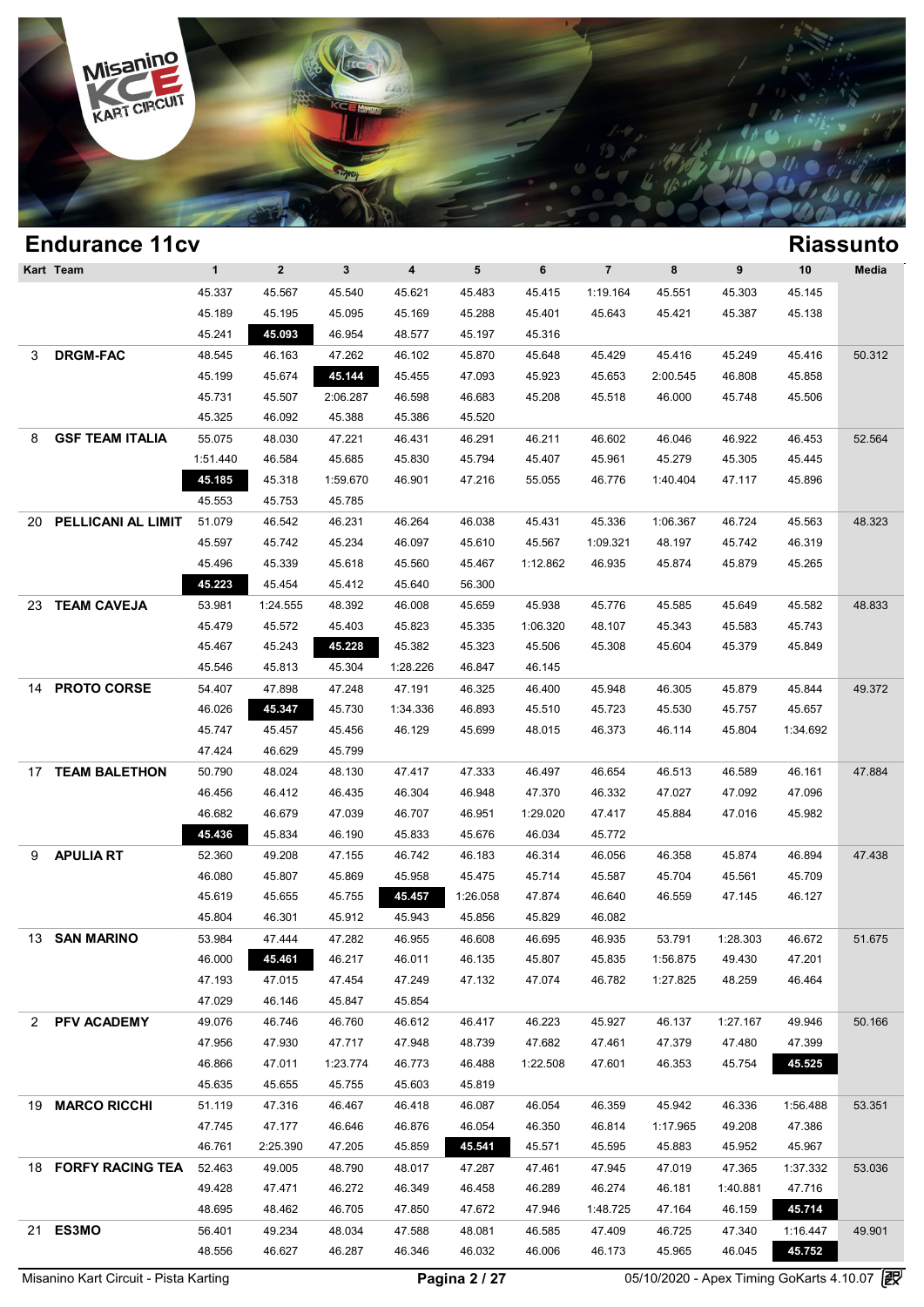

|    | <b>Endurance 11cv</b> |          |                |        |          |        |        |                |          |          |          | <b>Riassunto</b> |
|----|-----------------------|----------|----------------|--------|----------|--------|--------|----------------|----------|----------|----------|------------------|
|    | Kart Team             | 1        | $\overline{2}$ | 3      | 4        | 5      | 6      | $\overline{7}$ | 8        | 9        | 10       | Media            |
|    |                       | 45.900   | 1:54.594       | 48.303 | 47.516   | 46.434 | 47.340 | 46.034         | 45.894   | 46.890   | 45.939   |                  |
|    |                       | 46.059   | 45.963         | 46.053 | 46.097   |        |        |                |          |          |          |                  |
| 6  | TEAMETTODIETRO        | 47.512   | 47.671         | 52.152 | 46.600   | 47.142 | 46.975 | 46.617         | 46.086   | 45.996   | 1:14.801 | 49.531           |
|    |                       | 47.771   | 45.922         | 46.012 | 45.788   | 45.899 | 46.036 | 45.800         | 45.893   | 1:28.040 | 46.875   |                  |
|    |                       | 46.183   | 46.324         | 46.642 | 46.177   | 46.154 | 45.791 | 46.309         | 45.773   | 45.866   | 1:21.873 |                  |
|    |                       | 47.011   | 46.266         | 45.766 | 46.040   | 45.831 |        |                |          |          |          |                  |
| 5  | SGOMMATI69            | 53.852   | 48.129         | 48.759 | 47.343   | 46.816 | 46.842 | 47.042         | 46.626   | 46.253   | 46.213   | 50.316           |
|    |                       | 46.566   | 47.410         | 46.095 | 1:25.139 | 48.834 | 48.628 | 47.247         | 46.843   | 47.348   | 48.778   |                  |
|    |                       | 46.875   | 46.467         | 46.845 | 47.100   | 46.753 | 47.175 | 46.251         | 1:39.327 | 48.578   | 47.106   |                  |
|    |                       | 46.573   |                |        |          |        |        |                |          |          |          |                  |
| 10 | <b>FOGNANO TEAM</b>   | 57.314   | 49.028         | 48.665 | 48.950   | 48.158 | 47.742 | 46.651         | 47.577   | 47.136   | 47.825   | 49.879           |
|    |                       | 46.598   | 46.586         | 46.596 | 46.971   | 46.828 | 46.731 | 1:16.453       | 49.347   | 48.480   | 47.620   |                  |
|    |                       | 48.500   | 47.821         | 46.855 | 47.446   | 46.655 | 46.927 | 48.004         | 46.800   | 48.624   | 46.781   |                  |
|    |                       | 1:29.288 | 47.938         | 46.538 | 46.472   |        |        |                |          |          |          |                  |

# **Qualifiche 04/10/2020 - 10:02**

| Cla            | Cognome | Team                      | <b>Migliore giro</b> | <b>Distacco</b> | Giri | km/h  | <b>Pit stop</b> |
|----------------|---------|---------------------------|----------------------|-----------------|------|-------|-----------------|
| $\mathbf{1}$   |         | <b>NAC TEAM</b>           | 44.747               |                 | 13   | 71.60 |                 |
| 2              |         | <b>SKA ACADEMY</b>        | 44.842               | 0.095           | 13   | 71.45 |                 |
| 3              |         | <b>DRGM-WLF</b>           | 44.916               | 0.169           | 13   | 71.33 |                 |
| $\overline{4}$ |         | <b>SKA ACADEMY MASTER</b> | 45.018               | 0.271           | 13   | 71.17 |                 |
| 5              |         | <b>ERRANI TEAM</b>        | 45.036               | 0.289           | 13   | 71.14 |                 |
| 6              |         | <b>GSF TEAM ITALIA</b>    | 45.048               | 0.301           | 13   | 71.12 |                 |
| $\overline{7}$ |         | <b>INFINITY</b>           | 45.137               | 0.390           | 13   | 70.98 |                 |
| 8              |         | <b>PFV ACADEMY</b>        | 45.175               | 0.428           | 14   | 70.92 |                 |
| 9              |         | PELLICANI AL LIMITE       | 45.195               | 0.448           | 13   | 70.89 |                 |
| 10             |         | <b>PROTO CORSE</b>        | 45.234               | 0.487           | 14   | 70.83 |                 |
| 11             |         | <b>FORFY RACING TEAM</b>  | 45.332               | 0.585           | 14   | 70.68 |                 |
| 12             |         | <b>FOGNANO TEAM</b>       | 45.394               | 0.647           | 13   | 70.58 |                 |
| 13             |         | <b>DRGM-FAC</b>           | 45.405               | 0.658           | 13   | 70.56 |                 |
| 14             |         | <b>MARCO RICCHI</b>       | 45.433               | 0.686           | 13   | 70.52 |                 |
| 15             |         | <b>TEAM BALETHON</b>      | 45.441               | 0.694           | 13   | 70.51 |                 |
| 16             |         | <b>TEAMETTODIETRO</b>     | 45.466               | 0.719           | 13   | 70.47 |                 |
| 17             |         | <b>ES3MO</b>              | 45.509               | 0.762           | 12   | 70.40 | $\mathbf{1}$    |
| 18             |         | <b>APULIA RT</b>          | 45.548               | 0.801           | 13   | 70.34 |                 |
| 19             |         | <b>SAN MARINO</b>         | 45.623               | 0.876           | 13   | 70.23 |                 |
| 20             |         | <b>TEAM CAVEJA</b>        | 45.649               | 0.902           | 13   | 70.19 |                 |
| 21             |         | SGOMMATI69                | 45.706               | 0.959           | 13   | 70.10 |                 |

### **Storico dei tempi**

|    | Storico dei tempi  |        |          |        |        |        |        |        |        |        |        |              |
|----|--------------------|--------|----------|--------|--------|--------|--------|--------|--------|--------|--------|--------------|
|    | Kart Team          |        |          |        |        | 5      | 6      |        | 8      |        | 10     | <b>Media</b> |
| 16 | <b>NAC TEAM</b>    | 45.036 | 44.747   | 44.758 | 45.025 | 44.962 | 45.002 | 44.943 | 44.898 | 45.006 | 45.184 | 44.957       |
|    |                    | 45.055 | 44.960   | 44.865 |        |        |        |        |        |        |        |              |
| 11 | <b>SKA ACADEMY</b> | 45.374 | 1:00.062 | 52.640 | 45.100 | 45.031 | 45.201 | 45.221 | 45.147 | 45.136 | 45.146 | 46.840       |
|    |                    | 45.072 | 44.842   | 44.949 |        |        |        |        |        |        |        |              |
| 4  | <b>DRGM-WLF</b>    | 45.228 | 45.709   | 45.069 | 45.507 | 46.432 | 45.539 | 45.081 | 45.016 | 45.285 | 44.916 | 45,500       |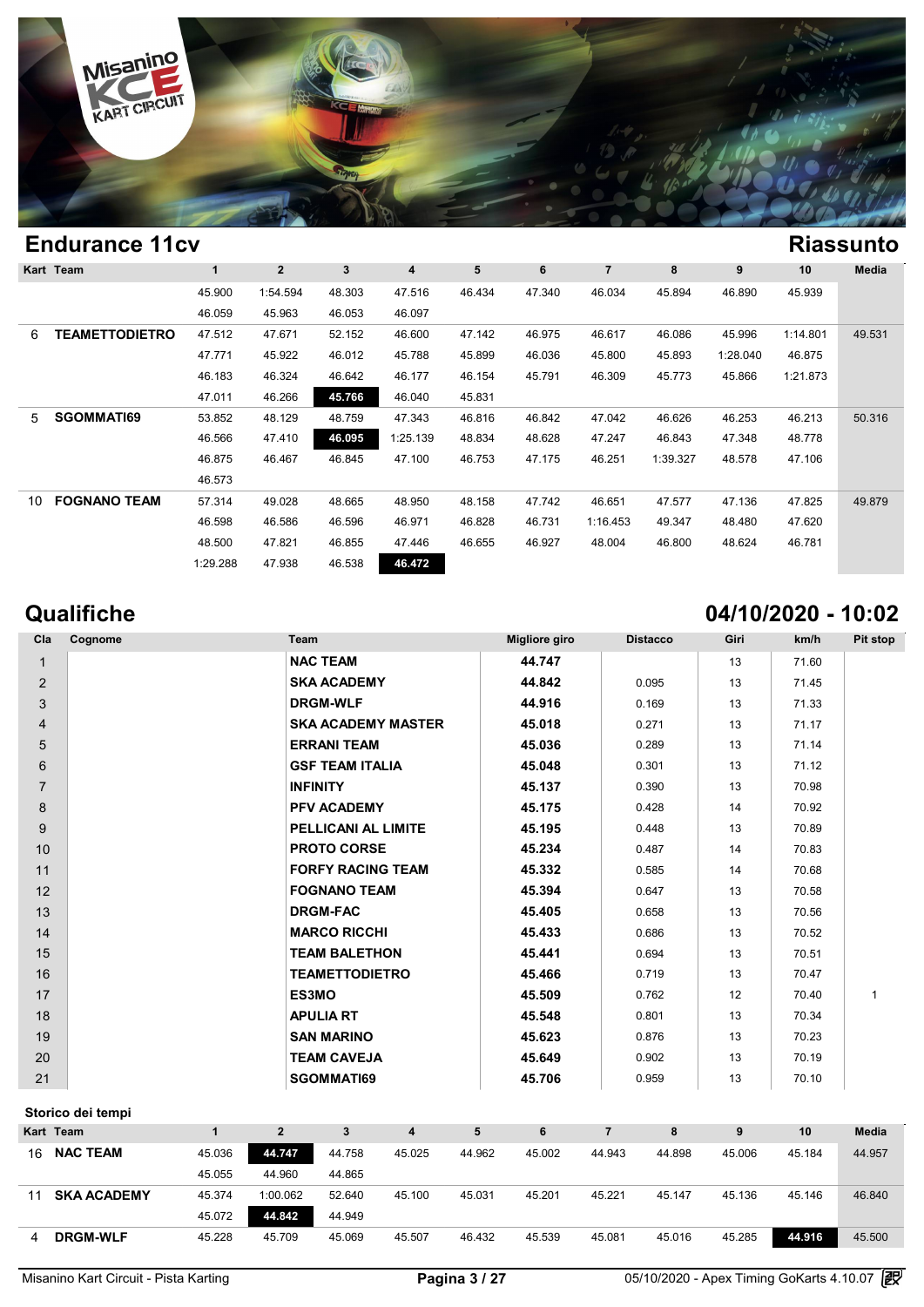

|     | <b>Endurance 11cv</b>   |              |                |        |                         |        |        |                |        |        |          | <b>Riassunto</b> |
|-----|-------------------------|--------------|----------------|--------|-------------------------|--------|--------|----------------|--------|--------|----------|------------------|
|     | Kart Team               | $\mathbf{1}$ | $\overline{2}$ | 3      | $\overline{\mathbf{4}}$ | 5      | 6      | $\overline{7}$ | 8      | 9      | 10       | Media            |
|     |                         | 47.694       | 45.104         | 44.920 |                         |        |        |                |        |        |          |                  |
| 12  | <b>SKA ACADEMY MAS</b>  | 45.197       | 45.231         | 45.419 | 45.172                  | 45.227 | 45.145 | 45.225         | 45.238 | 49.265 | 45.164   | 45.521           |
|     |                         | 45.018       | 45.245         | 45.228 |                         |        |        |                |        |        |          |                  |
| 22. | <b>ERRANI TEAM</b>      | 50.561       | 45.582         | 45.385 | 45.775                  | 45.036 | 45.685 | 45.608         | 45.449 | 45.357 | 45.204   | 45.843           |
|     |                         | 45.413       | 45.650         | 45.259 |                         |        |        |                |        |        |          |                  |
| 8   | <b>GSF TEAM ITALIA</b>  | 45.783       | 45.553         | 45.294 | 45.249                  | 45.297 | 45.435 | 45.281         | 45.117 | 45.487 | 45.048   | 45.581           |
|     |                         | 45.692       | 48.152         | 45.173 |                         |        |        |                |        |        |          |                  |
| 1.  | <b>INFINITY</b>         | 45.507       | 45.479         | 45.449 | 45.278                  | 45.265 | 45.270 | 45.153         | 45.255 | 45.137 | 45.239   | 45.358           |
|     |                         | 45.482       | 45.517         | 45.632 |                         |        |        |                |        |        |          |                  |
| 2   | <b>PFV ACADEMY</b>      | 45.322       | 45.185         | 45.441 | 45.275                  | 45.175 | 45.202 | 45.250         | 45.304 | 45.241 | 45.258   | 45.295           |
|     |                         | 45.400       | 45.375         | 45.442 | 45.267                  |        |        |                |        |        |          |                  |
| 20  | PELLICANI AL LIMIT      | 48.117       | 45.660         | 45.537 | 45.382                  | 45.794 | 45.481 | 45.972         | 45.195 | 45.439 | 46.089   | 45.802           |
|     |                         | 45.619       | 45.722         | 45.429 |                         |        |        |                |        |        |          |                  |
| 14  | <b>PROTO CORSE</b>      | 45.913       | 45.499         | 45.917 | 45.361                  | 45.437 | 46.030 | 45.482         | 45.512 | 45.497 | 45.825   | 45.586           |
|     |                         | 45.492       | 45.514         | 45.502 | 45.234                  |        |        |                |        |        |          |                  |
| 18  | <b>FORFY RACING TEA</b> | 45.738       | 46.497         | 45.939 | 45.741                  | 45.554 | 45.540 | 45.917         | 45.648 | 45.332 | 45.464   | 45.730           |
|     |                         | 45.573       | 45.937         | 45.688 | 45.662                  |        |        |                |        |        |          |                  |
| 10  | <b>FOGNANO TEAM</b>     | 46.299       | 46.575         | 46.594 | 46.522                  | 45.995 | 46.349 | 45.394         | 46.057 | 45.951 | 46.209   | 46.253           |
|     |                         | 46.740       | 46.789         | 45.816 |                         |        |        |                |        |        |          |                  |
| 3   | <b>DRGM-FAC</b>         | 45.471       | 45.583         | 45.442 | 45.405                  | 45.524 | 45.536 | 45.751         | 45.458 | 45.427 | 1:00.835 | 48.083           |
|     |                         | 1:03.321     | 45.785         | 45.549 |                         |        |        |                |        |        |          |                  |
| 19  | <b>MARCO RICCHI</b>     | 45.734       | 45.736         | 46.510 | 45.525                  | 45.566 | 47.022 | 45.433         | 45.550 | 46.123 | 45.932   | 45.896           |
|     |                         | 45.705       | 46.094         | 45.727 |                         |        |        |                |        |        |          |                  |
| 17  | <b>TEAM BALETHON</b>    | 45.931       | 46.536         | 45.747 | 45.645                  | 47.144 | 45.851 | 45.441         | 46.006 | 45.449 | 47.292   | 46.243           |
|     |                         | 45.459       | 45.703         | 48.955 |                         |        |        |                |        |        |          |                  |
| 6   | <b>TEAMETTODIETRO</b>   | 45.779       | 45.712         | 45.747 | 46.239                  | 45.851 | 45.952 | 45.466         | 45.661 | 45.704 | 46.714   | 45.811           |
|     |                         | 45.663       | 45.572         | 45.487 |                         |        |        |                |        |        |          |                  |
| 21  | ES3MO                   | 47.792       | 46.232         | 46.052 | 45.894                  | 46.169 | 47.178 | 46.075         | 45.820 | 45.770 | 47.014   | 46.258           |
|     |                         | 45.601       | 45.509         |        |                         |        |        |                |        |        |          |                  |
| 9   | <b>APULIA RT</b>        | 45.781       | 45.747         | 45.853 | 45.671                  | 45.702 | 45.781 | 45.721         | 45.655 | 45.738 | 45.924   | 45.763           |
|     |                         | 45.740       | 45.548         | 46.061 |                         |        |        |                |        |        |          |                  |
|     | 13 <b>SAN MARINO</b>    | 46.048       | 45.739         | 45.869 | 45.981                  | 49.219 | 46.035 | 46.338         | 45.873 | 46.428 | 45.892   | 46.435           |
|     |                         | 48.670       | 45.948         | 45.623 |                         |        |        |                |        |        |          |                  |
|     | 23 TEAM CAVEJA          | 46.174       | 48.177         | 45.734 | 45.799                  | 46.052 | 45.905 | 45.949         | 45.847 | 45.814 | 45.862   | 46.121           |
|     |                         | 46.764       | 45.853         | 45.649 |                         |        |        |                |        |        |          |                  |
| 5   | SGOMMATI69              | 46.475       | 46.210         | 46.171 | 46.644                  | 47.003 | 46.224 | 45.896         | 45.706 | 45.918 | 46.091   | 46.188           |
|     |                         | 46.366       | 45.996         | 45.755 |                         |        |        |                |        |        |          |                  |
|     |                         |              |                |        |                         |        |        |                |        |        |          |                  |

## **Finale 04/10/2020 - 10:33**

| Cla | <b>Team</b>               | Giri | Tempo       | <b>Distacco</b> | Interv. | km/h  | Migliore giro | Pit stop | Pena   |
|-----|---------------------------|------|-------------|-----------------|---------|-------|---------------|----------|--------|
|     | <b>NAC TEAM</b>           | 299  | 3:57:00.164 |                 |         | 67.37 | 44.790        | 9        |        |
| 2   | <b>INFINITY</b>           | 299  | 3:57:08.432 | 18.268          | 18.268  | 67.28 | 44.559        | 9        | 10.000 |
| 3   | <b>DRGM-WLF</b>           | 299  | 3:57:35.949 | 35.785          | 17.517  | 67.20 | 44.784        | 9        |        |
| 4   | <b>DRGM-FAC</b>           | 299  | 3:57:30.970 | 40.806          | 5.021   | 67.18 | 44.610        | 9        | 10.000 |
| 5   | <b>SKA ACADEMY MASTER</b> | 298  | 3:57:01.861 | 1 Giro          | I Giro  | 67.14 | 44.551        | 9        |        |
| 6   | <b>ERRANI TEAM</b>        | 298  | 3:57:16.859 | 1 Giro          | 14.998  | 67.06 | 44.942        | 9        |        |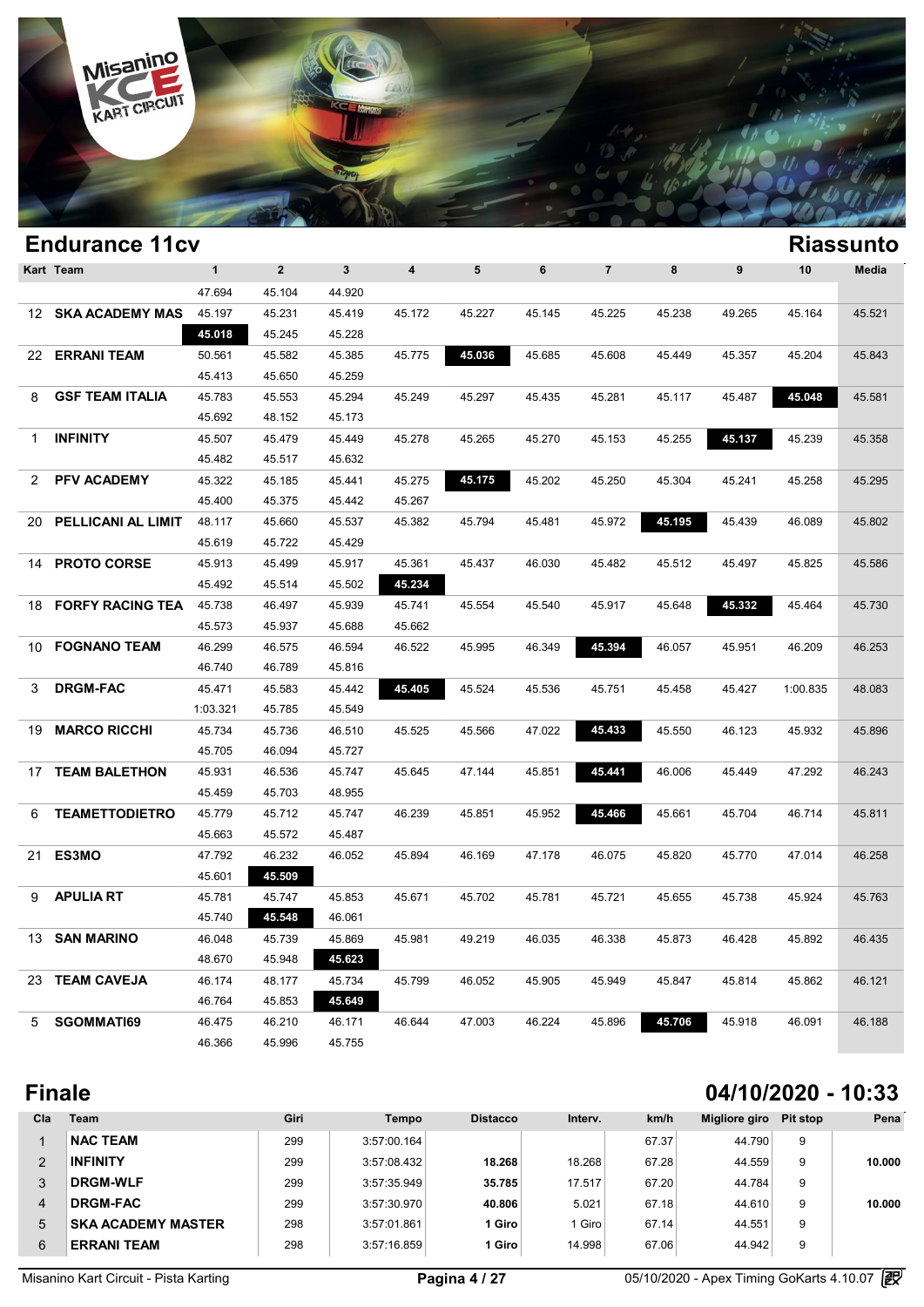

| Cla            | Team                       | Giri | Tempo       | <b>Distacco</b> | Interv. | km/h  | Migliore giro | Pit stop | Pena |
|----------------|----------------------------|------|-------------|-----------------|---------|-------|---------------|----------|------|
| $\overline{7}$ | <b>SKA ACADEMY</b>         | 298  | 3:57:34.461 | 1 Giro          | 17.602  | 66.98 | 44.884        | 9        | 1 G. |
| 8              | <b>TEAMETTODIETRO</b>      | 295  | 3:57:21.313 | 4 Giri          | 3 Giri  | 66.37 | 44.864        | 9        |      |
| 9              | <b>TEAM CAVEJA</b>         | 293  | 3:57:30.235 | 6 Giri          | 2 Giri  | 65.88 | 45.044        | 11       |      |
| 10             | <b>PELLICANI AL LIMITE</b> | 292  | 3:57:13.906 | 7 Giri          | 1 Giro  | 65.73 | 44.872        | 11       |      |
| 11             | <b>PROTO CORSE</b>         | 292  | 3:57:21.709 | 7 Giri          | 7.803   | 65.69 | 44.796        | 11       |      |
| 12             | <b>ES3MO</b>               | 292  | 3:57:30.556 | 7 Giri          | 8.847   | 65.65 | 44.972        | 11       |      |
| 13             | <b>APULIA RT</b>           | 291  | 3:57:27.440 | 8 Giri          | 1 Giro  | 65.44 | 45.066        | 11       |      |
| 14             | <b>PFV ACADEMY</b>         | 291  | 3:57:29.120 | 8 Giri          | 1.680   | 65.43 | 45.007        | 11       |      |
| 15             | <b>GSF TEAM ITALIA</b>     | 291  | 3:57:41.641 | 8 Giri          | 12.521  | 65.38 | 45.059        | 11       |      |
| 16             | <b>FORFY RACING TEAM</b>   | 290  | 3:57:32.883 | 9 Giri          | 1 Giro  | 65.19 | 44.837        | 11       |      |
| 17             | <b>SGOMMATI69</b>          | 289  | 3:57:42.606 | 10 Giri         | 1 Giro  | 64.92 | 44.994        | 11       |      |
| 18             | <b>MARCO RICCHI</b>        | 288  | 3:57:22.465 | 11 Giri         | 1 Giro  | 64.79 | 45.117        | 11       |      |
| 19             | <b>FOGNANO TEAM</b>        | 288  | 3:57:28.632 | 11 Giri         | 6.167   | 64.76 | 45.483        | 11       |      |
| 20             | <b>SAN MARINO</b>          | 285  | 3:57:13.076 | 14 Giri         | 3 Giri  | 64.16 | 45.447        | 11       |      |
| 21             | <b>TEAM BALETHON</b>       | 285  | 3:57:18.970 | 14 Giri         | 5.894   | 64.13 | 44.880        | 11       | 1 G. |

### **Storico dei tempi**

| Kart Team             | $\mathbf{1}$ | $\overline{2}$ | $\mathbf{3}$ | $\overline{\mathbf{4}}$ | 5        | 6      | $\overline{7}$ | 8        | 9        | $10$   | Media  |
|-----------------------|--------------|----------------|--------------|-------------------------|----------|--------|----------------|----------|----------|--------|--------|
| <b>NAC TEAM</b><br>16 | 45.529       | 45.253         | 45.027       | 45.043                  | 45.041   | 44.957 | 45.020         | 44.904   | 44.941   | 44.894 | 47.559 |
|                       | 44.911       | 44.832         | 44.845       | 44.929                  | 44.883   | 44.834 | 44.882         | 44.963   | 44.911   | 44.823 |        |
|                       | 45.146       | 45.394         | 45.160       | 44.981                  | 44.848   | 44.856 | 44.943         | 44.899   | 44.876   | 44.874 |        |
|                       | 44.867       | 44.841         | 44.962       | 44.790                  | 45.231   | 44.891 | 45.477         | 44.876   | 2:00.465 | 46.334 |        |
|                       | 45.339       | 45.161         | 44.994       | 45.059                  | 45.610   | 45.027 | 45.230         | 45.124   | 45.269   | 45.020 |        |
|                       | 44.999       | 45.032         | 45.154       | 46.143                  | 45.081   | 45.025 | 45.154         | 45.014   | 45.179   | 45.185 |        |
|                       | 45.129       | 45.004         | 44.906       | 45.203                  | 45.892   | 45.232 | 45.287         | 44.999   | 45.219   | 45.146 |        |
|                       | 45.023       | 45.154         | 45.210       | 45.009                  | 45.009   | 45.630 | 45.095         | 2:01.216 | 47.085   | 46.118 |        |
|                       | 46.092       | 2:02.432       | 46.080       | 45.295                  | 45.335   | 45.159 | 45.137         | 45.198   | 45.220   | 45.387 |        |
|                       | 45.286       | 45.438         | 45.393       | 45.302                  | 45.211   | 45.185 | 45.201         | 45.196   | 45.217   | 45.385 |        |
|                       | 45.227       | 45.370         | 45.240       | 45.269                  | 45.423   | 45.198 | 45.314         | 45.504   | 45.355   | 45.227 |        |
|                       | 45.195       | 2:01.085       | 46.242       | 45.622                  | 45.598   | 45.374 | 45.939         | 45.646   | 45.544   | 45.419 |        |
|                       | 45.279       | 45.373         | 45.319       | 45.377                  | 45.435   | 45.538 | 45.372         | 45.303   | 46.563   | 45.337 |        |
|                       | 45.494       | 45.575         | 45.453       | 45.283                  | 45.298   | 45.267 | 45.300         | 45.500   | 45.138   | 45.435 |        |
|                       | 45.406       | 45.287         | 45.395       | 45.079                  | 45.406   | 45.469 | 45.353         | 2:01.363 | 46.255   | 45.182 |        |
|                       | 45.264       | 45.321         | 45.229       | 45.036                  | 45.151   | 45.081 | 45.171         | 45.042   | 45.719   | 45.204 |        |
|                       | 45.028       | 45.267         | 45.156       | 45.028                  | 45.231   | 45.188 | 45.111         | 45.104   | 45.211   | 45.431 |        |
|                       | 45.172       | 45.897         | 45.351       | 2:01.159                | 45.782   | 45.326 | 45.476         | 45.083   | 44.959   | 44.991 |        |
|                       | 45.041       | 44.944         | 44.873       | 44.941                  | 45.221   | 45.034 | 45.135         | 45.053   | 44.962   | 44.999 |        |
|                       | 45.228       | 44.971         | 45.032       | 44.990                  | 45.282   | 45.615 | 44.988         | 44.894   | 44.981   | 44.834 |        |
|                       | 44.997       | 45.191         | 44.983       | 44.878                  | 45.011   | 44.861 | 44.984         | 2:00.897 | 46.328   | 45.714 |        |
|                       | 45.637       | 45.393         | 45.402       | 45.557                  | 45.335   | 45.534 | 45.672         | 45.478   | 45.549   | 45.402 |        |
|                       | 45.500       | 45.521         | 45.588       | 45.183                  | 45.532   | 45.641 | 45.651         | 45.776   | 45.547   | 45.384 |        |
|                       | 45.405       | 45.575         | 45.713       | 45.295                  | 45.805   | 45.367 | 45.425         | 45.613   | 45.426   | 45.483 |        |
|                       | 45.545       | 45.450         | 45.561       | 45.710                  | 2:01.677 | 46.336 | 45.484         | 45.503   | 45.249   | 45.285 |        |
|                       | 45.161       | 45.178         | 45.277       | 45.138                  | 45.361   | 45.392 | 45.184         | 45.035   | 45.341   | 45.223 |        |
|                       | 45.013       | 45.006         | 45.009       | 45.038                  | 45.100   | 45.159 | 45.017         | 45.183   | 44.912   | 45.090 |        |
|                       | 45.207       | 45.091         | 44.849       | 45.136                  | 44.983   | 44.964 | 45.432         | 45.222   | 44.882   | 44.970 |        |
|                       | 45.236       | 45.480         | 45.148       | 2:00.723                | 46.309   | 45.326 | 45.639         | 45.709   | 45.594   | 45.201 |        |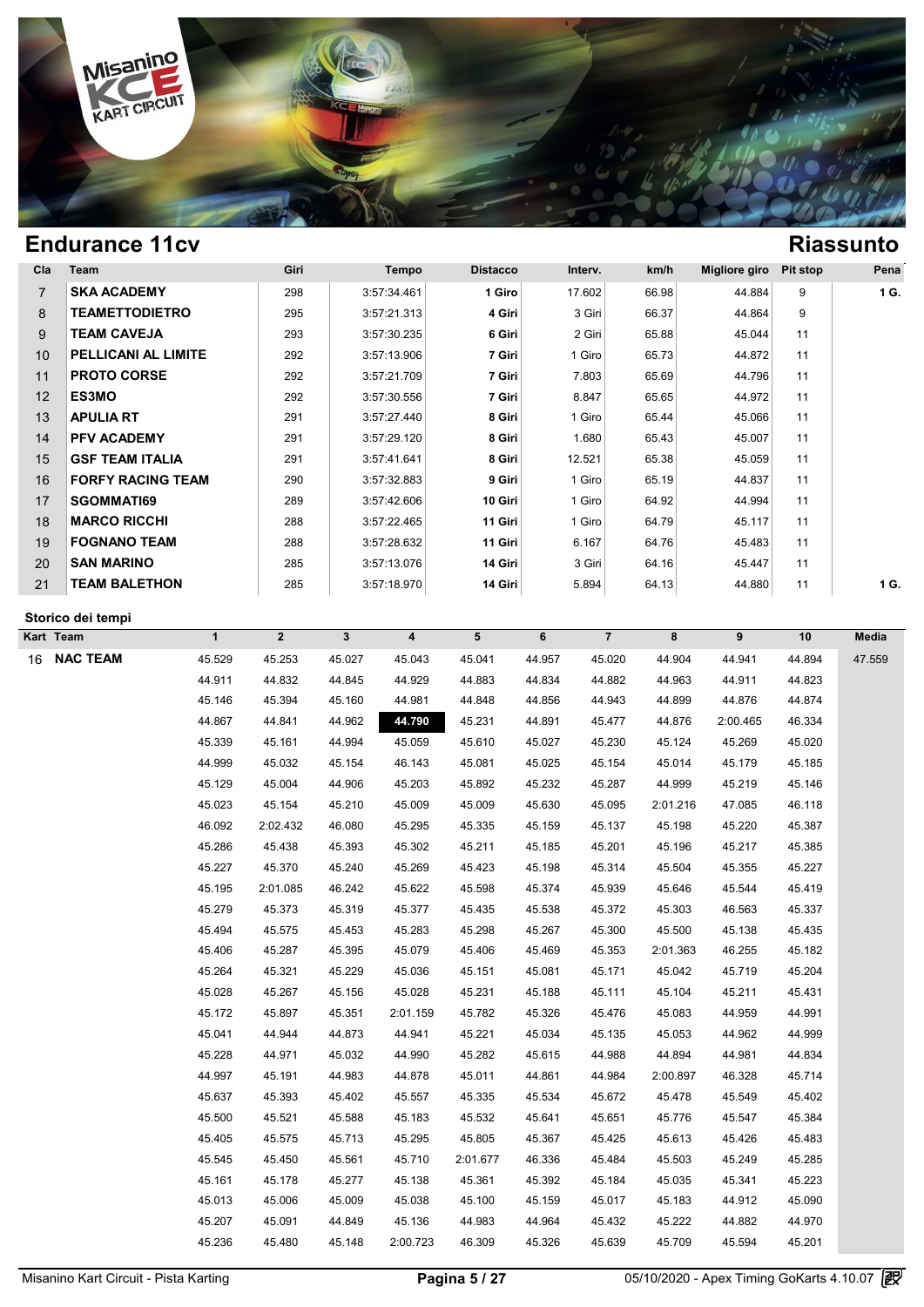

|   | <b>Endurance 11cv</b> |              |              |              |          |                 |          |                |          |           |        | <b>Riassunto</b> |
|---|-----------------------|--------------|--------------|--------------|----------|-----------------|----------|----------------|----------|-----------|--------|------------------|
|   | Kart Team             | $\mathbf{1}$ | $\mathbf{2}$ | $\mathbf{3}$ | 4        | $5\phantom{.0}$ | 6        | $\overline{7}$ | 8        | $\pmb{9}$ | 10     | Media            |
|   |                       | 45.083       | 45.347       | 45.206       | 45.097   | 45.145          | 45.128   | 45.246         | 45.263   | 45.239    |        |                  |
| 1 | <b>INFINITY</b>       | 45.583       | 45.828       | 45.302       | 45.061   | 45.461          | 45.632   | 45.220         | 45.287   | 45.316    | 45.127 | 47.581           |
|   |                       | 45.178       | 45.315       | 45.214       | 45.398   | 45.183          | 45.333   | 45.292         | 45.400   | 45.180    | 45.473 |                  |
|   |                       | 45.319       | 45.255       | 45.605       | 45.317   | 45.439          | 45.462   | 45.195         | 45.135   | 45.200    | 45.215 |                  |
|   |                       | 45.272       | 45.188       | 45.552       | 45.415   | 45.035          | 46.032   | 45.255         | 45.383   | 2:02.299  | 46.012 |                  |
|   |                       | 45.137       | 45.005       | 45.048       | 45.309   | 45.090          | 45.123   | 45.235         | 44.891   | 45.064    | 45.173 |                  |
|   |                       | 45.328       | 44.894       | 45.572       | 45.189   | 45.065          | 45.181   | 45.154         | 45.236   | 45.019    | 45.085 |                  |
|   |                       | 45.196       | 45.228       | 45.021       | 45.148   | 45.135          | 44.940   | 45.135         | 45.168   | 45.093    | 45.236 |                  |
|   |                       | 45.033       | 45.624       | 45.256       | 45.115   | 45.079          | 45.580   | 45.355         | 2:00.664 | 46.233    | 45.727 |                  |
|   |                       | 45.629       | 45.466       | 45.328       | 45.358   | 45.268          | 45.232   | 45.191         | 45.216   | 45.455    | 45.080 |                  |
|   |                       | 45.214       | 45.232       | 45.190       | 45.147   | 45.396          | 45.359   | 45.112         | 45.206   | 45.172    | 45.777 |                  |
|   |                       | 45.357       | 45.214       | 45.198       | 45.205   | 45.030          | 45.385   | 45.210         | 45.324   | 45.288    | 45.874 |                  |
|   |                       | 45.209       | 45.262       | 45.404       | 45.255   | 2:00.779        | 46.232   | 45.460         | 45.380   | 45.646    | 45.205 |                  |
|   |                       | 45.246       | 45.792       | 45.330       | 45.382   | 45.809          | 45.547   | 45.404         | 45.545   | 45.549    | 45.392 |                  |
|   |                       | 2:01.219     | 46.708       | 45.927       | 2:01.684 | 45.414          | 44.872   | 44.869         | 44.817   | 45.200    | 44.921 |                  |
|   |                       | 44.911       | 44.698       | 44.715       | 45.151   | 44.723          | 44.690   | 44.645         | 44.782   | 44.686    | 45.096 |                  |
|   |                       | 44.701       | 45.038       | 44.752       | 44.811   | 44.562          | 44.559   | 44.689         | 44.606   | 45.073    | 44.875 |                  |
|   |                       | 44.729       | 45.088       | 44.876       | 44.688   | 44.747          | 44.808   | 45.068         | 44.785   | 45.299    | 44.920 |                  |
|   |                       | 45.203       | 45.047       | 45.387       | 2:00.757 | 46.603          | 45.940   | 46.074         | 46.242   | 46.094    | 46.177 |                  |
|   |                       | 45.867       | 45.892       | 46.186       | 46.002   | 46.048          | 46.013   | 45.914         | 46.057   | 46.077    | 46.728 |                  |
|   |                       | 45.941       | 2:00.901     | 46.276       | 45.798   | 46.055          | 45.381   | 45.476         | 45.671   | 45.625    | 45.566 |                  |
|   |                       | 45.418       | 45.681       | 45.650       | 45.502   | 45.686          | 45.756   | 45.627         | 45.686   | 45.855    | 45.509 |                  |
|   |                       | 45.697       | 45.684       | 45.613       | 45.600   | 45.524          | 45.534   | 46.350         | 45.388   | 45.435    | 45.339 |                  |
|   |                       | 45.365       | 45.381       | 45.490       | 45.545   | 45.969          | 45.422   | 45.398         | 45.696   | 45.612    | 45.755 |                  |
|   |                       | 2:00.815     | 46.642       | 45.466       | 45.174   | 45.328          | 45.079   | 45.242         | 45.413   | 45.308    | 44.891 |                  |
|   |                       | 45.110       | 45.187       | 45.341       | 45.165   | 45.073          | 45.100   | 45.024         | 44.962   | 45.109    | 45.090 |                  |
|   |                       | 45.142       | 44.888       | 44.900       | 45.290   | 44.930          | 45.129   | 44.935         | 45.840   | 44.992    | 44.873 |                  |
|   |                       | 44.967       | 44.823       | 44.972       | 45.201   | 45.314          | 45.066   | 44.794         | 45.173   | 44.919    | 44.990 |                  |
|   |                       | 2:00.892     | 45.748       | 44.908       | 44.898   | 45.013          | 44.862   | 44.793         | 44.698   | 45.028    | 44.574 |                  |
|   |                       | 45.177       | 44.991       | 45.175       | 45.109   | 44.923          | 44.888   | 45.443         | 45.605   | 45.131    | 45.061 |                  |
|   |                       | 45.251       | 44.859       | 44.774       | 44.716   | 44.874          | 44.786   | 44.808         | 44.865   | 44.854    |        |                  |
| 4 | <b>DRGM-WLF</b>       | 45.374       | 46.114       | 45.133       | 45.107   | 45.444          | 45.382   | 45.378         | 45.146   | 45.018    | 44.808 | 47.675           |
|   |                       | 44.987       | 45.214       | 45.052       | 44.915   | 45.090          | 44.861   | 44.904         | 45.001   | 45.428    | 45.098 |                  |
|   |                       | 45.624       | 45.134       | 45.193       | 45.056   | 44.959          | 44.976   | 44.994         | 45.350   | 45.551    | 45.347 |                  |
|   |                       | 45.099       | 45.836       | 45.540       | 44.973   | 45.109          | 45.085   | 45.269         | 45.216   | 2:01.450  | 46.238 |                  |
|   |                       | 45.238       | 45.066       | 45.090       | 44.912   | 44.938          | 45.117   | 45.266         | 45.182   | 45.034    | 44.959 |                  |
|   |                       | 44.880       | 45.102       | 44.907       | 44.808   | 44.970          | 44.951   | 44.989         | 45.002   | 45.131    | 45.190 |                  |
|   |                       | 44.960       | 44.867       | 44.887       | 44.806   | 45.228          | 45.125   | 44.784         | 44.967   | 44.882    | 46.697 |                  |
|   |                       | 45.287       | 45.380       | 45.042       | 44.994   | 44.997          | 44.872   | 45.046         | 2:01.197 | 46.283    | 45.416 |                  |
|   |                       | 45.050       | 45.268       | 45.076       | 45.139   | 45.304          | 45.080   | 45.044         | 45.137   | 44.855    | 45.182 |                  |
|   |                       | 45.114       | 45.138       | 45.530       | 45.961   | 45.199          | 45.034   | 45.390         | 45.265   | 45.335    | 45.045 |                  |
|   |                       | 45.229       | 45.061       | 45.046       | 45.791   | 46.122          | 45.562   | 45.307         | 45.074   | 44.966    | 45.358 |                  |
|   |                       | 45.111       | 45.377       | 45.061       | 45.063   | 45.029          | 2:01.125 | 45.932         | 45.162   | 45.531    | 45.750 |                  |
|   |                       | 45.344       | 45.686       | 45.398       | 45.203   | 45.670          | 45.288   | 45.354         | 45.307   | 45.181    | 45.103 |                  |
|   |                       | 45.481       | 45.275       | 45.228       | 45.360   | 45.111          | 45.133   | 44.984         | 45.335   | 45.552    | 45.464 |                  |
|   |                       | 46.233       | 48.663       | 2:01.376     | 46.299   | 45.678          | 45.458   | 45.204         | 45.413   | 45.250    | 45.833 |                  |
|   |                       | 45.290       | 45.654       | 45.585       | 45.465   | 46.088          | 45.324   | 45.425         | 45.355   | 45.583    | 45.682 |                  |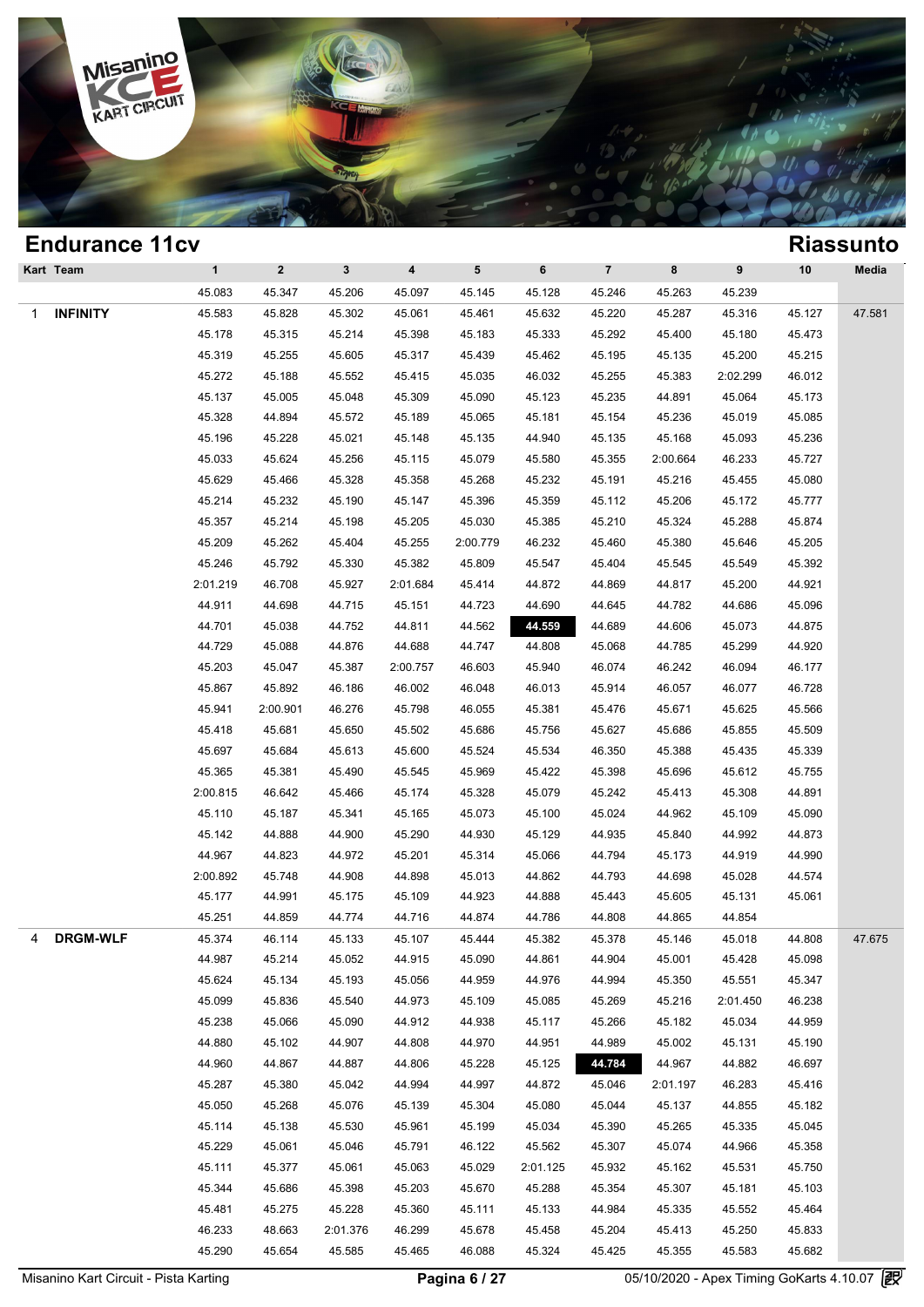

| <b>Endurance 11cv</b> |                  |                    |                  |                         |                  |                  |                  |                  |                  |                  | <b>Riassunto</b> |
|-----------------------|------------------|--------------------|------------------|-------------------------|------------------|------------------|------------------|------------------|------------------|------------------|------------------|
| Kart Team             | $\mathbf{1}$     | $\mathbf{2}$       | $3\phantom{a}$   | $\overline{\mathbf{4}}$ | $5\phantom{.0}$  | 6                | $\overline{7}$   | 8                | 9                | 10               | Media            |
|                       | 45.522           | 45.212             | 45.368           | 45.867                  | 45.320           | 45.488           | 45.536           | 45.544           | 45.649           | 45.458           |                  |
|                       | 45.990           | 45.713             | 45.547           | 45.711                  | 45.591           | 2:01.027         | 46.050           | 45.248           | 45.514           | 45.152           |                  |
|                       | 45.298           | 45.372             | 45.434           | 46.264                  | 45.601           | 45.206           | 45.295           | 45.373           | 45.462           | 45.410           |                  |
|                       | 45.220           | 45.282             | 45.616           | 45.457                  | 45.278           | 45.133           | 45.280           | 45.390           | 45.131           | 45.299           |                  |
|                       | 45.177           | 45.250             | 45.277           | 45.380                  | 45.400           | 45.192           | 45.390           | 45.432           | 45.271           | 45.563           |                  |
|                       | 45.361           | 45.346             | 45.412           | 45.209                  | 2:01.076         | 46.584           | 45.960           | 45.620           | 45.741           | 45.565           |                  |
|                       | 45.392           | 45.349             | 45.578           | 45.390                  | 45.531           | 45.552           | 45.665           | 45.638           | 45.570           | 45.620           |                  |
|                       | 45.496           | 45.537             | 45.339           | 45.541                  | 45.198           | 45.413           | 45.453           | 45.652           | 45.697           | 46.210           |                  |
|                       | 45.400           | 45.498             | 45.704           | 45.597                  | 45.416           | 45.449           | 45.742           | 45.487           | 46.171           | 45.488           |                  |
|                       | 45.467           | 45.442             | 2:01.248         | 46.385                  | 45.407           | 45.913           | 45.472           | 45.336           | 45.298           | 45.219           |                  |
|                       | 45.230           | 45.849             | 45.281           | 45.182                  | 45.716           | 45.525           | 45.453           | 45.851           | 45.602           | 45.014           |                  |
|                       | 45.300           | 45.248             | 45.177           | 45.215                  | 45.188           | 45.326           | 45.275           | 45.268           | 45.313           | 45.256           |                  |
|                       | 45.203           | 45.307             | 45.350           | 45.141                  | 46.098           | 46.130           | 45.066           | 44.976           | 44.942           | 45.342           |                  |
|                       | 46.007           | 2:02.040           | 2:02.672         | 46.709                  | 45.898           | 45.649           | 45.788           | 45.919           | 45.862           |                  |                  |
| <b>DRGM-FAC</b><br>3  | 47.094           | 46.145             | 46.552           | 45.224                  | 45.926           | 44.999           | 45.388           | 45.187           | 45.316           | 45.671           | 47.648           |
|                       | 45.968           | 45.322             | 45.284           | 45.326                  | 45.708           | 45.066           | 45.088           | 45.091           | 45.098           | 45.232           |                  |
|                       | 45.112           | 45.617             | 45.252           | 45.161                  | 45.251           | 45.191           | 45.299           | 45.214           | 45.092           | 45.206           |                  |
|                       | 45.204           | 45.205             | 45.306           | 45.378                  | 45.165           | 45.188           | 45.134           | 45.192           | 2:01.947         | 46.217           |                  |
|                       | 45.330           | 45.439             | 45.210           | 45.204                  | 45.107           | 45.228           | 45.200           | 45.155           | 45.018           | 44.920           |                  |
|                       | 45.103           | 44.877             | 44.990           | 44.754                  | 44.824           | 45.680           | 45.301           | 45.029           | 45.012           | 44.855           |                  |
|                       | 44.794           | 45.071             | 44.835           | 45.083                  | 44.930           | 44.991           | 45.067           | 44.752           | 44.724           | 45.036           |                  |
|                       | 44.798           | 45.086             | 45.532           | 45.438                  | 44.991           | 44.983           | 45.136           | 2:00.723         | 46.024           | 45.514           |                  |
|                       | 45.301           | 45.412             | 45.290           | 45.331                  | 45.220           | 45.433           | 45.062           | 45.175           | 45.520           | 45.125           |                  |
|                       | 45.222           | 45.280             | 45.241           | 45.025                  | 45.046           | 45.785           | 45.004           | 45.251           | 45.240           | 45.340           |                  |
|                       | 45.480           | 45.298             | 45.281           | 45.155                  | 45.213           | 45.324           | 45.156           | 45.363           | 45.270           | 45.771           |                  |
|                       | 45.335           | 45.285             | 45.454           | 45.285                  | 45.410           | 2:00.633         | 46.098           | 45.116           | 45.144           | 44.988           |                  |
|                       | 44.835           | 44.914             | 45.138           | 45.511                  | 44.984           | 45.122           | 44.993           | 44.910           | 44.988           | 45.127           |                  |
|                       | 45.002           | 44.786             | 44.979           | 44.902                  | 44.864           | 45.179           | 45.120           | 44.837           | 44.926           | 44.836           |                  |
|                       | 44.610           | 45.252             | 45.272           | 44.885                  | 44.952           | 45.149           | 44.817           | 44.963           | 44.723           | 44.894           |                  |
|                       | 44.775           | 45.189             | 44.970           | 44.825                  | 2:00.426         | 46.770           | 45.699           | 45.738           | 45.494           | 2:00.926         |                  |
|                       | 46.447           | 45.573             | 45.183           | 45.426                  | 45.373           | 45.311           | 45.360           | 45.259           | 45.290           | 45.644           |                  |
|                       | 45.546           | 45.495             | 45.398           | 45.659                  | 45.581           | 45.484           | 45.611           | 45.438           | 45.403           | 46.675           |                  |
|                       | 45.447           | 45.532             | 45.506           | 45.724                  | 45.836           | 45.623           | 45.744           | 45.613           | 45.758           | 45.728           |                  |
|                       | 45.609           | 45.855             | 45.573           | 2:00.820                | 46.852           | 45.880           | 45.693           | 45.726           | 45.731           | 45.795           |                  |
|                       | 45.559           | 45.432             | 45.357           | 45.438                  | 45.511           | 45.406           | 45.783           | 45.322           | 45.496           | 45.329           |                  |
|                       | 45.405           | 45.454             | 45.476           | 45.539                  | 45.554           | 45.556           | 45.257           | 45.393           | 45.142           | 45.705           |                  |
|                       |                  |                    |                  |                         |                  |                  |                  |                  |                  |                  |                  |
|                       | 45.676           | 45.318             | 45.505           | 45.349                  | 45.243           | 45.222           | 45.651           | 45.287           | 45.503           | 45.380           |                  |
|                       | 45.253<br>45.490 | 2:00.154<br>45.566 | 46.485<br>45.282 | 45.472<br>45.342        | 45.474<br>45.263 | 45.357<br>45.602 | 45.199<br>45.404 | 45.299<br>45.577 | 45.968<br>45.322 | 45.451<br>45.637 |                  |
|                       |                  |                    |                  |                         |                  |                  |                  |                  |                  |                  |                  |
|                       | 45.568           | 45.602             | 45.423           | 45.578                  | 45.527           | 45.461           | 45.542           | 45.384           | 45.300           | 45.272           |                  |
|                       | 45.276           | 45.321             | 45.858           | 45.221                  | 45.622           | 45.211           | 45.256           | 45.242           | 45.635           | 45.628           |                  |
|                       | 2:00.987         | 46.294             | 45.487           | 45.334                  | 45.436           | 45.480           | 45.505           | 45.341           | 45.344           | 46.288           |                  |
|                       | 45.537           | 45.626             | 46.355           | 45.769                  | 45.790           | 45.586           | 45.433           | 45.563           | 45.829           | 45.748           |                  |
|                       | 45.470           | 45.417             | 45.294           | 45.300                  | 45.468           | 45.567           | 2:00.516         | 46.631           | 46.261           |                  |                  |
| 12 SKA ACADEMY MAS    | 45.420           | 45.608             | 45.176           | 45.195                  | 45.801           | 45.274           | 45.512           | 45.077           | 45.109           | 44.793           | 47.720           |
|                       | 45.022           | 45.122             | 45.030           | 44.961                  | 45.119           | 44.821           | 44.866           | 44.988           | 45.498           | 45.139           |                  |
|                       | 45.509           | 45.199             | 45.149           | 45.088                  | 44.978           | 45.036           | 45.242           | 45.235           | 45.583           | 45.303           |                  |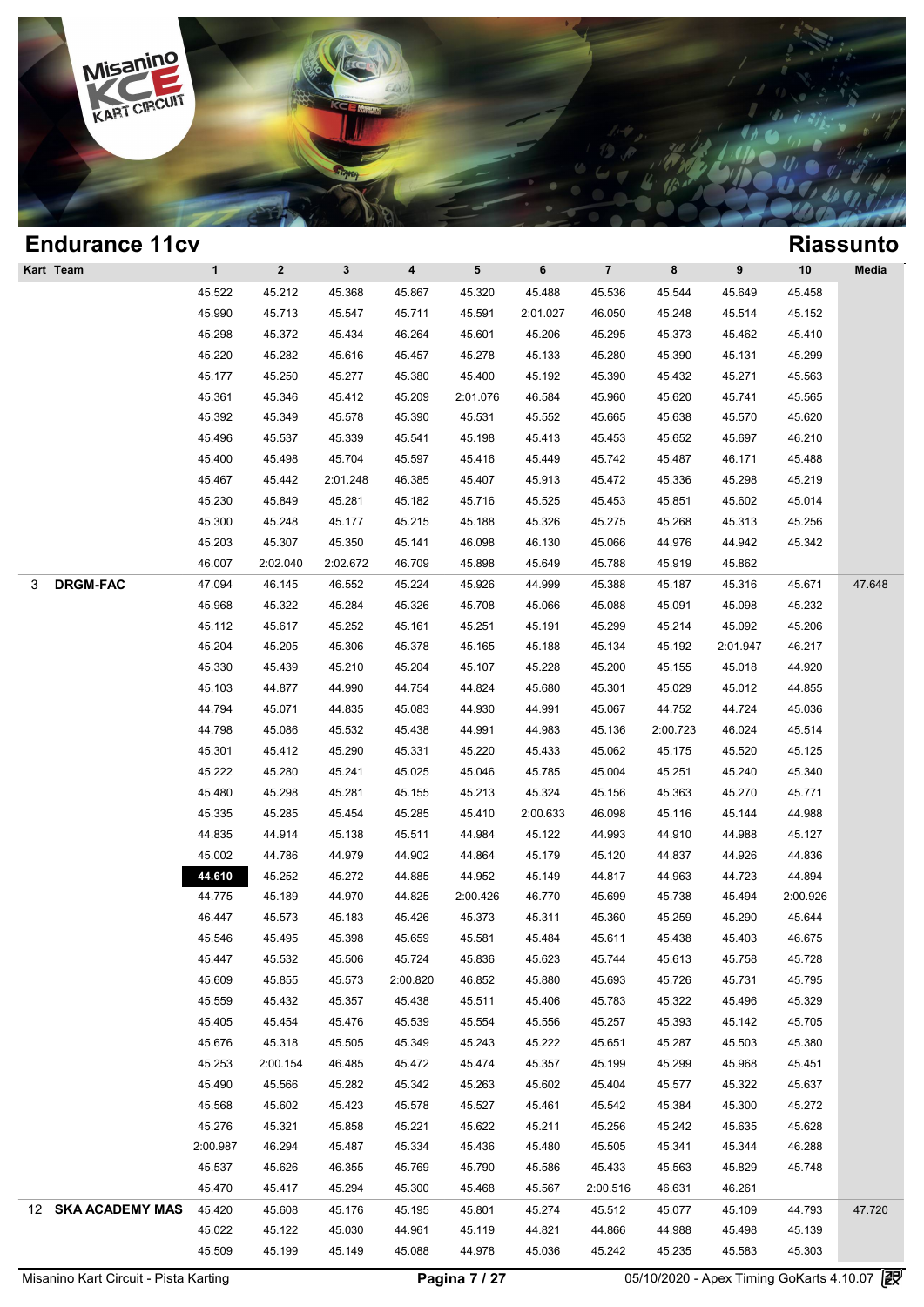

| <b>Endurance 11cv</b>    |              |              |          |                         |                 |          |                |          |          |        | <b>Riassunto</b> |
|--------------------------|--------------|--------------|----------|-------------------------|-----------------|----------|----------------|----------|----------|--------|------------------|
| Kart Team                | $\mathbf{1}$ | $\mathbf{2}$ | 3        | $\overline{\mathbf{4}}$ | $5\phantom{.0}$ | 6        | $\overline{7}$ | 8        | 9        | 10     | Media            |
|                          | 45.307       | 45.371       | 45.549   | 45.008                  | 45.154          | 45.133   | 45.170         | 45.211   | 2:01.755 | 46.149 |                  |
|                          | 45.651       | 45.478       | 45.749   | 45.751                  | 45.874          | 45.819   | 45.662         | 45.743   | 46.331   | 45.341 |                  |
|                          | 45.326       | 45.313       | 45.180   | 45.821                  | 45.255          | 45.263   | 45.293         | 45.116   | 45.510   | 45.181 |                  |
|                          | 45.272       | 45.378       | 45.470   | 45.641                  | 45.038          | 45.285   | 45.270         | 45.162   | 45.313   | 45.506 |                  |
|                          | 45.545       | 45.418       | 45.440   | 45.543                  | 45.031          | 45.481   | 45.562         | 2:01.932 | 46.114   | 45.133 |                  |
|                          | 45.203       | 44.947       | 45.141   | 44.987                  | 45.207          | 44.822   | 44.976         | 44.932   | 44.792   | 44.837 |                  |
|                          | 44.736       | 44.867       | 44.725   | 44.551                  | 44.694          | 45.409   | 44.765         | 44.791   | 44.664   | 44.763 |                  |
|                          | 45.139       | 44.876       | 44.956   | 45.086                  | 45.068          | 44.889   | 44.866         | 45.218   | 45.109   | 45.128 |                  |
|                          | 45.111       | 44.759       | 44.787   | 45.371                  | 45.277          | 44.940   | 2:01.445       | 46.677   | 45.457   | 45.565 |                  |
|                          | 45.658       | 45.408       | 45.483   | 45.429                  | 45.691          | 45.759   | 45.570         | 45.631   | 45.781   | 45.560 |                  |
|                          | 45.762       | 45.398       | 2:01.667 | 46.412                  | 45.434          | 45.384   | 45.897         | 45.404   | 45.395   | 45.502 |                  |
|                          | 45.612       | 45.413       | 46.116   | 45.583                  | 45.617          | 45.564   | 45.723         | 45.416   | 45.280   | 45.735 |                  |
|                          | 45.098       | 45.497       | 45.689   | 45.701                  | 45.423          | 45.535   | 45.483         | 45.311   | 45.886   | 45.496 |                  |
|                          | 45.776       | 45.477       | 45.437   | 45.501                  | 45.533          | 46.281   | 2:01.662       | 47.206   | 46.105   | 45.874 |                  |
|                          | 45.660       | 46.208       | 45.712   | 45.714                  | 45.618          | 45.601   | 2:01.209       | 47.189   | 46.740   | 45.629 |                  |
|                          | 45.453       | 45.514       | 46.285   | 45.518                  | 46.329          | 45.831   | 45.508         | 45.715   | 46.257   | 45.547 |                  |
|                          | 45.580       | 45.697       | 45.854   | 45.715                  | 45.678          | 45.670   | 45.727         | 45.673   | 45.929   | 45.724 |                  |
|                          | 45.481       | 45.543       | 45.689   | 45.475                  | 45.614          | 45.661   | 45.860         | 45.771   | 2:02.052 | 46.096 |                  |
|                          | 45.380       | 45.337       | 45.124   | 45.084                  | 45.406          | 44.917   | 45.085         | 45.023   | 44.821   | 45.055 |                  |
|                          | 45.406       | 45.052       | 45.000   | 45.058                  | 45.147          | 45.154   | 45.030         | 44.972   | 44.982   | 45.035 |                  |
|                          | 44.992       | 44.967       | 45.033   | 44.797                  | 44.828          | 46.206   | 44.874         | 45.053   | 45.005   | 44.894 |                  |
|                          | 45.245       | 45.108       | 44.879   | 45.053                  | 44.831          | 45.051   | 45.346         | 2:00.879 | 46.763   | 45.842 |                  |
|                          | 45.519       | 45.503       | 45.740   | 45.639                  | 45.476          | 45.291   | 45.263         | 45.735   | 45.355   | 45.448 |                  |
|                          | 45.258       | 45.425       | 45.501   | 45.194                  | 45.297          | 45.165   | 45.254         | 45.575   | 45.602   | 45.588 |                  |
|                          | 45.363       | 45.526       | 45.430   | 45.203                  | 45.674          | 45.748   | 45.866         | 45.502   | 45.674   | 45.506 |                  |
|                          | 2:01.286     | 47.453       | 45.794   | 45.720                  | 45.854          | 45.636   | 46.188         | 45.932   | 45.522   | 45.355 |                  |
|                          | 46.057       | 45.365       | 45.191   | 45.415                  | 45.366          | 45.311   | 45.347         | 45.420   |          |        |                  |
| <b>ERRANI TEAM</b><br>22 | 45.680       | 45.492       | 45.166   | 45.040                  | 44.971          | 45.053   | 45.042         | 45.184   | 45.232   | 45.125 | 47.772           |
|                          | 45.126       | 45.121       | 45.075   | 45.053                  | 45.099          | 45.144   | 45.077         | 45.164   | 45.217   | 45.199 |                  |
|                          | 45.155       | 45.148       | 45.109   | 45.140                  | 45.509          | 45.399   | 45.436         | 45.239   | 45.574   | 45.339 |                  |
|                          | 45.182       | 45.782       | 46.119   | 45.119                  | 45.218          | 45.183   | 45.027         | 45.046   | 2:02.314 | 46.509 |                  |
|                          | 45.572       | 45.492       | 45.798   | 45.610                  | 45.509          | 45.621   | 45.412         | 45.477   | 45.385   | 45.736 |                  |
|                          | 45.943       | 45.308       | 45.158   | 45.613                  | 45.364          | 45.276   | 45.250         | 45.453   | 45.323   | 45.165 |                  |
|                          | 45.715       | 45.642       | 45.381   | 45.361                  | 45.152          | 45.295   | 45.470         | 45.333   | 45.473   | 45.517 |                  |
|                          | 45.480       | 45.555       | 45.471   | 45.352                  | 45.342          | 45.535   | 45.917         | 2:05.657 | 45.743   | 44.984 |                  |
|                          | 45.262       | 44.942       | 45.502   | 45.624                  | 45.341          | 45.397   | 45.032         | 45.258   | 45.192   | 45.200 |                  |
|                          | 45.107       | 45.138       | 45.096   | 45.197                  | 45.427          | 45.097   | 45.113         | 45.668   | 45.086   | 45.102 |                  |
|                          | 45.118       | 45.220       | 45.048   | 45.395                  | 45.335          | 45.167   | 45.190         | 45.431   | 45.353   | 45.035 |                  |
|                          | 45.300       | 45.158       | 45.247   | 45.243                  | 45.264          | 2:02.596 | 46.638         | 45.608   | 45.634   | 45.595 |                  |
|                          | 45.502       | 45.585       | 45.742   | 45.477                  | 45.504          | 45.407   | 45.680         | 45.603   | 45.620   | 45.502 |                  |
|                          | 45.599       | 45.487       | 45.449   | 45.386                  | 45.706          | 45.423   | 45.410         | 45.502   | 45.460   | 45.659 |                  |
|                          | 45.445       | 45.500       | 45.468   | 45.375                  | 45.480          | 45.382   | 45.505         | 45.506   | 45.442   | 45.647 |                  |
|                          | 45.391       | 45.706       | 45.440   | 45.535                  | 2:02.757        | 45.904   | 45.120         | 45.281   | 45.325   | 45.139 |                  |
|                          |              | 45.427       | 45.247   | 45.177                  | 45.328          | 45.061   | 45.664         | 45.536   | 45.343   | 45.415 |                  |
|                          | 45.128       |              |          |                         |                 |          |                |          |          |        |                  |
|                          | 45.211       | 45.467       | 45.390   | 45.291                  | 45.344          | 45.421   | 45.317         | 45.493   | 45.235   | 45.514 |                  |
|                          | 45.177       | 45.343       | 45.365   | 45.163                  | 45.318          | 45.133   | 45.269         | 45.322   | 45.761   | 45.368 |                  |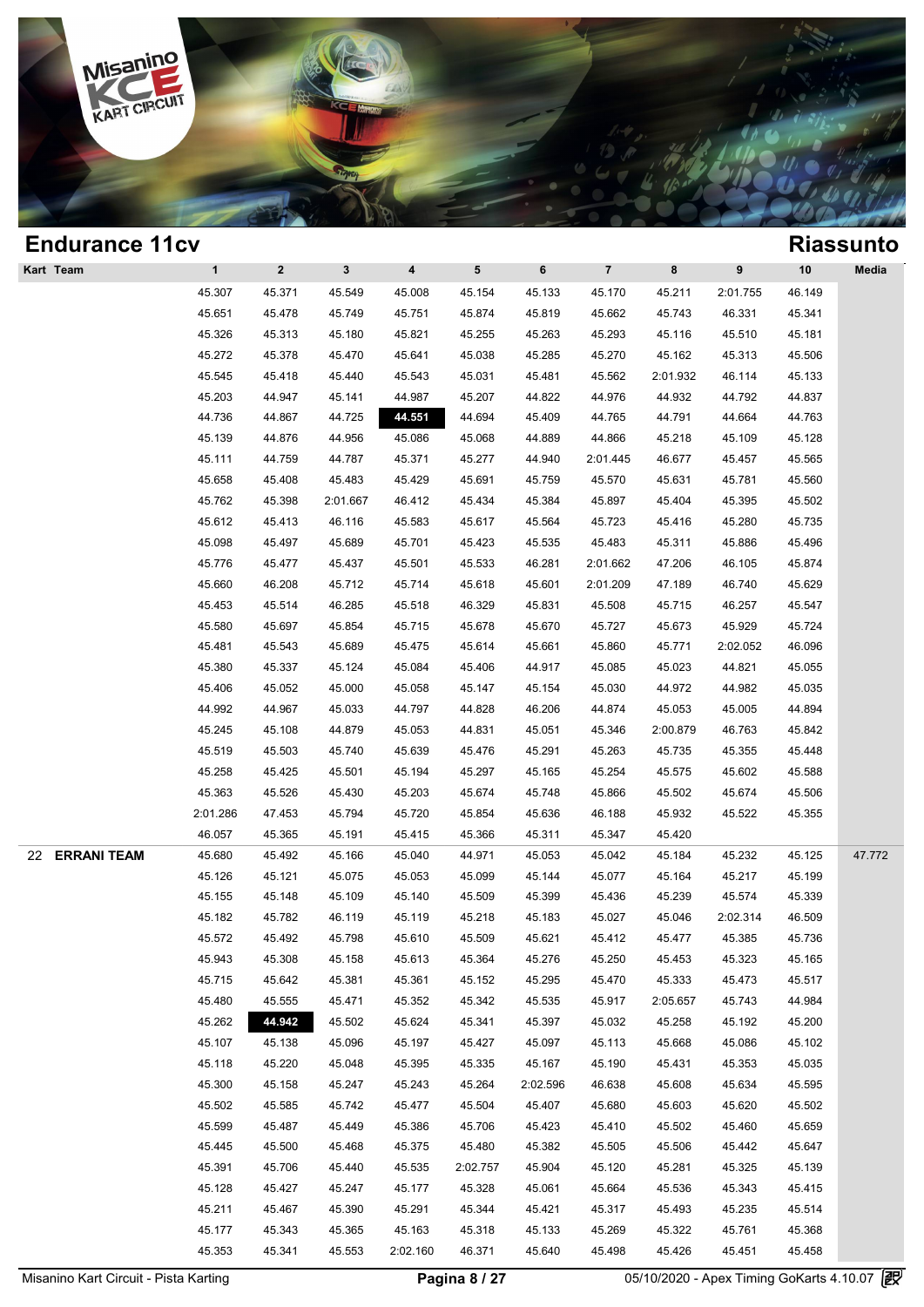

| $\mathbf{1}$<br>${\bf 5}$<br>6<br>$\overline{\mathbf{7}}$<br>$\mathbf{2}$<br>$\mathbf{3}$<br>4<br>8<br>9<br>10<br>Media<br>45.407<br>45.653<br>46.023<br>45.501<br>45.302<br>45.440<br>45.261<br>45.464<br>45.280<br>45.144<br>45.329<br>45.319<br>45.500<br>45.220<br>45.324<br>45.135<br>45.635<br>45.270<br>45.256<br>45.399<br>45.372<br>45.213<br>45.274<br>45.186<br>45.548<br>45.285<br>45.298<br>45.242<br>45.210<br>45.434<br>45.159<br>45.319<br>2:02.213<br>46.764<br>46.093<br>45.963<br>45.989<br>45.769<br>2:02.368<br>46.961<br>46.320<br>45.604<br>45.652<br>45.659<br>45.716<br>45.561<br>45.624<br>45.610<br>45.446<br>45.618<br>45.653<br>45.686<br>45.652<br>45.600<br>45.399<br>46.002<br>45.944<br>45.570<br>45.535<br>45.916<br>45.445<br>45.391<br>45.519<br>45.611<br>45.580<br>45.417<br>45.615<br>45.453<br>45.435<br>45.859<br>2:01.962<br>46.103<br>45.817<br>45.312<br>45.300<br>45.512<br>45.420<br>45.311<br>45.743<br>45.421<br>45.339<br>45.402<br>45.801<br>45.640<br>45.744<br>45.505<br>45.512<br>45.468<br>45.469<br>45.533<br>45.350<br>45.317<br>45.572<br>45.268<br>45.302<br>2:01.854<br>46.573<br>45.540<br><b>SKA ACADEMY</b><br>45.780<br>47.672<br>46.515<br>45.201<br>45.084<br>45.876<br>45.659<br>45.114<br>45.371<br>44.929<br>45.146<br>45.214<br>45.195<br>45.212<br>45.391<br>45.176<br>45.357<br>45.298<br>45.369<br>45.208<br>45.531<br>45.294<br>45.283<br>45.081<br>45.198<br>45.457<br>45.491<br>45.450<br>45.191<br>45.446<br>45.196<br>45.261<br>45.281<br>45.914<br>45.380<br>45.081<br>45.538<br>45.349<br>45.123<br>2:02.952<br>46.082<br>45.290<br>45.384<br>45.524<br>45.283<br>45.265<br>45.416<br>45.414<br>45.470<br>45.298<br>45.298<br>45.282<br>45.442<br>45.228<br>45.297<br>45.283<br>45.455<br>45.911<br>45.318<br>45.207<br>45.434<br>45.299<br>45.428<br>45.291<br>45.219<br>45.378<br>45.294<br>45.303<br>45.644<br>45.225<br>45.390<br>45.214<br>45.286<br>45.366<br>45.205<br>45.181<br>45.163<br>2:01.324<br>46.004<br>45.063<br>45.221<br>45.160<br>45.173<br>44.946<br>45.012<br>45.133<br>45.307<br>45.341<br>45.235<br>45.360<br>45.046<br>45.216<br>45.389<br>45.148<br>45.005<br>45.226<br>45.315<br>45.026<br>45.171<br>45.096<br>45.053<br>45.155<br>45.270<br>45.071<br>45.244<br>45.282<br>45.276<br>45.288<br>45.145<br>45.336<br>45.261<br>45.289<br>45.303<br>45.050<br>45.040<br>45.212<br>2:01.914<br>45.908<br>45.210<br>45.554<br>45.412<br>45.537<br>45.232<br>45.133<br>45.189<br>45.133<br>45.241<br>45.434<br>45.250<br>45.213<br>45.137<br>45.185<br>45.088<br>45.156<br>45.068<br>45.134<br>45.168<br>45.206<br>45.072<br>45.086<br>45.086<br>45.055<br>45.211<br>45.011<br>45.052<br>45.608<br>45.285<br>45.100<br>45.153<br>45.558<br>45.081<br>44.884<br>45.200<br>45.048<br>2:01.992<br>2:03.073<br>45.894<br>45.153<br>45.234<br>45.035<br>45.431<br>45.132<br>45.097<br>45.096<br>45.160<br>45.226<br>45.262<br>45.068<br>45.191<br>45.119<br>45.105<br>45.240<br>45.392<br>45.453<br>45.029<br>45.218<br>45.204<br>45.280<br>45.251<br>45.306<br>45.698<br>45.243<br>45.112<br>45.338<br>45.303<br>45.139<br>45.210<br>45.651<br>45.141<br>45.177<br>45.108<br>45.461<br>45.913<br>45.547<br>45.347<br>2:01.562<br>48.023<br>46.006<br>2:02.713<br>46.752<br>45.444<br>45.348<br>45.448<br>45.544<br>45.547<br>45.549<br>45.406<br>45.568<br>45.398<br>45.505<br>45.360<br>45.594<br>45.537<br>45.379<br>45.113<br>45.196<br>45.363<br>45.590<br>45.280<br>45.293<br>45.313<br>45.255<br>45.242<br>45.489<br>45.382<br>45.347<br>45.207<br>45.420<br>45.226<br>45.239<br>45.220<br>45.363<br>45.862<br>46.218<br>45.543<br>45.716<br>45.411<br>2:01.047<br>46.161<br>45.481<br>45.808<br>45.970<br>45.484<br>45.706<br>45.930<br>45.619<br>45.889<br>45.649<br>45.431<br>45.834<br>45.569<br>45.456<br>45.589<br>45.549<br>45.344<br>45.460<br>45.919<br>45.575<br>45.426<br>45.584<br>45.887<br>46.401<br>45.916<br>45.156<br>45.256<br>45.696<br>45.428<br>2:01.408<br>45.910<br>45.392<br>45.262<br>45.242<br>45.337<br>45.439<br>45.398<br>45.387<br>45.438<br>45.384<br>45.487<br>45.497<br>45.426<br>45.396<br>45.560<br>45.519<br>45.273<br>45.417<br>45.500<br>45.559<br>45.200<br>45.158<br>45.428<br>45.163<br>45.186<br>45.051<br>45.165<br>45.136<br>45.032<br>45.514<br>45.171<br>45.149<br><b>TEAMETTODIETRO</b><br>45.878<br>46.233<br>48.257<br>6<br>47.237<br>47.262<br>46.859<br>45.627<br>45.969<br>45.800<br>45.639<br>45.761<br>46.037<br>46.019<br>45.442<br>45.564<br>45.626<br>45.966<br>45.491<br>45.652<br>45.630<br>45.623<br>45.852<br>46.231<br>46.183<br>45.620<br>45.830<br>45.872<br>46.113<br>45.626<br>45.785<br>45.702<br>45.477<br>46.321<br>46.084<br>45.634<br>45.785<br>45.926<br>2:07.941<br>46.978<br>45.298<br>45.520<br>45.221<br>45.052<br>45.375<br>45.182<br>45.018<br>45.078<br>45.124<br>45.469<br>45.078<br>45.206<br>45.291<br>45.450<br>45.242<br>45.154<br>45.019<br>45.471<br>45.665<br>45.546<br>45.317<br>45.189 | <b>Endurance 11cv</b> |        |        |        |        |        |        |        |        |        |        | <b>Riassunto</b> |
|---------------------------------------------------------------------------------------------------------------------------------------------------------------------------------------------------------------------------------------------------------------------------------------------------------------------------------------------------------------------------------------------------------------------------------------------------------------------------------------------------------------------------------------------------------------------------------------------------------------------------------------------------------------------------------------------------------------------------------------------------------------------------------------------------------------------------------------------------------------------------------------------------------------------------------------------------------------------------------------------------------------------------------------------------------------------------------------------------------------------------------------------------------------------------------------------------------------------------------------------------------------------------------------------------------------------------------------------------------------------------------------------------------------------------------------------------------------------------------------------------------------------------------------------------------------------------------------------------------------------------------------------------------------------------------------------------------------------------------------------------------------------------------------------------------------------------------------------------------------------------------------------------------------------------------------------------------------------------------------------------------------------------------------------------------------------------------------------------------------------------------------------------------------------------------------------------------------------------------------------------------------------------------------------------------------------------------------------------------------------------------------------------------------------------------------------------------------------------------------------------------------------------------------------------------------------------------------------------------------------------------------------------------------------------------------------------------------------------------------------------------------------------------------------------------------------------------------------------------------------------------------------------------------------------------------------------------------------------------------------------------------------------------------------------------------------------------------------------------------------------------------------------------------------------------------------------------------------------------------------------------------------------------------------------------------------------------------------------------------------------------------------------------------------------------------------------------------------------------------------------------------------------------------------------------------------------------------------------------------------------------------------------------------------------------------------------------------------------------------------------------------------------------------------------------------------------------------------------------------------------------------------------------------------------------------------------------------------------------------------------------------------------------------------------------------------------------------------------------------------------------------------------------------------------------------------------------------------------------------------------------------------------------------------------------------------------------------------------------------------------------------------------------------------------------------------------------------------------------------------------------------------------------------------------------------------------------------------------------------------------------------------------------------------------------------------------------------------------------------------------------------------------------------------------------------------------------------------------------------------------------------------------------------------------------------------------------------------------------------|-----------------------|--------|--------|--------|--------|--------|--------|--------|--------|--------|--------|------------------|
|                                                                                                                                                                                                                                                                                                                                                                                                                                                                                                                                                                                                                                                                                                                                                                                                                                                                                                                                                                                                                                                                                                                                                                                                                                                                                                                                                                                                                                                                                                                                                                                                                                                                                                                                                                                                                                                                                                                                                                                                                                                                                                                                                                                                                                                                                                                                                                                                                                                                                                                                                                                                                                                                                                                                                                                                                                                                                                                                                                                                                                                                                                                                                                                                                                                                                                                                                                                                                                                                                                                                                                                                                                                                                                                                                                                                                                                                                                                                                                                                                                                                                                                                                                                                                                                                                                                                                                                                                                                                                                                                                                                                                                                                                                                                                                                                                                                                                                                                                                                       | Kart Team             |        |        |        |        |        |        |        |        |        |        |                  |
|                                                                                                                                                                                                                                                                                                                                                                                                                                                                                                                                                                                                                                                                                                                                                                                                                                                                                                                                                                                                                                                                                                                                                                                                                                                                                                                                                                                                                                                                                                                                                                                                                                                                                                                                                                                                                                                                                                                                                                                                                                                                                                                                                                                                                                                                                                                                                                                                                                                                                                                                                                                                                                                                                                                                                                                                                                                                                                                                                                                                                                                                                                                                                                                                                                                                                                                                                                                                                                                                                                                                                                                                                                                                                                                                                                                                                                                                                                                                                                                                                                                                                                                                                                                                                                                                                                                                                                                                                                                                                                                                                                                                                                                                                                                                                                                                                                                                                                                                                                                       |                       |        |        |        |        |        |        |        |        |        |        |                  |
|                                                                                                                                                                                                                                                                                                                                                                                                                                                                                                                                                                                                                                                                                                                                                                                                                                                                                                                                                                                                                                                                                                                                                                                                                                                                                                                                                                                                                                                                                                                                                                                                                                                                                                                                                                                                                                                                                                                                                                                                                                                                                                                                                                                                                                                                                                                                                                                                                                                                                                                                                                                                                                                                                                                                                                                                                                                                                                                                                                                                                                                                                                                                                                                                                                                                                                                                                                                                                                                                                                                                                                                                                                                                                                                                                                                                                                                                                                                                                                                                                                                                                                                                                                                                                                                                                                                                                                                                                                                                                                                                                                                                                                                                                                                                                                                                                                                                                                                                                                                       |                       |        |        |        |        |        |        |        |        |        |        |                  |
|                                                                                                                                                                                                                                                                                                                                                                                                                                                                                                                                                                                                                                                                                                                                                                                                                                                                                                                                                                                                                                                                                                                                                                                                                                                                                                                                                                                                                                                                                                                                                                                                                                                                                                                                                                                                                                                                                                                                                                                                                                                                                                                                                                                                                                                                                                                                                                                                                                                                                                                                                                                                                                                                                                                                                                                                                                                                                                                                                                                                                                                                                                                                                                                                                                                                                                                                                                                                                                                                                                                                                                                                                                                                                                                                                                                                                                                                                                                                                                                                                                                                                                                                                                                                                                                                                                                                                                                                                                                                                                                                                                                                                                                                                                                                                                                                                                                                                                                                                                                       |                       |        |        |        |        |        |        |        |        |        |        |                  |
|                                                                                                                                                                                                                                                                                                                                                                                                                                                                                                                                                                                                                                                                                                                                                                                                                                                                                                                                                                                                                                                                                                                                                                                                                                                                                                                                                                                                                                                                                                                                                                                                                                                                                                                                                                                                                                                                                                                                                                                                                                                                                                                                                                                                                                                                                                                                                                                                                                                                                                                                                                                                                                                                                                                                                                                                                                                                                                                                                                                                                                                                                                                                                                                                                                                                                                                                                                                                                                                                                                                                                                                                                                                                                                                                                                                                                                                                                                                                                                                                                                                                                                                                                                                                                                                                                                                                                                                                                                                                                                                                                                                                                                                                                                                                                                                                                                                                                                                                                                                       |                       |        |        |        |        |        |        |        |        |        |        |                  |
|                                                                                                                                                                                                                                                                                                                                                                                                                                                                                                                                                                                                                                                                                                                                                                                                                                                                                                                                                                                                                                                                                                                                                                                                                                                                                                                                                                                                                                                                                                                                                                                                                                                                                                                                                                                                                                                                                                                                                                                                                                                                                                                                                                                                                                                                                                                                                                                                                                                                                                                                                                                                                                                                                                                                                                                                                                                                                                                                                                                                                                                                                                                                                                                                                                                                                                                                                                                                                                                                                                                                                                                                                                                                                                                                                                                                                                                                                                                                                                                                                                                                                                                                                                                                                                                                                                                                                                                                                                                                                                                                                                                                                                                                                                                                                                                                                                                                                                                                                                                       |                       |        |        |        |        |        |        |        |        |        |        |                  |
|                                                                                                                                                                                                                                                                                                                                                                                                                                                                                                                                                                                                                                                                                                                                                                                                                                                                                                                                                                                                                                                                                                                                                                                                                                                                                                                                                                                                                                                                                                                                                                                                                                                                                                                                                                                                                                                                                                                                                                                                                                                                                                                                                                                                                                                                                                                                                                                                                                                                                                                                                                                                                                                                                                                                                                                                                                                                                                                                                                                                                                                                                                                                                                                                                                                                                                                                                                                                                                                                                                                                                                                                                                                                                                                                                                                                                                                                                                                                                                                                                                                                                                                                                                                                                                                                                                                                                                                                                                                                                                                                                                                                                                                                                                                                                                                                                                                                                                                                                                                       |                       |        |        |        |        |        |        |        |        |        |        |                  |
|                                                                                                                                                                                                                                                                                                                                                                                                                                                                                                                                                                                                                                                                                                                                                                                                                                                                                                                                                                                                                                                                                                                                                                                                                                                                                                                                                                                                                                                                                                                                                                                                                                                                                                                                                                                                                                                                                                                                                                                                                                                                                                                                                                                                                                                                                                                                                                                                                                                                                                                                                                                                                                                                                                                                                                                                                                                                                                                                                                                                                                                                                                                                                                                                                                                                                                                                                                                                                                                                                                                                                                                                                                                                                                                                                                                                                                                                                                                                                                                                                                                                                                                                                                                                                                                                                                                                                                                                                                                                                                                                                                                                                                                                                                                                                                                                                                                                                                                                                                                       |                       |        |        |        |        |        |        |        |        |        |        |                  |
|                                                                                                                                                                                                                                                                                                                                                                                                                                                                                                                                                                                                                                                                                                                                                                                                                                                                                                                                                                                                                                                                                                                                                                                                                                                                                                                                                                                                                                                                                                                                                                                                                                                                                                                                                                                                                                                                                                                                                                                                                                                                                                                                                                                                                                                                                                                                                                                                                                                                                                                                                                                                                                                                                                                                                                                                                                                                                                                                                                                                                                                                                                                                                                                                                                                                                                                                                                                                                                                                                                                                                                                                                                                                                                                                                                                                                                                                                                                                                                                                                                                                                                                                                                                                                                                                                                                                                                                                                                                                                                                                                                                                                                                                                                                                                                                                                                                                                                                                                                                       |                       |        |        |        |        |        |        |        |        |        |        |                  |
|                                                                                                                                                                                                                                                                                                                                                                                                                                                                                                                                                                                                                                                                                                                                                                                                                                                                                                                                                                                                                                                                                                                                                                                                                                                                                                                                                                                                                                                                                                                                                                                                                                                                                                                                                                                                                                                                                                                                                                                                                                                                                                                                                                                                                                                                                                                                                                                                                                                                                                                                                                                                                                                                                                                                                                                                                                                                                                                                                                                                                                                                                                                                                                                                                                                                                                                                                                                                                                                                                                                                                                                                                                                                                                                                                                                                                                                                                                                                                                                                                                                                                                                                                                                                                                                                                                                                                                                                                                                                                                                                                                                                                                                                                                                                                                                                                                                                                                                                                                                       |                       |        |        |        |        |        |        |        |        |        |        |                  |
|                                                                                                                                                                                                                                                                                                                                                                                                                                                                                                                                                                                                                                                                                                                                                                                                                                                                                                                                                                                                                                                                                                                                                                                                                                                                                                                                                                                                                                                                                                                                                                                                                                                                                                                                                                                                                                                                                                                                                                                                                                                                                                                                                                                                                                                                                                                                                                                                                                                                                                                                                                                                                                                                                                                                                                                                                                                                                                                                                                                                                                                                                                                                                                                                                                                                                                                                                                                                                                                                                                                                                                                                                                                                                                                                                                                                                                                                                                                                                                                                                                                                                                                                                                                                                                                                                                                                                                                                                                                                                                                                                                                                                                                                                                                                                                                                                                                                                                                                                                                       |                       |        |        |        |        |        |        |        |        |        |        |                  |
|                                                                                                                                                                                                                                                                                                                                                                                                                                                                                                                                                                                                                                                                                                                                                                                                                                                                                                                                                                                                                                                                                                                                                                                                                                                                                                                                                                                                                                                                                                                                                                                                                                                                                                                                                                                                                                                                                                                                                                                                                                                                                                                                                                                                                                                                                                                                                                                                                                                                                                                                                                                                                                                                                                                                                                                                                                                                                                                                                                                                                                                                                                                                                                                                                                                                                                                                                                                                                                                                                                                                                                                                                                                                                                                                                                                                                                                                                                                                                                                                                                                                                                                                                                                                                                                                                                                                                                                                                                                                                                                                                                                                                                                                                                                                                                                                                                                                                                                                                                                       | 11                    |        |        |        |        |        |        |        |        |        |        |                  |
|                                                                                                                                                                                                                                                                                                                                                                                                                                                                                                                                                                                                                                                                                                                                                                                                                                                                                                                                                                                                                                                                                                                                                                                                                                                                                                                                                                                                                                                                                                                                                                                                                                                                                                                                                                                                                                                                                                                                                                                                                                                                                                                                                                                                                                                                                                                                                                                                                                                                                                                                                                                                                                                                                                                                                                                                                                                                                                                                                                                                                                                                                                                                                                                                                                                                                                                                                                                                                                                                                                                                                                                                                                                                                                                                                                                                                                                                                                                                                                                                                                                                                                                                                                                                                                                                                                                                                                                                                                                                                                                                                                                                                                                                                                                                                                                                                                                                                                                                                                                       |                       |        |        |        |        |        |        |        |        |        |        |                  |
|                                                                                                                                                                                                                                                                                                                                                                                                                                                                                                                                                                                                                                                                                                                                                                                                                                                                                                                                                                                                                                                                                                                                                                                                                                                                                                                                                                                                                                                                                                                                                                                                                                                                                                                                                                                                                                                                                                                                                                                                                                                                                                                                                                                                                                                                                                                                                                                                                                                                                                                                                                                                                                                                                                                                                                                                                                                                                                                                                                                                                                                                                                                                                                                                                                                                                                                                                                                                                                                                                                                                                                                                                                                                                                                                                                                                                                                                                                                                                                                                                                                                                                                                                                                                                                                                                                                                                                                                                                                                                                                                                                                                                                                                                                                                                                                                                                                                                                                                                                                       |                       |        |        |        |        |        |        |        |        |        |        |                  |
|                                                                                                                                                                                                                                                                                                                                                                                                                                                                                                                                                                                                                                                                                                                                                                                                                                                                                                                                                                                                                                                                                                                                                                                                                                                                                                                                                                                                                                                                                                                                                                                                                                                                                                                                                                                                                                                                                                                                                                                                                                                                                                                                                                                                                                                                                                                                                                                                                                                                                                                                                                                                                                                                                                                                                                                                                                                                                                                                                                                                                                                                                                                                                                                                                                                                                                                                                                                                                                                                                                                                                                                                                                                                                                                                                                                                                                                                                                                                                                                                                                                                                                                                                                                                                                                                                                                                                                                                                                                                                                                                                                                                                                                                                                                                                                                                                                                                                                                                                                                       |                       |        |        |        |        |        |        |        |        |        |        |                  |
|                                                                                                                                                                                                                                                                                                                                                                                                                                                                                                                                                                                                                                                                                                                                                                                                                                                                                                                                                                                                                                                                                                                                                                                                                                                                                                                                                                                                                                                                                                                                                                                                                                                                                                                                                                                                                                                                                                                                                                                                                                                                                                                                                                                                                                                                                                                                                                                                                                                                                                                                                                                                                                                                                                                                                                                                                                                                                                                                                                                                                                                                                                                                                                                                                                                                                                                                                                                                                                                                                                                                                                                                                                                                                                                                                                                                                                                                                                                                                                                                                                                                                                                                                                                                                                                                                                                                                                                                                                                                                                                                                                                                                                                                                                                                                                                                                                                                                                                                                                                       |                       |        |        |        |        |        |        |        |        |        |        |                  |
|                                                                                                                                                                                                                                                                                                                                                                                                                                                                                                                                                                                                                                                                                                                                                                                                                                                                                                                                                                                                                                                                                                                                                                                                                                                                                                                                                                                                                                                                                                                                                                                                                                                                                                                                                                                                                                                                                                                                                                                                                                                                                                                                                                                                                                                                                                                                                                                                                                                                                                                                                                                                                                                                                                                                                                                                                                                                                                                                                                                                                                                                                                                                                                                                                                                                                                                                                                                                                                                                                                                                                                                                                                                                                                                                                                                                                                                                                                                                                                                                                                                                                                                                                                                                                                                                                                                                                                                                                                                                                                                                                                                                                                                                                                                                                                                                                                                                                                                                                                                       |                       |        |        |        |        |        |        |        |        |        |        |                  |
|                                                                                                                                                                                                                                                                                                                                                                                                                                                                                                                                                                                                                                                                                                                                                                                                                                                                                                                                                                                                                                                                                                                                                                                                                                                                                                                                                                                                                                                                                                                                                                                                                                                                                                                                                                                                                                                                                                                                                                                                                                                                                                                                                                                                                                                                                                                                                                                                                                                                                                                                                                                                                                                                                                                                                                                                                                                                                                                                                                                                                                                                                                                                                                                                                                                                                                                                                                                                                                                                                                                                                                                                                                                                                                                                                                                                                                                                                                                                                                                                                                                                                                                                                                                                                                                                                                                                                                                                                                                                                                                                                                                                                                                                                                                                                                                                                                                                                                                                                                                       |                       |        |        |        |        |        |        |        |        |        |        |                  |
|                                                                                                                                                                                                                                                                                                                                                                                                                                                                                                                                                                                                                                                                                                                                                                                                                                                                                                                                                                                                                                                                                                                                                                                                                                                                                                                                                                                                                                                                                                                                                                                                                                                                                                                                                                                                                                                                                                                                                                                                                                                                                                                                                                                                                                                                                                                                                                                                                                                                                                                                                                                                                                                                                                                                                                                                                                                                                                                                                                                                                                                                                                                                                                                                                                                                                                                                                                                                                                                                                                                                                                                                                                                                                                                                                                                                                                                                                                                                                                                                                                                                                                                                                                                                                                                                                                                                                                                                                                                                                                                                                                                                                                                                                                                                                                                                                                                                                                                                                                                       |                       |        |        |        |        |        |        |        |        |        |        |                  |
|                                                                                                                                                                                                                                                                                                                                                                                                                                                                                                                                                                                                                                                                                                                                                                                                                                                                                                                                                                                                                                                                                                                                                                                                                                                                                                                                                                                                                                                                                                                                                                                                                                                                                                                                                                                                                                                                                                                                                                                                                                                                                                                                                                                                                                                                                                                                                                                                                                                                                                                                                                                                                                                                                                                                                                                                                                                                                                                                                                                                                                                                                                                                                                                                                                                                                                                                                                                                                                                                                                                                                                                                                                                                                                                                                                                                                                                                                                                                                                                                                                                                                                                                                                                                                                                                                                                                                                                                                                                                                                                                                                                                                                                                                                                                                                                                                                                                                                                                                                                       |                       |        |        |        |        |        |        |        |        |        |        |                  |
|                                                                                                                                                                                                                                                                                                                                                                                                                                                                                                                                                                                                                                                                                                                                                                                                                                                                                                                                                                                                                                                                                                                                                                                                                                                                                                                                                                                                                                                                                                                                                                                                                                                                                                                                                                                                                                                                                                                                                                                                                                                                                                                                                                                                                                                                                                                                                                                                                                                                                                                                                                                                                                                                                                                                                                                                                                                                                                                                                                                                                                                                                                                                                                                                                                                                                                                                                                                                                                                                                                                                                                                                                                                                                                                                                                                                                                                                                                                                                                                                                                                                                                                                                                                                                                                                                                                                                                                                                                                                                                                                                                                                                                                                                                                                                                                                                                                                                                                                                                                       |                       |        |        |        |        |        |        |        |        |        |        |                  |
|                                                                                                                                                                                                                                                                                                                                                                                                                                                                                                                                                                                                                                                                                                                                                                                                                                                                                                                                                                                                                                                                                                                                                                                                                                                                                                                                                                                                                                                                                                                                                                                                                                                                                                                                                                                                                                                                                                                                                                                                                                                                                                                                                                                                                                                                                                                                                                                                                                                                                                                                                                                                                                                                                                                                                                                                                                                                                                                                                                                                                                                                                                                                                                                                                                                                                                                                                                                                                                                                                                                                                                                                                                                                                                                                                                                                                                                                                                                                                                                                                                                                                                                                                                                                                                                                                                                                                                                                                                                                                                                                                                                                                                                                                                                                                                                                                                                                                                                                                                                       |                       |        |        |        |        |        |        |        |        |        |        |                  |
|                                                                                                                                                                                                                                                                                                                                                                                                                                                                                                                                                                                                                                                                                                                                                                                                                                                                                                                                                                                                                                                                                                                                                                                                                                                                                                                                                                                                                                                                                                                                                                                                                                                                                                                                                                                                                                                                                                                                                                                                                                                                                                                                                                                                                                                                                                                                                                                                                                                                                                                                                                                                                                                                                                                                                                                                                                                                                                                                                                                                                                                                                                                                                                                                                                                                                                                                                                                                                                                                                                                                                                                                                                                                                                                                                                                                                                                                                                                                                                                                                                                                                                                                                                                                                                                                                                                                                                                                                                                                                                                                                                                                                                                                                                                                                                                                                                                                                                                                                                                       |                       |        |        |        |        |        |        |        |        |        |        |                  |
|                                                                                                                                                                                                                                                                                                                                                                                                                                                                                                                                                                                                                                                                                                                                                                                                                                                                                                                                                                                                                                                                                                                                                                                                                                                                                                                                                                                                                                                                                                                                                                                                                                                                                                                                                                                                                                                                                                                                                                                                                                                                                                                                                                                                                                                                                                                                                                                                                                                                                                                                                                                                                                                                                                                                                                                                                                                                                                                                                                                                                                                                                                                                                                                                                                                                                                                                                                                                                                                                                                                                                                                                                                                                                                                                                                                                                                                                                                                                                                                                                                                                                                                                                                                                                                                                                                                                                                                                                                                                                                                                                                                                                                                                                                                                                                                                                                                                                                                                                                                       |                       |        |        |        |        |        |        |        |        |        |        |                  |
|                                                                                                                                                                                                                                                                                                                                                                                                                                                                                                                                                                                                                                                                                                                                                                                                                                                                                                                                                                                                                                                                                                                                                                                                                                                                                                                                                                                                                                                                                                                                                                                                                                                                                                                                                                                                                                                                                                                                                                                                                                                                                                                                                                                                                                                                                                                                                                                                                                                                                                                                                                                                                                                                                                                                                                                                                                                                                                                                                                                                                                                                                                                                                                                                                                                                                                                                                                                                                                                                                                                                                                                                                                                                                                                                                                                                                                                                                                                                                                                                                                                                                                                                                                                                                                                                                                                                                                                                                                                                                                                                                                                                                                                                                                                                                                                                                                                                                                                                                                                       |                       |        |        |        |        |        |        |        |        |        |        |                  |
|                                                                                                                                                                                                                                                                                                                                                                                                                                                                                                                                                                                                                                                                                                                                                                                                                                                                                                                                                                                                                                                                                                                                                                                                                                                                                                                                                                                                                                                                                                                                                                                                                                                                                                                                                                                                                                                                                                                                                                                                                                                                                                                                                                                                                                                                                                                                                                                                                                                                                                                                                                                                                                                                                                                                                                                                                                                                                                                                                                                                                                                                                                                                                                                                                                                                                                                                                                                                                                                                                                                                                                                                                                                                                                                                                                                                                                                                                                                                                                                                                                                                                                                                                                                                                                                                                                                                                                                                                                                                                                                                                                                                                                                                                                                                                                                                                                                                                                                                                                                       |                       |        |        |        |        |        |        |        |        |        |        |                  |
|                                                                                                                                                                                                                                                                                                                                                                                                                                                                                                                                                                                                                                                                                                                                                                                                                                                                                                                                                                                                                                                                                                                                                                                                                                                                                                                                                                                                                                                                                                                                                                                                                                                                                                                                                                                                                                                                                                                                                                                                                                                                                                                                                                                                                                                                                                                                                                                                                                                                                                                                                                                                                                                                                                                                                                                                                                                                                                                                                                                                                                                                                                                                                                                                                                                                                                                                                                                                                                                                                                                                                                                                                                                                                                                                                                                                                                                                                                                                                                                                                                                                                                                                                                                                                                                                                                                                                                                                                                                                                                                                                                                                                                                                                                                                                                                                                                                                                                                                                                                       |                       |        |        |        |        |        |        |        |        |        |        |                  |
|                                                                                                                                                                                                                                                                                                                                                                                                                                                                                                                                                                                                                                                                                                                                                                                                                                                                                                                                                                                                                                                                                                                                                                                                                                                                                                                                                                                                                                                                                                                                                                                                                                                                                                                                                                                                                                                                                                                                                                                                                                                                                                                                                                                                                                                                                                                                                                                                                                                                                                                                                                                                                                                                                                                                                                                                                                                                                                                                                                                                                                                                                                                                                                                                                                                                                                                                                                                                                                                                                                                                                                                                                                                                                                                                                                                                                                                                                                                                                                                                                                                                                                                                                                                                                                                                                                                                                                                                                                                                                                                                                                                                                                                                                                                                                                                                                                                                                                                                                                                       |                       |        |        |        |        |        |        |        |        |        |        |                  |
|                                                                                                                                                                                                                                                                                                                                                                                                                                                                                                                                                                                                                                                                                                                                                                                                                                                                                                                                                                                                                                                                                                                                                                                                                                                                                                                                                                                                                                                                                                                                                                                                                                                                                                                                                                                                                                                                                                                                                                                                                                                                                                                                                                                                                                                                                                                                                                                                                                                                                                                                                                                                                                                                                                                                                                                                                                                                                                                                                                                                                                                                                                                                                                                                                                                                                                                                                                                                                                                                                                                                                                                                                                                                                                                                                                                                                                                                                                                                                                                                                                                                                                                                                                                                                                                                                                                                                                                                                                                                                                                                                                                                                                                                                                                                                                                                                                                                                                                                                                                       |                       |        |        |        |        |        |        |        |        |        |        |                  |
|                                                                                                                                                                                                                                                                                                                                                                                                                                                                                                                                                                                                                                                                                                                                                                                                                                                                                                                                                                                                                                                                                                                                                                                                                                                                                                                                                                                                                                                                                                                                                                                                                                                                                                                                                                                                                                                                                                                                                                                                                                                                                                                                                                                                                                                                                                                                                                                                                                                                                                                                                                                                                                                                                                                                                                                                                                                                                                                                                                                                                                                                                                                                                                                                                                                                                                                                                                                                                                                                                                                                                                                                                                                                                                                                                                                                                                                                                                                                                                                                                                                                                                                                                                                                                                                                                                                                                                                                                                                                                                                                                                                                                                                                                                                                                                                                                                                                                                                                                                                       |                       |        |        |        |        |        |        |        |        |        |        |                  |
|                                                                                                                                                                                                                                                                                                                                                                                                                                                                                                                                                                                                                                                                                                                                                                                                                                                                                                                                                                                                                                                                                                                                                                                                                                                                                                                                                                                                                                                                                                                                                                                                                                                                                                                                                                                                                                                                                                                                                                                                                                                                                                                                                                                                                                                                                                                                                                                                                                                                                                                                                                                                                                                                                                                                                                                                                                                                                                                                                                                                                                                                                                                                                                                                                                                                                                                                                                                                                                                                                                                                                                                                                                                                                                                                                                                                                                                                                                                                                                                                                                                                                                                                                                                                                                                                                                                                                                                                                                                                                                                                                                                                                                                                                                                                                                                                                                                                                                                                                                                       |                       |        |        |        |        |        |        |        |        |        |        |                  |
|                                                                                                                                                                                                                                                                                                                                                                                                                                                                                                                                                                                                                                                                                                                                                                                                                                                                                                                                                                                                                                                                                                                                                                                                                                                                                                                                                                                                                                                                                                                                                                                                                                                                                                                                                                                                                                                                                                                                                                                                                                                                                                                                                                                                                                                                                                                                                                                                                                                                                                                                                                                                                                                                                                                                                                                                                                                                                                                                                                                                                                                                                                                                                                                                                                                                                                                                                                                                                                                                                                                                                                                                                                                                                                                                                                                                                                                                                                                                                                                                                                                                                                                                                                                                                                                                                                                                                                                                                                                                                                                                                                                                                                                                                                                                                                                                                                                                                                                                                                                       |                       |        |        |        |        |        |        |        |        |        |        |                  |
|                                                                                                                                                                                                                                                                                                                                                                                                                                                                                                                                                                                                                                                                                                                                                                                                                                                                                                                                                                                                                                                                                                                                                                                                                                                                                                                                                                                                                                                                                                                                                                                                                                                                                                                                                                                                                                                                                                                                                                                                                                                                                                                                                                                                                                                                                                                                                                                                                                                                                                                                                                                                                                                                                                                                                                                                                                                                                                                                                                                                                                                                                                                                                                                                                                                                                                                                                                                                                                                                                                                                                                                                                                                                                                                                                                                                                                                                                                                                                                                                                                                                                                                                                                                                                                                                                                                                                                                                                                                                                                                                                                                                                                                                                                                                                                                                                                                                                                                                                                                       |                       |        |        |        |        |        |        |        |        |        |        |                  |
|                                                                                                                                                                                                                                                                                                                                                                                                                                                                                                                                                                                                                                                                                                                                                                                                                                                                                                                                                                                                                                                                                                                                                                                                                                                                                                                                                                                                                                                                                                                                                                                                                                                                                                                                                                                                                                                                                                                                                                                                                                                                                                                                                                                                                                                                                                                                                                                                                                                                                                                                                                                                                                                                                                                                                                                                                                                                                                                                                                                                                                                                                                                                                                                                                                                                                                                                                                                                                                                                                                                                                                                                                                                                                                                                                                                                                                                                                                                                                                                                                                                                                                                                                                                                                                                                                                                                                                                                                                                                                                                                                                                                                                                                                                                                                                                                                                                                                                                                                                                       |                       |        |        |        |        |        |        |        |        |        |        |                  |
|                                                                                                                                                                                                                                                                                                                                                                                                                                                                                                                                                                                                                                                                                                                                                                                                                                                                                                                                                                                                                                                                                                                                                                                                                                                                                                                                                                                                                                                                                                                                                                                                                                                                                                                                                                                                                                                                                                                                                                                                                                                                                                                                                                                                                                                                                                                                                                                                                                                                                                                                                                                                                                                                                                                                                                                                                                                                                                                                                                                                                                                                                                                                                                                                                                                                                                                                                                                                                                                                                                                                                                                                                                                                                                                                                                                                                                                                                                                                                                                                                                                                                                                                                                                                                                                                                                                                                                                                                                                                                                                                                                                                                                                                                                                                                                                                                                                                                                                                                                                       |                       |        |        |        |        |        |        |        |        |        |        |                  |
|                                                                                                                                                                                                                                                                                                                                                                                                                                                                                                                                                                                                                                                                                                                                                                                                                                                                                                                                                                                                                                                                                                                                                                                                                                                                                                                                                                                                                                                                                                                                                                                                                                                                                                                                                                                                                                                                                                                                                                                                                                                                                                                                                                                                                                                                                                                                                                                                                                                                                                                                                                                                                                                                                                                                                                                                                                                                                                                                                                                                                                                                                                                                                                                                                                                                                                                                                                                                                                                                                                                                                                                                                                                                                                                                                                                                                                                                                                                                                                                                                                                                                                                                                                                                                                                                                                                                                                                                                                                                                                                                                                                                                                                                                                                                                                                                                                                                                                                                                                                       |                       |        |        |        |        |        |        |        |        |        |        |                  |
|                                                                                                                                                                                                                                                                                                                                                                                                                                                                                                                                                                                                                                                                                                                                                                                                                                                                                                                                                                                                                                                                                                                                                                                                                                                                                                                                                                                                                                                                                                                                                                                                                                                                                                                                                                                                                                                                                                                                                                                                                                                                                                                                                                                                                                                                                                                                                                                                                                                                                                                                                                                                                                                                                                                                                                                                                                                                                                                                                                                                                                                                                                                                                                                                                                                                                                                                                                                                                                                                                                                                                                                                                                                                                                                                                                                                                                                                                                                                                                                                                                                                                                                                                                                                                                                                                                                                                                                                                                                                                                                                                                                                                                                                                                                                                                                                                                                                                                                                                                                       |                       |        |        |        |        |        |        |        |        |        |        |                  |
|                                                                                                                                                                                                                                                                                                                                                                                                                                                                                                                                                                                                                                                                                                                                                                                                                                                                                                                                                                                                                                                                                                                                                                                                                                                                                                                                                                                                                                                                                                                                                                                                                                                                                                                                                                                                                                                                                                                                                                                                                                                                                                                                                                                                                                                                                                                                                                                                                                                                                                                                                                                                                                                                                                                                                                                                                                                                                                                                                                                                                                                                                                                                                                                                                                                                                                                                                                                                                                                                                                                                                                                                                                                                                                                                                                                                                                                                                                                                                                                                                                                                                                                                                                                                                                                                                                                                                                                                                                                                                                                                                                                                                                                                                                                                                                                                                                                                                                                                                                                       |                       |        |        |        |        |        |        |        |        |        |        |                  |
|                                                                                                                                                                                                                                                                                                                                                                                                                                                                                                                                                                                                                                                                                                                                                                                                                                                                                                                                                                                                                                                                                                                                                                                                                                                                                                                                                                                                                                                                                                                                                                                                                                                                                                                                                                                                                                                                                                                                                                                                                                                                                                                                                                                                                                                                                                                                                                                                                                                                                                                                                                                                                                                                                                                                                                                                                                                                                                                                                                                                                                                                                                                                                                                                                                                                                                                                                                                                                                                                                                                                                                                                                                                                                                                                                                                                                                                                                                                                                                                                                                                                                                                                                                                                                                                                                                                                                                                                                                                                                                                                                                                                                                                                                                                                                                                                                                                                                                                                                                                       |                       |        |        |        |        |        |        |        |        |        |        |                  |
|                                                                                                                                                                                                                                                                                                                                                                                                                                                                                                                                                                                                                                                                                                                                                                                                                                                                                                                                                                                                                                                                                                                                                                                                                                                                                                                                                                                                                                                                                                                                                                                                                                                                                                                                                                                                                                                                                                                                                                                                                                                                                                                                                                                                                                                                                                                                                                                                                                                                                                                                                                                                                                                                                                                                                                                                                                                                                                                                                                                                                                                                                                                                                                                                                                                                                                                                                                                                                                                                                                                                                                                                                                                                                                                                                                                                                                                                                                                                                                                                                                                                                                                                                                                                                                                                                                                                                                                                                                                                                                                                                                                                                                                                                                                                                                                                                                                                                                                                                                                       |                       |        |        |        |        |        |        |        |        |        |        |                  |
|                                                                                                                                                                                                                                                                                                                                                                                                                                                                                                                                                                                                                                                                                                                                                                                                                                                                                                                                                                                                                                                                                                                                                                                                                                                                                                                                                                                                                                                                                                                                                                                                                                                                                                                                                                                                                                                                                                                                                                                                                                                                                                                                                                                                                                                                                                                                                                                                                                                                                                                                                                                                                                                                                                                                                                                                                                                                                                                                                                                                                                                                                                                                                                                                                                                                                                                                                                                                                                                                                                                                                                                                                                                                                                                                                                                                                                                                                                                                                                                                                                                                                                                                                                                                                                                                                                                                                                                                                                                                                                                                                                                                                                                                                                                                                                                                                                                                                                                                                                                       |                       |        |        |        |        |        |        |        |        |        |        |                  |
|                                                                                                                                                                                                                                                                                                                                                                                                                                                                                                                                                                                                                                                                                                                                                                                                                                                                                                                                                                                                                                                                                                                                                                                                                                                                                                                                                                                                                                                                                                                                                                                                                                                                                                                                                                                                                                                                                                                                                                                                                                                                                                                                                                                                                                                                                                                                                                                                                                                                                                                                                                                                                                                                                                                                                                                                                                                                                                                                                                                                                                                                                                                                                                                                                                                                                                                                                                                                                                                                                                                                                                                                                                                                                                                                                                                                                                                                                                                                                                                                                                                                                                                                                                                                                                                                                                                                                                                                                                                                                                                                                                                                                                                                                                                                                                                                                                                                                                                                                                                       |                       |        |        |        |        |        |        |        |        |        |        |                  |
|                                                                                                                                                                                                                                                                                                                                                                                                                                                                                                                                                                                                                                                                                                                                                                                                                                                                                                                                                                                                                                                                                                                                                                                                                                                                                                                                                                                                                                                                                                                                                                                                                                                                                                                                                                                                                                                                                                                                                                                                                                                                                                                                                                                                                                                                                                                                                                                                                                                                                                                                                                                                                                                                                                                                                                                                                                                                                                                                                                                                                                                                                                                                                                                                                                                                                                                                                                                                                                                                                                                                                                                                                                                                                                                                                                                                                                                                                                                                                                                                                                                                                                                                                                                                                                                                                                                                                                                                                                                                                                                                                                                                                                                                                                                                                                                                                                                                                                                                                                                       |                       |        |        |        |        |        |        |        |        |        |        |                  |
|                                                                                                                                                                                                                                                                                                                                                                                                                                                                                                                                                                                                                                                                                                                                                                                                                                                                                                                                                                                                                                                                                                                                                                                                                                                                                                                                                                                                                                                                                                                                                                                                                                                                                                                                                                                                                                                                                                                                                                                                                                                                                                                                                                                                                                                                                                                                                                                                                                                                                                                                                                                                                                                                                                                                                                                                                                                                                                                                                                                                                                                                                                                                                                                                                                                                                                                                                                                                                                                                                                                                                                                                                                                                                                                                                                                                                                                                                                                                                                                                                                                                                                                                                                                                                                                                                                                                                                                                                                                                                                                                                                                                                                                                                                                                                                                                                                                                                                                                                                                       |                       |        |        |        |        |        |        |        |        |        |        |                  |
|                                                                                                                                                                                                                                                                                                                                                                                                                                                                                                                                                                                                                                                                                                                                                                                                                                                                                                                                                                                                                                                                                                                                                                                                                                                                                                                                                                                                                                                                                                                                                                                                                                                                                                                                                                                                                                                                                                                                                                                                                                                                                                                                                                                                                                                                                                                                                                                                                                                                                                                                                                                                                                                                                                                                                                                                                                                                                                                                                                                                                                                                                                                                                                                                                                                                                                                                                                                                                                                                                                                                                                                                                                                                                                                                                                                                                                                                                                                                                                                                                                                                                                                                                                                                                                                                                                                                                                                                                                                                                                                                                                                                                                                                                                                                                                                                                                                                                                                                                                                       |                       |        |        |        |        |        |        |        |        |        |        |                  |
|                                                                                                                                                                                                                                                                                                                                                                                                                                                                                                                                                                                                                                                                                                                                                                                                                                                                                                                                                                                                                                                                                                                                                                                                                                                                                                                                                                                                                                                                                                                                                                                                                                                                                                                                                                                                                                                                                                                                                                                                                                                                                                                                                                                                                                                                                                                                                                                                                                                                                                                                                                                                                                                                                                                                                                                                                                                                                                                                                                                                                                                                                                                                                                                                                                                                                                                                                                                                                                                                                                                                                                                                                                                                                                                                                                                                                                                                                                                                                                                                                                                                                                                                                                                                                                                                                                                                                                                                                                                                                                                                                                                                                                                                                                                                                                                                                                                                                                                                                                                       |                       |        |        |        |        |        |        |        |        |        |        |                  |
|                                                                                                                                                                                                                                                                                                                                                                                                                                                                                                                                                                                                                                                                                                                                                                                                                                                                                                                                                                                                                                                                                                                                                                                                                                                                                                                                                                                                                                                                                                                                                                                                                                                                                                                                                                                                                                                                                                                                                                                                                                                                                                                                                                                                                                                                                                                                                                                                                                                                                                                                                                                                                                                                                                                                                                                                                                                                                                                                                                                                                                                                                                                                                                                                                                                                                                                                                                                                                                                                                                                                                                                                                                                                                                                                                                                                                                                                                                                                                                                                                                                                                                                                                                                                                                                                                                                                                                                                                                                                                                                                                                                                                                                                                                                                                                                                                                                                                                                                                                                       |                       |        |        |        |        |        |        |        |        |        |        |                  |
|                                                                                                                                                                                                                                                                                                                                                                                                                                                                                                                                                                                                                                                                                                                                                                                                                                                                                                                                                                                                                                                                                                                                                                                                                                                                                                                                                                                                                                                                                                                                                                                                                                                                                                                                                                                                                                                                                                                                                                                                                                                                                                                                                                                                                                                                                                                                                                                                                                                                                                                                                                                                                                                                                                                                                                                                                                                                                                                                                                                                                                                                                                                                                                                                                                                                                                                                                                                                                                                                                                                                                                                                                                                                                                                                                                                                                                                                                                                                                                                                                                                                                                                                                                                                                                                                                                                                                                                                                                                                                                                                                                                                                                                                                                                                                                                                                                                                                                                                                                                       |                       | 45.335 | 45.614 | 45.125 | 45.395 | 44.918 | 45.143 | 45.409 | 45.078 | 45.550 | 44.864 |                  |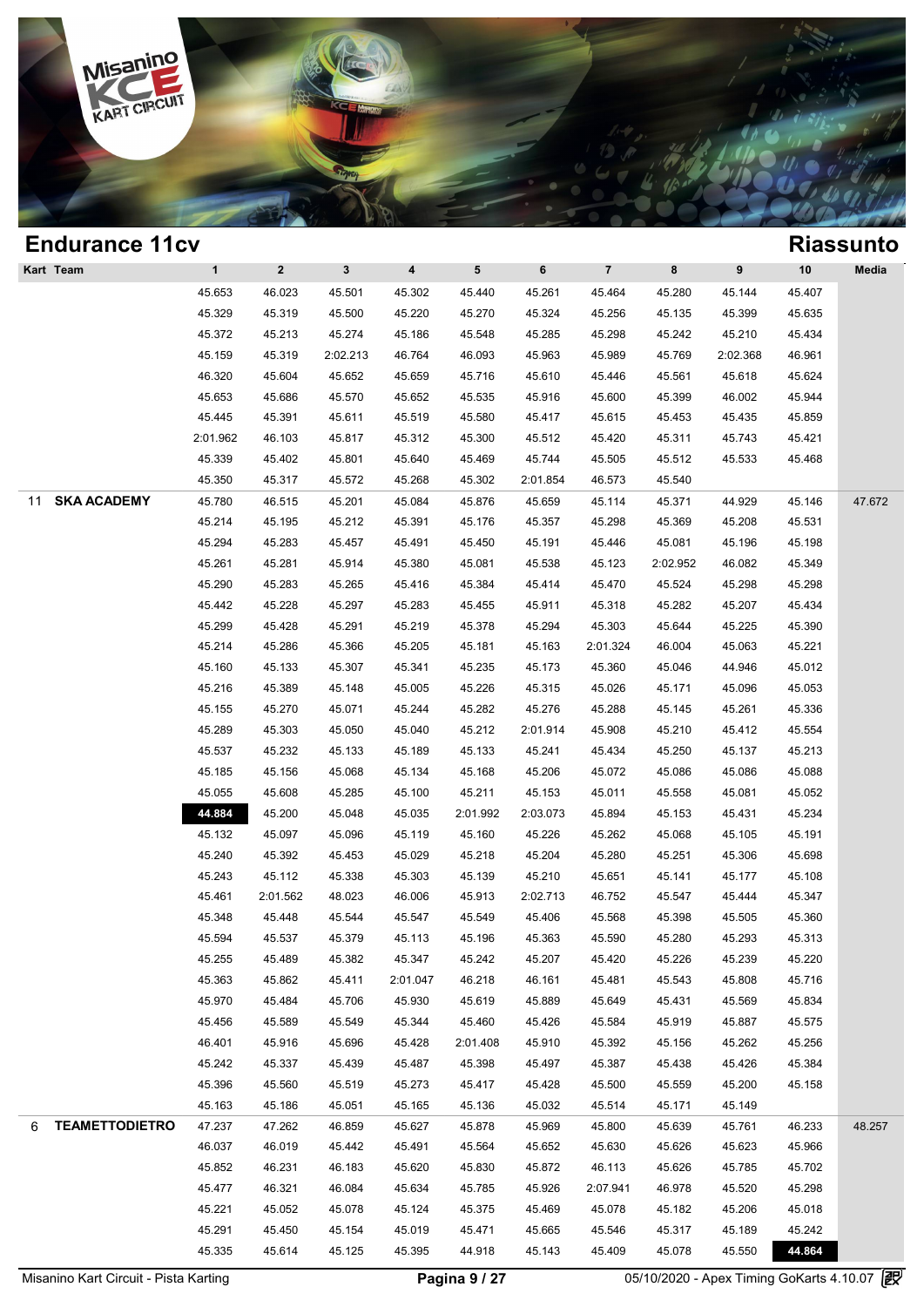

| <b>Endurance 11cv</b>    |              |                  |              |          |                 |        |                |          |          |        | <b>Riassunto</b> |
|--------------------------|--------------|------------------|--------------|----------|-----------------|--------|----------------|----------|----------|--------|------------------|
| Kart Team                | $\mathbf{1}$ | $\boldsymbol{2}$ | $\mathbf{3}$ | 4        | $5\phantom{.0}$ | 6      | $\overline{7}$ | 8        | 9        | $10$   | Media            |
|                          | 45.095       | 45.200           | 45.102       | 45.059   | 2:04.446        | 47.057 | 46.195         | 46.000   | 45.809   | 46.302 |                  |
|                          | 45.610       | 45.655           | 45.722       | 45.611   | 46.087          | 46.181 | 45.618         | 46.466   | 45.608   | 45.742 |                  |
|                          | 45.792       | 45.364           | 45.430       | 45.505   | 45.292          | 45.435 | 45.812         | 45.986   | 45.777   | 45.405 |                  |
|                          | 45.831       | 2:02.792         | 46.951       | 46.173   | 46.415          | 45.902 | 45.881         | 45.763   | 45.568   | 45.596 |                  |
|                          | 45.784       | 45.972           | 46.048       | 45.998   | 46.653          | 45.931 | 45.853         | 45.886   | 45.891   | 45.824 |                  |
|                          | 45.695       | 45.706           | 45.711       | 45.604   | 45.664          | 45.550 | 45.852         | 45.511   | 47.067   | 45.498 |                  |
|                          | 45.416       | 45.514           | 45.665       | 45.477   | 45.763          | 45.522 | 45.671         | 45.602   | 2:02.568 | 47.432 |                  |
|                          | 46.186       | 46.067           | 46.081       | 46.760   | 45.762          | 45.885 | 46.837         | 45.855   | 45.859   | 46.108 |                  |
|                          | 45.889       | 45.717           | 45.521       | 45.922   | 45.601          | 45.532 | 45.495         | 45.678   | 45.971   | 46.016 |                  |
|                          | 45.759       | 45.793           | 45.556       | 46.023   | 45.947          | 46.053 | 46.173         | 46.288   | 45.831   | 46.245 |                  |
|                          | 46.453       | 46.240           | 46.350       | 46.072   | 46.119          | 45.685 | 45.994         | 2:03.795 | 47.876   | 46.350 |                  |
|                          | 46.183       | 46.385           | 46.261       | 50.286   | 46.176          | 46.204 | 46.076         | 45.948   | 45.982   | 46.048 |                  |
|                          | 46.131       | 46.021           | 46.234       | 46.223   | 46.165          | 46.079 | 45.931         | 45.765   | 45.958   | 45.948 |                  |
|                          | 45.823       | 46.745           | 45.672       | 45.953   | 46.109          | 46.148 | 46.235         | 45.994   | 46.015   | 46.047 |                  |
|                          | 46.136       | 45.836           | 45.970       | 45.860   | 2:04.070        | 46.835 | 46.157         | 45.719   | 46.024   | 45.495 |                  |
|                          | 45.385       | 45.543           | 45.844       | 45.497   | 45.424          | 45.738 | 45.718         | 45.785   | 45.527   | 45.536 |                  |
|                          | 45.599       | 45.512           | 45.882       | 45.500   | 46.675          | 45.487 | 45.423         | 45.466   | 45.391   | 45.620 |                  |
|                          | 45.528       | 45.598           | 45.366       | 45.855   | 45.425          | 45.765 | 45.318         | 45.443   | 45.473   | 45.331 |                  |
|                          | 45.274       | 45.592           | 2:02.630     | 46.896   | 45.806          | 45.750 | 45.595         | 45.486   | 45.901   | 45.660 |                  |
|                          | 46.128       | 45.660           | 45.734       | 45.680   | 45.805          | 46.157 | 45.765         | 45.746   | 45.616   | 45.597 |                  |
|                          | 45.791       | 45.525           | 45.789       | 2:02.917 | 50.639          | 46.096 | 47.205         | 46.940   | 45.649   | 46.271 |                  |
|                          | 46.283       | 2:05.628         | 47.989       | 46.747   | 46.750          | 45.675 | 46.063         | 45.779   | 45.994   | 45.777 |                  |
|                          | 46.412       | 46.129           | 45.560       | 46.237   | 45.656          |        |                |          |          |        |                  |
| <b>TEAM CAVEJA</b><br>23 | 47.351       | 46.403           | 47.875       | 45.317   | 45.406          | 45.474 | 46.091         | 45.786   | 45.713   | 45.610 | 48.612           |
|                          | 45.409       | 45.865           | 45.320       | 45.277   | 45.342          | 45.563 | 45.240         | 45.753   | 45.462   | 45.795 |                  |
|                          | 45.433       | 45.458           | 45.355       | 45.283   | 45.580          | 45.557 | 45.606         | 46.045   | 45.431   | 45.671 |                  |
|                          | 45.457       | 45.448           | 45.501       | 46.680   | 45.754          | 45.698 | 2:02.644       | 46.567   | 45.879   | 45.795 |                  |
|                          | 45.638       | 45.658           | 45.776       | 46.016   | 45.750          | 45.702 | 45.449         | 45.938   | 45.595   | 45.435 |                  |
|                          | 45.563       | 45.641           | 47.223       | 45.640   | 45.473          | 45.825 | 45.539         | 46.438   | 45.749   | 45.551 |                  |
|                          | 45.382       | 46.089           | 45.372       | 45.605   | 45.374          | 45.673 | 46.044         | 45.514   | 45.600   | 45.430 |                  |
|                          | 2:01.566     | 46.363           | 45.657       | 45.700   | 45.456          | 45.604 | 45.622         | 45.263   | 45.580   | 45.713 |                  |
|                          | 45.190       | 45.476           | 45.310       | 45.645   | 45.604          | 45.468 | 45.269         | 45.245   | 45.397   | 45.504 |                  |
|                          | 45.395       | 45.179           | 45.457       | 45.492   | 45.206          | 45.165 | 45.306         | 45.054   | 45.236   | 45.113 |                  |
|                          | 45.330       | 46.031           | 45.247       | 45.331   | 45.396          | 45.379 | 2:01.238       | 46.885   | 46.752   | 45.587 |                  |
|                          | 45.567       | 45.651           | 45.550       | 45.421   | 45.445          | 45.384 | 45.490         | 45.527   | 45.254   | 45.320 |                  |
|                          | 45.336       | 45.389           | 45.377       | 45.299   | 45.442          | 46.889 | 46.116         | 45.539   | 45.604   | 45.726 |                  |
|                          | 45.525       | 45.556           | 45.526       | 45.643   | 45.880          | 45.781 | 2:02.476       | 46.401   | 46.212   | 45.847 |                  |
|                          | 45.599       | 45.983           | 45.807       | 45.546   | 45.557          | 45.592 | 45.663         | 45.611   | 45.882   | 45.326 |                  |
|                          | 45.606       | 45.557           | 45.604       | 45.624   | 45.296          | 45.205 | 45.481         | 45.753   | 45.681   | 45.500 |                  |
|                          | 45.707       | 45.761           | 45.712       | 45.909   | 45.619          | 45.535 | 45.470         | 46.072   | 45.814   | 46.127 |                  |
|                          | 45.591       | 2:02.314         | 48.080       | 46.362   | 46.287          | 46.348 | 46.321         | 46.126   | 45.889   | 46.100 |                  |
|                          | 2:02.419     | 47.521           | 46.986       | 46.802   | 46.317          | 46.391 | 46.732         | 46.997   | 2:02.530 | 47.173 |                  |
|                          | 46.201       | 46.168           | 46.099       | 45.721   | 45.813          | 45.782 | 46.416         | 45.575   | 45.841   | 46.005 |                  |
|                          | 45.877       | 45.926           | 45.637       | 45.876   | 46.293          | 45.707 | 45.819         | 45.895   | 45.732   | 45.723 |                  |
|                          | 45.594       | 45.645           | 45.859       | 45.768   | 45.764          | 45.658 | 45.712         | 45.790   | 45.876   | 46.021 |                  |
|                          | 46.119       | 45.937           | 2:02.263     | 46.329   | 2:02.107        | 46.863 | 45.439         | 45.464   | 45.505   | 45.448 |                  |
|                          | 45.963       | 45.769           | 45.564       | 45.416   | 45.492          | 45.671 | 45.673         | 45.701   | 45.707   | 45.709 |                  |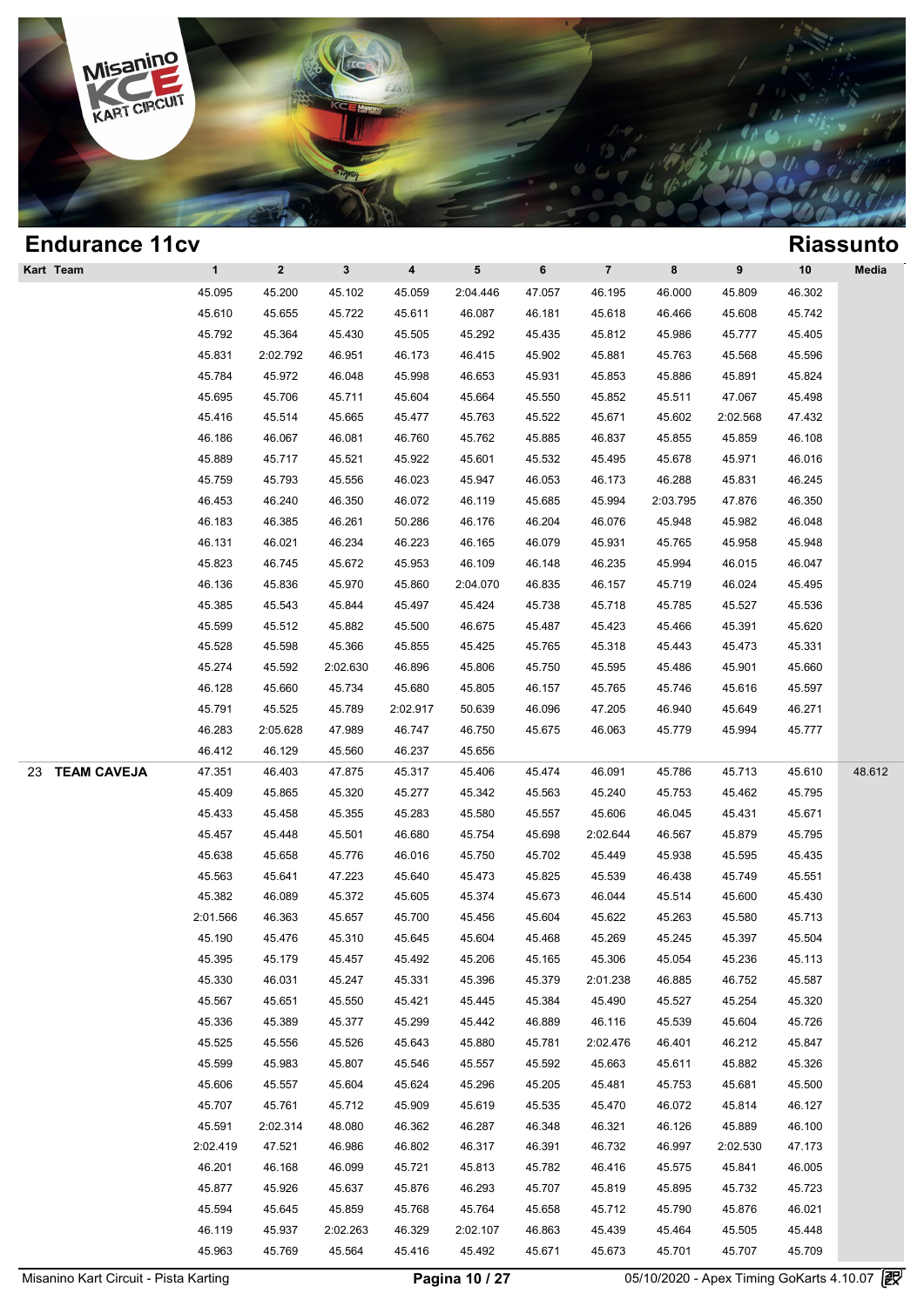

### **Endurance 11cv Riassunto Kart Team 1 2 3 4 5 6 7 8 9 10 Media Process 25.676 45.481 45.851 45.331 45.680 45.563 45.465 45.785 45.477 46.686** 45.670 45.670 45.570 45.570 45.570 45.570 45.570 45.570 45.570 45.570 45.570 45.570 45.570 45.570 45.570 45.570 45.570 45.570 45.570 45.570 45 1 2 3 4 5 6 7 8 9 10 Med<br>45.676 45.481 45.851 45.331 45.680 45.540 45.563 45.465 45.785 45.477<br>45.645 45.670 45.531 2:01.255 47.211 46.114 45.930 46.916 45.874 45.818<br>45.574 45.713 45.504 46.930 45.745 46.966 45.636 46.460 1 2 3 4 5 6 7 8 9 10 Med<br>45.676 45.481 45.851 45.331 45.680 45.540 45.563 45.465 45.785 45.477<br>45.645 45.670 45.531 2:01.255 47.211 46.114 45.930 46.916 45.874 45.818<br>45.574 45.713 45.504 46.039 45.745 46.066 45.636 46.169 45.676 45.481 45.851 45.331 45.680 45.540 45.563 45.465 45.785 45.477<br>45.645 45.670 45.531 2:01.255 47.211 46.114 45.930 46.916 45.874 45.818<br>45.574 45.713 45.504 46.039 45.745 46.066 45.636 46.169 45.643 45.604<br>45.690 45.8 45.645 45.670 45.531 2:01.255 47.211 46.114 45.930 46.916 45.874 45.818<br>45.574 45.713 45.504 46.039 45.745 46.066 45.636 46.169 45.643 45.604<br>45.690 45.855 2:01.950 46.047 45.434 45.834 46.297 45.298 45.771 45.651<br>45.686 46 45.495 **45.044** 45.323 20 **PELLICANI AL LIMITE** 47.098 46.704 46.478 45.203 45.431 45.033 45.389 45.222 45.368 45.580 48.733 45.686 46.176 45.353 45.142 45.454 45.394 45.198 45.119 45.361 45.531<br>45.495 45.044 45.323<br>47.098 46.704 46.478 45.203 45.431 45.033 45.389 45.222 45.368 45.580 48.73<br>46.057 45.303 45.256 45.333 45.685 45.938 45.552 45.335 45.495 45.044 45.323<br>47.098 46.704 46.478 45.203 45.431 45.033 45.389 45.222 45.368 45.580 48.7<br>46.057 45.303 45.256 45.333 45.685 45.938 45.552 45.335 45.525 45.391<br>45.350 45.578 45.574 45.382 45.806 45.367 45.459 45.629 4 46.057 46.704 46.478 45.203 45.431 45.033 45.389 45.222 45.368 45.580 48.7<br>46.057 45.303 45.256 45.333 45.685 45.938 45.552 45.335 45.525 45.391<br>45.350 45.578 45.574 45.382 45.806 45.367 45.459 45.629 45.579 45.317<br>45.419 46.057 45.303 45.256 45.333 45.685 45.938 45.552 45.335 45.525 45.391<br>45.350 45.578 45.574 45.382 45.806 45.367 45.459 45.629 45.579 45.317<br>45.419 45.731 45.602 45.428 45.405 45.946 2:03.057 47.413 46.183 45.885<br>45.803 45. 45.350 45.578 45.574 45.382 45.806 45.367 45.459 45.629 45.579 45.317<br>45.419 45.731 45.602 45.428 45.405 45.946 2:03.057 47.413 46.183 45.885<br>45.803 45.413 45.783 45.628 45.315 45.752 45.948 45.621 45.556 45.051<br>45.414 45. 45.419 45.731 45.602 45.428 45.405 45.946 2:03.057 47.413 46.183 45.885<br>45.803 45.413 45.783 45.628 45.315 45.752 45.948 45.621 45.556 45.051<br>45.414 45.068 45.053 45.099 45.393 44.901 45.342 45.081 45.466 45.039<br>45.064 45. 45.803 45.413 45.783 45.628 45.315 45.752 45.948 45.621 45.556 45.051<br>45.414 45.068 45.053 45.099 45.393 44.901 45.342 45.081 45.466 45.039<br>45.064 45.283 45.078 44.872 45.285 45.050 45.215 45.102 45.488 45.273<br>45.013 45.10 45.414 45.068 45.053 45.099 45.393 44.901 45.342 45.081 45.466 45.039<br>45.064 45.283 45.078 44.872 45.285 45.050 45.215 45.102 45.488 45.273<br>45.013 45.104 45.231 2:02.136 47.457 46.229 46.187 45.756 46.002 46.588<br>45.900 45.8 45.064 45.283 45.078 44.872 45.285 45.050 45.215 45.102 45.488 45.273<br>45.013 45.104 45.231 2:02.136 47.457 46.229 46.187 45.756 46.002 46.588<br>45.900 45.818 45.760 46.914 45.718 46.176 45.998 46.154 2:02.786 47.171<br>46.072 46 46.073 45.104 45.231 2:02.136 47.457 46.229 46.187 45.756 46.002 46.588<br>45.900 45.818 45.760 46.914 45.718 46.176 45.998 46.154 2:02.786 47.171<br>46.072 46.077 46.109 46.092 46.350 45.949 46.029 45.963 45.994 46.446<br>46.177 4 46.072 46.077 46.109 46.914 45.718 46.176 45.998 46.154 2:02.786 47.171<br>46.072 46.077 46.109 46.092 46.350 45.949 46.029 45.963 45.994 46.446<br>46.177 45.920 46.163 46.049 45.972 46.153 46.569 45.983 45.859 46.171<br>46.207 46. 46.072 46.077 46.109 46.092 46.350 45.949 46.029 45.963 45.994 46.446<br>46.177 45.920 46.163 46.049 45.972 46.153 46.569 45.983 45.859 46.171<br>46.207 46.476 2:05.260 47.839 46.695 46.477 46.216 46.708 46.278 46.644<br>47.069 46. 46.177 45.920 46.163 46.049 45.972 46.153 46.569 45.983 45.859 46.171<br>46.207 46.476 2:05.260 47.839 46.695 46.477 46.216 46.708 46.278 46.644<br>47.069 46.389 46.713 46.200 46.083 45.903 46.310 45.975 46.007 45.969<br>45.698 46. 46.207 46.476 2:05.260 47.839 46.695 46.477 46.216 46.708 46.278 46.644<br>47.069 46.389 46.713 46.200 46.083 45.903 46.310 45.975 46.007 45.969<br>45.698 46.736 45.877 45.609 45.783 45.749 46.768 46.121 2:04.724 47.439<br>45.955 4 46.389 46.713 46.200 46.083 45.903 46.310 45.975 46.007 45.969<br>45.698 46.736 45.877 45.609 45.783 45.749 46.768 46.121 2:04.724 47.439<br>45.955 45.630 46.018 45.710 45.587 45.765 45.973 45.745 45.473 45.412<br>45.741 46.436 45. 45.698 46.736 45.877 45.609 45.783 45.749 46.768 46.121 2:04.724 47.439<br>45.955 45.630 46.018 45.710 45.587 45.765 45.973 45.745 45.473 45.412<br>45.741 46.436 45.735 45.875 45.416 45.494 45.959 45.457 45.425 45.418<br>45.493 45. 45.955 45.630 46.018 45.710 45.587 45.765 45.973 45.745 45.473 45.412<br>45.741 46.436 45.735 45.875 45.416 45.494 45.959 45.457 45.425 45.418<br>45.493 45.721 45.543 45.408 45.678 45.596 45.695 45.687 45.721 45.815<br>45.899 45.78 46.436 45.735 45.875 45.416 45.494 45.959 45.457 45.425 45.418<br>45.493 45.721 45.543 45.408 45.678 45.596 45.695 45.687 45.721 45.815<br>45.899 45.783 2:02.008 46.596 46.060 48.417 46.108 45.879 45.761 45.970<br>46.511 45.584 46. 45.493 45.721 45.543 45.408 45.678 45.596 45.695 45.687 45.721 45.815<br>45.899 45.783 2:02.008 46.596 46.060 48.417 46.108 45.879 45.761 45.970<br>46.511 45.584 46.024 46.129 45.706 45.991 46.495 46.417 45.520 45.724<br>45.743 45. 45.899 45.783 2:02.008 46.596 46.060 48.417 46.108 45.879 45.761 45.970<br>46.511 45.584 46.024 46.129 45.706 45.991 46.495 46.417 45.520 45.724<br>45.743 45.689 46.085 46.128 45.566 45.622 45.616 45.925 46.028 45.638<br>45.527 46. 46.511 45.584 46.024 46.129 45.706 45.991 46.495 46.417 45.520 45.724<br>45.743 45.689 46.085 46.128 45.566 45.622 45.616 45.925 46.028 45.638<br>45.527 46.084 45.922 45.778 45.752 45.912 45.777 2:02.248 46.371 46.000<br>46.317 45. 45.743 45.689 46.085 46.128 45.566 45.622 45.616 45.925 46.028 45.638<br>45.527 46.084 45.922 45.778 45.752 45.912 45.777 2:02.248 46.371 46.000<br>46.317 45.488 45.490 45.438 45.635 45.557 45.391 45.664 45.668 45.543<br>45.731 45. 46.527 46.084 45.922 45.778 45.752 45.912 45.777 2:02.248 46.371 46.000<br>46.317 45.488 45.490 45.438 45.635 45.557 45.391 45.664 45.668 45.543<br>45.731 45.819 45.677 45.530 45.805 45.884 45.453 45.495 45.719 45.751<br>46.848 45. 46.317 45.488 45.490 45.438 45.635 45.557 45.391 45.664 45.668 45.543<br>45.731 45.819 45.677 45.530 45.805 45.884 45.453 45.495 45.719 45.751<br>46.848 45.728 45.628 45.486 45.904 2:02.557 47.738 45.899 45.521 45.511<br>45.657 45. 45.731 45.819 45.677 45.530 45.805 45.884 45.453 45.495 45.719 45.751<br>46.848 45.728 45.628 45.486 45.904 2:02.557 47.738 45.899 45.521 45.511<br>45.657 45.802 45.515 45.489 45.721 45.393 45.217 46.063 45.485 45.469<br>45.355 45. 46.848 45.728 45.628 45.486 45.904 2:02.557 47.738 45.899 45.521 45.511<br>45.657 45.802 45.515 45.489 45.721 45.393 45.217 46.063 45.485 45.469<br>45.355 45.419 45.601 45.438 45.634 2:02.317 47.038 45.363 45.338 45.517<br>45.430 4 45.657 45.802 45.515 45.489 45.721 45.393 45.217 46.063 45.485 45.469<br>45.355 45.419 45.601 45.438 45.634 2:02.317 47.038 45.363 45.338 45.517<br>45.430 45.811 45.474 45.269 45.637 45.450 45.568 45.887 45.180 45.153<br>45.549 46. 45.355 45.419 45.601 45.438 45.634 2:02.317 47.038 45.363 45.338 45.517<br>45.430 45.811 45.474 45.269 45.637 45.450 45.568 45.887 45.180 45.153<br>45.549 46.770 2:02.270 48.393 45.960 45.604 45.813 46.148 45.819 45.704<br>45.798 4 45.430 45.811 45.43<br>45.549 46.770 2:02.2<br>45.798 46.005 2:02.2<br>45.666 45.772 14 **PROTO CORSE** 45.902 45.787 45.626 45.642 45.359 45.679 45.337 45.533 45.290 45.467 48.762 46.798 46.005 2:02.258 46.561 46.074 46.217 46.351 45.971 46.040 45.747<br>45.666 45.772 45.626 45.642 45.359 45.679 45.337 45.533 45.290 45.467 48.71<br>45.419 45.521 45.290 45.623 45.439 45.508 45.553 45.719 45.655 45.590<br>45.4 45.666 45.772<br>45.902 45.787 45.626 45.642 45.359 45.679 45.337 45.533 45.290 45.467 48.7<br>45.419 45.521 45.290 45.623 45.439 45.508 45.553 45.719 45.655 45.590<br>45.459 46.056 45.264 45.519 46.579 45.426 2:03.093 46.529 45.85 45.902 45.787 45.626 45.642 45.359 45.679 45.337 45.533 45.290 45.467 48.7<br>45.419 45.521 45.290 45.623 45.439 45.508 45.553 45.719 45.655 45.590<br>45.459 46.056 45.264 45.519 46.579 45.426 2:03.093 46.529 45.854 45.732<br>45.98 45.419 45.521 45.290 45.623 45.439 45.508 45.553 45.719 45.655 45.590<br>45.459 46.056 45.264 45.519 46.579 45.426 2:03.093 46.529 45.854 45.732<br>45.986 46.134 45.870 46.851 45.575 45.597 45.727 45.615 45.734 45.946<br>45.847 45.8 46.459 46.056 45.264 45.519 46.579 45.426 2:03.093 46.529 45.854 45.732<br>45.986 46.134 45.870 46.851 45.575 45.597 45.727 45.615 45.734 45.946<br>45.847 45.810 45.727 45.734 45.988 45.601 45.733 45.732 45.875 2:04.514<br>47.863 4 45.986 46.134 45.870 46.851 45.575 45.597 45.727 45.615 45.734 45.946<br>45.847 45.810 45.727 45.734 45.988 45.601 45.733 45.732 45.875 2:04.514<br>47.863 45.691 46.131 45.481 45.590 45.443 45.751 45.712 45.806 45.390<br>45.461 45. 45.847 45.810 45.727 45.734 45.988 45.601 45.733 45.732 45.875 2:04.514<br>47.863 45.691 46.131 45.481 45.590 45.443 45.751 45.712 45.806 45.390<br>45.461 45.637 45.457 45.957 46.689 45.717 45.665 45.652 45.477 46.376<br>46.109 45. 47.863 45.691 46.131 45.481 45.590 45.443 45.751 45.712 45.806 45.390<br>45.461 45.637 45.457 45.957 46.689 45.717 45.665 45.652 45.477 46.376<br>46.109 45.460 45.687 45.401 45.300 2:02.608 46.775 45.699 45.693 45.807<br>46.584 45. 46.461 45.637 45.457 45.957 46.689 45.717 45.665 45.652 45.477 46.376<br>46.109 45.460 45.687 45.401 45.300 2:02.608 46.775 45.699 45.693 45.807<br>46.584 45.664 45.595 45.703 45.386 45.404 45.503 45.954 45.586 45.711<br>46.252 45. 46.109 45.460 45.687 45.401 45.300 2:02.608 46.775 45.699 45.693 45.807<br>46.584 45.664 45.595 45.703 45.386 45.404 45.503 45.954 45.586 45.711<br>46.252 45.444 45.385 46.536 46.757 45.834 45.945 45.901 45.830 45.984<br>2:04.218 4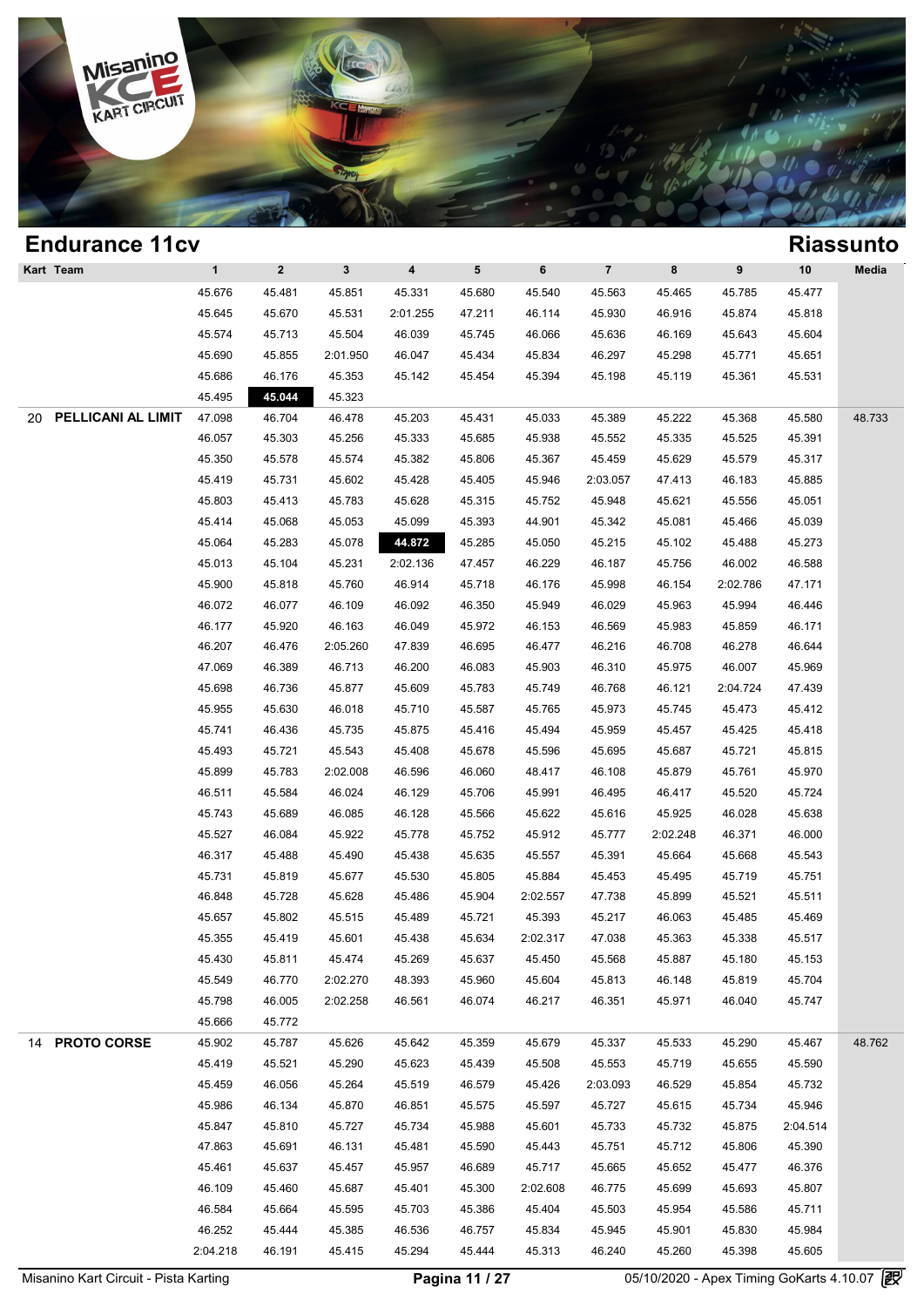

| <b>Endurance 11cv</b> |              |              |              |                         |          |          |          |          |          |          | <b>Riassunto</b> |
|-----------------------|--------------|--------------|--------------|-------------------------|----------|----------|----------|----------|----------|----------|------------------|
| Kart Team             | $\mathbf{1}$ | $\mathbf{2}$ | $\mathbf{3}$ | $\overline{\mathbf{4}}$ | 5        | 6        | $\bf 7$  | 8        | 9        | 10       | Media            |
|                       | 45.869       | 45.330       | 45.235       | 45.275                  | 45.165   | 46.278   | 44.796   | 45.039   | 46.064   | 45.230   |                  |
|                       | 45.145       | 45.807       | 46.109       | 47.009                  | 45.506   | 45.041   | 44.972   | 2:02.415 | 47.671   | 46.277   |                  |
|                       | 46.137       | 46.212       | 46.046       | 46.875                  | 46.894   | 46.090   | 45.989   | 46.438   | 46.033   | 45.664   |                  |
|                       | 45.817       | 46.107       | 45.699       | 45.870                  | 45.892   | 45.723   | 45.635   | 46.064   | 2:03.959 | 48.177   |                  |
|                       | 45.825       | 45.512       | 45.769       | 45.569                  | 45.516   | 45.613   | 45.780   | 45.573   | 45.529   | 45.832   |                  |
|                       | 46.008       | 46.027       | 45.859       | 46.102                  | 46.379   | 45.577   | 46.107   | 45.555   | 45.769   | 46.327   |                  |
|                       | 45.558       | 45.488       | 45.378       | 2:02.914                | 46.978   | 46.034   | 45.540   | 45.521   | 45.742   | 45.748   |                  |
|                       | 45.630       | 45.621       | 45.707       | 45.469                  | 45.570   | 46.300   | 45.595   | 45.689   | 45.899   | 45.802   |                  |
|                       | 45.680       | 45.745       | 45.544       | 45.481                  | 45.667   | 45.665   | 45.880   | 45.300   | 46.046   | 45.730   |                  |
|                       | 2:03.019     | 48.290       | 45.317       | 45.451                  | 45.419   | 45.421   | 45.270   | 45.324   | 46.843   | 45.408   |                  |
|                       | 45.172       | 45.421       | 45.390       | 45.033                  | 45.185   | 45.231   | 44.887   | 45.132   | 45.146   | 45.333   |                  |
|                       | 45.986       | 45.455       | 45.453       | 45.595                  | 46.313   | 45.090   | 46.003   | 45.372   | 45.234   | 2:12.485 |                  |
|                       | 46.903       | 45.932       | 45.760       | 45.907                  | 46.007   | 46.662   | 46.022   | 45.843   | 46.161   | 46.294   |                  |
|                       | 46.712       | 46.166       | 46.165       | 46.015                  | 45.842   | 2:03.622 | 46.577   | 45.800   | 45.827   | 45.596   |                  |
|                       | 45.773       | 45.466       | 45.768       | 46.471                  | 45.527   | 45.734   | 45.712   | 46.032   | 45.362   | 45.886   |                  |
|                       | 46.477       | 46.013       | 45.411       | 45.356                  | 45.519   | 45.349   | 45.846   | 45.357   | 45.379   | 45.384   |                  |
|                       | 45.887       | 45.458       | 45.631       | 45.367                  | 45.510   | 2:03.028 | 48.564   | 46.605   | 46.397   | 47.354   |                  |
|                       | 46.986       | 46.433       | 46.022       | 45.859                  | 45.950   | 45.946   | 46.255   | 46.077   | 45.766   | 45.465   |                  |
|                       | 46.180       | 45.919       |              |                         |          |          |          |          |          |          |                  |
| ES3MO<br>21           | 46.983       | 47.213       | 47.410       | 46.386                  | 45.994   | 45.982   | 45.759   | 45.746   | 45.580   | 45.862   | 48.779           |
|                       | 46.030       | 45.897       | 46.282       | 45.758                  | 45.726   | 45.656   | 45.583   | 45.764   | 45.626   | 45.742   |                  |
|                       | 46.008       | 46.001       | 45.783       | 45.638                  | 2:03.284 | 47.198   | 46.730   | 45.727   | 46.066   | 45.948   |                  |
|                       | 45.595       | 45.864       | 45.877       | 45.540                  | 45.772   | 45.548   | 46.023   | 45.647   | 45.497   | 45.448   |                  |
|                       | 45.588       | 45.211       | 45.696       | 45.601                  | 45.407   | 45.991   | 46.127   | 45.340   | 45.675   | 2:03.479 |                  |
|                       | 47.011       | 46.372       | 46.122       | 46.071                  | 46.290   | 46.311   | 45.894   | 46.029   | 46.117   | 46.109   |                  |
|                       | 45.955       | 46.536       | 45.954       | 45.833                  | 46.030   | 45.818   | 46.034   | 46.036   | 45.816   | 45.901   |                  |
|                       | 45.871       | 46.247       | 47.452       | 2:02.612                | 46.647   | 45.117   | 45.191   | 45.776   | 45.286   | 45.346   |                  |
|                       | 45.256       | 45.118       | 45.073       | 45.560                  | 45.092   | 44.988   | 45.039   | 45.077   | 45.241   | 45.282   |                  |
|                       | 44.976       | 44.992       | 45.071       | 44.972                  | 45.264   | 45.202   | 45.148   | 45.021   | 2:03.256 | 48.859   |                  |
|                       | 46.539       | 46.134       | 46.121       | 45.991                  | 45.970   | 46.543   | 46.015   | 46.045   | 45.894   | 46.617   |                  |
|                       | 46.068       | 45.909       | 46.766       | 46.745                  | 45.821   | 45.751   | 45.751   | 46.046   | 45.734   | 45.667   |                  |
|                       | 45.796       | 2:04.072     | 47.575       | 46.488                  | 46.251   | 45.994   | 46.289   | 45.677   | 45.666   | 45.702   |                  |
|                       | 45.519       | 45.797       | 45.744       | 45.744                  | 45.761   | 45.898   | 45.746   | 45.739   | 45.880   | 45.635   |                  |
|                       | 45.531       | 45.542       | 45.285       | 45.571                  | 45.565   | 45.899   | 2:01.694 | 46.504   | 45.825   | 45.697   |                  |
|                       | 45.378       | 45.308       | 45.526       | 45.380                  | 45.295   | 45.270   | 45.429   | 45.487   | 45.681   | 45.660   |                  |
|                       | 45.569       | 45.769       | 45.759       | 45.620                  | 45.569   | 45.608   | 45.590   | 45.744   | 45.724   | 45.691   |                  |
|                       | 45.573       | 2:03.383     | 46.864       | 46.659                  | 45.670   | 46.192   | 45.427   | 45.191   | 45.652   | 45.688   |                  |
|                       | 45.502       | 45.402       | 45.395       | 45.373                  | 45.335   | 45.394   | 45.794   | 45.538   | 45.520   | 45.306   |                  |
|                       | 45.441       | 45.537       | 45.517       | 45.297                  | 45.597   | 2:02.838 | 47.710   | 46.674   | 46.504   | 46.605   |                  |
|                       | 46.709       | 46.891       | 46.634       | 46.450                  | 46.654   | 46.575   | 46.644   | 46.695   | 46.525   | 46.498   |                  |
|                       | 46.847       | 46.435       | 46.866       | 46.602                  | 46.508   | 46.632   | 46.793   | 46.637   | 46.857   | 2:02.746 |                  |
|                       | 47.332       | 46.353       | 46.147       | 46.243                  | 46.205   | 45.739   | 45.785   | 46.028   | 45.997   | 45.715   |                  |
|                       | 45.948       | 45.928       | 45.750       | 45.691                  | 45.955   | 45.818   | 45.816   | 45.607   | 45.702   | 46.005   |                  |
|                       | 45.973       | 46.041       | 45.551       | 45.727                  | 2:02.449 | 46.907   | 45.608   | 46.148   | 45.759   | 45.784   |                  |
|                       | 45.996       | 45.730       | 45.644       | 45.610                  | 45.614   | 45.437   | 45.415   | 45.727   | 45.661   | 45.510   |                  |
|                       | 45.760       | 45.360       | 45.595       | 46.132                  | 45.478   | 45.612   | 45.632   | 45.484   | 45.773   | 45.918   |                  |
|                       | 45.558       | 45.632       | 45.696       | 46.423                  | 46.274   | 46.833   | 46.110   | 2:01.764 | 47.099   | 45.883   |                  |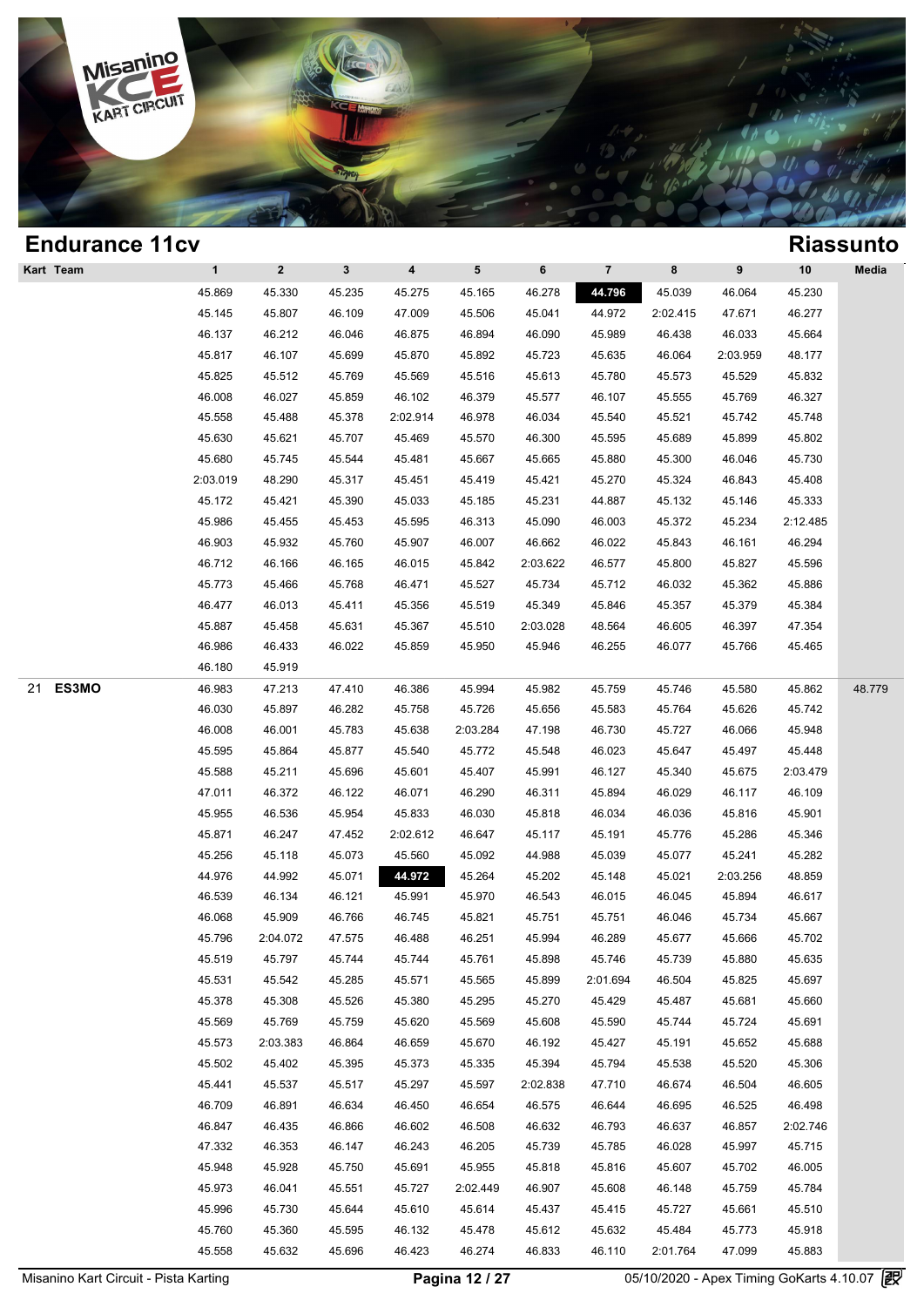

|   | <b>Endurance 11cv</b> |              |              |              |                         |          |          |                |          |          |          | <b>Riassunto</b> |
|---|-----------------------|--------------|--------------|--------------|-------------------------|----------|----------|----------------|----------|----------|----------|------------------|
|   | Kart Team             | $\mathbf{1}$ | $\mathbf{2}$ | $\mathbf{3}$ | $\overline{\mathbf{4}}$ | 5        | 6        | $\overline{7}$ | 8        | 9        | 10       | Media            |
|   |                       | 45.720       | 45.230       | 45.477       | 45.274                  | 45.345   | 45.177   | 45.204         | 45.246   | 45.557   | 45.385   |                  |
|   |                       | 45.269       | 45.199       |              |                         |          |          |                |          |          |          |                  |
| 9 | <b>APULIA RT</b>      | 47.524       | 46.451       | 46.940       | 45.746                  | 45.659   | 45.925   | 46.108         | 45.702   | 45.389   | 45.781   | 48.939           |
|   |                       | 45.694       | 46.198       | 45.494       | 45.472                  | 45.219   | 45.427   | 45.288         | 45.695   | 45.542   | 45.836   |                  |
|   |                       | 45.443       | 45.538       | 45.578       | 45.633                  | 45.618   | 45.852   | 45.675         | 45.694   | 45.579   | 46.330   |                  |
|   |                       | 46.169       | 2:02.950     | 46.928       | 46.320                  | 45.785   | 46.092   | 45.733         | 45.962   | 46.285   | 46.198   |                  |
|   |                       | 45.846       | 45.869       | 45.763       | 45.557                  | 45.620   | 46.766   | 45.853         | 45.782   | 46.027   | 45.703   |                  |
|   |                       | 45.658       | 45.723       | 45.670       | 45.789                  | 46.052   | 46.195   | 45.777         | 2:03.319 | 46.571   | 45.759   |                  |
|   |                       | 46.258       | 46.354       | 45.480       | 45.695                  | 46.005   | 45.662   | 45.721         | 45.797   | 45.827   | 46.128   |                  |
|   |                       | 45.808       | 45.504       | 45.822       | 45.835                  | 45.986   | 45.786   | 45.846         | 45.886   | 45.883   | 45.505   |                  |
|   |                       | 45.754       | 46.060       | 45.825       | 48.822                  | 2:01.191 | 48.731   | 46.591         | 46.450   | 46.270   | 46.212   |                  |
|   |                       | 46.021       | 45.853       | 45.608       | 45.943                  | 47.226   | 46.829   | 46.246         | 46.317   | 45.785   | 45.964   |                  |
|   |                       | 46.156       | 46.289       | 46.268       | 47.517                  | 46.225   | 46.889   | 2:03.244       | 46.334   | 45.891   | 45.394   |                  |
|   |                       | 45.551       | 45.188       | 45.581       | 45.371                  | 45.491   | 45.559   | 45.459         | 45.221   | 45.708   | 45.665   |                  |
|   |                       | 45.788       | 45.318       | 45.362       | 45.578                  | 45.105   | 45.128   | 45.289         | 45.944   | 45.193   | 45.066   |                  |
|   |                       | 45.384       | 45.417       | 45.460       | 45.518                  | 45.636   | 45.327   | 45.358         | 45.376   | 2:01.449 | 47.154   |                  |
|   |                       | 46.154       | 45.658       | 45.749       | 45.710                  | 46.301   | 45.809   | 45.899         | 46.006   | 45.735   | 45.834   |                  |
|   |                       | 45.762       | 46.606       | 45.502       | 45.696                  | 45.690   | 45.948   | 45.658         | 45.632   | 45.911   | 45.656   |                  |
|   |                       | 45.546       | 2:02.075     | 46.585       | 45.661                  | 46.192   | 45.434   | 45.961         | 46.104   | 45.561   | 45.487   |                  |
|   |                       | 45.517       | 45.406       | 45.440       | 46.210                  | 46.004   | 45.778   | 45.989         | 45.699   | 45.681   | 45.593   |                  |
|   |                       | 45.589       | 45.404       | 45.787       | 45.953                  | 45.807   | 53.600   | 48.119         | 46.166   | 45.967   | 2:01.577 |                  |
|   |                       | 47.402       | 46.683       | 46.928       | 46.882                  | 46.079   | 46.175   | 46.525         | 46.184   | 45.856   | 45.940   |                  |
|   |                       | 46.268       | 45.991       | 46.135       | 46.120                  | 46.244   | 46.066   | 45.898         | 46.045   | 46.642   | 47.547   |                  |
|   |                       | 46.016       | 46.187       | 46.747       | 46.134                  | 2:02.699 | 47.244   | 46.113         | 46.168   | 46.027   | 46.149   |                  |
|   |                       | 46.076       | 46.802       | 46.420       | 48.238                  | 2:02.882 | 46.473   | 46.256         | 45.890   | 45.577   | 45.857   |                  |
|   |                       | 45.517       | 46.694       | 45.662       | 46.314                  | 46.604   | 45.758   | 45.790         | 45.709   | 45.688   | 46.004   |                  |
|   |                       | 46.990       | 46.196       | 45.645       | 46.121                  | 46.045   | 45.862   | 45.994         | 45.959   | 46.022   | 45.950   |                  |
|   |                       | 46.329       | 2:02.336     | 47.624       | 46.733                  | 46.699   | 46.553   | 46.382         | 46.577   | 47.133   | 46.789   |                  |
|   |                       | 46.829       | 46.097       | 46.651       | 46.165                  | 45.998   | 2:01.718 | 47.945         | 47.294   | 46.528   | 45.901   |                  |
|   |                       | 45.858       | 46.267       | 46.329       | 46.410                  | 46.560   | 45.894   | 46.560         | 46.145   | 46.188   | 46.310   |                  |
|   |                       | 46.024       | 45.820       | 45.909       | 45.727                  | 45.495   | 45.665   | 45.812         | 46.629   | 45.970   | 45.798   |                  |
|   |                       | 45.753       |              |              |                         |          |          |                |          |          |          |                  |
| 2 | PFV ACADEMY           | 46.989       | 46.273       | 47.040       | 45.512                  | 45.311   | 45.256   | 45.029         | 45.191   | 45.362   | 45.576   | 48.952           |
|   |                       | 45.988       | 45.366       | 45.473       | 45.296                  | 45.503   | 45.311   | 45.200         | 45.212   | 45.258   | 45.300   |                  |
|   |                       | 45.242       | 45.240       | 45.251       | 45.346                  | 46.094   | 45.483   | 45.408         | 45.360   | 45.382   | 45.455   |                  |
|   |                       | 45.296       | 45.288       | 45.295       | 45.441                  | 45.185   | 45.487   | 45.391         | 45.246   | 2:09.035 | 47.073   |                  |
|   |                       | 47.256       | 46.443       | 45.989       | 45.887                  | 46.431   | 46.268   | 46.606         | 46.403   | 46.023   | 46.165   |                  |
|   |                       | 45.744       | 46.027       | 46.308       | 45.841                  | 46.287   | 46.291   | 46.149         | 46.133   | 46.023   | 46.151   |                  |
|   |                       | 45.590       | 45.812       | 45.912       | 45.509                  | 45.836   | 45.903   | 45.998         | 45.913   | 46.029   | 46.040   |                  |
|   |                       | 46.539       | 46.793       | 45.849       | 46.270                  | 46.000   | 46.522   | 2:03.981       | 46.154   | 46.260   | 45.361   |                  |
|   |                       | 45.250       | 45.545       | 45.572       | 45.676                  | 45.475   | 45.300   | 45.485         | 45.615   | 45.200   | 45.276   |                  |
|   |                       | 45.208       | 45.105       | 45.278       | 45.438                  | 45.030   | 45.261   | 45.279         | 45.216   | 45.201   | 45.232   |                  |
|   |                       | 45.292       | 45.377       | 45.342       | 45.285                  | 45.142   | 45.101   | 45.137         | 45.302   | 45.374   | 45.299   |                  |
|   |                       | 45.109       | 45.092       | 45.024       | 45.007                  | 45.242   | 2:03.800 | 47.225         | 46.261   | 46.517   | 46.788   |                  |
|   |                       | 46.172       | 46.619       | 46.199       | 46.597                  | 47.017   | 46.202   | 46.292         | 46.298   | 46.269   | 46.028   |                  |
|   |                       | 46.068       | 46.483       | 46.335       | 47.386                  | 46.114   | 47.316   | 45.882         | 46.211   | 2:03.085 | 46.983   |                  |
|   |                       | 46.086       | 45.961       | 45.863       | 46.066                  | 45.918   | 2:04.032 | 2:04.322       | 46.574   | 45.763   | 45.650   |                  |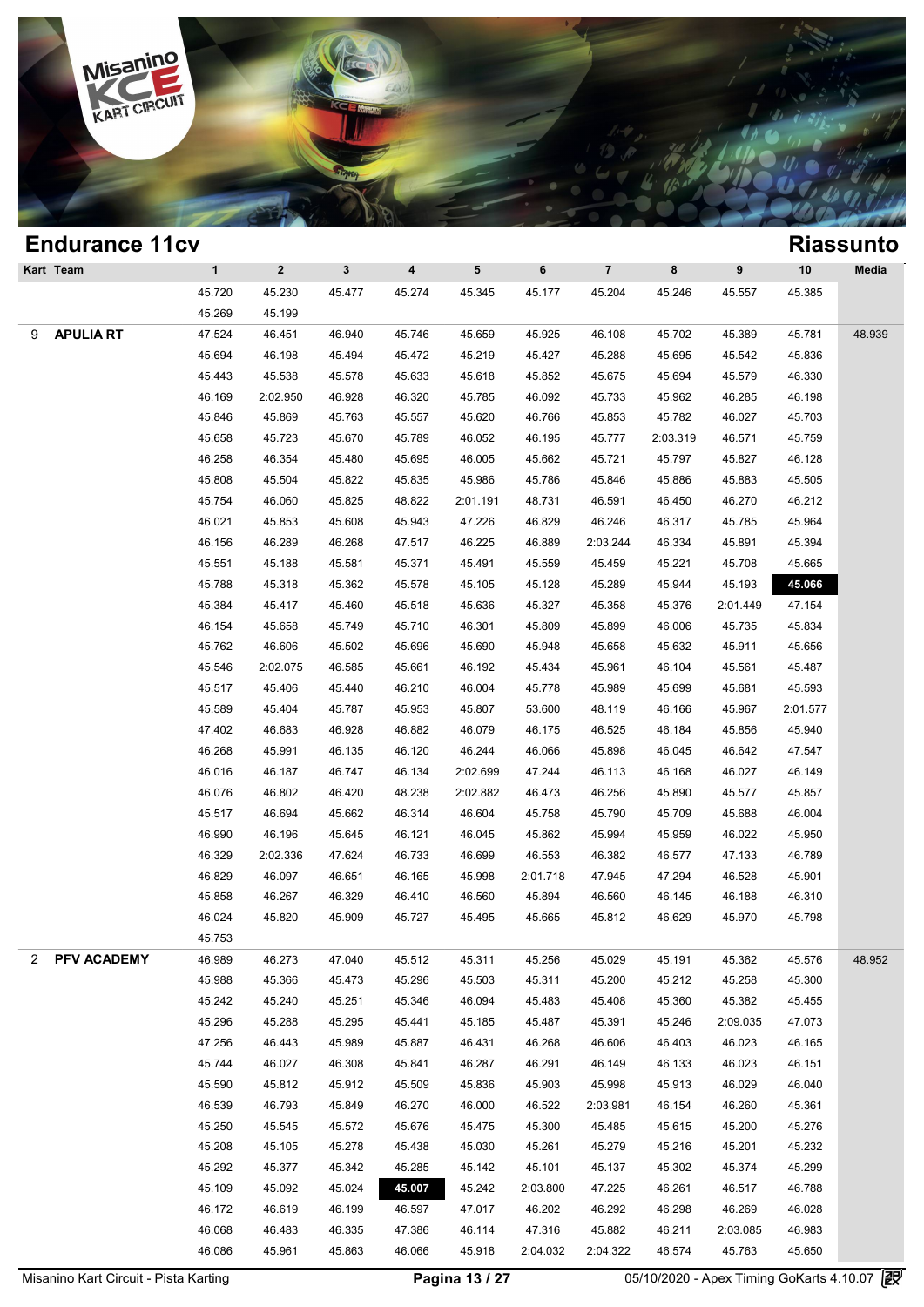

| <b>Endurance 11cv</b>       |              |              |              |        |          |          |                |          |          |          | <b>Riassunto</b> |
|-----------------------------|--------------|--------------|--------------|--------|----------|----------|----------------|----------|----------|----------|------------------|
| Kart Team                   | $\mathbf{1}$ | $\mathbf{2}$ | $\mathbf{3}$ | 4      | 5        | 6        | $\overline{7}$ | 8        | 9        | $10$     | Media            |
|                             | 45.761       | 45.546       | 45.693       | 45.718 | 45.689   | 46.387   | 45.692         | 45.697   | 45.594   | 46.023   |                  |
|                             | 45.777       | 45.932       | 45.985       | 45.757 | 45.794   | 45.827   | 46.062         | 46.163   | 46.227   | 45.939   |                  |
|                             | 45.934       | 45.800       | 2:03.859     | 49.640 | 47.267   | 47.001   | 46.486         | 46.790   | 46.609   | 46.791   |                  |
|                             | 46.348       | 47.688       | 46.390       | 47.945 | 46.773   | 45.873   | 46.301         | 46.214   | 46.651   | 46.048   |                  |
|                             | 47.647       | 46.431       | 46.534       | 46.960 | 46.043   | 47.163   | 2:03.599       | 46.463   | 46.176   | 45.831   |                  |
|                             | 45.788       | 45.966       | 45.698       | 45.614 | 45.910   | 45.665   | 45.616         | 45.531   | 45.516   | 45.642   |                  |
|                             | 45.672       | 45.592       | 45.700       | 45.700 | 45.634   | 45.444   | 45.392         | 45.589   | 45.605   | 45.683   |                  |
|                             | 45.713       | 45.694       | 45.759       | 45.559 | 45.672   | 45.527   | 46.378         | 45.402   | 45.389   | 45.746   |                  |
|                             | 45.698       | 45.945       | 45.523       | 45.473 | 2:03.075 | 47.819   | 46.997         | 46.360   | 46.179   | 46.404   |                  |
|                             | 46.739       | 46.789       | 46.433       | 46.414 | 46.564   | 46.252   | 46.472         | 47.542   | 2:04.650 | 47.176   |                  |
|                             | 46.393       | 46.419       | 46.108       | 46.360 | 46.082   | 46.138   | 46.134         | 46.516   | 47.177   | 47.250   |                  |
|                             | 46.436       | 46.001       | 46.024       | 46.895 | 46.797   | 45.904   | 46.134         | 46.248   | 46.525   | 46.383   |                  |
|                             | 46.193       | 46.570       | 46.096       | 46.080 | 46.099   | 46.378   | 46.307         | 46.264   | 45.931   | 46.322   |                  |
|                             | 46.287       | 46.376       | 45.852       | 45.853 | 46.116   | 2:03.891 | 46.524         | 45.928   | 45.748   | 45.702   |                  |
|                             | 45.511       |              |              |        |          |          |                |          |          |          |                  |
| <b>GSF TEAM ITALIA</b><br>8 | 47.681       | 47.159       | 46.539       | 46.610 | 46.178   | 46.073   | 47.068         | 46.091   | 45.904   | 46.160   | 48.996           |
|                             | 46.027       | 46.513       | 47.092       | 46.133 | 45.953   | 46.296   | 46.069         | 46.259   | 45.952   | 2:02.804 |                  |
|                             | 47.826       | 46.553       | 46.150       | 45.785 | 46.200   | 46.546   | 45.552         | 45.644   | 45.434   | 45.272   |                  |
|                             | 45.484       | 46.280       | 45.723       | 45.761 | 45.539   | 45.982   | 46.246         | 45.836   | 45.601   | 45.863   |                  |
|                             | 45.797       | 45.686       | 45.488       | 45.861 | 45.735   | 45.790   | 45.990         | 45.864   | 45.944   | 46.335   |                  |
|                             | 2:01.959     | 47.732       | 47.157       | 45.902 | 46.078   | 46.242   | 46.623         | 45.732   | 45.646   | 46.230   |                  |
|                             | 45.835       | 46.046       | 45.850       | 45.583 | 46.091   | 45.850   | 46.367         | 46.108   | 46.284   | 45.936   |                  |
|                             | 45.884       | 46.320       | 46.551       | 46.006 | 46.156   | 46.607   | 45.863         | 2:02.148 | 46.422   | 45.581   |                  |
|                             | 45.624       | 46.668       | 45.296       | 45.968 | 45.197   | 45.109   | 45.173         | 45.300   | 45.244   | 45.059   |                  |
|                             | 45.263       | 45.145       | 45.521       | 45.280 | 45.256   | 45.436   | 45.299         | 45.267   | 45.228   | 45.435   |                  |
|                             | 45.497       | 45.425       | 45.533       | 45.477 | 45.402   | 45.658   | 45.293         | 45.143   | 45.615   | 45.481   |                  |
|                             | 2:01.997     | 47.326       | 46.555       | 47.141 | 47.233   | 46.341   | 47.162         | 46.513   | 46.439   | 46.706   |                  |
|                             | 46.975       | 46.329       | 46.449       | 46.416 | 46.524   | 47.337   | 46.805         | 46.444   | 46.382   | 46.887   |                  |
|                             | 46.335       | 2:12.790     | 46.419       | 45.631 | 45.896   | 45.663   | 45.552         | 45.957   | 45.850   | 46.383   |                  |
|                             | 46.199       | 45.441       | 45.837       | 45.749 | 45.467   | 45.607   | 45.509         | 45.581   | 45.662   | 45.918   |                  |
|                             | 45.656       | 45.728       | 45.730       | 45.655 | 45.976   | 45.784   | 45.625         | 46.648   | 45.682   | 45.438   |                  |
|                             | 45.772       | 45.589       | 45.939       | 45.780 | 45.607   | 45.916   | 45.951         | 45.825   | 2:02.577 | 47.212   |                  |
|                             | 46.544       | 46.510       | 46.344       | 46.119 | 46.675   | 46.959   | 46.004         | 46.229   | 46.275   | 46.235   |                  |
|                             | 46.410       | 46.721       | 46.288       | 46.560 | 46.471   | 46.604   | 46.651         | 46.532   | 46.147   | 46.103   |                  |
|                             | 46.093       | 46.576       | 46.530       | 46.632 | 46.719   | 45.945   | 2:02.488       | 47.316   | 46.016   | 46.388   |                  |
|                             | 46.035       | 46.222       | 46.047       | 45.723 | 45.652   | 45.901   | 45.700         | 45.941   | 45.446   | 46.801   |                  |
|                             | 45.548       | 45.854       | 46.115       | 45.842 | 45.910   | 46.028   | 45.885         | 46.032   | 45.743   | 45.808   |                  |
|                             | 45.689       | 45.866       | 46.009       | 45.674 | 46.274   | 46.587   | 2:02.771       | 47.259   | 46.252   | 46.660   |                  |
|                             | 46.942       | 47.394       | 46.511       | 46.746 | 47.284   | 46.975   | 46.474         | 46.719   | 47.125   | 46.977   |                  |
|                             | 47.012       | 2:02.997     | 47.239       | 45.649 | 45.757   | 45.748   | 45.525         | 45.623   | 45.429   | 45.752   |                  |
|                             | 45.687       | 46.234       | 45.486       | 45.552 | 46.444   | 45.824   | 46.262         | 45.321   | 45.551   | 45.612   |                  |
|                             | 45.687       | 2:02.471     | 46.786       | 46.236 | 46.037   | 45.840   | 46.201         | 46.192   | 46.429   | 46.430   |                  |
|                             | 46.087       | 45.912       | 45.951       | 46.685 | 45.954   | 46.170   | 2:02.999       | 46.907   | 46.077   | 46.134   |                  |
|                             | 45.980       | 45.791       | 45.731       | 45.554 | 45.635   | 45.719   | 45.409         | 45.454   | 45.429   | 45.413   |                  |
|                             | 45.566       |              |              |        |          |          |                |          |          |          |                  |
| 18 FORFY RACING TEA         | 47.839       | 46.373       | 47.178       | 46.558 | 46.319   | 46.362   | 45.978         | 45.889   | 45.810   | 45.646   | 49.125           |
|                             | 45.814       | 45.699       | 46.383       | 45.669 | 45.703   | 45.807   | 45.873         | 46.017   | 45.877   | 46.048   |                  |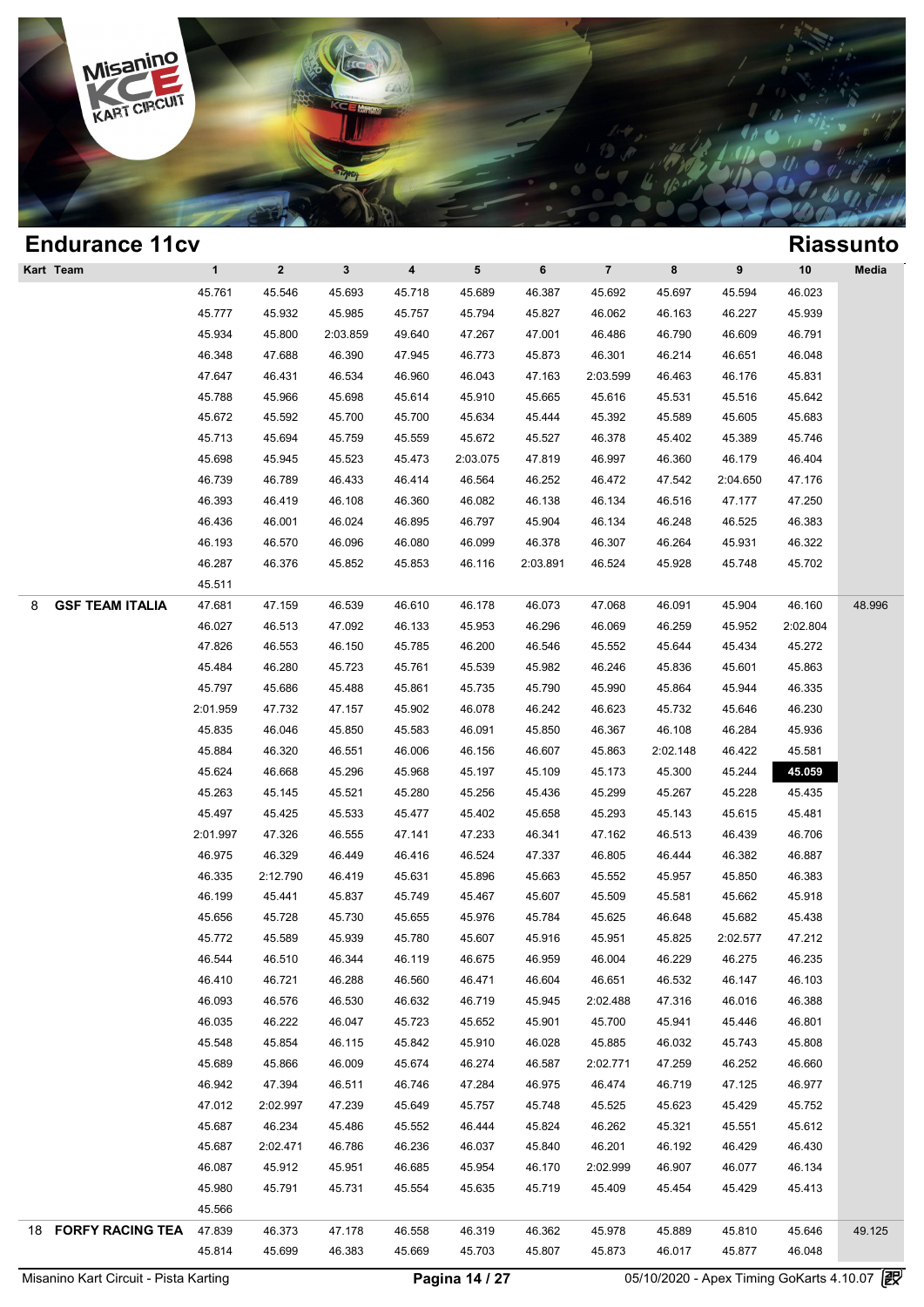

| <b>Endurance 11cv</b> |              |              |              |                         |                 |          |                |          |          |          | <b>Riassunto</b> |
|-----------------------|--------------|--------------|--------------|-------------------------|-----------------|----------|----------------|----------|----------|----------|------------------|
| Kart Team             | $\mathbf{1}$ | $\mathbf{2}$ | $\mathbf{3}$ | $\overline{\mathbf{4}}$ | $5\phantom{.0}$ | 6        | $\overline{7}$ | 8        | 9        | 10       | Media            |
|                       | 46.023       | 45.948       | 46.333       | 45.967                  | 46.267          | 2:03.429 | 48.751         | 48.070   | 47.645   | 47.341   |                  |
|                       | 47.385       | 47.340       | 47.131       | 47.697                  | 47.651          | 47.083   | 47.065         | 47.639   | 47.777   | 47.363   |                  |
|                       | 47.545       | 47.340       | 47.119       | 48.268                  | 2:02.964        | 46.462   | 45.941         | 45.640   | 45.906   | 46.165   |                  |
|                       | 45.662       | 45.652       | 45.642       | 45.775                  | 45.615          | 45.989   | 46.183         | 45.844   | 45.380   | 45.400   |                  |
|                       | 45.580       | 45.523       | 46.046       | 46.154                  | 45.626          | 45.608   | 45.294         | 45.889   | 45.544   | 45.320   |                  |
|                       | 45.316       | 45.442       | 45.653       | 45.641                  | 2:01.896        | 46.786   | 46.227         | 45.746   | 45.843   | 45.845   |                  |
|                       | 45.984       | 45.487       | 45.891       | 45.698                  | 45.702          | 45.762   | 45.566         | 45.581   | 45.799   | 45.700   |                  |
|                       | 45.722       | 46.283       | 47.393       | 47.245                  | 45.737          | 46.334   | 45.815         | 45.538   | 46.011   | 46.507   |                  |
|                       | 45.362       | 45.667       | 2:01.288     | 48.611                  | 47.473          | 47.366   | 47.010         | 47.084   | 47.053   | 47.351   |                  |
|                       | 47.664       | 48.264       | 46.757       | 47.293                  | 46.762          | 47.140   | 47.548         | 47.356   | 47.700   | 46.921   |                  |
|                       | 47.200       | 47.486       | 47.395       | 47.496                  | 47.799          | 2:03.226 | 45.835         | 45.227   | 45.774   | 45.163   |                  |
|                       | 45.104       | 45.042       | 45.089       | 45.435                  | 45.471          | 45.006   | 45.069         | 45.173   | 45.245   | 45.183   |                  |
|                       | 45.114       | 45.014       | 45.031       | 45.066                  | 45.078          | 44.896   | 45.073         | 45.102   | 44.943   | 45.624   |                  |
|                       | 45.119       | 44.905       | 45.027       | 44.837                  | 45.088          | 45.174   | 45.274         | 45.092   | 45.135   | 44.982   |                  |
|                       | 45.096       | 45.085       | 2:01.037     | 47.519                  | 46.164          | 46.289   | 46.407         | 46.024   | 45.822   | 46.215   |                  |
|                       | 45.959       | 46.277       | 47.073       | 46.688                  | 2:01.101        | 47.941   | 46.790         | 47.097   | 47.083   | 47.905   |                  |
|                       | 46.891       | 47.257       | 47.183       | 47.618                  | 47.263          | 47.104   | 48.058         | 47.446   | 47.575   | 46.933   |                  |
|                       | 46.891       | 2:03.329     | 46.829       | 45.519                  | 45.934          | 45.736   | 45.894         | 45.509   | 45.806   | 45.525   |                  |
|                       | 45.864       | 45.659       | 45.826       | 45.645                  | 45.588          | 45.513   | 45.828         | 45.541   | 45.640   | 45.692   |                  |
|                       | 45.646       | 45.594       | 45.452       | 45.814                  | 45.725          | 45.688   | 45.507         | 45.547   | 45.602   | 2:02.087 |                  |
|                       | 47.672       | 46.186       | 46.389       | 45.987                  | 46.573          | 47.920   | 46.080         | 46.145   | 46.498   | 46.245   |                  |
|                       | 46.504       | 46.514       | 47.336       | 46.607                  | 46.774          | 46.403   | 46.514         | 46.408   | 46.314   | 46.465   |                  |
|                       | 46.407       | 46.383       | 46.305       | 46.372                  | 46.128          | 46.260   | 46.311         | 46.864   | 2:00.821 | 47.778   |                  |
|                       | 47.501       | 47.718       | 46.497       | 46.349                  | 46.839          | 47.186   | 46.821         | 46.392   | 46.597   | 46.755   |                  |
|                       | 46.812       | 47.075       | 46.562       | 46.530                  | 46.817          | 46.719   | 46.929         | 46.983   | 46.614   | 46.848   |                  |
|                       | 46.659       | 46.747       | 46.948       | 47.601                  | 2:03.408        | 46.632   | 45.500         | 45.943   | 45.486   | 45.148   |                  |
|                       | 45.057       | 45.429       | 44.980       | 45.287                  | 45.154          | 45.195   | 44.983         | 45.344   | 45.181   | 45.050   |                  |
| SGOMMATI69<br>5       | 47.530       | 46.762       | 46.973       | 46.694                  | 46.520          | 47.276   | 46.988         | 46.436   | 46.766   | 46.421   | 49.323           |
|                       | 46.583       | 46.504       | 46.767       | 46.537                  | 46.817          | 46.913   | 46.049         | 46.788   | 46.458   | 47.354   |                  |
|                       | 46.794       | 46.479       | 46.925       | 2:05.150                | 49.558          | 47.528   | 47.809         | 47.157   | 47.265   | 47.250   |                  |
|                       | 46.327       | 47.517       | 46.274       | 45.840                  | 47.038          | 45.948   | 45.810         | 46.234   | 46.064   | 45.952   |                  |
|                       | 46.295       | 46.342       | 46.838       | 46.292                  | 46.664          | 46.349   | 47.367         | 2:07.048 | 47.904   | 46.431   |                  |
|                       | 46.498       | 46.690       | 46.440       | 46.011                  | 46.985          | 46.752   | 46.102         | 45.842   | 45.935   | 45.904   |                  |
|                       | 46.363       | 46.679       | 46.021       | 46.202                  | 46.124          | 45.837   | 45.748         | 45.793   | 46.187   | 46.369   |                  |
|                       | 46.077       | 45.921       | 46.134       | 45.999                  | 2:05.625        | 49.183   | 46.351         | 45.975   | 46.249   | 45.950   |                  |
|                       | 46.101       | 46.083       | 46.060       | 45.791                  | 46.517          | 45.895   | 45.777         | 46.180   | 46.142   | 45.719   |                  |
|                       | 46.010       | 46.018       | 45.678       | 46.052                  | 46.010          | 46.098   | 2:05.367       | 46.696   | 46.574   | 45.319   |                  |
|                       | 46.016       | 45.065       | 45.404       | 45.066                  | 45.069          | 45.196   | 45.130         | 45.181   | 45.113   | 45.740   |                  |
|                       | 45.398       | 45.609       | 45.269       | 45.491                  | 45.842          | 45.206   | 44.994         | 45.116   | 45.670   | 45.447   |                  |
|                       | 45.397       | 45.076       | 45.021       | 45.329                  | 2:06.655        | 47.428   | 46.580         | 46.806   | 47.305   | 45.814   |                  |
|                       | 46.021       | 46.451       | 46.889       | 46.500                  | 47.052          | 46.805   | 46.303         | 46.268   | 46.411   | 47.303   |                  |
|                       | 46.799       | 46.211       | 46.072       | 46.238                  | 46.049          | 2:04.201 | 47.927         | 47.305   | 47.801   | 46.142   |                  |
|                       | 45.581       | 47.321       | 46.216       | 46.114                  | 46.666          | 47.178   | 46.850         | 45.773   | 46.518   | 46.218   |                  |
|                       | 47.423       | 46.147       | 45.844       | 45.928                  | 46.818          | 47.002   | 46.052         | 46.243   | 46.151   | 2:05.606 |                  |
|                       | 47.081       | 48.353       | 47.583       | 46.000                  | 45.956          | 46.657   | 46.295         | 46.340   | 45.910   | 45.911   |                  |
|                       | 45.829       | 47.432       | 46.519       | 46.216                  | 45.731          | 45.990   | 45.767         | 45.721   | 45.628   | 45.923   |                  |
|                       | 45.765       | 45.582       | 45.638       | 46.168                  | 45.874          | 45.943   | 2:03.277       | 47.470   | 46.108   | 46.121   |                  |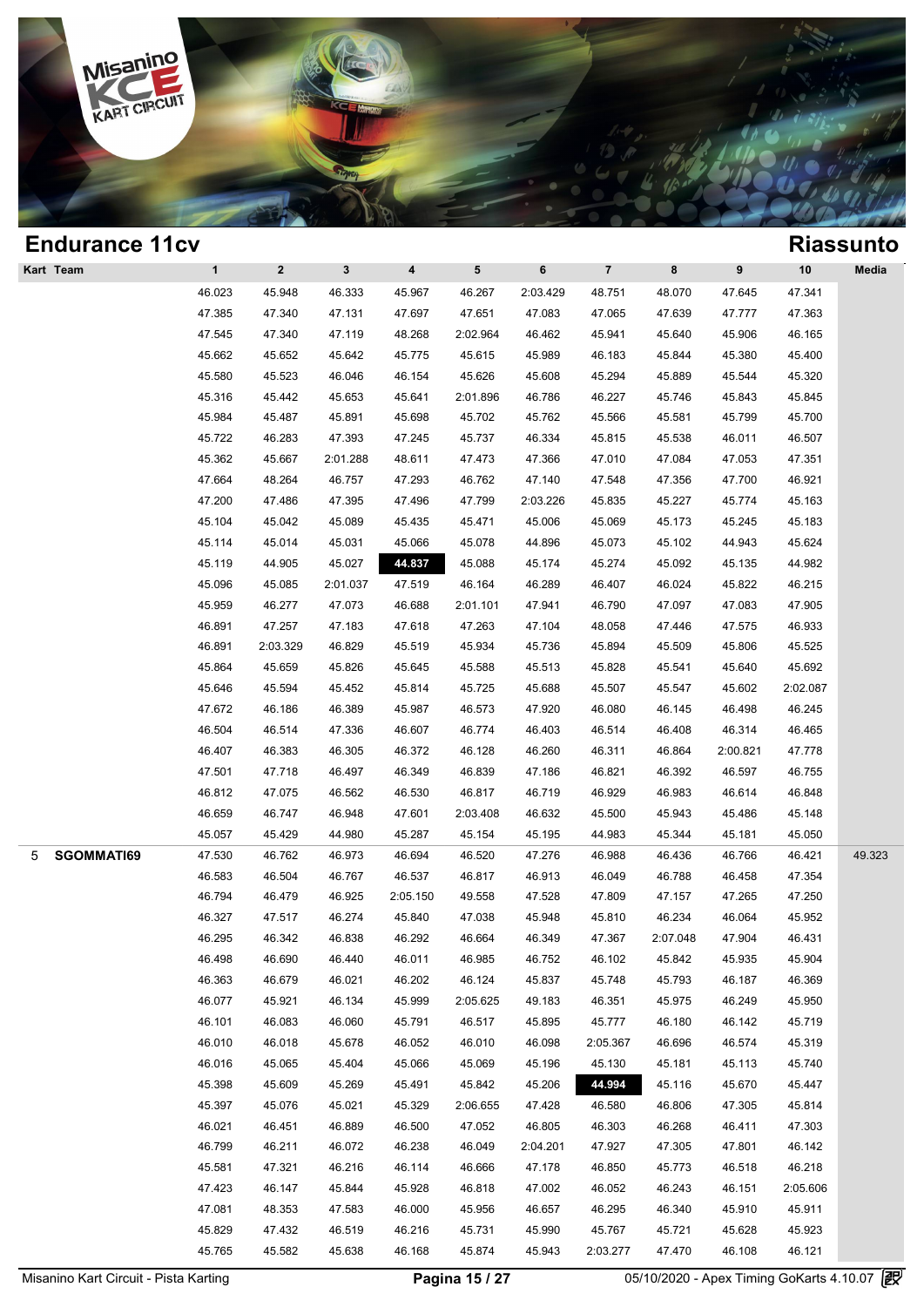

### **Endurance 11cv Riassunto Kart Team 1 2 3 4 5 6 7 8 9 10 Media Riassun**<br>
46.455 45.965 46.152 46.021 45.932 46.045 45.729 46.281 46.356 46.026<br>
46.722 46.300 45.584 46.900 45.809 45.770 45.807 45.872 46.172 45.750 1 2 3 4 5 6 7 8 9 10 Med<br>46.455 45.965 46.152 46.021 45.932 46.045 45.729 46.281 46.356 46.026<br>45.722 46.309 45.584 45.890 45.898 45.779 45.897 45.872 46.172 45.759<br>106.970 47.701 46.700 46.530 46.618 46.682 46.951 46.342 1 2 3 4 5 6 7 8 9 10 Med<br>
46.455 45.965 46.152 46.021 45.932 46.045 45.729 46.281 46.356 46.026<br>
45.722 46.309 45.584 45.890 45.898 45.779 45.897 45.872 46.172 45.759<br>
2:05.070 47.791 46.709 46.530 46.618 46.682 46.251 46. 46.455 46.965 46.152 46.021 45.932 46.045 45.729 46.281 46.356 46.026<br>45.722 46.309 45.584 45.890 45.898 45.779 45.897 45.872 46.172 45.759<br>:05.070 47.791 46.709 46.530 46.618 46.682 46.251 46.242 46.259 46.338<br>46.084 46.4 46.722 46.309 45.584 45.890 45.898 45.779 45.897 45.872 46.172 45.759<br>
2:05.070 47.791 46.709 46.530 46.618 46.682 46.251 46.242 46.259 46.338<br>
46.084 46.433 46.715 46.173 46.243 46.571 46.463 46.316 46.699 46.229<br>
46.493 46.084 46.493 46.709 46.530 46.618 46.682 46.251 46.242 46.259 46.338<br>46.084 46.433 46.715 46.173 46.243 46.571 46.463 46.316 46.699 46.229<br>46.493 46.372 46.435 46.269 2:04.310 47.340 46.862 46.463 45.941 45.881<br>45.975 45 46.084 46.433 46.715 46.173 46.243 46.571 46.463 46.316 46.699 46.229<br>46.493 46.372 46.435 46.269 2:04.310 47.340 46.862 46.463 45.941 45.881<br>45.975 45.945 46.967 45.802 46.309 46.392 45.583 45.907 45.977 45.882<br>45.871 45. 46.493 46.372 46.435 46.269 2:04.310 47.340 46.862 46.463 45.941 45.881<br>45.975 45.945 46.967 45.802 46.309 46.392 45.583 45.907 45.977 45.882<br>45.871 45.864 46.200 46.020 46.040 45.946 47.211 46.566 2:05.514 47.572<br>46.634 4 46.975 46.945 46.967 45.802 46.309 46.392 45.583 45.907 45.977 45.81<br>45.871 45.864 46.200 46.020 46.040 45.946 47.211 46.566 2:05.514 47.5<br>46.634 46.351 46.640 46.544 46.186 46.593 46.453 48.279 45.731 46.01<br>46.293 46.715 19 **MARCO RICCHI** 46.741 46.141 46.008 46.392 45.550 45.243 45.570 46.064 45.586 45.584 49.434 46.634 46.351 46.640 46.544 46.186 46.593 46.453 48.279 45.731 46.055<br>46.293 46.715 46.940 46.006 46.509 46.083 46.191 46.313 46.714<br>46.741 46.141 46.008 46.392 45.550 45.243 45.570 46.064 45.586 45.584 49.4<br>46.008 45.591 46.293 46.715 46.940 46.006 46.509 46.083 46.191 46.313 46.714<br>46.741 46.141 46.008 46.392 45.550 45.243 45.570 46.064 45.586 45.584 49.4<br>46.008 45.591 45.653 45.759 46.032 46.158 45.739 45.841 45.694 46.704<br>45.982 45.606 46.741 46.141 46.008 46.392 45.550 45.243 45.570 46.064 45.586 45.584 49.4<br>46.008 45.591 45.653 45.759 46.032 46.158 45.739 45.841 45.694 46.704<br>45.982 45.606 45.954 45.609 45.461 45.575 45.638 45.983 46.023 45.711<br>45.854 4 46.008 45.591 45.653 45.759 46.032 46.158 45.739 45.841 45.694 46.704<br>45.982 45.606 45.954 45.609 45.461 45.575 45.638 45.983 46.023 45.711<br>45.854 46.037 2:04.804 48.863 46.695 46.932 46.770 46.265 46.348 46.166<br>46.388 46. 46.040 46.181 47.443 46.904 46.275 46.495 46.981 46.179 46.173 46.428 46.782 46.173 46.428 46.782 46.173 46.427 46.428 46.782 46.173 46.428 46.782 46.173 46.428 47.052 46.173 46.473 46.87 46.881 46.173 46.428 47.052 46.173 46.037 2:04.804 48.863 46.695 46.932 46.770 46.265 46.348 46.166<br>46.388 46.129 46.155 46.531 45.888 46.026 46.063 45.881 45.979 46.324<br>46.040 46.181 47.443 45.904 46.275 46.495 45.981 46.179 46.173 46.428<br>47.052 46.173 45. 46.388 46.129 46.155 46.531 45.888 46.026 46.063 45.881 45.979 46.324<br>46.040 46.181 47.443 45.904 46.275 46.495 45.981 46.179 46.173 46.428<br>47.052 46.173 45.847 46.630 2:09.097 47.792 47.265 47.640 47.552 47.303<br>47.226 46. 46.040 46.181 47.443 45.904 46.275 46.495 45.981 46.179 46.173 46.428<br>47.052 46.173 45.847 46.630 2:09.097 47.792 47.265 47.640 47.552 47.303<br>47.226 46.754 47.024 46.185 47.508 46.992 47.479 46.391 47.086 46.551<br>47.310 46. 47.052 46.173 45.847 46.630 2:09.097 47.792 47.265 47.640 47.552 47.303<br>47.226 46.754 47.024 46.185 47.508 46.992 47.479 46.391 47.086 46.551<br>47.310 46.889 47.249 46.856 47.083 47.585 46.721 46.911 46.609 2:03.201<br>48.381 4 47.226 46.754 47.024 46.185 47.508 46.992 47.479 46.391 47.086 46.551<br>47.310 46.889 47.249 46.856 47.083 47.585 46.721 46.911 46.609 2:03.201<br>48.381 47.733 47.287 46.611 46.480 46.479 46.861 47.014 46.783 47.267<br>46.673 47. 47.310 46.889 47.249 46.856 47.083 47.585 46.721 46.911 46.609 2:03.201<br>48.381 47.733 47.287 46.611 46.480 46.479 46.861 47.014 46.783 47.267<br>46.673 47.148 46.558 46.632 46.444 47.001 47.194 47.385 46.843 46.620<br>47.431 47. 46.873 47.733 47.287 46.611 46.480 46.479 46.861 47.014 46.783 47.267<br>46.673 47.148 46.558 46.632 46.444 47.001 47.194 47.385 46.843 46.620<br>47.431 47.576 47.209 48.694 47.156 2:03.937 47.140 46.894 46.028 46.255<br>45.875 46. 46.673 47.148 46.558 46.632 46.444 47.001 47.194 47.385 46.843 46.620<br>47.431 47.576 47.209 48.694 47.156 2:03.937 47.140 46.894 46.028 46.255<br>45.875 46.033 45.670 45.931 46.001 45.369 45.471 45.501 45.306 45.445<br>45.883 45. 47.431 47.576 47.209 48.694 47.156 2:03.937 47.140 46.894 46.028 46.255<br>45.875 46.033 45.670 45.931 46.001 45.369 45.471 45.501 45.306 45.445<br>45.883 45.837 45.903 45.610 45.323 45.743 45.314 45.511 45.986 45.542<br>45.672 45.4 46.627 46.931 46.627 46.931 46.627 46.951 46.796 46.641 46.972 46.986 46.796 46.652 46.965 46.6518 46.796 46.641 46.972 46.986 47.628 47.927 46.956 46.655 46.655 46.655 46.655 46.655 46.655 46.655 46.655 46.655 47.027 46.95 45.883 45.837 45.903 45.610 45.323 45.743 45.314 45.117 45.986 45.542<br>45.672 45.406 45.317 45.600 45.153 2:03.821 48.230 47.585 47.208 46.792<br>46.627 46.931 46.518 46.796 46.641 46.972 46.948 46.796 46.428 47.027<br>47.012 46.8 46.627 46.466 47.157 46.516 46.932 46.782 46.932 46.782 46.931 48.230 47.585 47.208 46.792<br>46.627 46.931 46.518 46.796 46.641 46.972 46.948 46.796 46.428 47.027<br>47.012 46.856 46.955 46.932 46.782 46.940 47.620 2:04.706 47. 46.627 46.931 46.518 46.796 46.641 46.972 46.948 46.796 46.428 47.027<br>47.012 46.856 46.955 46.932 46.782 46.940 47.620 2:04.706 47.847 46.746<br>46.466 47.157 46.510 47.330 46.412 46.538 46.407 46.428 46.597 46.304<br>47.341 47. 46.466 47.157 46.955 46.932 46.782 46.940 47.620 2:04.706 47.847 46.746<br>46.466 47.157 46.510 47.330 46.412 46.538 46.407 46.428 46.597 46.304<br>47.341 47.103 47.974 47.445 46.881 46.773 2:04.339 49.155 47.162 46.896<br>46.540 4 46.466 47.157 46.510 47.330 46.412 46.538 46.407 46.428 46.597 46.304<br>47.341 47.103 47.974 47.445 46.881 46.773 2:04.339 49.155 47.162 46.896<br>46.540 46.888 47.140 46.901 46.845 46.809 46.740 46.755 47.082 46.800<br>47.128 46. 47.341 47.103 47.974 47.445 46.881 46.773 2:04.339 49.155 47.162 46.896<br>46.540 46.888 47.140 46.901 46.845 46.809 46.740 46.755 47.082 46.800<br>47.128 46.754 2:04.341 47.100 46.477 48.523 46.564 45.768 45.950 45.807<br>45.886 4 46.540 46.888 47.140 46.901 46.845 46.809 46.740 46.755 47.082 46.800<br>47.128 46.754 2:04.341 47.100 46.477 48.523 46.564 45.768 45.950 45.807<br>45.886 45.878 45.852 45.781 45.634 45.508 45.758 46.112 45.584 45.881<br>45.968 46. 46.754 2:04.341 47.100 46.477 48.523 46.564 45.768 45.950 45.807<br>45.886 45.878 45.852 45.781 45.634 45.508 45.758 46.112 45.584 45.881<br>45.968 46.290 45.801 46.375 46.011 45.353 45.422 45.383 45.662 45.435<br>46.051 45.807 46. 46.886 45.878 45.852 45.781 45.634 45.508 45.758 46.112 45.584 45.881<br>45.968 46.290 45.801 46.375 46.011 45.353 45.422 45.383 45.662 45.435<br>46.051 45.807 46.129 45.597 45.737 45.775 2:02.046 47.629 47.793 45.785<br>46.081 46. 45.968 46.290 45.801 46.375 46.011 45.353 45.422 45.383 45.662 45.435<br>46.051 45.807 46.129 45.597 45.737 45.775 2:02.046 47.629 47.793 45.785<br>46.081 46.881 45.886 45.572 46.216 45.972 45.716 45.589 46.040 45.855<br>45.666 45. 46.051 45.807 46.129 45.597 45.737 45.775 2:02.046 47.629 47.793 45.785<br>46.081 46.881 45.886 45.572 46.216 45.972 45.716 45.589 46.040 45.855<br>45.666 45.778 45.764 46.220 45.562 45.481 45.452 45.456 46.019 45.937<br>45.698 2:0 46.081 46.881 45.886 45.572 46.216 45.972 45.716 45.589 46.040 45.855<br>45.666 45.778 45.764 46.220 45.562 45.481 45.452 45.456 46.019 45.937<br>45.698 2:03.539 47.590 47.228 46.843 47.072 47.280 46.878 46.413 46.659<br>46.592 47. 45.666 45.778 45.764 46.220 45.562 45.481 45.452 45.456 46.0<br>45.698 2:03.539 47.590 47.228 46.843 47.072 47.280 46.878 46.4<br>46.592 47.103 47.188 47.467 47.100 46.693 2:04.076 48.520 46.8<br>46.238 46.501 46.581 46.370 46.473 10 **FOGNANO TEAM** 47.397 47.034 48.514 47.757 46.150 46.627 46.604 46.501 46.665 46.411 49.454 46.592 47.103 47.188 47.467 47.100 46.693 2:04.076 48.520 46.842 47.056<br>46.238 46.501 46.581 46.370 46.473 46.378 46.429 46.937<br>47.397 47.034 48.514 47.757 46.150 46.627 46.604 46.501 46.665 46.411 49.4<br>46.839 46.325 46.31 46.238 46.501 46.581 46.370 46.473 46.378 46.429 46.937<br>47.397 47.034 48.514 47.757 46.150 46.627 46.604 46.501 46.665 46.411 49.4<br>46.839 46.325 46.316 46.729 47.781 47.366 46.851 46.378 46.265 54.497<br>46.653 47.405 46.641 46.839 47.034 48.514 47.757 46.150 46.627 46.604 46.501 46.665 46.411 49.4<br>46.839 46.325 46.316 46.729 47.781 47.366 46.851 46.378 46.265 54.497<br>46.653 47.405 46.641 2:04.698 49.409 47.889 47.296 47.026 46.512 47.122<br>46.51 46.839 46.325 46.316 46.729 47.781 47.366 46.851 46.378 46.265 54.497<br>46.653 47.405 46.641 2:04.698 49.409 47.889 47.296 47.026 46.512 47.122<br>46.512 46.158 46.629 46.961 46.079 46.010 46.019 46.302 46.706 45.965<br>45.938 45. 46.653 47.405 46.641 2:04.698 49.409 47.889 47.296 47.026 46.512 47.122<br>46.512 46.158 46.629 46.961 46.079 46.010 46.019 46.302 46.706 45.965<br>45.938 45.788 46.669 46.357 46.780 46.881 46.096 2:05.352 47.080 47.948<br>46.533 4 46.512 46.158 46.629 46.961 46.079 46.010 46.019 46.302 46.706 45.965<br>45.938 45.788 46.669 46.357 46.780 46.881 46.096 2:05.352 47.080 47.948<br>46.533 46.842 45.974 46.336 46.338 46.298 46.100 46.472 46.449 46.213<br>46.295 46. 46.938 46.842 46.669 46.357 46.780 46.881 46.096 2:05.352 47.080 47.948<br>46.533 46.842 45.974 46.336 46.338 46.298 46.100 46.472 46.449 46.213<br>46.295 46.075 46.532 46.122 46.165 46.191 46.225 46.305 46.546 46.941<br>2:03.962 4 46.533 46.842 45.974 46.336 46.338 46.298 46.100 46.472 46.449 46.213<br>46.295 46.075 46.532 46.122 46.165 46.191 46.225 46.305 46.546 46.941<br>:03.962 47.839 47.439 46.749 47.280 46.280 46.481 46.323 46.549 47.004<br>46.420 46.7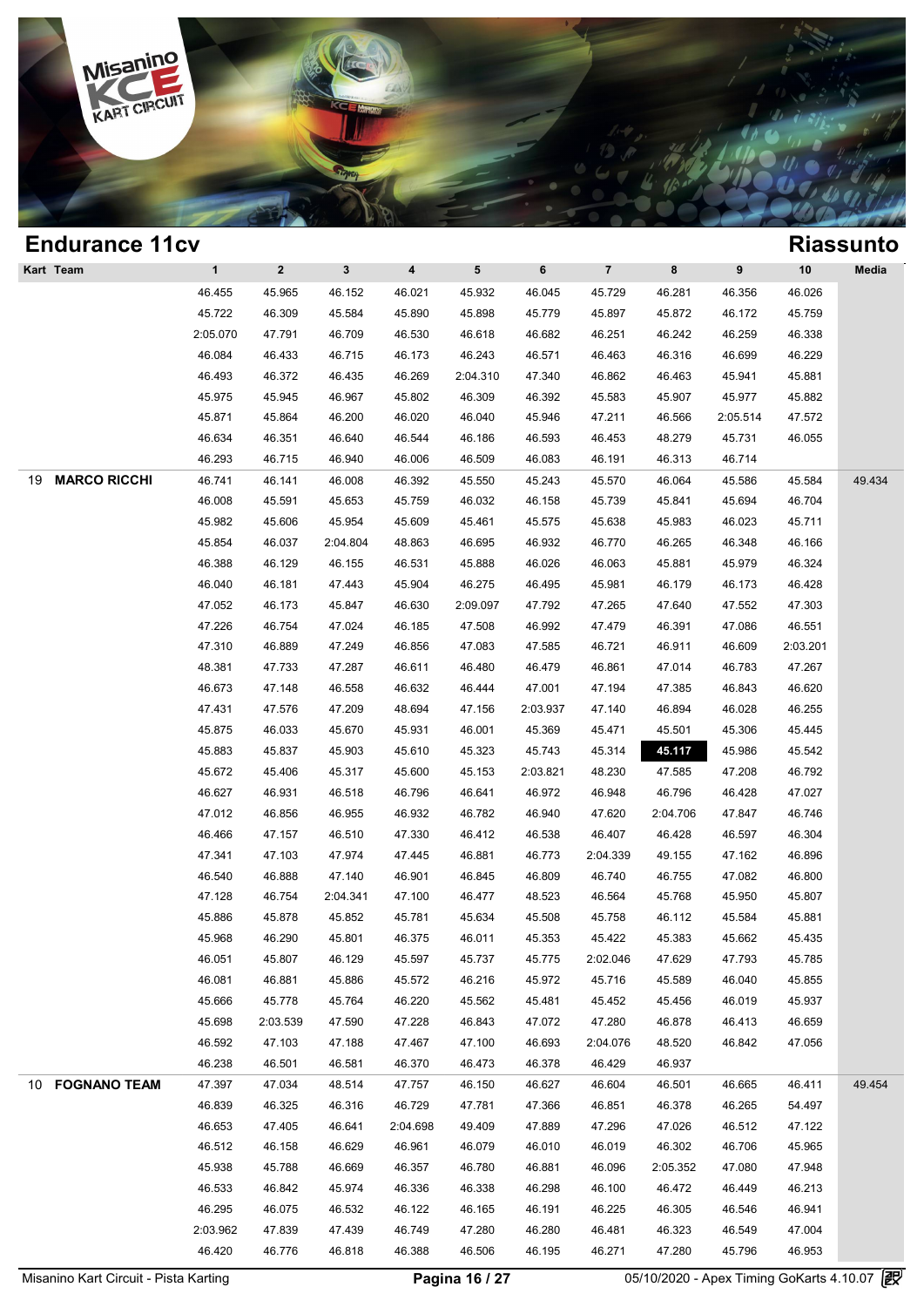

| <b>Endurance 11cv</b>   |             |              |              |                         |          |          |                |          |          |          | <b>Riassunto</b> |
|-------------------------|-------------|--------------|--------------|-------------------------|----------|----------|----------------|----------|----------|----------|------------------|
| Kart Team               | $\mathbf 1$ | $\mathbf{2}$ | $\mathbf{3}$ | $\overline{\mathbf{4}}$ | 5        | 6        | $\overline{7}$ | 8        | 9        | $10$     | Media            |
|                         | 46.323      | 46.196       | 46.178       | 46.242                  | 46.300   | 2:05.832 | 48.604         | 46.849   | 46.956   | 46.911   |                  |
|                         | 46.973      | 46.923       | 47.306       | 46.433                  | 46.599   | 46.544   | 46.388         | 47.027   | 46.882   | 46.561   |                  |
|                         | 46.460      | 46.442       | 46.964       | 46.395                  | 46.647   | 46.620   | 46.738         | 46.685   | 46.902   | 2:04.294 |                  |
|                         | 47.646      | 46.590       | 46.040       | 46.205                  | 46.328   | 46.105   | 45.917         | 45.958   | 46.096   | 45.514   |                  |
|                         | 46.156      | 46.869       | 45.780       | 45.810                  | 46.561   | 45.896   | 46.212         | 46.062   | 45.808   | 45.766   |                  |
|                         | 46.023      | 45.611       | 45.702       | 2:04.349                | 46.656   | 46.218   | 45.695         | 45.747   | 46.168   | 45.945   |                  |
|                         | 46.543      | 45.901       | 45.483       | 45.730                  | 45.585   | 45.594   | 45.832         | 46.019   | 45.810   | 45.770   |                  |
|                         | 45.887      | 45.947       | 45.583       | 46.140                  | 46.565   | 46.054   | 46.280         | 46.266   | 2:02.789 | 48.154   |                  |
|                         | 47.550      | 46.650       | 46.421       | 46.267                  | 46.299   | 46.906   | 46.504         | 46.350   | 46.534   | 46.166   |                  |
|                         | 46.666      | 46.449       | 46.976       | 47.119                  | 46.634   | 46.514   | 46.541         | 46.446   | 46.376   | 46.245   |                  |
|                         | 46.639      | 46.574       | 46.597       | 2:03.903                | 47.360   | 46.365   | 46.193         | 47.072   | 46.820   | 46.541   |                  |
|                         | 46.509      | 46.731       | 46.695       | 46.217                  | 46.341   | 47.798   | 46.114         | 46.066   | 45.984   | 45.871   |                  |
|                         | 46.517      | 46.012       | 45.890       | 45.946                  | 45.974   | 46.186   | 46.402         | 46.546   | 2:02.508 | 46.920   |                  |
|                         | 46.121      | 46.130       | 45.777       | 46.017                  | 46.642   | 45.510   | 46.217         | 45.508   | 45.633   | 46.097   |                  |
|                         | 46.765      | 45.611       | 45.727       | 45.727                  | 45.751   | 46.239   | 45.593         | 45.840   | 45.898   | 45.778   |                  |
|                         | 45.654      | 45.626       | 45.580       | 2:01.861                | 47.145   | 46.511   | 47.032         | 46.252   | 46.263   | 46.521   |                  |
|                         | 47.000      | 46.556       | 46.036       | 46.491                  | 46.041   | 45.952   | 45.906         | 46.740   | 46.196   | 45.972   |                  |
|                         | 46.158      | 46.210       | 46.287       | 46.363                  | 45.780   | 46.595   | 46.416         | 45.901   | 2:04.268 | 48.026   |                  |
|                         | 46.615      | 47.930       | 47.488       | 47.186                  | 46.846   | 47.643   | 46.625         | 46.801   | 47.422   | 46.740   |                  |
|                         | 46.208      | 46.668       | 46.223       | 46.185                  | 47.444   | 46.157   | 45.869         | 46.298   |          |          |                  |
| <b>SAN MARINO</b><br>13 | 47.054      | 46.880       | 47.067       | 46.717                  | 46.583   | 46.360   | 46.808         | 47.226   | 47.024   | 45.982   | 49.912           |
|                         | 47.056      | 46.325       | 46.832       | 46.490                  | 46.487   | 46.545   | 46.634         | 46.776   | 46.526   | 47.124   |                  |
|                         | 46.897      | 46.864       | 47.537       | 2:14.452                | 47.476   | 47.114   | 46.101         | 46.490   | 46.132   | 46.703   |                  |
|                         | 45.867      | 45.895       | 45.660       | 45.728                  | 46.310   | 45.606   | 45.582         | 46.211   | 45.700   | 45.764   |                  |
|                         | 45.952      | 45.831       | 45.928       | 46.038                  | 46.274   | 46.624   | 2:06.206       | 46.671   | 46.214   | 46.479   |                  |
|                         | 46.035      | 45.540       | 46.129       | 46.511                  | 45.928   | 45.760   | 46.235         | 46.231   | 46.479   | 46.236   |                  |
|                         | 46.997      | 45.586       | 46.200       | 46.401                  | 46.139   | 47.723   | 46.035         | 46.899   | 46.863   | 46.355   |                  |
|                         | 46.687      | 46.761       | 47.109       | 46.569                  | 2:06.736 | 47.971   | 46.906         | 47.384   | 47.014   | 46.741   |                  |
|                         | 47.300      | 46.421       | 46.962       | 46.844                  | 46.973   | 46.808   | 46.908         | 46.570   | 46.587   | 46.771   |                  |
|                         | 46.555      | 47.484       | 47.785       | 46.432                  | 46.224   | 2:06.810 | 47.368         | 46.410   | 47.557   | 46.764   |                  |
|                         | 46.859      | 46.453       | 46.307       | 46.855                  | 46.585   | 46.550   | 46.350         | 46.177   | 46.796   | 46.261   |                  |
|                         | 46.493      | 46.142       | 46.209       | 46.539                  | 46.520   | 46.739   | 46.776         | 47.020   | 2:27.303 | 2:05.479 |                  |
|                         | 48.266      | 46.507       | 46.617       | 46.687                  | 46.427   | 46.155   | 46.576         | 46.369   | 46.808   | 46.713   |                  |
|                         | 46.113      | 47.460       | 46.153       | 45.859                  | 45.950   | 45.961   | 45.986         | 45.822   | 46.206   | 2:05.654 |                  |
|                         | 46.580      | 46.204       | 46.691       | 45.708                  | 45.835   | 46.379   | 45.447         | 45.585   | 45.519   | 45.573   |                  |
|                         | 45.766      | 45.641       | 45.620       | 45.705                  | 45.582   | 45.609   | 45.998         | 46.118   | 45.944   | 46.064   |                  |
|                         | 46.161      | 45.858       | 45.629       | 45.620                  | 2:05.308 | 49.756   | 47.620         | 47.171   | 48.059   | 47.943   |                  |
|                         | 47.523      | 47.336       | 47.155       | 48.340                  | 47.638   | 47.457   | 47.326         | 47.243   | 47.613   | 47.248   |                  |
|                         | 47.504      | 47.322       | 47.038       | 47.269                  | 47.331   | 47.287   | 47.675         | 2:06.959 | 48.055   | 46.549   |                  |
|                         | 46.002      | 46.160       | 45.802       | 46.578                  | 46.218   | 46.407   | 46.564         | 46.231   | 45.946   | 46.385   |                  |
|                         | 46.193      | 46.239       | 46.139       | 46.160                  | 45.859   | 45.869   | 46.107         | 46.152   | 45.778   | 45.913   |                  |
|                         | 46.221      | 46.151       | 46.633       | 46.504                  | 47.468   | 45.805   | 2:05.419       | 46.956   | 46.060   | 46.020   |                  |
|                         | 45.891      | 46.281       | 46.134       | 45.972                  | 45.654   | 45.914   | 46.188         | 45.827   | 46.781   | 45.784   |                  |
|                         | 45.596      | 45.767       | 45.631       | 45.707                  | 45.540   | 45.712   | 46.378         | 45.713   | 45.752   | 45.704   |                  |
|                         | 45.976      | 45.616       | 45.925       | 45.753                  | 45.875   | 2:04.906 | 46.978         | 46.378   | 46.120   | 46.049   |                  |
|                         | 47.313      | 47.151       | 46.366       | 46.347                  | 46.004   | 47.320   | 45.766         | 46.767   | 46.053   | 46.300   |                  |
|                         | 2:04.320    | 46.971       | 46.483       | 46.286                  | 46.493   | 47.204   | 47.241         | 46.395   | 46.251   | 46.523   |                  |
|                         |             |              |              |                         |          |          |                |          |          |          |                  |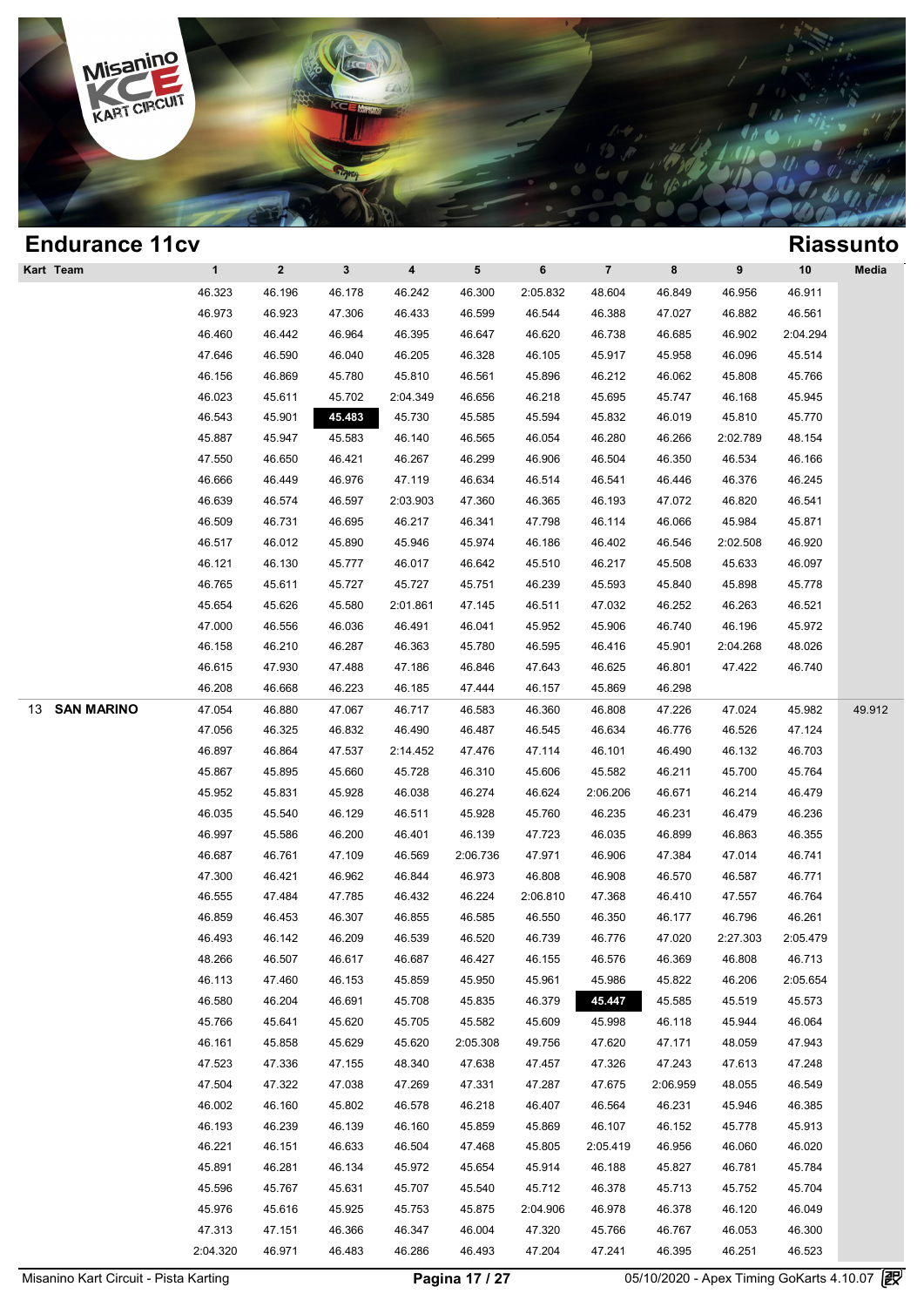

| <b>Endurance 11cv</b>      |              |                         |                         |        |                 |          |                |        |        |          | <b>Riassunto</b> |
|----------------------------|--------------|-------------------------|-------------------------|--------|-----------------|----------|----------------|--------|--------|----------|------------------|
| Kart Team                  | $\mathbf{1}$ | $\overline{\mathbf{2}}$ | $\overline{\mathbf{3}}$ | 4      | $5\phantom{.0}$ | 6        | $\overline{7}$ | 8      | 9      | $10$     | Media            |
|                            | 46.100       | 45.836                  | 46.656                  | 46.293 | 46.459          | 46.029   | 45.992         | 46.091 | 46.089 | 46.454   |                  |
|                            | 46.244       | 46.082                  | 46.952                  | 46.286 | 46.799          |          |                |        |        |          |                  |
| <b>TEAM BALETHON</b><br>17 | 46.279       | 47.428                  | 45.535                  | 46.559 | 45.542          | 45.730   | 45.526         | 45.748 | 45.888 | 45.400   | 49.765           |
|                            | 45.325       | 45.513                  | 45.244                  | 45.549 | 45.881          | 45.762   | 45.947         | 46.729 | 46.401 | 45.697   |                  |
|                            | 2:01.102     | 50.359                  | 48.797                  | 48.371 | 48.421          | 48.422   | 48.347         | 47.614 | 47.514 | 47.562   |                  |
|                            | 47.634       | 47.519                  | 47.207                  | 47.393 | 47.198          | 48.080   | 47.362         | 47.583 | 47.219 | 48.886   |                  |
|                            | 47.425       | 48.059                  | 47.396                  | 47.370 | 2:23.433        | 49.639   | 47.282         | 46.698 | 46.118 | 47.481   |                  |
|                            | 46.035       | 46.843                  | 46.099                  | 45.900 | 46.225          | 45.981   | 46.163         | 46.336 | 46.138 | 46.018   |                  |
|                            | 46.617       | 46.055                  | 46.439                  | 46.752 | 46.971          | 46.665   | 46.913         | 46.703 | 47.063 | 46.911   |                  |
|                            | 2:07.707     | 47.076                  | 46.129                  | 45.995 | 45.903          | 46.002   | 46.058         | 45.984 | 45.828 | 46.254   |                  |
|                            | 47.656       | 2:07.596                | 47.556                  | 46.818 | 46.533          | 46.477   | 47.041         | 46.538 | 48.286 | 47.159   |                  |
|                            | 46.913       | 46.143                  | 46.241                  | 46.914 | 47.134          | 46.368   | 46.754         | 46.451 | 46.474 | 46.136   |                  |
|                            | 46.564       | 2:07.958                | 49.147                  | 46.765 | 46.465          | 46.770   | 46.737         | 46.610 | 46.877 | 46.712   |                  |
|                            | 46.281       | 46.515                  | 46.554                  | 46.441 | 46.351          | 46.608   | 46.516         | 46.524 | 46.563 | 46.733   |                  |
|                            | 47.617       | 46.614                  | 47.060                  | 47.058 | 47.129          | 46.757   | 47.799         | 48.190 | 47.505 | 47.409   |                  |
|                            | 47.192       | 47.052                  | 47.302                  | 48.175 | 47.075          | 47.289   | 47.227         | 47.280 | 47.412 | 2:07.044 |                  |
|                            | 48.930       | 46.328                  | 46.326                  | 46.885 | 46.067          | 47.315   | 46.074         | 45.682 | 45.482 | 45.433   |                  |
|                            | 45.786       | 45.953                  | 45.568                  | 45.737 | 45.713          | 45.679   | 45.912         | 45.867 | 45.782 | 45.767   |                  |
|                            | 46.511       | 45.821                  | 45.922                  | 46.576 | 45.975          | 45.571   | 45.689         | 45.409 | 45.462 | 45.666   |                  |
|                            | 45.528       | 45.801                  | 46.219                  | 45.605 | 45.589          | 45.511   | 45.674         | 45.965 | 45.457 | 45.734   |                  |
|                            | 2:06.325     | 48.187                  | 47.654                  | 47.680 | 46.560          | 46.680   | 46.767         | 46.257 | 46.271 | 46.308   |                  |
|                            | 47.167       | 46.275                  | 46.493                  | 46.116 | 46.510          | 46.439   | 46.541         | 46.376 | 46.522 | 46.271   |                  |
|                            | 47.395       | 46.691                  | 2:08.770                | 47.334 | 46.604          | 46.067   | 46.203         | 46.044 | 46.113 | 46.212   |                  |
|                            | 46.234       | 45.818                  | 46.375                  | 45.932 | 2:05.830        | 48.046   | 47.140         | 46.971 | 47.494 | 46.623   |                  |
|                            | 46.641       | 46.914                  | 46.520                  | 46.227 | 46.554          | 46.622   | 2:08.402       | 50.651 | 47.906 | 47.462   |                  |
|                            | 47.127       | 47.698                  | 46.919                  | 46.959 | 47.504          | 47.492   | 46.823         | 47.630 | 46.799 | 46.892   |                  |
|                            | 47.086       | 47.218                  | 46.781                  | 48.021 | 46.950          | 47.542   | 47.305         | 47.289 | 48.441 | 47.802   |                  |
|                            | 47.717       | 47.420                  | 48.246                  | 47.855 | 48.336          | 2:09.586 | 47.755         | 45.352 | 45.311 | 45.237   |                  |
|                            | 45.099       | 45.428                  | 45.367                  | 45.251 | 45.282          | 47.262   | 45.220         | 44.880 | 45.457 | 45.658   |                  |
|                            | 45.607       | 45.760                  | 45.066                  | 45.301 | 45.474          | 45.304   | 45.465         | 45.222 | 45.327 | 46.795   |                  |
|                            | 44.998       | 46.426                  | 45.271                  | 45.314 | 45.214          | 45.297   |                |        |        |          |                  |
|                            |              |                         |                         |        |                 |          |                |        |        |          |                  |

### **Tabella dei giri**

| Giro 1<br>Interv. | 16 | 11<br>0.6 | 22<br>0.1 | 4<br>0.1  | 12<br>0.2 | 0.3       | 14<br>2.0 | 20<br>1.7 | 3<br>0.2  | 2<br>0.0  | 8<br>0.2  | 19<br>0.7 | 17<br>0.1 | 6<br>0.2 | 10<br>0.6 | 9<br>0.4  | 21<br>0.2 | 23<br>0.2 | 18<br>0.3 | 13<br>0.6 | 5<br>0.4               |  |
|-------------------|----|-----------|-----------|-----------|-----------|-----------|-----------|-----------|-----------|-----------|-----------|-----------|-----------|----------|-----------|-----------|-----------|-----------|-----------|-----------|------------------------|--|
| Giro 2            | 16 | 22<br>1.0 | 12<br>0.4 | 4<br>0.2  | 11<br>0.1 | 0.1       | 14<br>2.0 | 3<br>2.3  | 2<br>0.1  | 20<br>0.2 | 19<br>0.6 | 8<br>0.2  | 17<br>1.1 | 6<br>0.0 | 9<br>0.2  | 10<br>0.1 | 23<br>0.2 | 18<br>0.2 | 21<br>0.3 | 13<br>0.9 | 5<br>0.3               |  |
| Giro 3            | 16 | 22<br>1.1 | 12<br>0.4 | 4<br>0.2  | 11<br>0.2 | 0.2       | 14<br>2.3 | 3<br>3.2  | 20<br>0.2 | 19<br>0.2 | 2<br>0.1  | 8<br>0.6  | 17<br>0.1 | 6<br>1.4 | 9<br>0.3  | 18<br>0.9 | 23<br>0.4 | 21<br>0.1 | 10<br>0.3 | 13<br>0.2 | 5<br>0.2               |  |
| Giro 4            | 16 | 22<br>1.1 | 12<br>0.6 | 4<br>0.1  | 11<br>0.1 | 0.2       | 14<br>2.9 | 3<br>2.8  | 20<br>0.2 | 2<br>0.6  | 19<br>0.7 | 8<br>1.0  | 17<br>0.1 | 6<br>0.4 | 9<br>0.4  | 23<br>0.8 | 18<br>0.8 | 21<br>0.3 | 13<br>0.8 | 5<br>0.2  | 10 <sup>°</sup><br>0.5 |  |
| Giro 5            | 16 | 22<br>1.0 | 4<br>1.2  | 12<br>0.1 | 0.2       | 11<br>0.2 | 14<br>2.6 | 20<br>3.1 | 3<br>0.2  | 2<br>0.3  | 19<br>0.9 | 17<br>1.1 | 8<br>0.5  | 6<br>0.2 | 9<br>0.2  | 23<br>0.6 | 18<br>1.7 | 21<br>0.0 | 13<br>1.4 | 5<br>0.1  | 10<br>0.1              |  |
| Giro 6            | 16 | 22<br>1.1 | 4<br>1.6  | 12<br>0.0 | 0.5       | 11<br>0.2 | 14<br>2.6 | 20<br>2.5 | 3<br>0.1  | 2<br>0.5  | 19<br>0.9 | 17<br>1.6 | 8<br>0.8  | 6<br>0.1 | 9<br>0.2  | 23<br>0.1 | 21<br>2.2 | 18<br>0.3 | 13<br>1.5 | 10<br>0.6 | 5<br>0.4               |  |
| Giro 7            | 16 | 22<br>1.1 | 4<br>1.9  | 12<br>0.2 | 0.2       | 11<br>0.1 | 14<br>2.8 | 20<br>2.5 | 3<br>0.1  | 2<br>0.2  | 19<br>1.5 | 17<br>1.5 | 6<br>1.3  | 9<br>0.5 | 23<br>0.1 | 8<br>0.4  | 21<br>1.5 | 18<br>0.5 | 13<br>2.3 | 10<br>0.4 | 5<br>0.8               |  |
| Giro 8            | 16 | 22<br>1.4 | 4<br>1.9  | 12<br>0.1 | 0.4       | 11<br>0.2 | 14<br>3.0 | 20<br>2.2 | 3<br>0.1  | 2<br>0.2  | 19<br>2.3 | 17<br>1.2 | 6<br>1.2  | 9<br>0.5 | 23<br>0.2 | 8<br>0.7  | 21<br>1.2 | 18<br>0.7 | 10<br>3.3 | 13<br>0.3 | 5<br>0.4               |  |
| Giro 9            | 16 | 22<br>1.7 | 4<br>1.7  | 12<br>0.2 | 11<br>0.5 | 0.1       | 14<br>3.2 | 20<br>2.3 | 3<br>0.1  | 2<br>0.2  | 19<br>2.6 | 17<br>1.5 | 6<br>1.0  | 9<br>0.2 | 23<br>0.5 | 8<br>0.8  | 21<br>0.8 | 18<br>0.9 | 10<br>4.2 | 13<br>0.6 | 5<br>0.2               |  |
| Giro 10           | 16 | 22<br>1.9 | 4<br>1.3  | 12<br>0.2 | 0.8       | 0.1       | 14<br>3.5 | 20<br>2.4 | 3<br>0.2  | 2<br>0.1  | 19<br>2.6 | 17<br>1.3 | 9<br>1.6  | 6<br>0.2 | 23<br>0.1 | 8<br>1.4  | 21<br>0.5 | 18<br>0.7 | 10<br>5.0 | 13<br>0.2 | 5<br>0.6               |  |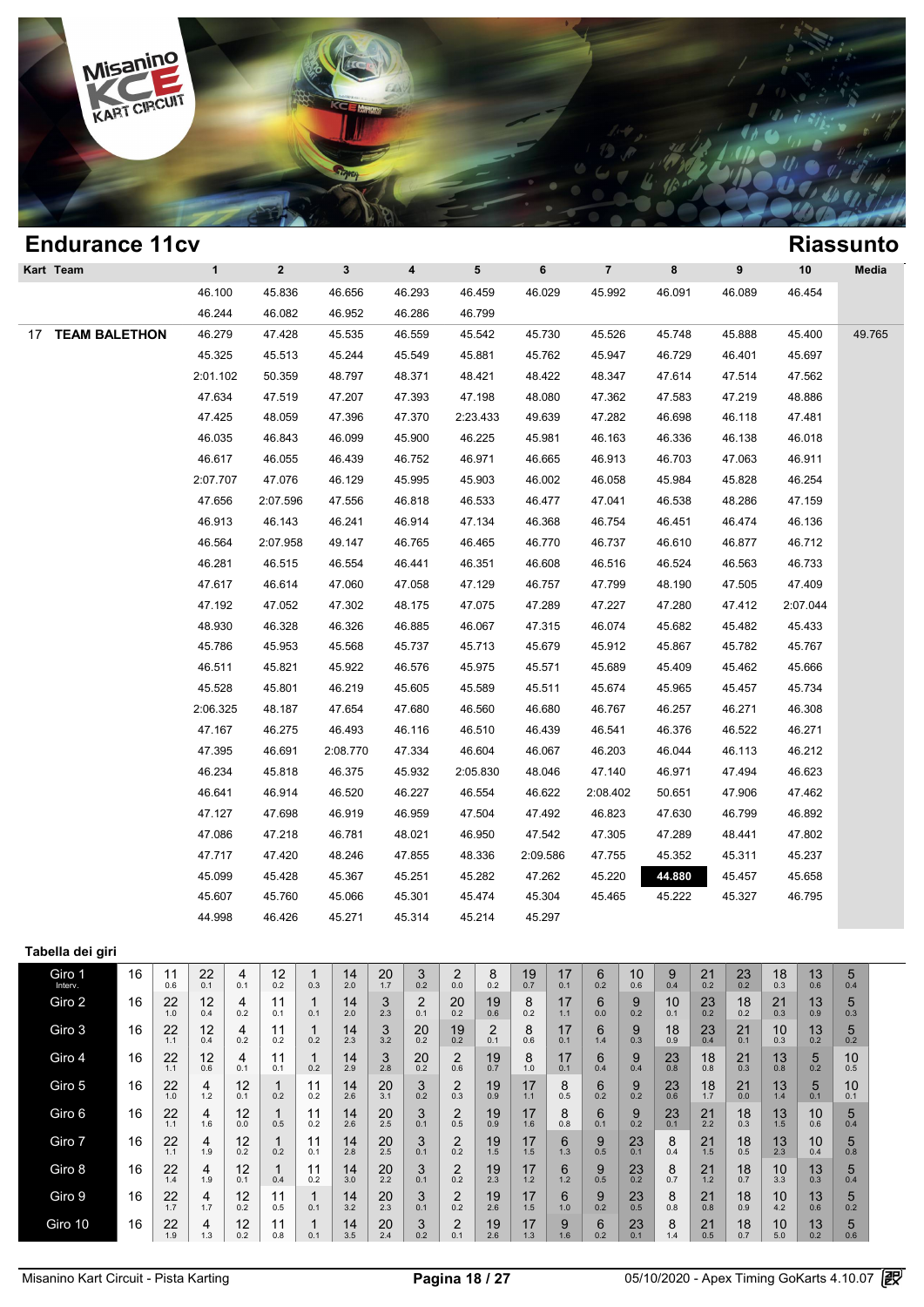

| Giro 11 | 16 | 22<br>2.2 | 4<br>$1.2$     | 12<br>0.2     | 11<br>1.0           | 1<br>0.1            | 14<br>3.7 | 20<br>3.0              | 3<br>0.1              | 2<br>0.1                       | 19<br>2.6              | 17<br>0.7           | 9<br>2.0      | 23<br>0.1   | 6<br>0.4      | 8<br>$1.5$          | 21<br>0.5          | 18<br>0.5        | 10<br>6.0        | 13<br>0.4              | 5<br>0.2   |  |
|---------|----|-----------|----------------|---------------|---------------------|---------------------|-----------|------------------------|-----------------------|--------------------------------|------------------------|---------------------|---------------|-------------|---------------|---------------------|--------------------|------------------|------------------|------------------------|------------|--|
| Giro 12 | 16 | 22<br>2.5 | 4<br>1.3       | 12<br>0.1     | 11<br>1.1           | $\mathbf{1}$<br>0.2 | 14<br>3.9 | 20<br>2.8              | 3<br>0.1              | 2<br>0.2                       | 19<br>2.8              | 17<br>0.6           | $^{23}_{2.5}$ | 9<br>0.2    | 6<br>0.4      | 21<br>2.0           | 8<br>0.0           | 18<br>0.2        | 10<br>6.6        | 13<br>0.4              | 5<br>0.3   |  |
| Giro 13 | 16 | 22<br>2.7 | 4<br>1.3       | 12<br>0.1     | 11<br>1.3           | $\mathbf{1}$<br>0.2 | 14<br>4.0 | 20<br>2.8              | 3<br>0.1              | $\overline{2}$<br>0.4          | 19<br>3.0              | 17<br>0.2           | 23<br>2.5     | 9<br>0.3    | 6<br>0.3      | 21<br>2.9           | 18<br>0.4          | 8<br>0.4         | 10<br>6.1        | 13<br>0.9              | 5<br>0.3   |  |
| Giro 14 | 16 | 22<br>2.8 | 4<br>1.1       | 12<br>0.1     | 11<br>1.7           | $\mathbf{1}$<br>0.2 | 14<br>4.2 | 20<br>2.5              | 3<br>0.1              | $\overline{2}$<br>0.3          | 19<br>3.4              | 17<br>0.0           | 23<br>2.3     | 9<br>0.5    | 6<br>0.3      | 21<br>3.1           | 18<br>0.3          | 8<br>0.8         | 10<br>6.7        | 13<br>0.7              | 5<br>0.3   |  |
| Giro 15 | 16 | 22<br>3.0 | 4<br>1.1       | 12<br>0.2     | 11<br>1.8           | $\mathbf{1}$<br>0.2 | 14<br>4.5 | 20<br>2.7              | 3<br>0.1              | $\overline{2}$<br>0.1          | 17<br>3.8              | 19<br>0.1           | 23<br>1.6     | 9<br>0.4    | 6<br>0.7      | 21<br>3.3           | 18<br>0.2          | 8<br>1.1         | 13<br>8.0        | 10<br>0.5              | 5<br>0.1   |  |
| Giro 16 | 16 | 22<br>3.3 | 4<br>0.8       | 12<br>0.1     | 11<br>2.3           | $\mathbf{1}$<br>0.2 | 14<br>4.7 | 3<br>2.5               | $\overline{2}$<br>0.4 | 20<br>0.2                      | 17<br>4.0              | 19<br>0.5           | 23<br>1.0     | 9<br>0.3    | 6<br>0.9      | 21<br>3.3           | 18<br>0.4          | 8<br>1.6         | 13<br>8.2        | 5<br>1.0               | 10<br>0.3  |  |
| Giro 17 | 16 | 22<br>3.5 | 4<br>0.7       | 12<br>0.1     | 11<br>2.7           | $\mathbf{1}$<br>0.2 | 14<br>4.9 | 3<br>2.0               | 2<br>0.5              | 20<br>0.6                      | 17<br>4.4              | 19<br>0.3           | 23<br>0.5     | 9<br>0.3    | 6<br>1.2      | 21<br>3.2           | 18<br>0.7          | 8<br>1.8         | 13<br>8.8        | 5<br>0.4               | 10<br>1.1  |  |
| Giro 18 | 16 | 22<br>3.7 | 4<br>0.5       | 12<br>0.1     | 11<br>3.1           | $\mathbf{1}$<br>0.2 | 14<br>5.3 | 3<br>1.4               | 2<br>0.6              | 20<br>0.7                      | 19<br>5.2              | 23<br>0.4           | 17<br>0.1     | 9<br>0.2    | 6<br>1.2      | 21<br>3.4           | 18<br>0.9          | 8<br>2.0         | 13<br>9.3        | 5<br>0.4               | 10<br>0.7  |  |
| Giro 19 | 16 | 22<br>4.0 | 4<br>0.7       | 12<br>0.1     | 11<br>2.8           | $\mathbf{1}$<br>0.2 | 14<br>5.7 | 3<br>0.8               | $\overline{2}$<br>0.8 | 20<br>1.0                      | 19<br>5.4              | $^{23}_{0.2}$       | 9<br>0.3      | 17<br>0.6   | 6<br>0.6      | 21<br>3.4           | 18<br>1.2          | 8<br>2.1         | 13<br>9.9        | 5<br>0.4               | 10<br>0.5  |  |
| Giro 20 | 16 | 22<br>4.4 | 4<br>0.6       | 12<br>0.2     | 11<br>3.2           | 1<br>0.1            | 14<br>5.8 | 3<br>0.5               | $\overline{2}$<br>0.8 | 20<br>1.1                      | 23<br>$6.0\,$          | 9<br>0.4            | 19<br>0.2     | 17<br>0.2   | 6<br>0.9      | 21<br>3.2           | 18<br>1.5          | 13<br>13.1       | 5<br>0.6         | 10<br>7.6              | 8<br>57.4  |  |
| Giro 21 | 16 | 22<br>4.4 | 4<br>1.1       | 12<br>0.1     | 11<br>3.0           | 1<br>0.1            | 14<br>6.0 | 3<br>0.1               | 2<br>1.0              | 20<br>1.2                      | 23<br>6.1              | 9<br>0.4            | 19<br>0.7     | 6<br>1.0    | 21<br>3.3     | 18<br>1.5           | 13<br>14.0         | 5<br>0.5         | 10<br>7.5        | 17<br>47.3             | 8<br>11.2  |  |
| Giro 22 | 16 | 22<br>4.2 | 4<br>1.1       | 12<br>0.1     | 11<br>3.1           | 1<br>0.1            | 3<br>6.5  | 14<br>0.2              | 2<br>0.3              | 20<br>1.5                      | 23<br>6.0              | 9<br>0.5            | 19<br>0.8     | 6<br>1.6    | 21<br>3.1     | 18<br>1.5           | 13<br>14.9         | 5<br>0.1         | 10<br>8.4        | 17<br>50.2             | 8<br>7.4   |  |
| Giro 23 | 16 | 22<br>4.1 | 4<br>1.1       | 12<br>0.1     | 11<br>3.4           | 1<br>0.3            | 3<br>6.2  | 14<br>0.2              | 2<br>0.3              | 20<br>1.8                      | 23<br>5.8              | 9<br>0.7            | 19<br>1.2     | 6<br>1.9    | 21<br>2.7     | 18<br>2.0           | $\sqrt{5}$<br>15.6 | 13<br>0.4        | 10<br>7.7        | 17<br>52.4             | 8<br>4.8   |  |
| Giro 24 | 16 | 22<br>4.3 | 4<br>1.1       | 12<br>0.1     | 11<br>3.8           | 1<br>0.1            | 3<br>6.0  | 14<br>0.6              | $\overline{c}$<br>0.1 | 20<br>1.9                      | 23<br>5.7              | 9<br>$1.1$          | 19<br>$1.2$   | 6<br>1.9    | 21<br>2.7     | 18<br>2.3           | 17<br>1:18         | 8<br>2.2         | $\frac{5}{13.9}$ | 10<br>7.7              | 13<br>2.0  |  |
| Giro 25 | 16 | 22<br>4.9 | 4<br>0.5       | 12<br>0.1     | 11<br>4.3           | 1<br>0.1            | 3<br>5.8  | 2<br>1.6               | 14<br>0.3             | 20<br>1.3                      | 23<br>5.5              | 9<br>$1.1$          | 19<br>1.0     | 6<br>2.2    | 18<br>5.5     | 21<br>1:14          | 17<br>6.2          | 8<br>0.0         | 5<br>17.2        | 10<br>7.5              | 13<br>0.0  |  |
| Giro 26 | 16 | 22<br>5.5 | 4<br>0.1       | 12<br>0.2     | 11<br>4.4           | 1<br>0.4            | 3<br>5.5  | $\overline{2}$<br>1.9  | 14<br>0.2             | 20<br>1.2                      | 23<br>5.6              | 9<br>1.4            | 19<br>0.7     | 6<br>2.5    | 21<br>1:21    | 18<br>1.6           | 8<br>3.9           | 17<br>1.8        | 5<br>16.4        | 13<br>7.2              | 10<br>0.6  |  |
| Giro 27 | 16 | 4<br>5.7  | 22<br>0.3      | 12<br>0.2     | 11<br>4.6           | 1<br>0.1            | 3<br>5.6  | $\overline{2}$<br>2.0  | 20<br>1.5             | 23<br>5.8                      | 9<br>1.5               | 19<br>0.7           | 6<br>3.0      | 14<br>1:05  | 21<br>16.9    | 18<br>3.6           | 8<br>0.7           | 17<br>4.6        | 5<br>15.8        | 13<br>5.5              | 10<br>1.8  |  |
| Giro 28 | 16 | 4<br>6.1  | 22<br>0.1      | 12<br>0.2     | 11<br>4.5           | 1<br>0.2            | 3<br>5.7  | $^{2}_{2.2}$           | 20<br>1.8             | $^{23}_{6.2}$                  | 9<br>$1.1$             | 19<br>1.0           | 6<br>2.7      | 14<br>1:06  | 21<br>16.1    | 8<br>4.3            | 18<br>1.6          | 17<br>4.9        | $\frac{5}{15.4}$ | 13<br>4.8              | 10<br>2.4  |  |
| Giro 29 | 16 | 4<br>6.8  | 22<br>0.2      | 12<br>0.2     | 11<br>4.1           | 1<br>0.2            | 3<br>5.6  | $\overline{2}$<br>2.5  | 20<br>2.0             | 23<br>6.1                      | 9<br>1.3               | 19<br>1.4           | 6<br>2.4      | 14<br>1:06  | 21<br>16.3    | 8<br>3.7            | 18<br>3.8          | 17<br>4.8        | 5<br>15.1        | 13<br>3.7              | 10<br>2.7  |  |
| Giro 30 | 16 | 4<br>7.3  | 22<br>0.2      | 12<br>0.1     | 11<br>4.0           | 1<br>0.2            | 3<br>5.6  | $\overline{c}$<br>2.7  | 20<br>1.8             | $^{23}_{6.4}$                  | 9<br>1.9               | 19<br>0.8           | 6<br>2.4      | 14<br>1:06  | 21<br>16.5    | 8<br>3.0            | 18<br>5.9          | 17<br>5.0        | 5<br>14.8        | 13<br>$3.2\,$          | 10<br>3.2  |  |
| Giro 31 | 16 | 4<br>7.5  | 22<br>0.2      | 12<br>0.2     | 11<br>3.9           | 1<br>0.2            | 3<br>5.5  | $\overline{2}$<br>2.8  | 20<br>2.0             | $23 \n6.5$                     | 9<br>2.6               | 19<br>$0.5\,$       | 6<br>2.0      | 14<br>1:06  | 21<br>16.1    | 8<br>2.9            | 18<br>7.8          | 17<br>5.3        | 5<br>13.5        | 13<br>$2.\overline{7}$ | 10<br>3.8  |  |
| Giro 32 | 16 | 4<br>8.5  | 12<br>0.1      | 22<br>0.1     | 11<br>3.7           | 1<br>0.1            | 3<br>5.6  | $\overline{2}$<br>2.9  | 20<br>2.4             | $^{23}_{6.2}$                  | 19<br>$3.\overline{7}$ | 6<br>2.3            | 14<br>1:06    | 9<br>7.4    | $^{21}_{8.4}$ | 8<br>3.3            | 18<br>8.8          | 17<br>5.4        | 5<br>13.5        | 13<br>$1.1$            | 10<br>4.1  |  |
| Giro 33 | 16 | 4<br>9.1  | 12<br>0.1      | 22<br>0.6     | $\mathbf{1}$<br>3.3 | 11<br>0.2           | 3<br>5.1  | $\overline{2}$<br>2.9  | 20<br>2.7             | 23<br>6.1                      | 6<br>6.7               | 14<br>1:06          | 9<br>8.5      | 19<br>1.4   | 21<br>5.8     | 8<br>3.1            | 18<br>10.2         | 17<br>5.5        | 5<br>12.6        | 13<br>0.5              | 10<br>5.0  |  |
| Giro 34 | 16 | 4<br>9.3  | 12<br>0.1      | 22<br>0.7     | 1<br>3.6            | 11<br>0.1           | 3<br>5.1  | $\overline{2}$<br>2.9  | 20<br>2.7             | $\frac{23}{7.3}$               | 6<br>5.6               | 14<br>1:07          | 9<br>7.9      | 19<br>$4.0$ | 21<br>2.5     | 8<br>3.3            | 18<br>12.2         | 17<br>5.2        | 5<br>11.0        | 13<br>0.3              | 10<br>6.3  |  |
| Giro 35 | 16 | 4<br>9.1  | 12<br>0.2      | 22<br>0.8     | 1<br>3.4            | 11<br>0.2           | 3<br>5.2  | $\overline{2}$<br>2.9  | 20<br>2.9             | 23<br>7.7                      | 6<br>5.7               | 14<br>1:07          | 9<br>8.2      | 19<br>4.9   | 21<br>1.6     | 8<br>3.1            | 18<br>14.3         | 17<br>4.8        | 13<br>10.5       | 5<br>0.3               | 10<br>5.7  |  |
| Giro 36 | 16 | 4<br>9.3  | 12<br>0.2      | 22<br>0.9     | 11<br>4.0           | 0.2                 | 3<br>4.6  | 2<br>3.2               | $^{20}_{3.4}$         | $^{23}_{7.4}$                  | 6<br>5.9               | 14<br>1:07          | 9<br>8.6      | 19<br>$5.7$ | $^{21}_{0.2}$ | 8<br>3.5            | 18<br>15.4         | 17<br>5.8        | 13<br>8.1        | 5<br>0.6               | 10<br>5.8  |  |
| Giro 37 | 16 | 4<br>9.1  | 12<br>0.1      | 22<br>0.7     | 11<br>4.1           | 1<br>0.4            | 3<br>4.4  | $\overline{2}$<br>3.5  | 20<br>1:21            | 14<br>3.1                      | 23<br>3.9              | 9<br>4.7            | 21<br>6.3     | 6<br>0.1    | 19<br>0.3     | 8<br>3.3            | 18<br>16.2         | 17<br>6.1        | 13<br>6.3        | 5<br>0.9               | 10<br>6.0  |  |
| Giro 38 | 16 | 4<br>9.5  | 12<br>0.1      | 22<br>0.6     | $\mathbf{1}$<br>4.8 | 3<br>4.3            | 2<br>3.6  | 11<br>1:09             | 20<br>13.9            | 14<br>1.3                      | 23<br>4.8              | 9<br>4.1            | 21<br>6.0     | 19<br>1.1   | 6<br>0.3      | 8<br>2.5            | 18<br>18.0         | 17<br>6.0        | 13<br>4.9        | 5<br>0.9               | 10<br>6.0  |  |
| Giro 39 | 16 | 4<br>10.5 | 12<br>0.4      | 22<br>1.1     | $\mathbf{1}$<br>4.8 | 11<br>0.9           | 3<br>2.9  | $\overline{2}$<br>10.6 | 20<br>0.4             | 14<br>0.8                      | 23<br>5.0              | 9<br>4.5            | 21<br>5.2     | 6<br>1.5    | 19<br>0.4     | 8<br>2.1            | 18<br>20.2         | 17<br>5.4        | 13<br>3.4        | 5<br>1.2               | 10<br>6.7  |  |
| Giro 40 | 16 | 4<br>10.4 | 12<br>0.3      | 22<br>1.5     | $\mathbf{1}$<br>4.3 | 11<br>0.2           | 3<br>3.8  | 20<br>10.7             | 2<br>0.7              | 14<br>0.1                      | 23<br>4.8              | 9<br>4.9            | 21<br>4.4     | 6<br>1.3    | 19<br>1.3     | 8<br>1.8            | 18<br>21.7         | 17<br>7.0        | 13<br>0.3        | 5<br>1.4               | 10<br>6.7  |  |
| Giro 41 | 16 | 4<br>10.3 | 12<br>0.7      | 22<br>1.4     | $\mathbf{1}$<br>3.9 | 11<br>0.4           | 3<br>3.9  | 20<br>11.2             | 14<br>0.9             | $\overline{c}$<br>1.2          | 23<br>3.4              | 9<br>5.1            | 21<br>4.2     | 6<br>1.0    | 19<br>2.4     | 8<br>1.2            | 18<br>23.4         | 13<br>5.7        | 17<br>1.1        | 5<br>0.6               | 10<br>6.3  |  |
| Giro 42 | 16 | 4<br>10.2 | 12<br>1.1      | 22<br>1.4     | $\mathbf{1}$<br>3.4 | 11<br>0.7           | 3<br>4.0  | 20<br>11.2             | 14<br>1.3             | $\overline{\mathbf{c}}$<br>1.8 | 23<br>2.6              | 9,5.3               | 21<br>3.5     | 6<br>0.8    | 19<br>3.5     | 8<br>0.8            | 18<br>25.1         | $13 \atop 4.2$   | $\frac{5}{2.3}$  | 17<br>1.0              | 10<br>4.7  |  |
| Giro 43 | 16 | 4<br>10.3 | 12<br>1.8      | 22<br>1.5     | $\mathbf{1}$<br>2.6 | 11<br>0.9           | 3<br>4.0  | 20<br>11.7             | 14<br>1.3             | $2 \choose 2.1$                | 23<br>2.4              | $\underset{5.3}{9}$ | 21<br>3.4     | 6<br>0.2    | $19\n4.6$     | 8<br>0.1            | 18<br>26.7         | $\frac{13}{3.0}$ | $\frac{5}{3.2}$  | 17<br>1.6              | 10<br>4.0  |  |
| Giro 44 | 16 | 4<br>10.1 | 12<br>2.6      | 22<br>1.3     | $\mathbf{1}$<br>2.3 | 11<br>1.0           | 3<br>3.7  | 20<br>12.2             | 14<br>1.4             | $^{2}_{2.3}$                   | 23<br>2.5              | 9<br>4.9            | 6<br>3.2      | 21<br>0.2   | 8<br>5.2      | $19$ <sub>0.5</sub> | 18<br>28.6         | $13_{0.7}$       | $\frac{5}{3.4}$  | 17<br>2.6              | 10<br>3.0  |  |
| Giro 45 | 16 | 4<br>9.4  | 12<br>3.6      | 22<br>0.9     | $\mathbf{1}$<br>1.9 | 11<br>1.3           | 3<br>3.5  | 20<br>12.4             | 14<br>2.0             | $\overline{c}$<br>2.7          | 23<br>1.8              | 9<br>4.7            | 6<br>3.0      | 21<br>0.2   | 8<br>5.5      | 19<br>0.6           | 13<br>29.8         | 5<br>3.8         | 10<br>5.8        | 18<br>1:06             | 17<br>27.4 |  |
| Giro 46 | 16 | 4<br>9.5  | $12 \atop 4.3$ | $^{22}_{0.7}$ | $\mathbf{1}$<br>1.4 | 11<br>1.6           | 3<br>3.3  | 20<br>12.9             | 14<br>1.9             | $\frac{2}{3.4}$                | $^{23}_{1.3}$          | 9<br>5.8            | 6<br>1.7      | 21<br>0.7   | 8<br>5.3      | $^{19}_{0.9}$       | 13<br>30.4         | 5<br>3.6         | 10<br>6.3        | 18<br>1:05             | 17<br>30.6 |  |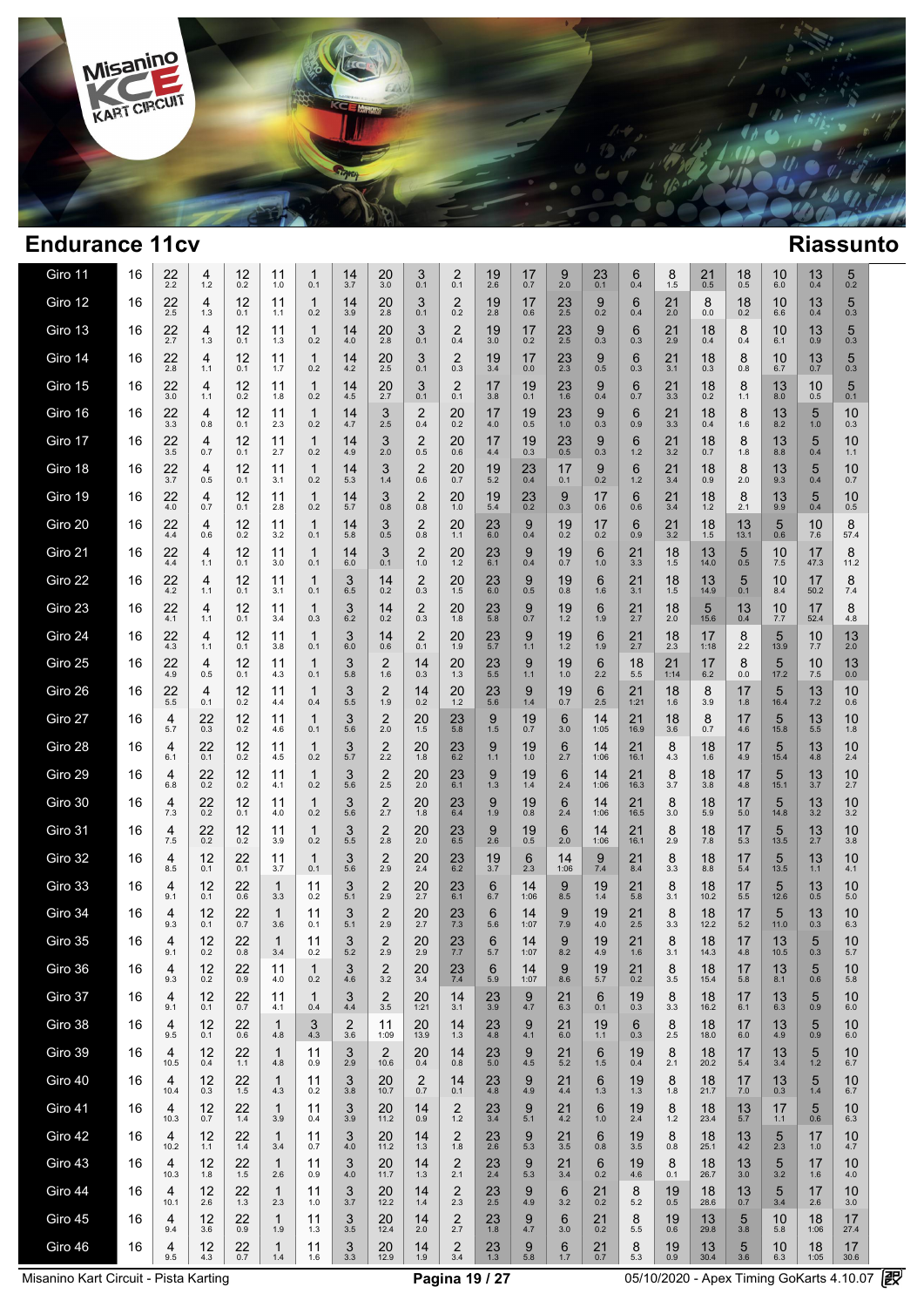

 $\overline{\phantom{a}}$ 

| Giro 47 | 16 | 4<br>9.6  | 12<br>4.7           | 22<br>0.5           | 1<br>1.3            | 11<br>1.8 | 3<br>3.0    | 20<br>13.6 | 14<br>1.7     | 2<br>4.2                  | $^{23}_{0.1}$                  | $\frac{9}{6.2}$         | 6<br>0.9   | 21<br>1.8     | 8<br>5.2   | $19_{0.9}$   | 5<br>35.3     | 10<br>5.1          | 18<br>1:05      | 13<br>4.5  | 17<br>27.4 |  |
|---------|----|-----------|---------------------|---------------------|---------------------|-----------|-------------|------------|---------------|---------------------------|--------------------------------|-------------------------|------------|---------------|------------|--------------|---------------|--------------------|-----------------|------------|------------|--|
| Giro 48 | 16 | 4<br>9.6  | 12<br>5.2           | 22<br>0.2           | $\mathbf{1}$<br>0.7 | 11<br>2.4 | 3<br>2.6    | 20<br>14.1 | 14<br>1.8     | 23<br>4.6                 | 2<br>0.3                       | 9<br>5.7                | 6<br>0.3   | 21<br>2.0     | 8<br>5.7   | 19<br>1.0    | 18<br>1:45    | 13 5.5             | 5<br>5.1        | 10<br>3.4  | 17<br>18.9 |  |
| Giro 49 | 16 | 4<br>9.4  | 22<br>5.9           | $\mathbf{1}$<br>0.3 | 12<br>0.2           | 11<br>2.4 | 3<br>2.4    | 20<br>14.6 | 14<br>2.1     | 23<br>4.3                 | $\overline{2}$<br>0.7          | 6<br>5.3                | 9<br>0.4   | 21<br>2.0     | 8<br>6.0   | 19<br>1.0    | 18<br>1:45    | 13<br>5.8          | 5<br>6.8        | 10<br>2.5  | 17<br>17.9 |  |
| Giro 50 | 16 | 4<br>9.3  | $\mathbf{1}$<br>6.5 | 22<br>0.1           | 12<br>0.2           | 11<br>2.4 | 3<br>2.0    | 20<br>14.8 | 23<br>6.9     | $\overline{2}$<br>1.4     | 6<br>4.1                       | 9<br>1.1                | 8<br>8.6   | 19<br>1.0     | 14<br>58.1 | 21<br>11.8   | 18<br>35.4    | 13<br>6.1          | 5<br>6.7        | 10<br>4.1  | 17<br>17.4 |  |
| Giro 51 | 16 | 4<br>9.2  | $\mathbf{1}$<br>6.9 | 12<br>0.4           | 22<br>0.3           | 11<br>2.1 | 3<br>1.6    | 20<br>15.1 | $^{23}_{7.0}$ | $\overline{c}$<br>1.6     | 6<br>3.7                       | 9<br>1.5                | 19<br>10.1 | 14<br>1:00    | 21<br>11.0 | 8<br>3.8     | 18<br>30.2    | $13 \n6.5$         | 5<br>7.2        | 10<br>4.1  | 17<br>16.9 |  |
| Giro 52 | 16 | 4<br>9.3  | $\mathbf{1}$<br>6.7 | 12<br>0.8           | 22<br>0.3           | 11<br>2.1 | 3<br>1.3    | 20<br>15.3 | $^{23}_{7.6}$ | $\overline{c}$<br>$2.0\,$ | 6<br>3.1                       | 9<br>1.7                | 19<br>10.5 | 14<br>59.5    | 21<br>11.7 | 8<br>5.2     | 18<br>28.2    | $13 \n6.4$         | 5<br>8.4        | 10<br>4.2  | 17<br>16.9 |  |
| Giro 53 | 16 | 4<br>9.0  | $\mathbf{1}$<br>7.4 | 12<br>0.4           | 22<br>0.3           | 11<br>2.2 | 3<br>1.0    | 20<br>15.3 | 23<br>9.7     | $\overline{2}$<br>1.1     | 6<br>1.9                       | 9<br>2.2                | 19<br>12.3 | 14<br>58.2    | 21<br>11.6 | 8<br>6.2     | 18<br>26.6    | 13<br>6.9          | 5<br>8.7        | 10<br>3.8  | 17<br>17.1 |  |
| Giro 54 | 16 | 4<br>7.7  | $\mathbf{1}$<br>7.8 | 12<br>1.0           | 22<br>0.1           | 11<br>1.9 | 3<br>0.5    | 20<br>15.7 | 23<br>10.3    | $\overline{2}$<br>$1.3$   | 6<br>$1.1$                     | 9<br>3.0                | 19<br>12.4 | 14<br>57.7    | 21<br>12.2 | 8<br>$6.0\,$ | 18<br>26.5    | 13<br>7.6          | 5<br>8.2        | 10<br>4.1  | 17<br>16.6 |  |
| Giro 55 | 16 | 4<br>7.6  | $\mathbf{1}$<br>7.9 | 12<br>1.2           | $^{22}_{0.2}$       | 3<br>1.8  | 11<br>0.1   | 20<br>16.1 | 23<br>10.4    | $2 \choose 2.1$           | 6<br>0.3                       | 9<br>3.6                | 19<br>12.6 | 14<br>57.0    | 21<br>12.9 | 8<br>5.8     | 18<br>26.1    | $^{13}_{7.9}$      | 5<br>9.2        | 10<br>3.5  | 17<br>16.5 |  |
| Giro 56 | 16 | 4<br>7.5  | $\mathbf{1}$<br>8.1 | 12<br>1.3           | $^{22}_{0.2}$       | 3<br>2.2  | 11<br>0.3   | 20<br>15.1 | 23<br>11.3    | 6<br>2.3                  | $^{2}_{0.2}$                   | 9<br>3.9                | 19<br>12.9 | 14<br>56.0    | 21<br>13.8 | 8<br>5.7     | 18<br>25.8    | $\frac{13}{7.7}$   | 5<br>10.2       | 10<br>3.0  | 17<br>16.2 |  |
| Giro 57 | 16 | 4<br>7.3  | $\mathbf{1}$<br>8.3 | 12<br>1.5           | 22<br>0.1           | 3<br>2.3  | 11<br>0.3   | 20<br>15.2 | 23<br>11.5    | 6<br>2.3                  | $\overline{2}$<br>0.8          | 9<br>3.5                | 19<br>13.1 | 14<br>55.8    | 21<br>13.9 | 8<br>6.5     | 18<br>25.4    | 13<br>7.8          | 5<br>10.1       | 10<br>3.0  | 17<br>16.3 |  |
| Giro 58 | 16 | 4<br>7.3  | $\mathbf{1}$<br>8.5 | 12<br>1.3           | 22<br>0.5           | 3<br>1.9  | 11<br>0.6   | 20<br>14.9 | 23<br>12.8    | 6<br>1.2                  | $\overline{2}$<br>1.6          | 19<br>16.7              | 14<br>55.3 | 9<br>8.5      | 21<br>5.7  | 8<br>6.2     | 18<br>25.5    | 13<br>8.1          | 5<br>9.7        | 10<br>3.6  | 17<br>16.1 |  |
| Giro 59 | 16 | 4<br>7.3  | 1<br>8.4            | 12<br>1.8           | 22<br>0.3           | 3<br>1.6  | 11<br>0.8   | 20<br>15.2 | 23<br>13.1    | 6<br>0.6                  | $\frac{2}{2.5}$                | 19<br>16.9              | 14<br>54.9 | 9<br>9.3      | 21<br>5.2  | 8<br>5.7     | 18<br>25.2    | $13 \n9.2$         | 5<br>9.2        | 10<br>4.1  | 17<br>15.8 |  |
| Giro 60 | 16 | 4<br>7.3  | 1<br>8.3            | 12<br>1.9           | 22<br>0.3           | 3<br>1.2  | 11<br>1.3   | 20<br>14.8 | 23<br>13.6    | 6<br>0.3                  | $\frac{2}{3.4}$                | 19<br>17.1              | 14<br>53.9 | 9<br>9.7      | 21<br>5.6  | 8<br>5.8     | 18<br>24.4    | 13<br>10.1         | 5<br>8.8        | 10<br>4.5  | 17<br>15.6 |  |
| Giro 61 | 16 | 4<br>7.1  | $\mathbf{1}$<br>8.5 | 12<br>2.0           | 22<br>0.7           | 3<br>0.3  | 11<br>1.9   | 20<br>14.6 | 23<br>14.0    | 6<br>0.3                  | $\overline{2}$<br>3.6          | 19<br>18.6              | 14<br>52.3 | 9<br>10.5     | 21<br>5.3  | 8<br>5.7     | 18<br>24.1    | 13<br>11.5         | 5<br>8.2        | 10<br>4.4  | 17<br>15.9 |  |
| Giro 62 | 16 | 4<br>7.0  | 1<br>8.9            | 12<br>2.1           | 3<br>0.8            | 22<br>0.1 | 11<br>2.0   | 20<br>14.4 | 6<br>14.6     | 23<br>0.1                 | $\overline{\mathbf{c}}$<br>3.7 | 19<br>19.0              | 14<br>51.8 | 9<br>11.2     | 21<br>5.4  | 8<br>5.2     | 18<br>23.6    | 13<br>11.6         | 5<br>9.3        | 10<br>3.8  | 17<br>15.9 |  |
| Giro 63 | 16 | 4<br>7.0  | 1<br>9.0            | 12<br>2.6           | 3<br>0.2            | 22<br>0.7 | 11<br>1.9   | 20<br>14.2 | 6<br>14.6     | 23<br>0.4                 | $^{2}_{4.2}$                   | 19<br>18.9              | 14<br>51.4 | 9<br>11.2     | 21<br>5.9  | 8<br>5.1     | 18<br>23.8    | 13<br>11.7         | $\frac{5}{9.1}$ | 10<br>4.3  | 17<br>15.8 |  |
| Giro 64 | 16 | 4<br>6.6  | 1<br>9.3            | $\frac{3}{2.7}$     | 12<br>0.3           | 22<br>0.6 | 11<br>1.8   | 20<br>13.9 | 6<br>15.2     | 23<br>0.6                 | $^{2}_{4.1}$                   | 19<br>20.0              | 14<br>50.7 | 9<br>11.0     | $21_{6.1}$ | 8<br>4.9     | 18<br>24.4    | 13 <sub>12.0</sub> | $\frac{5}{8.9}$ | 10<br>4.2  | 17<br>16.5 |  |
| Giro 65 | 16 | 4<br>5.9  | 1<br>9.3            | 3<br>2.5            | 12<br>0.4           | 22<br>0.7 | 11<br>2.0   | 20<br>13.8 | 6<br>14.8     | 23<br>1.0                 | $\overline{2}$<br>4.6          | 14<br>1:11              | 9<br>10.3  | 21<br>6.1     | 8<br>4.9   | 19<br>10.2   | 18<br>13.7    | 13<br>12.5         | 5<br>8.9        | 10<br>4.3  | 17<br>17.3 |  |
| Giro 66 | 16 | 4<br>5.8  | 1<br>9.1            | $\frac{3}{2.6}$     | 12<br>0.7           | 22<br>0.7 | 11<br>2.0   | 20<br>13.5 | 6<br>14.9     | $^{23}_{1.6}$             | $\overline{2}$<br>4.8          | 14<br>1:11              | 9<br>10.2  | 21<br>6.2     | 8<br>$5.0$ | 19<br>12.1   | 18<br>11.5    | 13<br>14.6         | $\frac{5}{7.0}$ | 10<br>4.6  | 17<br>17.7 |  |
| Giro 67 | 16 | 4<br>5.3  | 1<br>9.4            | 3<br>2.5            | 12<br>0.9           | 22<br>0.9 | 11<br>1.8   | 20<br>13.4 | 6<br>15.1     | $^{23}_{2.2}$             | $\overline{2}$<br>4.8          | 14<br>1:11              | 9<br>10.3  | 21<br>6.5     | 8<br>5.3   | 19<br>13.0   | 18<br>9.5     | 13<br>15.3         | $\frac{5}{6.7}$ | 10<br>5.1  | 17<br>18.4 |  |
| Giro 68 | 16 | 4<br>5.3  | 1<br>9.6            | $\frac{3}{2.1}$     | 12<br>1.3           | 22<br>1.1 | 11<br>2.2   | 20<br>12.9 | 6<br>15.1     | $^{23}_{2.6}$             | $\overline{2}$<br>5.2          | 14<br>1:10              | 9<br>10.4  | 21<br>6.8     | 8<br>5.4   | 19<br>14.6   | $^{18}_{7.8}$ | 13<br>16.3         | 5<br>5.6        | 10<br>5.6  | 17<br>18.8 |  |
| Giro 69 | 16 | 4<br>4.9  | 1<br>9.8            | 3<br>1.7            | 12<br>1.9           | 22<br>1.3 | 11<br>1.9   | 20<br>13.2 | 6<br>15.1     | 23<br>2.7                 | $\overline{2}$<br>5.6          | 14<br>1:10              | 9<br>10.8  | 21<br>6.8     | 8<br>5.8   | 19<br>15.8   | 18<br>5.8     | 13<br>17.7         | 5<br>4.9        | 10<br>6.0  | 17<br>19.3 |  |
| Giro 70 | 16 | 4<br>6.5  | 1<br>8.4            | 3<br>1.5            | 12<br>2.4           | 22<br>1.3 | 11<br>1.8   | 20<br>13.1 | 6<br>14.7     | $23 \atop 3.2$            | $\overline{2}$<br>6.2          | 14<br>1:10              | 9<br>10.5  | 21<br>6.5     | 8<br>5.9   | 19<br>17.2   | 18<br>3.8     | 13<br>18.7         | $\frac{5}{4.9}$ | 10<br>6.5  | 17<br>19.3 |  |
| Giro 71 | 16 | 4<br>6.7  | 1<br>8.1            | 3<br>1.3            | 12<br>3.1           | 22<br>1.2 | 11<br>1.5   | 20<br>12.9 | 6<br>14.8     | $\overline{2}$<br>10.9    | 23<br>1:08                     | 14<br>1.4               | 9<br>10.2  | 21<br>6.6     | 8<br>5.9   | 19<br>18.5   | 18<br>1.9     | 13<br>20.1         | 5<br>4.3        | 10<br>1:24 | 17<br>23.0 |  |
| Giro 72 | 16 | 4<br>7.0  | 8.4                 | 3<br>0.8            | 12<br>3.5           | 22<br>1.4 | 11<br>$1.2$ | 20<br>12.7 | 6<br>14.9     | $\overline{2}$<br>12.5    | 23<br>1:08                     | 14<br>0.5               | 9<br>10.3  | $^{21}_{7.4}$ | 8<br>6.0   | 19<br>19.0   | 18<br>0.6     | 13<br>21.4         | 5<br>3.5        | 10<br>1:26 | 17<br>22.3 |  |
| Giro 73 | 16 | 4<br>6.8  | 1<br>8.6            | 3<br>1.0            | 12<br>3.4           | 22<br>1.4 | 11<br>1.1   | 20<br>12.5 | 6<br>14.8     | $\overline{2}$<br>13.3    | 23<br>1:08                     | 14<br>0.6               | 9<br>10.4  | 21<br>9.0     | 8<br>5.1   | 18<br>18.7   | 19<br>0.7     | 13<br>22.1         | 5<br>2.5        | 10<br>1:27 | 17<br>21.0 |  |
| Giro 74 | 16 | 4<br>6.8  | 1<br>8.7            | 3<br>1.4            | 12<br>3.5           | 22<br>1.2 | 11<br>1.0   | 6<br>27.2  | 2<br>14.5     | 20<br>47.7                | 23<br>19.8                     | 14<br>0.3               | 9<br>10.8  | 8<br>14.3     | 18<br>18.3 | 19<br>1.3    | 13<br>22.5    | 5<br>1.9           | 21<br>27.3      | 10<br>1:01 | 17<br>20.2 |  |
| Giro 75 | 16 | 4<br>6.8  | 1<br>8.8            | 3<br>1.3            | 12<br>3.5           | 22<br>1.5 | 11<br>0.8   | 2<br>42.6  | 20<br>49.1    | 6<br>14.7                 | 23<br>3.1                      | 14<br>0.1               | 9<br>11.5  | 8<br>14.4     | 19<br>21.0 | 21<br>50.9   | 18<br>22.0    | 13<br>28.6         | 5<br>0.8        | 10<br>10.0 | 17<br>18.8 |  |
| Giro 76 | 16 | 4<br>6.0  | 1<br>9.5            | 3<br>0.7            | 12<br>4.0           | 22<br>1.6 | 11<br>0.5   | 2<br>43.9  | 20<br>48.8    | 6<br>15.5                 | 23<br>1.6                      | 9<br>11.8               | 8<br>15.2  | 19<br>21.4    | 14<br>28.5 | 21<br>20.5   | 18<br>23.7    | 13<br>29.8         | 5<br>2.0        | 10<br>7.1  | 17<br>18.6 |  |
| Giro 77 | 16 | 4<br>6.0  | $\mathbf{1}$<br>9.8 | 3<br>0.4            | 12<br>4.4           | 22<br>1.9 | 11<br>1:15  | 20<br>17.7 | 6<br>15.5     | 23<br>1.1                 | 9<br>12.1                      | $\overline{2}$<br>0.1   | 8<br>15.2  | 19<br>23.0    | 14<br>27.8 | 21<br>18.9   | 18<br>24.8    | 13<br>30.5         | 5<br>1.5        | 10<br>7.3  | 17<br>18.1 |  |
| Giro 78 | 16 | 4<br>5.9  | 1<br>9.3            | 3<br>0.5            | 12<br>5.6           | 11<br>1.9 | 22<br>3.7   | 20<br>13.7 | 6<br>15.8     | 23<br>0.3                 | 9<br>12.7                      | $\overline{c}$<br>0.3   | 19<br>38.4 | 14<br>27.1    | 21<br>19.0 | 8<br>6.5     | 18<br>18.2    | 13<br>32.1         | 5<br>0.1        | 10<br>7.6  | 17<br>17.8 |  |
| Giro 79 | 16 | 4<br>5.1  | 1<br>9.2            | 3<br>0.3            | 12<br>5.7           | 11<br>0.8 | 22<br>4.4   | 20<br>13.9 | 6<br>15.6     | 23<br>0.1                 | 9<br>13.0                      | $\boldsymbol{2}$<br>0.7 | 19<br>39.2 | 14<br>25.7    | 21<br>18.6 | 8<br>7.6     | 18<br>17.6    | 5<br>32.7          | 13<br>0.6       | 10<br>7.3  | 17<br>17.1 |  |
| Giro 80 | 16 | 4<br>4.4  | 1<br>9.5            | 3<br>0.1            | 12<br>5.4           | 11<br>0.9 | 22<br>4.1   | 20<br>15.5 | 23<br>14.8    | 6<br>0.4                  | 9<br>12.3                      | $\overline{c}$<br>0.6   | 19<br>40.4 | 14<br>25.0    | 21<br>18.1 | 8<br>7.9     | 18<br>17.9    | 5<br>32.8          | 13<br>1.4       | 10<br>7.5  | 17<br>16.3 |  |
| Giro 81 | 16 | 4<br>3.4  | 3<br>9.9            | 1<br>0.1            | 12<br>5.1           | 11<br>0.9 | 22<br>4.2   | 20<br>16.2 | 23<br>14.1    | 6<br>0.8                  | 9<br>12.5                      | $\overline{2}$<br>0.1   | 19<br>42.5 | 14<br>24.2    | 21<br>16.8 | 8<br>8.2     | 18<br>18.2    | 5<br>32.9          | 13<br>2.6       | 10<br>6.7  | 17<br>17.6 |  |
| Giro 82 | 4  | 3<br>10.1 | $\mathbf{1}$<br>0.2 | 12<br>4.5           | 11<br>1.1           | 22<br>4.0 | 20<br>17.1  | 23<br>13.8 | 6<br>1.0      | $\overline{2}$<br>12.5    | 9<br>0.4                       | 16<br>8.6               | 19<br>34.8 | 14<br>23.0    | 21<br>16.2 | 8<br>9.8     | 18<br>17.0    | 5<br>33.5          | 13<br>2.9       | 10<br>7.0  | 17<br>1:38 |  |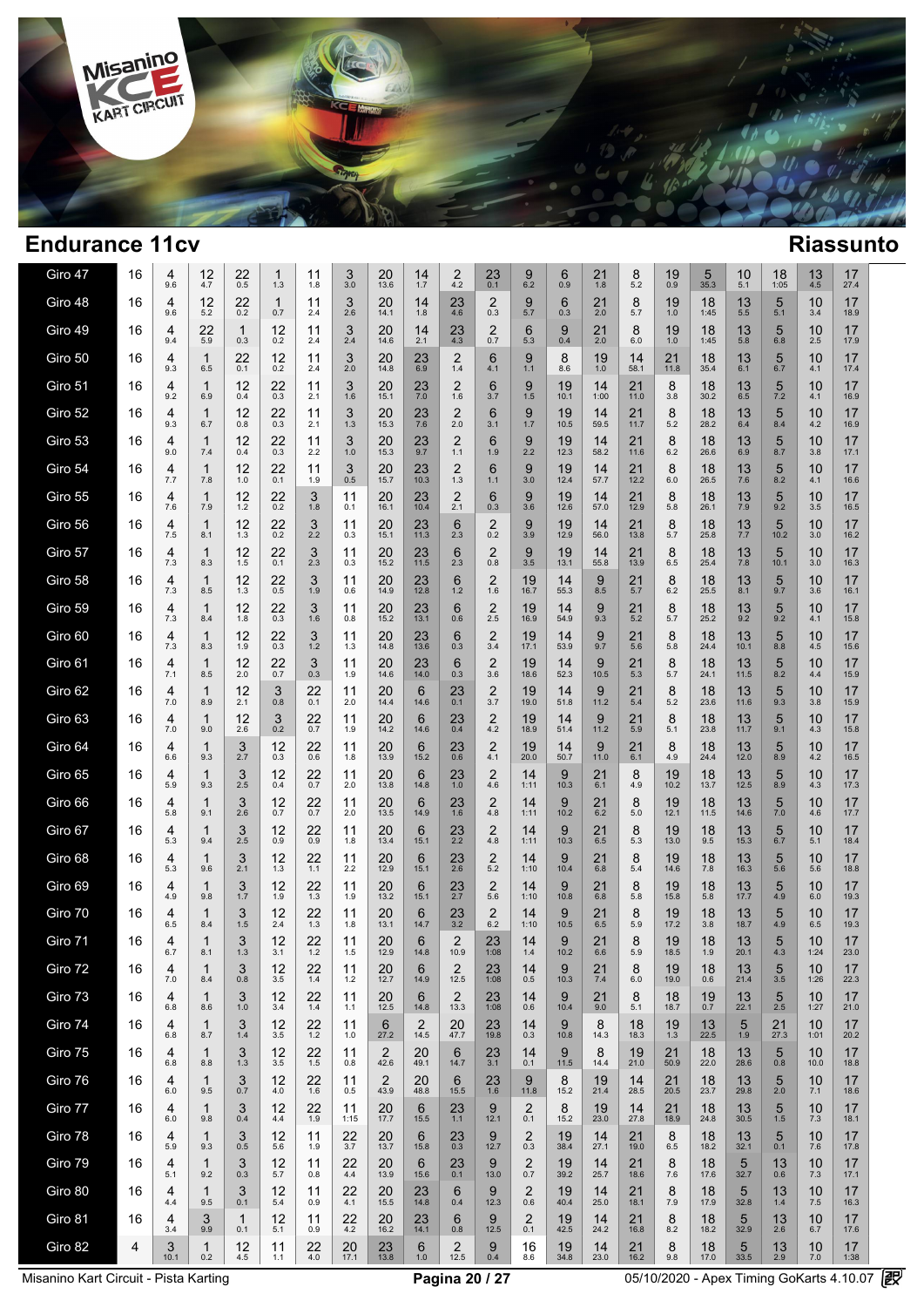

 $\overline{\phantom{a}}$ 

| Giro 83         | 4  | 3<br>10.3  | 1<br>0.2            | 12<br>4.4           | 11<br>1.2 | 22<br>4.2              | 20<br>17.3             | 23<br>13.3             | 6<br>1.4              | 2<br>12.3              | 9<br>0.6   | 16<br>8.8                   | 19<br>36.0 | 14<br>21.4      | 21<br>15.7 | 8<br>10.0  | 18<br>17.6            | 5<br>33.6               | 13<br>3.8  | 10<br>6.9 | 17<br>1:39 |  |
|-----------------|----|------------|---------------------|---------------------|-----------|------------------------|------------------------|------------------------|-----------------------|------------------------|------------|-----------------------------|------------|-----------------|------------|------------|-----------------------|-------------------------|------------|-----------|------------|--|
| Giro 84         | 4  | 3<br>10.5  | $\mathbf{1}$<br>0.3 | 12<br>4.0           | 11<br>1.6 | 22<br>4.5              | 20<br>18.6             | 23<br>12.1             | 6<br>1.4              | 2<br>12.4              | 9<br>3.8   | 16<br>5.3                   | 19<br>37.5 | 14<br>20.2      | 21<br>15.6 | 8<br>10.4  | 18<br>17.4            | 5<br>33.7               | 13<br>4.9  | 10<br>6.4 | 17<br>1:39 |  |
| Giro 85         | 4  | 3<br>10.4  | 1<br>0.3            | 12<br>3.9           | 11<br>1.6 | 22<br>4.6              | 20<br>19.0             | 23<br>12.0             | 6<br>1.9              | 2<br>11.8              | 16<br>9.0  | 19<br>39.3                  | 14<br>18.5 | 9<br>12.6       | 21<br>2.7  | 8<br>10.5  | 18<br>17.9            | 5<br>34.5               | 13<br>5.3  | 10<br>6.0 | 17<br>1:39 |  |
| Giro 86         | 4  | 3<br>10.7  | $\mathbf{1}$<br>0.1 | 12<br>3.5           | 11<br>2.0 | 22<br>4.9              | 20<br>19.8             | 23<br>11.2             | 6<br>2.6              | 2<br>10.9              | 16<br>8.8  | 19<br>41.7                  | 14<br>16.3 | 21<br>14.9      | 9<br>1.0   | 8<br>9.6   | 18<br>18.5            | 5<br>34.7               | 13<br>6.2  | 10<br>5.3 | 17<br>1:39 |  |
| Giro 87         | 4  | 3<br>10.7  | 1<br>0.2            | 12<br>3.3           | 11<br>2.4 | 22<br>4.5              | 20<br>20.7             | 23<br>10.5             | 6<br>2.9              | $\overline{2}$<br>10.8 | 16<br>8.5  | 19<br>43.3                  | 14<br>15.1 | 21<br>14.4      | 9<br>2.5   | 8<br>8.2   | 18<br>18.9            | 5<br>34.9               | 13<br>7.4  | 10<br>4.7 | 17<br>1:40 |  |
| Giro 88         | 4  | 3<br>10.8  | $\mathbf{1}$<br>0.3 | 12<br>3.0           | 11<br>2.5 | 22<br>4.7              | 20<br>21.6             | 23<br>9.6              | 6<br>4.1              | 2<br>9.9               | 16<br>8.1  | 19<br>45.0                  | 14<br>14.2 | 21<br>13.5      | 9<br>3.9   | 8<br>7.0   | 18<br>19.2            | 5<br>35.5               | 13<br>7.8  | 10<br>5.4 | 17<br>1:39 |  |
| Giro 89         | 4  | 3<br>11.4  | 1<br>0.2            | 12<br>2.4           | 11<br>2.6 | 22<br>5.0              | 23<br>31.5             | 6<br>4.3               | 2<br>9.5              | 16<br>8.1              | 20<br>45.6 | 19<br>0.7                   | 14<br>13.1 | 21<br>13.2      | 9<br>4.9   | 8<br>6.0   | 18<br>19.8            | $5\overline{)}$<br>35.8 | 13<br>8.2  | 10<br>4.6 | 17<br>1:42 |  |
| Giro 90         | 4  | 3<br>11.4  | 1<br>0.2            | 12<br>2.1           | 11<br>2.8 | 22<br>5.2              | 23<br>31.8             | 6<br>4.6               | $\overline{2}$<br>9.1 | 16<br>8.2              | 20<br>47.4 | 14<br>12.5                  | 21<br>12.8 | 9<br>5.9        | 8<br>4.9   | 18<br>20.4 | 19<br>20.2            | 5<br>15.6               | 13<br>9.3  | 10<br>4.8 | 17<br>1:42 |  |
| Giro 91         | 4  | 3<br>11.5  | 1<br>0.2            | 12<br>1.6           | 11<br>3.3 | 22<br>5.1              | 23<br>32.1             | 6<br>5.0               | $\overline{2}$<br>8.5 | 16<br>8.3              | 20<br>48.2 | 14<br>12.7                  | 21<br>11.5 | 9<br>6.9        | 8<br>4.1   | 18<br>20.9 | 19<br>22.8            | $5\overline{)}$<br>13.3 | 13<br>9.8  | 10<br>4.6 | 17<br>1:43 |  |
| Giro 92         | 4  | 3<br>11.6  | 1<br>0.1            | 12<br>1.3           | 11<br>3.8 | 22<br>4.8              | 23<br>32.1             | 6<br>5.2               | $\overline{2}$<br>8.2 | 16<br>8.6              | 20<br>48.8 | 14<br>12.0                  | 21<br>11.0 | 9<br>7.8        | 8<br>3.4   | 18<br>22.0 | 19<br>24.3            | 5<br>11.5               | 13<br>11.3 | 10<br>3.3 | 17<br>1:43 |  |
| Giro 93         | 4  | 3<br>11.4  | 1<br>0.1            | 12<br>0.8           | 11<br>4.2 | 22<br>4.8              | 23<br>32.5             | 6<br>5.1               | 2<br>8.1              | 16<br>8.7              | 20<br>49.5 | 14<br>11.3                  | 21<br>10.7 | 9<br>8.3        | 8<br>3.3   | 18<br>23.9 | 19<br>24.2            | 5<br>9.9                | 13<br>13.4 | 10<br>1.7 | 17<br>1:43 |  |
| Giro 94         | 4  | 3<br>10.4  | 1<br>0.2            | 12<br>0.2           | 11<br>4.7 | 22<br>5.0              | 23<br>32.8             | 6<br>5.2               | 2<br>8.0              | 16<br>8.6              | 20<br>50.3 | 14<br>11.7                  | 21<br>9.2  | 9<br>9.3        | 8<br>2.7   | 18<br>25.8 | 19<br>23.5            | 5<br>9.4                | 13<br>13.7 | 10<br>1.5 | 17<br>1:43 |  |
| Giro 95         | 4  | 3<br>10.3  | 12<br>0.1           | $\mathbf{1}$<br>0.4 | 11<br>4.8 | 22<br>5.2              | 23<br>32.6             | 6<br>5.2               | 2<br>7.7              | 16<br>8.8              | 20<br>51.4 | 14<br>12.2                  | 21<br>7.7  | 9<br>11.2       | 8<br>0.7   | 18<br>26.3 | 19<br>24.3            | 5<br>8.9                | 13<br>14.0 | 10<br>1.6 | 17<br>1:44 |  |
| Giro 96         | 4  | 12<br>10.8 | 3<br>0.2            | 1<br>0.1            | 11<br>4.7 | 22<br>4.9              | 23<br>32.6             | 6<br>5.5               | 2<br>7.6              | 16<br>8.7              | 20<br>52.2 | 14<br>12.0                  | 21<br>7.0  | 8<br>12.2       | 9<br>0.6   | 18<br>26.6 | 19<br>24.4            | 5<br>8.5                | 13<br>1:34 | 10<br>0.6 | 17<br>25.2 |  |
| Giro 97         | 4  | 12<br>10.2 | 3<br>0.4            | $\mathbf{1}$<br>0.2 | 11<br>4.6 | 22<br>5.0              | 23<br>32.8             | 6<br>6.0               | 2<br>7.0              | 16<br>8.6              | 20<br>53.0 | 14<br>12.0                  | 21<br>6.2  | 8<br>12.3       | 9<br>1.6   | 18<br>26.1 | 19<br>25.5            | 5<br>1:27               | 13<br>16.7 | 10<br>1.8 | 17<br>23.4 |  |
| Giro 98         | 4  | 12<br>9.7  | 3<br>0.9            | 1<br>0.2            | 11<br>4.6 | 22<br>5.5              | 23<br>32.2             | 6<br>6.9               | 2<br>6.3              | 16<br>8.6              | 20<br>53.8 | 14<br>11.9                  | 21<br>5.3  | 8<br>12.6       | 9<br>2.6   | 18<br>25.3 | 19<br>26.9            | 5<br>1:26               | 13<br>16.4 | 10<br>2.3 | 17<br>23.0 |  |
| Giro 99         | 4  | 12<br>9.0  | 3<br>1.5            | 1<br>0.1            | 11<br>4.5 | 22<br>5.5              | $23$ <sub>32.3</sub>   | 6<br>7.5               | 2<br>5.7              | 16<br>8.6              | 20<br>54.6 | 14<br>11.7                  | 8<br>17.4  | 9<br>3.2        | 18<br>25.6 | 19<br>27.7 | 21<br>8.7             | 5<br>1:17               | 13<br>17.4 | 10<br>1.7 | 17<br>22.5 |  |
| <b>Giro 100</b> | 4  | 12<br>8.7  | 3<br>2.0            | 1<br>0.5            | 11<br>3.8 | 22<br>5.6              | $23$ <sub>32.4</sub>   | 6<br>7.8               | 2<br>5.5              | 16<br>8.8              | 20<br>55.6 | 14<br>11.3                  | 8<br>16.8  | $\frac{9}{3.7}$ | 18<br>26.1 | 19<br>28.5 | 21<br>10.3            | 5<br>1:14               | 13<br>18.8 | 10<br>1.8 | 17<br>21.7 |  |
| <b>Giro 101</b> | 4  | 12<br>8.6  | 3<br>2.4            | 1<br>0.4            | 11<br>3.6 | 22<br>5.5              | 23<br>32.6             | 6<br>8.3               | $\overline{2}$<br>5.0 | 16<br>8.7              | 20<br>56.6 | 8<br>27.5                   | 9<br>4.4   | 18<br>25.3      | 19<br>29.8 | 14<br>2.2  | 21<br>8.0             | 5<br>1:13               | 13<br>19.7 | 10<br>1.9 | 17<br>21.3 |  |
| <b>Giro 102</b> | 4  | 12<br>8.5  | 3<br>2.8            | 1<br>0.3            | 11<br>3.7 | 22<br>5.5              | 23<br>33.4             | 2<br>12.6              | 16<br>8.7             | 20<br>57.1             | 6<br>6.4   | 8<br>20.5                   | 9<br>5.2   | 18<br>24.7      | 19<br>31.3 | 14<br>1.2  | $^{21}_{7.9}$         | 5<br>1:12               | 13<br>21.0 | 10<br>2.4 | 17<br>1:42 |  |
| <b>Giro 103</b> | 4  | 12<br>8.4  | 3<br>3.1            | 1<br>0.3            | 11<br>3.5 | 22<br>5.4              | 23<br>33.6             | $\overline{2}$<br>12.7 | 16<br>8.6             | 20<br>58.1             | 6<br>7.2   | 8<br>19.1                   | 9<br>6.0   | 19<br>56.3      | 14<br>0.1  | 21<br>8.6  | 18<br>34.6            | 5<br>37.3               | 13<br>22.0 | 10<br>3.4 | 17<br>1:44 |  |
| <b>Giro 104</b> | 4  | 12<br>7.7  | 3<br>3.2            | 1<br>0.3            | 11<br>3.6 | 22<br>5.6              | 23<br>33.5             | $\overline{2}$<br>12.7 | 16<br>8.6             | 20<br>58.8             | 6<br>7.3   | 8<br>18.4                   | 9<br>8.0   | 14<br>54.2      | 19<br>1.2  | 21<br>8.1  | 18<br>37.2            | 5<br>33.7               | 13<br>23.7 | 10<br>3.0 | 17<br>1:44 |  |
| <b>Giro 105</b> | 4  | 12<br>6.6  | 3<br>3.3            | $\mathbf{1}$<br>0.1 | 11<br>3.8 | 22<br>5.7              | 23<br>33.6             | $\overline{2}$<br>12.4 | 16<br>8.8             | 20<br>59.4             | 6<br>7.8   | 8<br>17.4                   | 9<br>8.8   | 14<br>53.4      | 19<br>2.2  | 21<br>7.6  | 18<br>38.7            | 5<br>31.3               | 13<br>25.3 | 10<br>3.0 | 17<br>1:44 |  |
| <b>Giro 106</b> | 4  | 12<br>5.9  | 3<br>3.8            | 1<br>0.2            | 11<br>3.7 | 22<br>5.5              | $23$ <sub>33.8</sub>   | 2<br>12.2              | 16<br>8.9             | 20<br>1:00             | 6<br>7.5   | 8<br>17.1                   | 9<br>10.0  | 14<br>51.8      | 19<br>3.9  | 21<br>7.2  | 18<br>39.5            | 5<br>29.1               | 13<br>26.6 | 10<br>3.0 | 17<br>1:44 |  |
| <b>Giro 107</b> | 4  | 12<br>5.5  | 3<br>4.1            | $\mathbf{1}$<br>0.2 | 11<br>3.8 | 22<br>5.4              | 2<br>45.9              | 16<br>9.1              | 23<br>54.7            | 20<br>6.9              | 6<br>6.8   | 8<br>16.5                   | 14<br>1:02 | 19<br>4.8       | 21<br>6.0  | 9<br>14.2  | 18<br>26.3            | 5<br>27.3               | 13<br>27.8 | 10<br>3.0 | 17<br>1:45 |  |
| Giro 108        | 4  | 12<br>5.6  | 3<br>4.2            | 0.2                 | 11<br>3.6 | 22<br>5.7              | 2<br>45.8              | 16<br>9.3              | 23<br>56.1            | 20<br>6.0              | 6<br>6.6   | 8<br>15.9                   | 14<br>1:03 | 19<br>6.9       | 21<br>4.6  | 9<br>14.4  | 18<br>27.1            | 5<br>25.4               | 13<br>28.8 | 10<br>3.9 | 17<br>1:44 |  |
| <b>Giro 109</b> | 4  | 12<br>5.8  | 3<br>4.4            | 1<br>0.2            | 11<br>3.6 | 22<br>5.8              | $\overline{2}$<br>45.8 | 16<br>9.3              | 23<br>57.5            | 20<br>5.1              | 6<br>6.3   | 8<br>16.0                   | 14<br>1:02 | 19<br>8.4       | 21<br>3.7  | 9<br>14.4  | 18<br>28.2            | 5<br>23.4               | 13<br>30.5 | 10<br>3.9 | 17<br>1:44 |  |
| <b>Giro 110</b> | 4  | 12<br>5.5  | 3<br>5.0            | 1<br>0.3            | 11<br>3.0 | 22<br>5.5              | 2<br>46.1              | 16<br>9.2              | 23<br>57.8            | 20<br>5.7              | 6<br>5.8   | 8<br>15.9                   | 14<br>1:02 | 19<br>9.4       | 21<br>3.7  | 9<br>13.2  | 18<br>30.2            | 5<br>21.8               | 13<br>31.0 | 10<br>4.2 | 17<br>1:44 |  |
| <b>Giro 111</b> | 4  | 12<br>5.5  | 3<br>5.2            | 1<br>0.2            | 11<br>3.1 | 22<br>5.5              | 2<br>45.9              | 16<br>9.3              | 23<br>58.2            | 20<br>6.3              | 6<br>5.3   | 14<br>1:18                  | 19<br>11.0 | 8<br>2.1        | 21<br>0.2  | 9<br>12.7  | 18<br>32.3            | 5<br>19.5               | 13<br>32.1 | 10<br>4.2 | 17<br>1:44 |  |
| <b>Giro 112</b> | 4  | 12<br>4.9  | 3<br>5.8            | 1<br>0.2            | 11<br>3.2 | 22<br>5.4              | 2<br>45.8              | 23<br>1:08             | 20<br>7.1             | 6<br>4.8               | 16<br>5.1  | 14<br>1:13                  | 19<br>13.2 | 21<br>0.7       | 8<br>1.1   | 9<br>10.8  | 18<br>35.4            | 5<br>16.9               | 13<br>32.7 | 10<br>4.5 | 17<br>1:44 |  |
| <b>Giro 113</b> | 4  | 12<br>4.7  | 3<br>6.4            | $\mathbf{1}$<br>0.1 | 11<br>2.8 | 22<br>5.6              | $\overline{2}$<br>45.6 | 23<br>1:08             | 6<br>12.5             | 16<br>5.3              | 20<br>1:09 | 14<br>3.1                   | 19<br>15.2 | 21<br>0.2       | 8<br>0.9   | 9<br>9.8   | 18<br>36.5            | 5<br>15.4               | 13<br>33.6 | 10<br>5.3 | 17<br>1:44 |  |
| <b>Giro 114</b> | 4  | 12<br>5.0  | 3<br>6.3            | $\mathbf{1}$<br>0.1 | 11<br>2.6 | 22<br>5.8              | 2<br>45.4              | 23<br>1:09             | 6<br>13.1             | 16<br>4.9              | 20<br>1:11 | 14<br>0.6                   | 21<br>16.9 | 8<br>1.3        | 19<br>0.3  | 9<br>7.7   | 18<br>38.5            | 5<br>13.6               | 13<br>34.6 | 10<br>5.1 | 17<br>1:44 |  |
| <b>Giro 115</b> | 4  | 12<br>5.2  | 3<br>6.5            | 11<br>2.5           | 22<br>5.8 | $\overline{2}$<br>45.4 | $\mathbf{1}$<br>21.6   | 23<br>47.6             | 6<br>14.3             | 16<br>3.9              | 14<br>1:11 | 20<br>0.9                   | 21<br>16.7 | 8<br>2.7        | 19<br>0.2  | 9<br>6.1   | 18<br>39.7            | 5<br>12.7               | 13<br>35.3 | 10<br>5.3 | 17<br>1:43 |  |
| <b>Giro 116</b> | 12 | 4<br>1:10  | 3<br>11.2           | $\mathbf{1}$<br>1.1 | 11<br>2.7 | 22<br>6.5              | 23<br>37.5             | 2<br>9.1               | 6<br>5.7              | 16<br>3.3              | 14<br>1:12 | 20<br>1.1                   | 21<br>15.9 | 8<br>3.3        | 9<br>5.5   | 18<br>41.3 | 5<br>10.7             | 19<br>20.1              | 13<br>16.8 | 10<br>5.1 | 17<br>1:43 |  |
| <b>Giro 117</b> | 4  | 12<br>4.5  | 3<br>6.8            | $\mathbf{1}$<br>0.4 | 11<br>3.2 | 22<br>7.3              | 23<br>36.3             | $\overline{2}$<br>10.8 | 6<br>4.4              | 16<br>3.4              | 14<br>1:11 | 20<br>2.5                   | 21<br>15.5 | 8<br>4.7        | 9<br>3.8   | 18<br>43.4 | $5\phantom{1}$<br>8.2 | 19<br>22.2              | 13<br>16.4 | 10<br>5.1 | 17<br>1:43 |  |
| Giro 118        | 4  | 12<br>6.1  | 3<br>5.3            | 1<br>0.7            | 11<br>3.0 | $\frac{22}{7.6}$       | 23<br>36.2             | $\overline{2}$<br>11.5 | 6<br>4.0              | 16<br>3.1              | 14<br>1:10 | $\underset{4.2}{\text{20}}$ | 21<br>14.8 | 8<br>5.2        | 9<br>2.5   | 18<br>45.5 | 5<br>5.9              | 19<br>24.0              | 13<br>16.5 | 10<br>4.8 | 17<br>1:43 |  |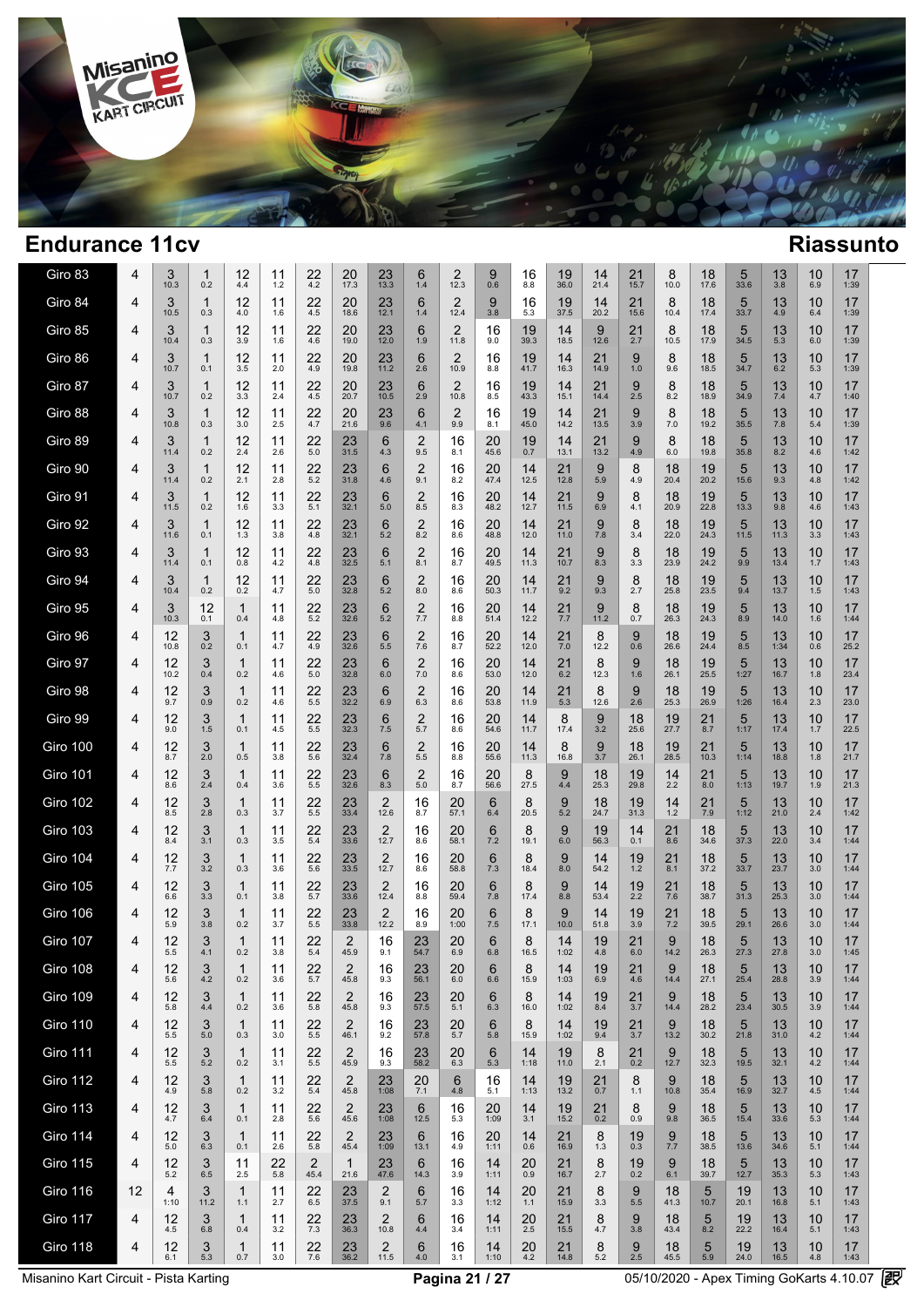

| <b>Giro 119</b> | 4 | 12<br>6.0     | 3<br>5.0   | 1<br>1.2           | 11<br>2.8         | 22<br>7.9      | $23 \atop 35.8$      | 2<br>12.8              | 6<br>3.4              | 16<br>2.8             | 14<br>1:11      | 20<br>4.4       | 21<br>14.3   | 8<br>5.9            | 9<br>1.8               | 18<br>47.5    | $\frac{5}{3.9}$ | 19<br>24.3 | $10_{22.2}$ | 13<br>1:35 | 17<br>7.6  |            |
|-----------------|---|---------------|------------|--------------------|-------------------|----------------|----------------------|------------------------|-----------------------|-----------------------|-----------------|-----------------|--------------|---------------------|------------------------|---------------|-----------------|------------|-------------|------------|------------|------------|
| <b>Giro 120</b> | 4 | 12<br>5.8     | 3<br>4.4   | $\mathbf 1$<br>1.4 | 11<br>3.1         | 22<br>7.9      | $23 \atop 35.6$      | $\overline{2}$<br>14.3 | 6<br>2.4              | 16<br>2.4             | 14<br>1:10      | 20<br>5.8       | 21<br>13.3   | 8<br>6.9            | 9<br>0.8               | 18<br>48.8    | $\frac{5}{2.4}$ | 19<br>25.1 | 10<br>1:40  | 17<br>25.6 | 13<br>1:11 |            |
| <b>Giro 121</b> | 4 | 12<br>6.1     | 3<br>3.6   | $\mathbf 1$<br>1.8 | 11<br>3.4         | 22<br>7.9      | 23<br>35.4           | $\overline{2}$<br>15.1 | 6<br>1.9              | 16<br>2.0             | 14<br>1:10      | 20<br>7.7       | 21<br>12.0   | 9<br>7.7            | 8<br>0.3               | 18<br>49.8    | 5<br>0.6        | 19<br>25.6 | 10<br>1:42  | 17<br>25.6 | 13<br>1:11 |            |
| <b>Giro 122</b> | 4 | 12<br>5.8     | 3<br>3.1   | $\mathbf 1$<br>2.7 | 11<br>2.8         | 22<br>8.2      | 23<br>35.2           | $\overline{2}$<br>16.3 | 6<br>1.0              | 16<br>1.6             | 14<br>1:11      | 20<br>8.3       | 9<br>18.7    | 8<br>1.3            | 5<br>49.2              | 18<br>1.7     | 21<br>18.5      | 19<br>6.3  | 10<br>1:42  | 17<br>25.6 | 13<br>1:11 |            |
| <b>Giro 123</b> | 4 | 12<br>5.9     | 3<br>2.7   | $\mathbf 1$<br>2.9 | 11<br>2.6         | 22<br>8.8      | $23 \atop 34.8$      | $\overline{2}$<br>17.2 | 6<br>0.5              | 16<br>1.2             | 14<br>1:11      | 20<br>8.9       | 9<br>17.4    | 8<br>2.4            | 5<br>47.8              | 18<br>4.0     | 21<br>18.7      | 19<br>4.4  | 10<br>1:42  | 17<br>26.7 | 13<br>1:11 |            |
| <b>Giro 124</b> | 4 | 12<br>6.1     | 3<br>2.8   | 1<br>2.8           | 11<br>2.4         | 22<br>9.1      | $23 \atop 34.7$      | 6<br>18.0              | $\overline{2}$<br>0.4 | 16<br>0.6             | 14<br>1:13      | $^{20}_{8.1}$   | 9<br>16.8    | 8<br>3.3            | 5<br>46.7              | 18<br>6.2     | 21<br>17.7      | 19<br>3.8  | 10<br>1:43  | 17<br>27.5 | 13<br>1:10 |            |
| <b>Giro 125</b> | 4 | 12<br>6.2     | 3<br>2.1   | 1<br>3.6           | 11<br>1.8         | 22<br>9.5      | 23<br>34.6           | 6<br>18.2              | 16<br>0.8             | 2<br>0.9              | 14<br>1:12      | 20<br>8.7       | 9<br>15.8    | 8<br>4.7            | 18<br>54.3             | 21<br>16.1    | 19<br>3.6       | 5<br>52.7  | 10<br>50.8  | 17<br>28.3 | 13<br>1:10 |            |
| Giro 126        | 4 | 12<br>6.6     | 3<br>1.5   | 1<br>4.0           | 11<br>1.5         | 22<br>9.7      | 23<br>36.1           | 6<br>16.9              | 16<br>0.8             | $\overline{c}$<br>1.6 | 14<br>1:11      | 20<br>9.5       | 9<br>15.0    | 8<br>6.9            | 21<br>1:09             | 19<br>3.0     | 5<br>54.8       | 18<br>3.2  | 10<br>46.2  | 17<br>29.0 | 13<br>1:09 |            |
| <b>Giro 127</b> | 4 | 12<br>6.8     | 3<br>0.9   | 1<br>4.4           | 11<br>1.5         | 22<br>9.9      | $23 \over 36.5$      | 6<br>16.6              | 16<br>0.3             | $^{2}_{2.5}$          | 14<br>1:10      | 20<br>10.9      | 9<br>14.0    | 8<br>8.4            | 21<br>1:08             | 19<br>2.2     | 5<br>55.9       | 18<br>2.4  | 10<br>46.3  | 17<br>30.8 | 13<br>1:08 | 13<br>26.8 |
| <b>Giro 128</b> | 4 | $^{12}_{7.2}$ | 3<br>0.2   | 1<br>5.0           | 11<br>1.2         | 22<br>10.3     | $23 \over 36.5$      | 6<br>16.6              | 16<br>0.1             | $\frac{2}{3.5}$       | 20<br>1:20      | 9<br>14.0       | 8<br>8.9     | 14<br>42.5          | 21<br>25.3             | 19<br>$2.0\,$ | 5<br>57.2       | 18<br>0.8  | 10<br>47.0  | 17<br>33.1 | 13<br>1:06 |            |
| <b>Giro 129</b> | 4 | 3<br>7.2      | 12<br>0.5  | 1<br>5.0           | 11<br>0.8         | 22<br>10.7     | 23<br>36.4           | 16<br>17.7             | 6<br>0.3              | $\overline{c}$<br>2.8 | 20<br>1:20      | 9<br>13.1       | 8<br>10.1    | 14<br>43.8          | 21<br>23.3             | 19<br>1.6     | 18<br>58.6      | 5<br>0.6   | 10<br>46.7  | 17<br>34.5 | 13<br>1:05 |            |
| <b>Giro 130</b> | 4 | 3<br>7.2      | 12<br>1.0  | 1<br>4.9           | 11<br>0.6         | 22<br>11.0     | 23<br>36.7           | 16<br>17.3             | 6<br>0.5              | 2<br>3.3              | 20<br>1:20      | 9<br>12.2       | 8<br>11.9    | 14<br>43.2          | 21<br>22.7             | 19<br>1.4     | 18<br>58.3      | 5<br>1.2   | 10<br>46.4  | 17<br>36.4 | 13<br>1:05 |            |
| <b>Giro 131</b> | 4 | 3<br>6.7      | 12<br>1.7  | 11<br>4.9          | 22<br>11.4        | 23<br>36.6     | 16<br>17.3           | 6<br>0.4               | $\overline{2}$<br>4.0 | 1<br>5.4              | 20<br>1:14      | 9<br>11.9       | 8<br>12.9    | 14<br>43.0          | 21<br>22.1             | 19<br>1.7     | 18<br>57.5      | 5<br>2.2   | 10<br>46.6  | 17<br>37.4 | 13<br>1:03 |            |
| <b>Giro 132</b> | 4 | 3<br>6.2      | 12<br>2.3  | 11<br>4.7          | 22<br>11.8        | 23<br>36.7     | 16<br>17.3           | 6<br>0.3               | $\overline{c}$<br>5.0 | 1<br>5.6              | 20<br>1:14      | 9<br>10.6       | 14<br>56.7   | 21<br>21.6          | 19<br>1.8              | 8<br>20.0     | 18<br>36.7      | 5<br>3.6   | 10<br>47.0  | 17<br>37.6 | 13<br>1:04 |            |
| <b>Giro 133</b> | 4 | 3<br>6.0      | 11<br>7.2  | 22<br>12.2         | 23<br>36.7        | 16<br>17.2     | 6<br>0.5             | 12<br>4.9              | $\overline{2}$<br>0.7 | 1<br>5.2              | 20<br>1:14      | 9<br>10.2       | 14<br>57.3   | 21<br>21.3          | 19<br>1.9              | 8<br>20.5     | 18<br>35.3      | 5<br>5.4   | 10<br>45.9  | 17<br>39.1 | 13<br>1:03 |            |
| <b>Giro 134</b> | 4 | 3<br>5.5      | 11<br>7.4  | 22<br>12.4         | 23<br>37.0        | 16<br>16.9     | 6<br>0.7             | 12<br>5.9              | $\overline{2}$<br>1.6 | 20<br>1:18            | 1<br>1.3        | 9<br>8.7        | 14<br>58.6   | 21<br>20.2          | 19<br>1.8              | 8<br>20.5     | 18<br>35.1      | 5<br>6.4   | 10<br>45.2  | 17<br>41.5 | 13<br>1:00 |            |
| <b>Giro 135</b> | 4 | 3<br>5.3      | 11<br>7.7  | $22$<br>13.0       | $\frac{23}{37.2}$ | 16<br>16.3     | 6<br>1.2             | 12<br>5.5              | $^{2}_{2.3}$          | 20<br>1:17            | 1<br>0.9        | 9<br>9.0        | 14<br>59.9   | 21<br>19.1          | 19<br>1.4              | 8<br>21.1     | 18<br>34.7      | 5<br>8.0   | 10<br>44.7  | 17<br>42.0 | 13<br>59.8 |            |
| <b>Giro 136</b> | 4 | 3<br>5.3      | 11<br>7.7  | $22$<br>13.2       | $\frac{23}{37.5}$ | 16<br>15.8     | 6<br>1.5             | 12<br>5.4              | $^{2}_{4.2}$          | 20<br>1:16            | 1<br>0.1        | 9<br>9.4        | $14 \n1:00$  | $21$<br>18.9        | $19\n1.2$              | 8<br>21.0     | 18<br>34.1      | 5<br>9.8   | 10<br>43.8  | 17<br>43.4 | 13<br>58.4 |            |
| <b>Giro 137</b> | 4 | 3<br>5.5      | 11<br>7.7  | 22<br>13.5         | 16<br>53.2        | 6<br>1.8       | 12<br>5.6            | 2<br>4.2               | 23<br>49.5            | 1<br>25.8             | 20<br>1.7       | 9<br>8.1        | 14<br>1:01   | 21<br>18.6          | 19<br>0.8              | 8<br>21.3     | 18<br>33.6      | 5<br>11.1  | 10<br>43.7  | 17<br>44.4 | 13<br>57.2 |            |
| <b>Giro 138</b> | 4 | 3<br>5.0      | 11<br>7.9  | $22$<br>13.9       | 16<br>53.2        | 6<br>1.9       | $12 \n5.4$           | $\overline{2}$<br>5.0  | $23$<br>49.7          | 1<br>24.2             | $^{20}_{3.1}$   | $\frac{9}{7.4}$ | $14$<br>1:02 | $21$<br>17.9        | 19<br>0.1              | 8<br>22.1     | 18<br>32.8      | 5<br>12.1  | 10<br>43.5  | 17<br>45.6 | 13<br>55.7 |            |
| <b>Giro 139</b> | 4 | 3<br>4.3      | 11<br>8.1  | $22$<br>14.3       | 16<br>52.9        | $12 \atop 7.7$ | $23$ <sub>55.6</sub> | 6<br>16.0              | $\mathbf{1}$<br>7.1   | $\overline{2}$<br>3.9 | 14<br>1:09      | 20<br>8.8       | 9<br>4.1     | $^{21}_{4.8}$       | $19_{0.2}$             | 8<br>22.0     | 18<br>32.2      | 5<br>13.3  | 10<br>42.9  | 17<br>47.2 | 13<br>54.5 |            |
| <b>Giro 140</b> | 4 | 3<br>3.7      | 11<br>8.3  | $22$<br>14.9       | 16<br>52.7        | $12 \atop 7.7$ | $23$ <sub>55.9</sub> | 6<br>17.6              | $\mathbf{1}$<br>4.6   | $\overline{2}$<br>5.9 | 14<br>1:08      | 20<br>10.6      | 9<br>3.8     | $21$ <sub>3.3</sub> | $19_{0.2}$             | 8<br>22.8     | 18<br>31.0      | 5<br>15.4  | 10<br>41.3  | 17<br>2:08 | 13<br>53.1 |            |
| <b>Giro 141</b> | 4 | 3<br>2.1      | 11<br>8.8  | 22<br>15.3         | 16<br>52.7        | 12<br>7.9      | 23<br>55.9           | 6<br>18.2              | $\mathbf{1}$<br>3.3   | $\overline{2}$<br>7.1 | 14<br>1:08      | 20<br>10.7      | 9<br>4.0     | 21<br>2.6           | 19<br>0.3              | 8<br>23.3     | 18<br>29.9      | 5<br>17.1  | 10<br>40.6  | 17<br>2:11 | 13<br>50.8 |            |
| <b>Giro 142</b> | 3 | 4<br>$1.2$    | 11<br>7.9  | 22<br>15.1         | 16<br>52.4        | 12<br>8.1      | $23$ <sub>56.5</sub> | 6<br>18.3              | 1<br>2.0              | 2<br>8.4              | 14<br>1:08      | 20<br>10.2      | 9<br>4.0     | 21<br>2.5           | 19<br>0.2              | 8<br>23.4     | 18<br>29.5      | 5<br>18.3  | 10<br>40.0  | 17<br>2:12 | 13<br>50.7 |            |
| <b>Giro 143</b> | 3 | 11<br>9.2     | 22<br>15.3 | 16<br>52.4         | 4<br>0.3          | 12<br>8.4      | 23<br>56.1           | 6<br>18.6              | 1<br>0.6              | $\overline{2}$<br>9.5 | 14<br>1:08      | 20<br>10.6      | 9<br>3.8     | 21<br>2.1           | 19<br>0.2              | 8<br>23.9     | 18<br>28.7      | 5<br>19.4  | 10<br>39.6  | 17<br>2:12 | 13<br>51.0 |            |
| Giro 144        | 3 | 11<br>9.4     | 22<br>15.6 | 16<br>52.1         | 4<br>$1.5$        | 12<br>$7.7\,$  | 23<br>56.1           | $\mathbf{1}$<br>18.8   | 6<br>0.9              | $\overline{2}$<br>9.5 | 14<br>1:08      | 20<br>10.4      | 9<br>3.8     | $^{21}_{1.9}$       | 19<br>0.2              | 8<br>24.0     | 18<br>28.0      | 5<br>20.5  | 10<br>1:57  | 17<br>55.3 | 13<br>49.9 |            |
| <b>Giro 145</b> | 3 | 11<br>9.6     | 22<br>15.9 | 16<br>52.0         | 4<br>1.8          | 12<br>7.7      | 23<br>56.1           | $\mathbf{1}$<br>18.0   | 6<br>2.0              | 2<br>9.6              | 14<br>1:08      | 20<br>10.1      | 9<br>4.5     | 19<br>1.0           | 21<br>0.1              | 8<br>24.2     | 18<br>27.6      | 5<br>21.5  | 10<br>1:58  | 17<br>54.7 | 13<br>49.6 |            |
| <b>Giro 146</b> | 3 | 11<br>9.6     | 22<br>16.1 | 16<br>52.1         | 4<br>1.8          | 12<br>7.8      | 23<br>56.1           | 1<br>17.1              | 6<br>3.2              | 14<br>1:17            | 20<br>10.1      | 2<br>0.0        | 9<br>$4.4\,$ | 21<br>1.3           | 8<br>23.9              | 18<br>26.9    | 19<br>26.8      | 5<br>1:13  | 10<br>40.3  | 17<br>55.8 | 13<br>48.7 |            |
| <b>Giro 147</b> | 3 | 11<br>9.8     | 22<br>16.6 | 16<br>51.9         | 4<br>1.6          | 12<br>8.3      | 23<br>56.0           | $\mathbf{1}$<br>16.1   | 6<br>5.3              | 14<br>1:16            | 20<br>10.5      | 9<br>4.5        | 8<br>24.8    | 18<br>26.4          | $\overline{2}$<br>22.5 | 21<br>3.1     | 19<br>4.3       | 5<br>1:13  | 10<br>38.1  | 17<br>56.2 | 13<br>48.1 |            |
| Giro 148        | 3 | 11<br>10.4    | 22<br>16.5 | 4<br>53.5          | 12<br>8.3         | 23<br>56.2     | 16<br>9.6            | 1<br>5.6               | 6<br>6.4              | 14<br>1:16            | 20<br>10.2      | 9<br>4.7        | 8<br>24.4    | 18<br>26.0          | $\overline{2}$<br>24.0 | 21<br>3.1     | 19<br>5.3       | 5<br>1:13  | 10<br>36.5  | 17<br>56.1 | 13<br>48.0 |            |
| <b>Giro 149</b> | 3 | 11<br>10.8    | 22<br>16.9 | 4<br>53.3          | 12<br>8.3         | 23<br>56.8     | 16<br>10.0           | 1<br>4.0               | 6<br>7.6              | 20<br>1:26            | 9<br>5.0        | 8<br>24.3       | 18<br>25.2   | 14<br>13.5          | $\overline{2}$<br>11.2 | 21<br>3.1     | 19<br>6.7       | 5<br>1:13  | 10<br>34.9  | 17<br>55.4 | 13<br>48.0 |            |
| <b>Giro 150</b> | 3 | 11<br>10.9    | 22<br>17.5 | 4<br>53.5          | 12<br>8.2         | 23<br>56.4     | 16<br>9.8            | $\mathbf{1}$<br>3.9    | 6<br>8.6              | 20<br>1:25            | 9<br>$5.4$      | 8<br>24.4       | 18<br>25.0   | 14<br>16.1          | $\overline{2}$<br>8.7  | 21<br>3.2     | 19<br>7.8       | 5<br>1:13  | 10<br>34.7  | 17<br>54.9 | 13<br>48.1 |            |
| <b>Giro 151</b> | 3 | 11<br>11.1    | 22<br>18.0 | 4<br>53.4          | 12<br>8.0         | 23<br>56.9     | 16<br>9.5            | $\mathbf{1}$<br>3.3    | 6<br>9.8              | 20<br>1:25            | 9<br>5.4        | 8<br>24.3       | 18<br>24.4   | 14<br>16.8          | 2<br>8.6               | 21<br>2.8     | 19<br>9.1       | 5<br>1:12  | 10<br>35.7  | 17<br>54.2 | 13<br>48.1 |            |
| <b>Giro 152</b> | 3 | 11<br>11.1    | 22<br>18.5 | 4<br>53.4          | 12<br>7.9         | 23<br>57.0     | 16<br>9.3            | $\mathbf{1}$<br>3.1    | 6<br>10.5             | 20<br>1:26            | 9<br>5.6        | 8<br>23.4       | 18<br>23.6   | 14<br>17.4          | 2<br>8.7               | 21<br>2.5     | 19<br>10.7      | 5<br>1:12  | 10<br>34.3  | 17<br>54.2 | 13<br>47.8 |            |
| <b>Giro 153</b> | 3 | 11<br>11.1    | 22<br>18.9 | 4<br>53.5          | 12<br>8.0         | 23<br>56.9     | 16<br>8.9            | $\mathbf{1}$<br>2.6    | 6<br>11.2             | 20<br>1:26            | 9<br>$5.4$      | 8<br>23.7       | 18<br>22.9   | 14<br>18.1          | $\overline{2}$<br>8.6  | 21<br>2.4     | 19<br>11.7      | 5<br>1:12  | 10<br>33.5  | 17<br>54.3 | 13<br>47.9 |            |
| <b>Giro 154</b> | 3 | 11<br>11.4    | 22<br>19.4 | 4<br>53.5          | $^{12}_{8.2}$     | 23<br>56.8     | 16<br>8.3            | 1<br>2.4               | 6<br>12.4             | 20<br>1:26            | $\frac{9}{5.2}$ | 8<br>23.6       | 18<br>22.1   | 14<br>18.8          | 2<br>8.8               | 21<br>$2.0\,$ | 19<br>13.1      | 5<br>1:11  | 10<br>33.1  | 17<br>54.3 | 13<br>47.8 |            |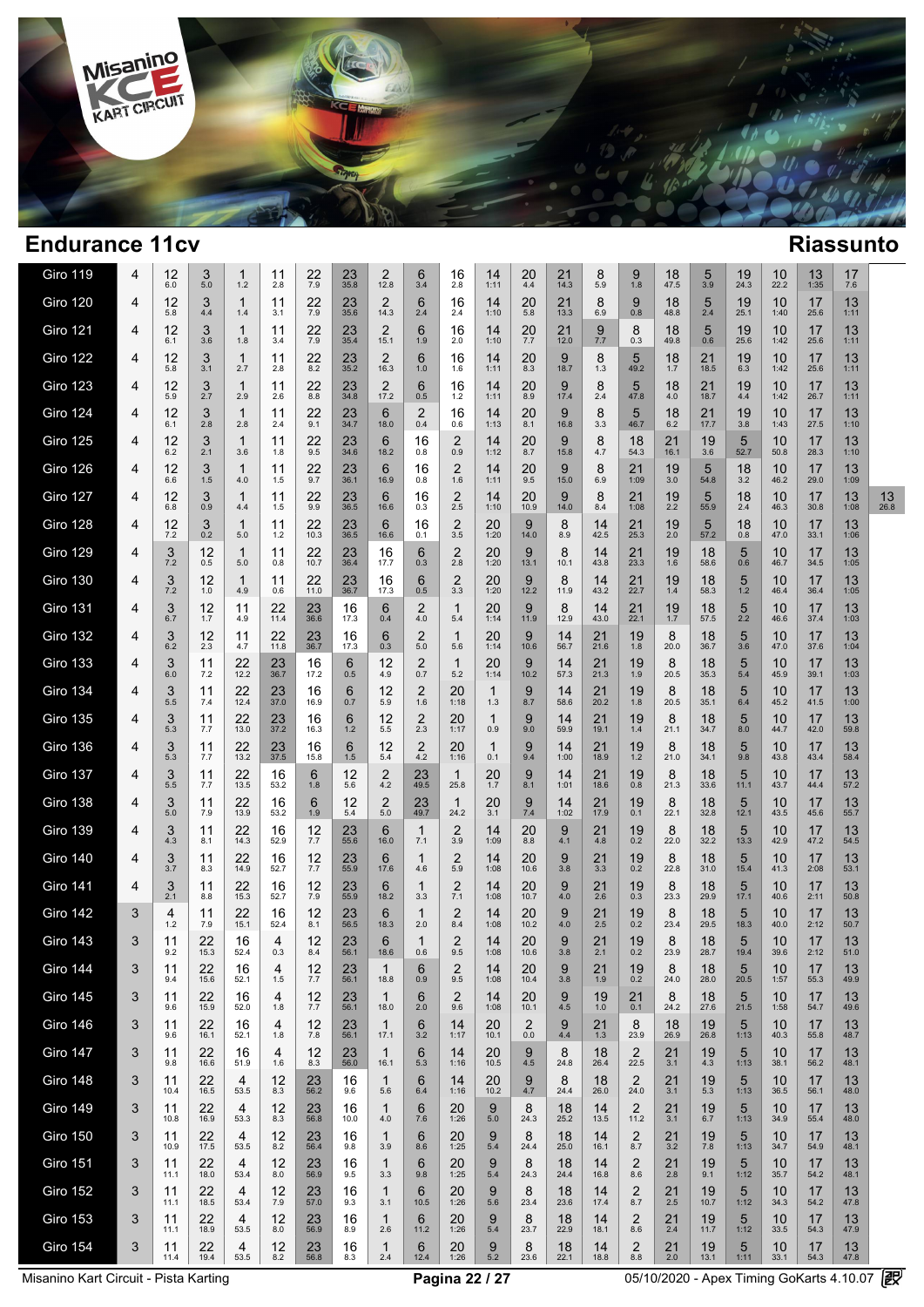

| <b>Giro 155</b> | 3  | 4<br>10.0  | 11<br>2.9  | 12<br>4.6   | 22<br>15.5 | 23<br>41.1           | 16<br>8.2           | 1<br>1.8   | 6<br>13.4       | 20<br>1:26 | 9<br>5.5   | 8<br>23.9  | 18<br>21.2                     | 14<br>19.3            | $\overline{2}$<br>8.9  | 21<br>1.6             | 19<br>14.5 | 5<br>1:11  | 10<br>32.1      | 17<br>54.4 | 13<br>47.7 |  |
|-----------------|----|------------|------------|-------------|------------|----------------------|---------------------|------------|-----------------|------------|------------|------------|--------------------------------|-----------------------|------------------------|-----------------------|------------|------------|-----------------|------------|------------|--|
| <b>Giro 156</b> | 3  | 4<br>8.5   | 12<br>7.7  | 22<br>15.9  | 23<br>40.4 | 16<br>8.0            | $\mathbf{1}$<br>1.3 | 11<br>7.1  | 6<br>7.3        | 20<br>1:26 | 9<br>5.9   | 8<br>23.8  | 18<br>20.6                     | 14<br>19.7            | $\overline{2}$<br>9.7  | 21<br>0.5             | 19<br>16.2 | 5<br>1:11  | 10<br>30.5      | 17<br>54.5 | 13<br>47.6 |  |
| <b>Giro 157</b> | 3  | 4<br>8.3   | 12<br>7.8  | 22<br>15.5  | 23<br>40.8 | 16<br>7.7            | $\mathbf{1}$<br>0.8 | 11<br>8.3  | 6<br>6.9        | 20<br>1:26 | 9<br>5.6   | 8<br>23.7  | 18<br>20.2                     | 14<br>20.2            | $\overline{2}$<br>9.6  | 21<br>0.3             | 19<br>17.7 | 5<br>1:11  | 10<br>29.5      | 17<br>54.6 | 13<br>47.7 |  |
| <b>Giro 158</b> | 3  | 4<br>7.9   | 12<br>7.8  | 22<br>15.5  | 23<br>41.2 | 16<br>7.0            | 1<br>0.3            | 11<br>8.8  | 6<br>7.4        | 20<br>1:26 | 9<br>5.8   | 8<br>24.7  | 18<br>18.7                     | 14<br>20.7            | $\overline{2}$<br>9.7  | 21<br>0.1             | 19<br>19.0 | 5<br>1:10  | 10<br>29.7      | 17<br>54.4 | 13<br>48.0 |  |
| Giro 159        | 3  | 4<br>8.0   | 12<br>8.1  | 22<br>14.9  | 23<br>41.6 | $\mathbf 1$<br>6.8   | 16<br>0.2           | 11<br>8.9  | 6<br>7.9        | 20<br>1:25 | 9<br>6.3   | 8<br>24.5  | 18<br>18.1                     | 14<br>21.1            | $\overline{2}$<br>9.8  | 21<br>0.1             | 19<br>19.7 | 5<br>1:10  | 10<br>29.0      | 17<br>54.4 | 13<br>48.1 |  |
| Giro 160        | 4  | 12<br>7.9  | 22<br>14.6 | 23<br>42.0  | 3<br>2.6   | $\mathbf 1$<br>3.5   | 16<br>0.5           | 11<br>8.9  | 6<br>8.7        | 20<br>1:25 | 9<br>6.5   | 8<br>24.3  | 18<br>17.7                     | 14<br>21.9            | 21<br>9.8              | 2<br>0.1              | 19<br>20.9 | 5<br>1:10  | 10<br>28.5      | 17<br>54.4 | 13<br>48.4 |  |
| <b>Giro 161</b> | 4  | 12<br>8.1  | 22<br>13.9 | 23<br>42.5  | 3<br>3.3   | $\mathbf 1$<br>1.8   | 16<br>0.8           | 11<br>9.0  | 6<br>9.3        | 20<br>1:25 | 9<br>6.6   | 8<br>24.5  | 18<br>17.0                     | 14<br>22.9            | 21<br>9.4              | $\overline{2}$<br>0.3 | 19<br>22.2 | 5<br>1:10  | 10<br>27.0      | 17<br>55.0 | 13<br>48.1 |  |
| <b>Giro 162</b> | 4  | 12<br>8.4  | 22<br>13.9 | 23<br>42.9  | 3<br>3.2   | $\mathbf 1$<br>1.3   | 16<br>1.0           | 11<br>8.9  | 6<br>10.0       | 20<br>1:24 | 8<br>31.0  | 18<br>16.5 | 14<br>23.8                     | 21<br>9.1             | 2<br>0.5               | 9<br>1.8              | 19<br>21.3 | 5<br>1:09  | 10<br>26.8      | 17<br>54.9 | 13<br>48.1 |  |
| <b>Giro 163</b> | 4  | 12<br>8.5  | 22<br>13.7 | 23<br>43.3  | 3<br>2.6   | $\mathbf 1$<br>1.0   | 16<br>1.3           | 11<br>8.8  | 6<br>10.5       | 20<br>1:24 | 8<br>31.4  | 14<br>40.3 | 21<br>9.0                      | 2<br>0.7              | 9<br>2.4               | 19<br>21.6            | 18<br>17.3 | 5<br>51.2  | 10<br>26.5      | 17<br>55.2 | 13<br>47.8 |  |
| <b>Giro 164</b> | 4  | 12<br>8.1  | 22<br>13.4 | 23<br>44.1  | 3<br>2.1   | $\mathbf 1$<br>0.3   | 16<br>1.6           | 11<br>8.9  | 6<br>11.4       | 20<br>1:24 | 8<br>31.8  | 14<br>40.6 | 21<br>8.5                      | $\overline{2}$<br>0.9 | 9<br>2.3               | 19<br>22.9            | 18<br>17.9 | 5<br>49.6  | 10<br>26.8      | 17<br>55.7 | 13<br>46.9 |  |
| <b>Giro 165</b> | 4  | 12<br>8.3  | 22<br>13.2 | 23<br>44.4  | 1<br>1.6   | 3<br>0.3             | 16<br>1.8           | 11<br>8.8  | 6<br>12.2       | 20<br>1:24 | 8<br>31.7  | 14<br>41.3 | 21<br>7.7                      | $\overline{2}$<br>1.1 | 9<br>2.7               | 19<br>23.5            | 18<br>17.3 | 5<br>50.3  | 10<br>26.5      | 17<br>55.1 | 13<br>2:06 |  |
| <b>Giro 166</b> | 4  | 12<br>9.1  | 22<br>12.0 | 23<br>44.8  | 1<br>0.9   | 3<br>0.8             | 16<br>1.7           | 11<br>8.9  | 6<br>13.0       | 20<br>1:23 | 8<br>32.0  | 14<br>41.0 | 21<br>7.8                      | $\overline{2}$<br>1.3 | 9<br>2.3               | 19<br>25.0            | 18<br>16.6 | 5<br>51.0  | 10<br>25.6      | 17<br>54.6 | 13<br>2:10 |  |
| <b>Giro 167</b> | 4  | 22<br>21.2 | 23<br>44.6 | 1<br>0.5    | 3<br>1.1   | 16<br>1.4            | 11<br>9.0           | 12<br>7.1  | 6<br>6.8        | 20<br>1:23 | 8<br>32.3  | 14<br>41.2 | $\frac{21}{7.3}$               | $\overline{2}$<br>1.8 | 9<br>2.2               | 19<br>26.7            | 18<br>15.4 | 5<br>50.7  | 10<br>25.8      | 17<br>54.0 | 13<br>2:12 |  |
| <b>Giro 168</b> | 4  | 22<br>21.2 | 1<br>44.4  | 23<br>0.7   | 3<br>0.8   | 16<br>1.3            | 11<br>9.0           | 12<br>9.2  | 6<br>5.9        | 20<br>1:22 | 8<br>32.4  | 14<br>40.9 | $\frac{21}{7.4}$               | $^{2}_{2.2}$          | 9<br>2.1               | 18<br>42.1            | 5<br>50.9  | 19<br>12.2 | 10<br>13.5      | 17<br>53.2 | 13<br>2:14 |  |
| <b>Giro 169</b> | 4  | 22<br>20.9 | 1<br>44.3  | 23<br>$1.2$ | 3<br>0.2   | 16<br>1.2            | 11<br>8.9           | 12<br>10.2 | 6<br>5.6        | 20<br>1:22 | 14<br>1:13 | 21<br>7.4  | $\overline{2}$<br>2.7          | 9<br>1.5              | 8<br>24.1              | 18<br>18.2            | 5<br>51.2  | 19<br>13.9 | 17<br>1:04      | 10<br>24.1 | 13<br>1:52 |  |
| <b>Giro 170</b> | 4  | 22<br>20.9 | 1<br>43.9  | 3<br>2.3    | 23<br>0.2  | 16<br>0.8            | 11<br>8.6           | 12<br>10.9 | 6<br>6.0        | 20<br>1:21 | 14<br>1:13 | 21<br>6.8  | $\overline{2}$<br>2.9          | 9<br>1.0              | 8<br>25.9              | 18<br>17.2            | 19<br>1:05 | 17<br>1:03 | 5<br>$1.5$      | 10<br>25.0 | 13<br>1:52 |  |
| <b>Giro 171</b> | 4  | 22<br>20.1 | 1<br>43.8  | 3<br>2.6    | 23<br>0.2  | 16<br>0.4            | 11<br>8.7           | 12<br>11.3 | 6<br>6.8        | 20<br>1:21 | 14<br>1:13 | 21<br>6.8  | $\overline{\mathbf{c}}$<br>3.3 | 9<br>0.6              | 8<br>26.9              | 18<br>16.6            | 19<br>1:06 | 17<br>1:02 | 5<br>3.1        | 10<br>25.5 | 13<br>1:52 |  |
| <b>Giro 172</b> | 4  | 22<br>19.9 | 1<br>43.4  | 3<br>3.0    | 16<br>1.0  | 11<br>8.2            | 12<br>12.2          | 6<br>6.8   | 23<br>48.7      | 20<br>32.2 | 14<br>1:13 | 2<br>10.4  | 9<br>0.2                       | 8<br>28.0             | 18<br>16.3             | 21<br>29.5            | 19<br>37.5 | 17<br>1:01 | 5<br>5.6        | 10<br>23.8 | 13<br>1:53 |  |
| <b>Giro 173</b> | 4  | 22<br>19.7 | 1<br>43.4  | 3<br>3.1    | 16<br>1.0  | 11<br>8.3            | 12<br>12.4          | 6<br>7.4   | 23<br>50.4      | 14<br>1:42 | 20<br>3.3  | 9<br>7.4   | 8<br>28.9                      | 18<br>17.1            | 21<br>29.3             | $\overline{2}$<br>2.7 | 19<br>34.4 | 17<br>1:00 | 5<br>$7.0$      | 10<br>22.6 | 13<br>1:53 |  |
| <b>Giro 174</b> | 4  | 22<br>19.3 | 3<br>46.9  | 11<br>8.7   | 12<br>13.1 | 6<br>7.8             | 1<br>42.2           | 16<br>4.5  | 23<br>3.9       | 20<br>1:46 | 9<br>7.0   | 8<br>28.8  | 18<br>17.6                     | 14<br>19.3            | $^{21}_{9.9}$          | $\frac{2}{5.7}$       | 19<br>32.1 | 17<br>59.0 | $\frac{5}{7.4}$ | 10<br>22.9 | 13<br>1:55 |  |
| <b>Giro 175</b> | 4  | 22<br>19.0 | 3<br>47.1  | 11<br>8.3   | 12<br>13.5 | 6<br>8.3             | 1<br>42.7           | 16<br>3.7  | 23<br>4.4       | 20<br>1:46 | 9<br>7.0   | 8<br>29.5  | 14<br>37.3                     | 21<br>8.6             | $\overline{c}$<br>7.3  | 19<br>31.2            | 18<br>7.4  | 17<br>50.7 | $\frac{5}{7.7}$ | 10<br>23.2 | 13<br>1:57 |  |
| <b>Giro 176</b> | 22 | 3<br>47.2  | 11<br>8.0  | 4<br>1.1    | 12<br>12.7 | 6<br>8.4             | 1<br>43.0           | 16<br>3.0  | $^{23}_{\,5.4}$ | 20<br>1:48 | 9<br>4.3   | 8<br>30.7  | 14<br>36.4                     | 21<br>8.8             | $\overline{c}$<br>8.1  | 19<br>30.8            | 18<br>8.8  | 17<br>48.2 | $\frac{5}{8.9}$ | 10<br>23.5 | 13<br>1:57 |  |
| <b>Giro 177</b> | 22 | 3<br>47.5  | 11<br>7.7  | 4<br>1.9    | 6<br>21.1  | $\mathbf{1}$<br>43.1 | 16<br>2.4           | 23<br>6.3  | 12<br>14.9      | 20<br>1:33 | 9<br>4.2   | 8<br>30.7  | 14<br>35.9                     | 21<br>8.6             | $\overline{2}$<br>9.2  | 19<br>30.7            | 18<br>9.2  | 17<br>47.1 | 5<br>9.5        | 10<br>23.7 | 13<br>1:58 |  |
| <b>Giro 178</b> | 22 | 3<br>47.4  | 11<br>7.5  | 4<br>1.9    | 1<br>1:05  | 16<br>1.3            | $\frac{23}{7.3}$    | 12<br>15.9 | 6<br>9.8        | 20<br>1:22 | 9<br>4.0   | 8<br>31.2  | 14<br>35.2                     | 21<br>8.3             | 2<br>10.8              | 19<br>30.3            | 18<br>9.9  | 17<br>46.0 | 5<br>9.9        | 10<br>23.7 | 13<br>1:59 |  |
| <b>Giro 179</b> | 22 | 3<br>47.6  | 11<br>7.4  | 4<br>2.1    | 1<br>1:05  | 16<br>0.1            | 23<br>8.2           | 12<br>16.8 | 6<br>10.9       | 20<br>1:19 | 9<br>4.0   | 8<br>31.8  | 14<br>34.7                     | 21<br>8.2             | $\overline{2}$<br>11.7 | 19<br>30.3            | 18<br>10.4 | 17<br>44.4 | 5<br>10.3       | 10<br>24.3 | 13<br>2:00 |  |
| Giro 180        | 22 | 3<br>48.8  | 11<br>6.4  | 4<br>1.6    | 16<br>1:05 | 0.9                  | $^{23}_{8.3}$       | 12<br>16.3 | 6<br>11.6       | 20<br>1:19 | 9<br>3.6   | 8<br>32.4  | 14<br>34.2                     | $^{21}_{8.2}$         | 2<br>12.8              | $\frac{19}{29.8}$     | 18<br>12.0 | 17<br>42.2 | 5<br>10.5       | 10<br>24.6 | 13<br>2:01 |  |
| <b>Giro 181</b> | 22 | 3<br>49.0  | 11<br>6.2  | 4<br>1.6    | 16<br>1:05 | $\mathbf{1}$<br>1.8  | 12<br>24.3          | 6<br>12.3  | 23<br>48.2      | 20<br>31.6 | 9<br>2.7   | 8<br>33.3  | 14<br>33.4                     | 21<br>8.0             | $\overline{2}$<br>13.7 | 19<br>30.8            | 18<br>11.5 | 5<br>51.7  | 10<br>25.4      | 17<br>44.4 | 13<br>1:17 |  |
| <b>Giro 182</b> | 22 | 3<br>49.2  | 11<br>5.8  | 4<br>1.9    | 16<br>1:05 | $\mathbf{1}$<br>2.7  | 12<br>23.9          | 6<br>13.2  | 23<br>49.3      | 20<br>29.6 | 9<br>2.5   | 8<br>34.6  | 14<br>32.3                     | 21<br>7.8             | 2<br>15.9              | 19<br>30.2            | 18<br>11.7 | 5<br>51.9  | 10<br>24.4      | 17<br>46.2 | 13<br>1:17 |  |
| <b>Giro 183</b> | 22 | 3<br>49.4  | 11<br>5.7  | 4<br>2.0    | 16<br>1:04 | $\mathbf{1}$<br>4.0  | 12<br>24.0          | 6<br>13.2  | 23<br>50.0      | 20<br>28.7 | 9<br>2.3   | 8<br>35.1  | 14<br>31.7                     | 21<br>7.5             | $\overline{2}$<br>16.9 | 19<br>31.8            | 18<br>10.9 | 5<br>51.2  | 10<br>24.9      | 17<br>46.9 | 13<br>1:16 |  |
| <b>Giro 184</b> | 22 | 3<br>49.9  | 11<br>5.2  | 4<br>2.9    | 16<br>1:03 | $\mathbf{1}$<br>5.1  | 12<br>23.5          | 6<br>18.0  | 23<br>46.6      | 20<br>28.0 | 9<br>2.1   | 8<br>35.7  | 14<br>30.7                     | 21<br>7.4             | $\overline{2}$<br>19.5 | 19<br>31.3            | 18<br>11.0 | 5<br>49.8  | 10<br>25.8      | 17<br>47.4 | 13<br>1:16 |  |
| <b>Giro 185</b> | 22 | 3<br>50.4  | 11<br>4.5  | 4<br>3.4    | 16<br>1:02 | $\mathbf{1}$<br>5.9  | 12<br>23.8          | 6<br>17.8  | 23<br>46.7      | 20<br>27.4 | 9<br>2.2   | 8<br>36.3  | 14<br>29.8                     | 21<br>7.2             | $\overline{2}$<br>21.0 | 19<br>31.4            | 18<br>11.4 | 5<br>48.3  | 10<br>26.7      | 17<br>47.3 | 13<br>1:16 |  |
| Giro 186        | 22 | 3<br>50.9  | 11<br>4.1  | 4<br>3.4    | 16<br>1:02 | $\mathbf{1}$<br>6.9  | 12<br>23.6          | 6<br>18.2  | 23<br>46.9      | 20<br>27.0 | 9<br>9.8   | 8<br>29.3  | 14<br>29.5                     | 21<br>6.3             | $\overline{2}$<br>21.4 | 19<br>32.3            | 18<br>11.8 | 5<br>47.2  | 10<br>27.2      | 17<br>47.5 | 13<br>1:17 |  |
| <b>Giro 187</b> | 22 | 3<br>51.4  | 11<br>4.0  | 4<br>3.0    | 16<br>1:02 | $\mathbf{1}$<br>7.7  | 12<br>23.2          | 6<br>18.7  | 23<br>47.5      | 20<br>26.7 | 9<br>11.4  | 8<br>27.9  | 14<br>28.4                     | 21<br>6.5             | $\overline{2}$<br>21.9 | 18<br>45.9            | 5<br>44.9  | 19<br>19.5 | 10<br>8.4       | 17<br>47.7 | 13<br>1:18 |  |
| Giro 188        | 22 | 3<br>51.7  | 11<br>3.6  | 4<br>3.3    | 16<br>1:02 | $\mathbf{1}$<br>8.7  | 12<br>22.9          | 6<br>19.0  | 23<br>48.6      | 20<br>26.2 | 9<br>11.2  | 8<br>28.2  | 14<br>27.6                     | 21<br>6.3             | $\overline{2}$<br>22.6 | 18<br>47.1            | 5<br>43.2  | 19<br>22.9 | 10<br>$5.7\,$   | 17<br>47.5 | 13<br>2:39 |  |
| Giro 189        | 22 | 3<br>51.7  | 11<br>3.0  | 4<br>3.6    | 16<br>1:01 | $\mathbf{1}$<br>9.8  | 12<br>23.0          | 6<br>18.7  | 20<br>1:14      | 9<br>11.6  | 8<br>28.4  | 23<br>10.6 | 14<br>16.6                     | 21<br>5.9             | $\overline{2}$<br>23.7 | 18<br>48.1            | 5<br>41.2  | 19<br>24.5 | 10<br>4.9       | 17<br>47.4 | 13<br>2:40 |  |
| Giro 190        | 22 | 3<br>52.1  | 11<br>2.4  | 4<br>3.9    | 16<br>1:01 | $\mathbf{1}$<br>11.5 | 12<br>21.9          | 6<br>19.2  | 20<br>1:14      | 8<br>40.5  | 23<br>11.7 | 14<br>15.3 | 21<br>5.4                      | 9<br>14.4             | 2<br>10.0              | 18<br>48.9            | 5<br>40.2  | 19<br>25.4 | 10<br>4.3       | 17<br>47.5 | 13<br>2:41 |  |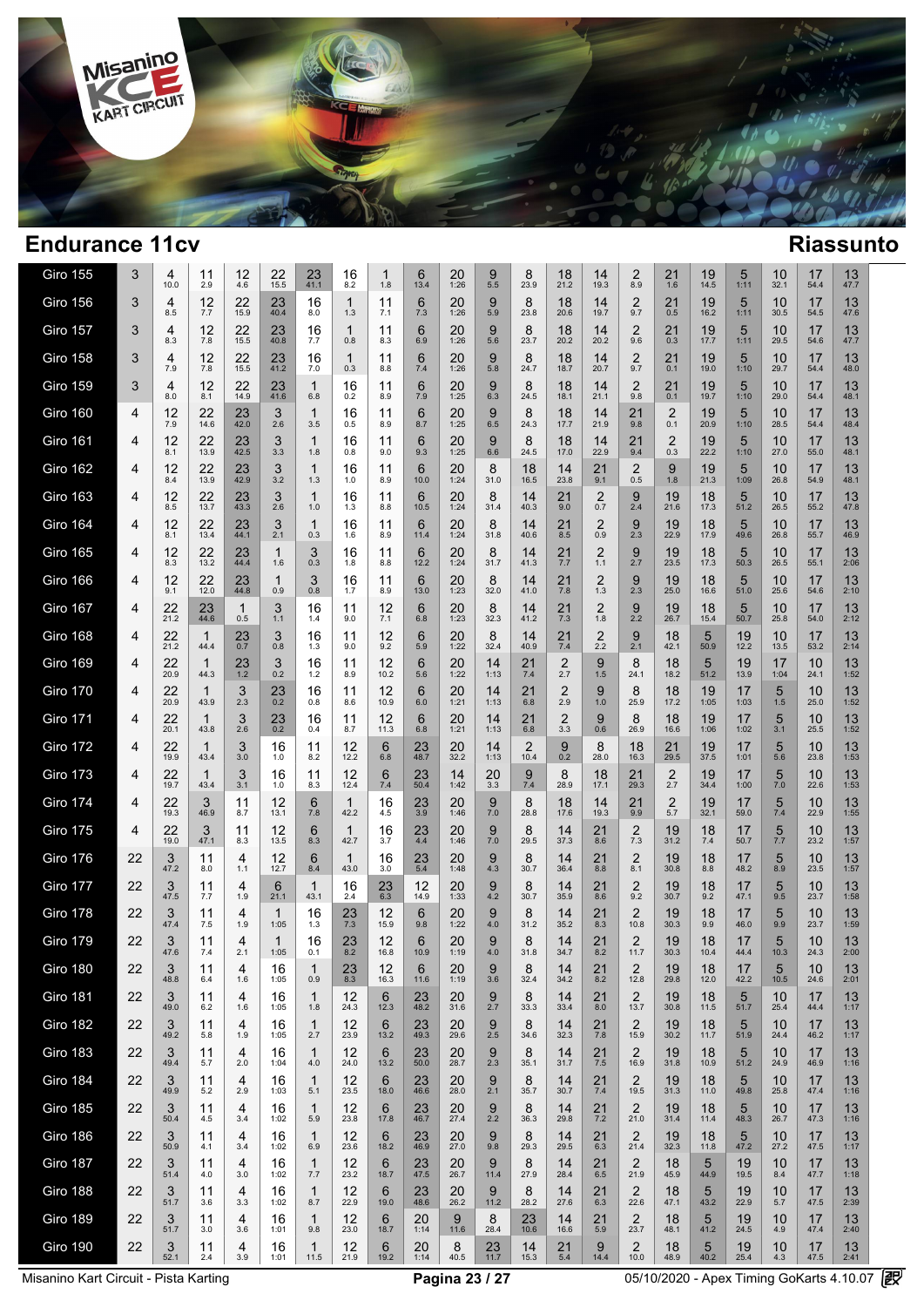

| <b>Giro 191</b> | 22 | 3<br>52.3  | 11<br>2.2  | 4<br>3.6   | 16<br>1:01 | 1<br>12.2             | 12<br>21.5 | 6<br>19.8            | 20<br>1:13 | 8<br>40.8  | 23<br>11.8 | 14<br>14.7             | 21<br>5.2              | 9<br>16.4              | 2<br>10.3              | 18<br>48.2 | 5<br>39.1       | 19<br>26.2 | 10<br>4.4     | 17<br>48.0 | 13<br>2:39 |  |
|-----------------|----|------------|------------|------------|------------|-----------------------|------------|----------------------|------------|------------|------------|------------------------|------------------------|------------------------|------------------------|------------|-----------------|------------|---------------|------------|------------|--|
| <b>Giro 192</b> | 22 | 3<br>52.8  | 4<br>5.3   | 16<br>1:01 | 11<br>11.5 | 12<br>22.9            | 6<br>20.1  | $\mathbf 1$<br>33.5  | 20<br>39.8 | 8<br>41.7  | 23<br>11.4 | 14<br>14.3             | 21<br>5.0              | 9<br>17.5              | 2<br>10.0              | 5<br>1:26  | 19<br>27.5      | 10<br>4.1  | 18<br>6.9     | 17<br>40.8 | 13<br>2:39 |  |
| <b>Giro 193</b> | 22 | 3<br>52.8  | 4<br>5.4   | 16<br>1:00 | 11<br>14.5 | 12<br>20.7            | 6<br>20.5  | $\mathbf{1}$<br>33.5 | 20<br>39.6 | 8<br>42.1  | 23<br>11.0 | 14<br>13.8             | 21<br>5.0              | 9<br>18.9              | $\overline{2}$<br>9.6  | 5<br>1:25  | 19<br>29.0      | 10<br>3.5  | 18<br>7.1     | 17<br>40.4 | 13<br>2:39 |  |
| <b>Giro 194</b> | 4  | 22<br>18.4 | 16<br>41.5 | 3<br>10.0  | 11<br>5.6  | 12<br>20.5            | 6<br>21.0  | $\mathbf{1}$<br>33.1 | 20<br>39.9 | 8<br>42.6  | 23<br>10.1 | 14<br>13.5             | 21<br>4.8              | 9<br>20.5              | $\overline{2}$<br>9.7  | 5<br>1:24  | 19<br>29.7      | 18<br>9.3  | 17<br>41.0    | 10<br>30.1 | 13<br>2:09 |  |
| <b>Giro 195</b> | 4  | 22<br>19.5 | 16<br>40.4 | 3<br>11.5  | 11<br>4.6  | 12<br>20.2            | 6<br>21.5  | 1<br>33.0            | 20<br>39.4 | 8<br>43.8  | 23<br>9.1  | 14<br>13.4             | 21<br>4.7              | 9<br>21.0              | $\overline{2}$<br>9.7  | 5<br>1:24  | 19<br>30.7      | 18<br>8.4  | 17<br>41.6    | 10<br>30.9 | 13<br>2:08 |  |
| <b>Giro 196</b> | 4  | 22<br>20.0 | 16<br>40.4 | 3<br>11.8  | 12<br>24.7 | 6<br>21.9             | 1<br>32.3  | 11<br>2.5            | 20<br>37.1 | 8<br>44.1  | 23<br>9.0  | 14<br>13.3             | 9<br>26.3              | 2<br>10.7              | 21<br>44.9             | 5<br>38.5  | 19<br>31.6      | 18<br>7.3  | 17<br>42.3    | 10<br>30.8 | 13<br>2:08 |  |
| <b>Giro 197</b> | 4  | 22<br>20.2 | 16<br>39.9 | 3<br>12.5  | 12<br>24.7 | 6<br>22.1             | 1<br>31.8  | 11<br>3.8            | 20<br>36.0 | 23<br>54.0 | 14<br>12.7 | 9<br>26.9              | 8<br>27.3              | 21<br>29.4             | $\overline{2}$<br>30.9 | 19<br>38.2 | 18<br>6.5       | 5<br>38.3  | 17<br>4.6     | 10<br>30.5 | 13<br>2:08 |  |
| Giro 198        | 4  | 22<br>20.2 | 16<br>39.3 | 3<br>13.3  | 12<br>24.7 | 6<br>22.2             | 1<br>31.7  | 11<br>3.6            | 20<br>36.4 | 23<br>53.6 | 14<br>12.4 | 9<br>27.8              | 8<br>28.4              | 21<br>28.8             | 2<br>30.7              | 19<br>38.5 | 18<br>5.2       | 5<br>40.3  | 17<br>3.5     | 10<br>31.2 | 13<br>2:07 |  |
| Giro 199        | 4  | 22<br>20.5 | 16<br>38.9 | 3<br>14.1  | 12<br>24.9 | 6<br>22.2             | 1<br>31.4  | 11<br>3.5            | 20<br>37.0 | 23<br>53.4 | 14<br>12.6 | 9<br>27.6              | 8<br>28.6              | 21<br>29.3             | $\overline{2}$<br>30.4 | 19<br>39.4 | 18<br>4.0       | 5<br>40.6  | 17<br>3.9     | 10<br>31.5 | 13<br>2:07 |  |
| <b>Giro 200</b> | 4  | 22<br>20.7 | 16<br>38.3 | 3<br>15.0  | 12<br>24.8 | 6<br>22.4             | 1<br>31.0  | 11<br>3.2            | 20<br>37.2 | 23<br>53.8 | 14<br>12.4 | 9<br>27.8              | 8<br>29.0              | 21<br>29.5             | $\overline{2}$<br>29.6 | 19<br>40.3 | 18<br>2.7       | 5<br>41.2  | 17<br>4.1     | 10<br>31.8 | 13<br>2:06 |  |
| <b>Giro 201</b> | 4  | 22<br>21.2 | 16<br>37.6 | 3<br>15.6  | 12<br>24.7 | 6<br>22.8             | 1<br>30.6  | 11<br>3.2            | 20<br>37.4 | 23<br>54.1 | 9<br>40.6  | 8<br>28.8              | 14<br>20.0             | 21<br>10.1             | $\overline{2}$<br>28.7 | 19<br>41.7 | 18<br>1.4       | 5<br>41.8  | 17<br>$5.0\,$ | 10<br>30.9 | 13<br>2:06 |  |
| <b>Giro 202</b> | 4  | 22<br>21.9 | 16<br>36.8 | 3<br>15.8  | 12<br>24.8 | 6<br>24.0             | 1<br>29.5  | 11<br>2.9            | 20<br>38.1 | 23<br>54.0 | 9<br>40.7  | 8<br>29.0              | 14<br>22.1             | 21<br>8.7              | 2<br>27.8              | 19<br>42.5 | 18<br>0.3       | 5<br>42.1  | 17<br>5.7     | 10<br>30.9 | 13<br>2:06 |  |
| <b>Giro 203</b> | 4  | 22<br>22.2 | 16<br>36.2 | 3<br>16.2  | 12<br>25.1 | 6<br>23.9             | 1<br>29.5  | 11<br>2.8            | 20<br>38.4 | 23<br>53.7 | 9<br>41.2  | 8<br>28.9              | 14<br>21.4             | 21<br>10.0             | 2<br>26.8              | 18<br>43.0 | 5<br>42.4       | 19<br>35.6 | 10<br>1.6     | 17<br>51.1 | 13<br>1:14 |  |
| <b>Giro 204</b> | 4  | 22<br>22.1 | 16<br>35.8 | 3<br>16.8  | 12<br>25.2 | 6<br>24.4             | 1<br>29.1  | 11<br>2.9            | 20<br>38.7 | 23<br>53.8 | 9<br>41.4  | 8<br>28.5              | 14<br>21.1             | 21<br>11.0             | 2<br>26.0              | 18<br>43.0 | 5<br>42.8       | 19<br>36.7 | 10<br>0.7     | 17<br>52.2 | 13<br>1:13 |  |
| <b>Giro 205</b> | 4  | 22<br>22.1 | 16<br>35.4 | 3<br>17.3  | 12<br>25.3 | 6<br>24.9             | 1<br>28.7  | 11<br>2.7            | 20<br>38.9 | 23<br>54.3 | 9<br>41.4  | 8<br>27.9              | 14<br>20.9             | 21<br>12.3             | 2<br>25.3              | 18<br>42.7 | 5<br>43.1       | 19<br>37.3 | 10<br>0.5     | 17<br>52.5 | 13<br>1:12 |  |
| <b>Giro 206</b> | 4  | 22<br>22.2 | 16<br>35.0 | 3<br>17.8  | 12<br>25.5 | 6<br>25.4             | 1<br>28.3  | 11<br>2.4            | 20<br>39.4 | 23<br>54.1 | 9<br>41.7  | 8<br>27.8              | 14<br>20.4             | 21<br>13.4             | 2<br>24.3              | 18<br>42.5 | 5<br>43.6       | 10<br>39.6 | 19<br>0.1     | 17<br>50.6 | 13<br>1:12 |  |
| <b>Giro 207</b> | 4  | 22<br>22.3 | 16<br>34.5 | 3<br>18.6  | 12<br>25.6 | 6<br>25.8             | 1<br>27.7  | 11<br>2.3            | 20<br>39.6 | 23<br>54.2 | 9<br>41.8  | 8<br>27.6              | 14<br>19.9             | 21<br>14.8             | 2<br>23.3              | 18<br>42.7 | 5<br>43.5       | 10<br>40.0 | 19<br>0.5     | 17<br>50.2 | 13<br>1:12 |  |
| <b>Giro 208</b> | 4  | 22<br>22.1 | 3<br>53.2  | 12<br>26.1 | 6<br>26.0  | 16<br>4.7             | 1<br>22.6  | 11<br>2.0            | 23<br>1:34 | 20<br>22.1 | 9<br>19.8  | 8<br>27.5              | 14<br>19.3             | 21<br>16.2             | $2$ <sub>22.2</sub>    | 18<br>42.7 | 5<br>44.3       | 10<br>39.8 | $19_{0.2}$    | 17<br>50.5 | 13<br>1:12 |  |
| <b>Giro 209</b> | 4  | 22<br>22.0 | 3<br>53.6  | 6<br>52.6  | 16<br>5.0  | $\mathbf{1}$<br>22.1  | 11<br>1.7  | 12<br>21.0           | 23<br>1:13 | 20<br>22.7 | 9<br>20.1  | 8<br>26.3              | 14<br>20.7             | 21<br>15.8             | $\overline{2}$<br>21.1 | 18<br>42.9 | 5<br>45.0       | 10<br>39.4 | 19<br>0.2     | 17<br>50.7 | 13<br>1:11 |  |
| <b>Giro 210</b> | 4  | 22<br>21.8 | 3<br>53.5  | 6<br>53.4  | 16<br>4.7  | 1<br>21.9             | 11<br>1.5  | 12<br>21.7           | 23<br>1:13 | 20<br>23.0 | 9<br>21.7  | 8<br>25.5              | 14<br>19.3             | 21<br>16.9             | $\overline{2}$<br>20.3 | 18<br>42.9 | 5<br>45.3       | 10<br>39.2 | 19<br>0.1     | 17<br>51.1 | 13<br>1:11 |  |
| <b>Giro 211</b> | 4  | 22<br>21.8 | 3<br>53.6  | 6<br>54.1  | 16<br>4.2  | 1<br>22.0             | 11<br>1.4  | 12<br>21.5           | 23<br>1:13 | 20<br>23.7 | 9<br>21.4  | 8<br>25.0              | 14<br>19.0             | 21<br>18.6             | $\overline{2}$<br>19.1 | 18<br>42.9 | 5<br>45.4       | 19<br>39.6 | 10<br>0.4     | 17<br>51.0 | 13<br>1:11 |  |
| <b>Giro 212</b> | 4  | 22<br>21.8 | 3<br>53.7  | 6<br>54.5  | 16<br>3.7  | 1<br>22.3             | 11<br>1.3  | 12<br>21.3           | 23<br>1:13 | 20<br>23.6 | 9<br>22.1  | 8<br>24.7              | 14<br>18.5             | 21<br>19.6             | $\overline{2}$<br>18.3 | 18<br>42.9 | 5<br>46.1       | 19<br>39.2 | 10<br>0.5     | 17<br>50.8 | 13<br>1:11 |  |
| <b>Giro 213</b> | 4  | 22<br>21.9 | 3<br>53.7  | 6<br>55.0  | 16<br>3.2  | 1<br>22.5             | 11<br>1.1  | 12<br>21.0           | 23<br>1:14 | 20<br>23.2 | 9<br>23.3  | 8<br>24.1              | 14<br>17.8             | 21<br>21.1             | $\overline{2}$<br>17.1 | 18<br>42.6 | 5<br>46.3       | 19<br>39.4 | 10<br>0.6     | 17<br>51.3 | 13<br>1:12 |  |
| <b>Giro 214</b> | 4  | 22<br>21.9 | 3<br>54.0  | 6<br>55.3  | 16<br>2.9  | 1<br>22.5             | 11<br>0.6  | 12<br>21.0           | 23<br>1:15 | 20<br>22.9 | 9<br>24.0  | 8<br>23.8              | 14<br>17.0             | 21<br>22.7             | 2<br>16.2              | 18<br>42.8 | 5<br>46.3       | 19<br>39.3 | 10<br>0.7     | 17<br>51.3 | 13<br>1:12 |  |
| <b>Giro 215</b> | 22 | 4<br>53.8  | 3<br>0.4   | 16<br>58.0 | 1<br>22.7  | 11<br>0.2             | 12<br>21.2 | 6<br>31.5            | 23<br>43.9 | 20<br>22.7 | 8<br>48.1  | 14<br>16.3             | 21<br>24.0             | 9<br>12.6              | $\overline{2}$<br>2.7  | 18<br>42.9 | 5<br>46.5       | 19<br>39.1 | 10<br>1.1     | 13<br>2:05 | 17<br>5.5  |  |
| Giro 216        | 22 | 3<br>54.5  | 4<br>0.5   | 16<br>57.4 | 22.7       | 11<br>0.1             | 12<br>20.8 | 6<br>33.4            | 23<br>42.8 | 20<br>22.6 | 8<br>48.6  | 14<br>15.5             | 21<br>25.4             | 9<br>13.2              | 2<br>0.9               | 18<br>43.1 | $\circ$<br>46.6 | 19<br>38.8 | 10<br>1.7     | 13<br>2:05 | 17<br>7.8  |  |
| <b>Giro 217</b> | 22 | 3<br>54.5  | 4<br>$1.2$ | 16<br>57.1 | 11<br>22.7 | $\mathbf{1}$<br>0.6   | 12<br>19.6 | 6<br>34.4            | 23<br>42.3 | 20<br>22.3 | 8<br>49.1  | 14<br>14.5             | 21<br>27.3             | 9<br>12.5              | $\overline{2}$<br>0.2  | 18<br>43.2 | 5<br>47.0       | 19<br>38.7 | 10<br>2.4     | 17<br>2:13 | 13<br>1:10 |  |
| <b>Giro 218</b> | 22 | 3<br>54.8  | 4<br>1.5   | 16<br>56.9 | 11<br>22.6 | $\mathbf{1}$<br>0.7   | 12<br>19.3 | 6<br>35.1            | 23<br>42.4 | 20<br>22.2 | 8<br>49.5  | 14<br>13.6             | 21<br>28.8             | $\overline{2}$<br>11.7 | 9<br>0.3               | 18<br>42.8 | 5<br>47.3       | 19<br>38.9 | 10<br>2.8     | 17<br>2:14 | 13<br>1:10 |  |
| <b>Giro 219</b> | 22 | 3<br>54.5  | 4<br>2.1   | 16<br>56.8 | 11<br>22.3 | $\mathbf{1}$<br>0.8   | 12<br>18.6 | 6<br>36.3            | 23<br>42.2 | 20<br>22.0 | 8<br>49.5  | 14<br>13.0             | 21<br>30.5             | $\overline{2}$<br>10.4 | 9<br>0.7               | 18<br>42.4 | 5<br>47.9       | 19<br>38.3 | 10<br>1:19    | 17<br>59.1 | 13<br>1:09 |  |
| <b>Giro 220</b> | 22 | 3<br>54.6  | 4<br>1.9   | 16<br>56.6 | 11<br>22.2 | $\mathbf{1}$<br>0.9   | 12<br>18.4 | 6<br>36.8            | 23<br>42.8 | 20<br>21.5 | 8<br>49.8  | 14<br>12.5             | $\overline{2}$<br>41.3 | 9<br>$1.2$             | 21<br>1:05             | 5<br>24.6  | 18<br>28.3      | 19<br>10.0 | 10<br>1:20    | 17<br>58.8 | 13<br>1:08 |  |
| <b>Giro 221</b> | 22 | 3<br>54.9  | 4<br>1.6   | 16<br>56.7 | 11<br>22.0 | $\mathbf{1}$<br>1.0   | 12<br>18.4 | 6<br>36.8            | 23<br>43.5 | 20<br>21.1 | 8<br>49.7  | 14<br>12.8             | $\overline{2}$<br>41.1 | 9<br>1.5               | 21<br>1:06             | 18<br>53.3 | 19<br>8.3       | 5<br>40.6  | 10<br>40.3    | 17<br>59.3 | 13<br>1:07 |  |
| <b>Giro 222</b> | 22 | 3<br>55.0  | 4<br>1.7   | 16<br>56.9 | 11<br>21.9 | $\mathbf{1}$<br>0.9   | 12<br>18.1 | 6<br>37.3            | 23<br>43.9 | 20<br>21.0 | 8<br>49.8  | 14<br>12.4             | 2<br>41.3              | 9<br>2.6               | 21<br>1:06             | 18<br>53.2 | 19<br>8.4       | 5<br>42.1  | 10<br>38.7    | 17<br>1:00 | 13<br>1:07 |  |
| <b>Giro 223</b> | 22 | 3<br>55.2  | 4<br>1.7   | 16<br>56.9 | 11<br>21.7 | $\mathbf{1}$<br>1.0   | 12<br>17.6 | 6<br>38.1            | 20<br>1:04 | 8<br>50.1  | 23<br>5.3  | 14<br>6.5              | $\overline{2}$<br>41.6 | 9<br>3.3               | 21<br>1:05             | 18<br>53.4 | 19<br>$7.8$     | 5<br>43.0  | 10<br>37.7    | 17<br>1:00 | 13<br>1:06 |  |
| <b>Giro 224</b> | 22 | 3<br>55.4  | 4<br>1.8   | 16<br>56.7 | 11<br>21.9 | $\mathbf{1}$<br>$1.2$ | 12<br>17.1 | 6<br>38.5            | 20<br>1:04 | 8<br>50.3  | 23<br>6.0  | 14<br>5.7              | 2<br>41.6              | 9<br>6.0               | 21<br>1:03             | 18<br>53.2 | 19<br>8.2       | 5<br>43.1  | 10<br>37.2    | 17<br>1:01 | 13<br>1:06 |  |
| <b>Giro 225</b> | 22 | 3<br>55.1  | 4<br>2.1   | 16<br>56.7 | 11<br>21.6 | $\mathbf{1}$<br>1.9   | 12<br>16.3 | 6<br>38.8            | 20<br>1:05 | 8<br>50.7  | 14<br>11.8 | $\overline{2}$<br>40.9 | 23<br>29.0             | 21<br>41.4             | 9<br>12.7              | 18<br>40.7 | 19<br>7.7       | 5<br>43.7  | 10<br>37.2    | 17<br>1:01 | 13<br>1:05 |  |
| <b>Giro 226</b> | 22 | 3<br>55.0  | 4<br>2.4   | 16<br>56.8 | 11<br>21.2 | $\mathbf{1}$<br>2.1   | 12<br>16.0 | 6<br>39.4            | 20<br>1:05 | 8<br>51.4  | 14<br>10.3 | $\overline{2}$<br>41.4 | 23<br>30.3             | 21<br>40.3             | 9<br>13.5              | 18<br>42.2 | 19<br>5.1       | 5<br>45.1  | 10<br>36.1    | 17<br>1:02 | 13<br>1:04 |  |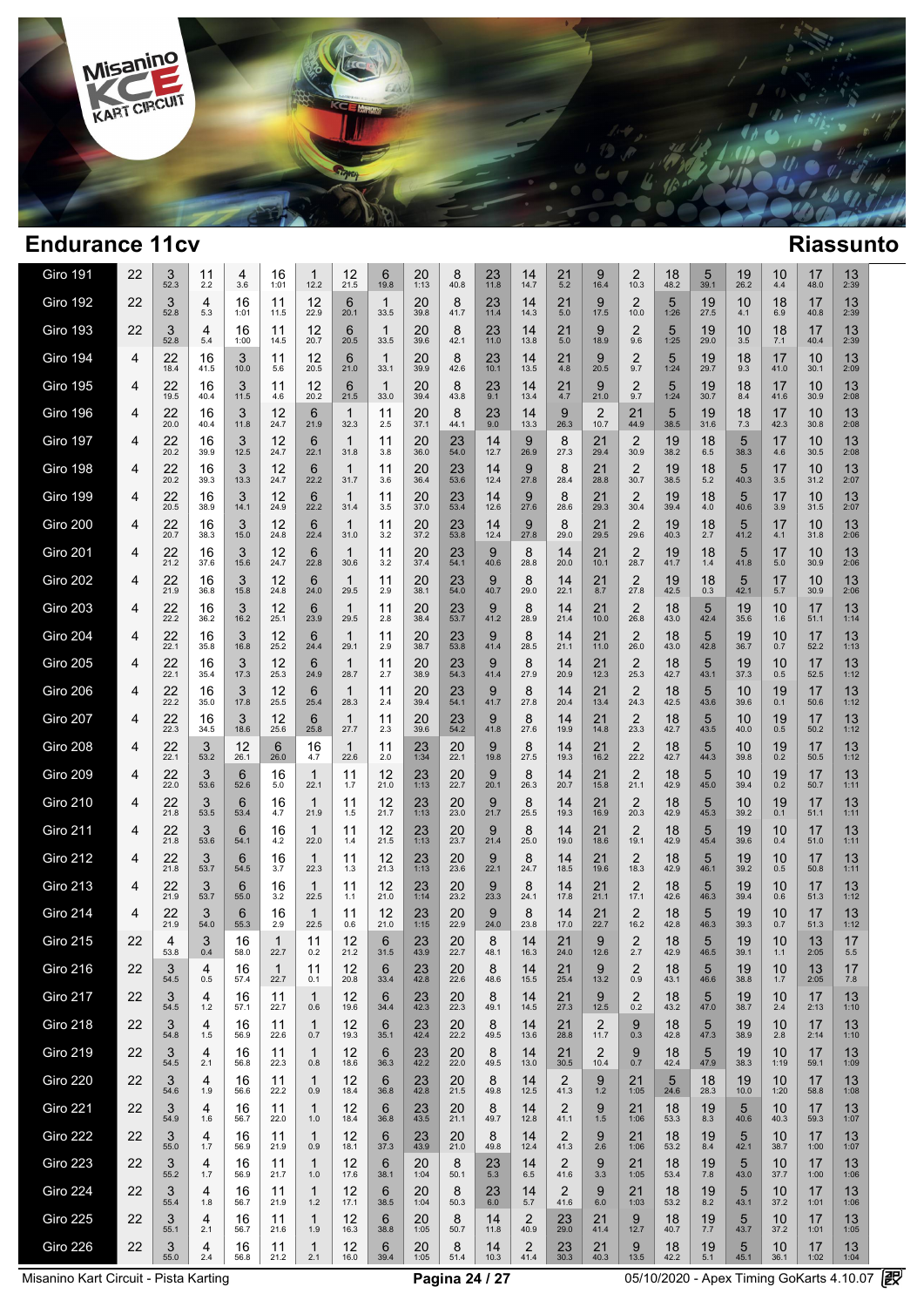

| <b>Giro 227</b> | 22 | 3<br>55.4    | 4<br>2.4       | 16<br>56.8 | 11<br>20.9           | 1<br>2.1            | 12<br>15.6 | 6<br>40.1            | 20<br>1:05     | 14<br>1:02             | 2<br>41.8              | 8<br>24.6  | 23<br>4.7     | 21<br>40.6                | 9<br>13.9              | 18<br>42.0 | 19<br>4.4   | 5<br>45.9       | 10<br>36.0 | 13<br>2:06 | 17<br>17.4 |  |
|-----------------|----|--------------|----------------|------------|----------------------|---------------------|------------|----------------------|----------------|------------------------|------------------------|------------|---------------|---------------------------|------------------------|------------|-------------|-----------------|------------|------------|------------|--|
| <b>Giro 228</b> | 22 | 3<br>55.4    | 4<br>2.8       | 16<br>56.9 | 11<br>20.4           | $\mathbf 1$<br>2.6  | 12<br>14.9 | 6<br>40.9            | 20<br>1:04     | 14<br>1:02             | 2<br>41.8              | 8<br>26.4  | $^{23}_{2.9}$ | 21<br>41.2                | 9<br>13.8              | 18<br>42.3 | 19<br>3.7   | 5<br>46.8       | 10<br>35.3 | 13<br>2:07 | 17<br>22.2 |  |
| <b>Giro 229</b> | 22 | 3<br>55.7    | 4<br>2.8       | 16<br>56.9 | 11<br>20.1           | $\mathbf 1$<br>2.9  | 12<br>14.3 | 6<br>41.4            | 20<br>1:05     | 14<br>1:01             | 2<br>41.9              | 8<br>27.3  | 23<br>2.2     | 21<br>41.7                | 9<br>13.4              | 18<br>43.2 | 19<br>2.9   | 5<br>47.4       | 10<br>34.7 | 13<br>2:08 | 17<br>23.3 |  |
| <b>Giro 230</b> | 22 | 3<br>55.7    | 4<br>3.1       | 16<br>56.6 | 11<br>19.9           | $\mathbf{1}$<br>3.5 | 12<br>13.6 | 6<br>41.9            | 20<br>1:05     | 2<br>1:43              | 8<br>28.2              | 23<br>1.0  | 14<br>15.4    | 21<br>26.5                | 9<br>13.5              | 18<br>43.6 | 19<br>2.0   | 5<br>48.3       | 10<br>34.4 | 13<br>2:08 | 17<br>25.0 |  |
| <b>Giro 231</b> | 22 | 3<br>55.8    | 4<br>3.3       | 16<br>56.5 | 11<br>19.9           | 12<br>16.7          | 6<br>42.6  | $\mathbf{1}$<br>19.6 | 20<br>46.8     | $\overline{2}$<br>1:42 | 8<br>29.5              | 23<br>0.0  | 14<br>16.3    | 21<br>25.5                | 9<br>13.1              | 18<br>44.6 | 19<br>1.6   | 5<br>48.3       | 10<br>35.1 | 13<br>2:06 | 17<br>26.5 |  |
| <b>Giro 232</b> | 22 | 4<br>59.3    | 16<br>56.6     | 3<br>14.6  | 11<br>5.5            | 12<br>15.8          | 6<br>43.1  | 1<br>20.7            | 20<br>45.9     | 2<br>1:42              | 23<br>29.3             | 8<br>1.5   | 14<br>14.9    | 21<br>25.5                | 9<br>13.9              | 18<br>44.4 | 19<br>0.9   | 5<br>48.9       | 10<br>34.3 | 13<br>2:07 | 17<br>28.5 |  |
| <b>Giro 233</b> | 4  | 22<br>17.4   | 16<br>39.5     | 3<br>15.4  | 11<br>4.4            | 12<br>15.4          | 6<br>43.9  | $\mathbf{1}$<br>20.3 | 20<br>46.1     | 2<br>1:42              | 23<br>29.4             | 8<br>2.5   | 14<br>14.2    | 21<br>25.5                | 9<br>13.8              | 19<br>45.8 | 18<br>0.2   | 5<br>49.2       | 10<br>33.3 | 13<br>2:06 | 17<br>29.7 |  |
| <b>Giro 234</b> | 4  | 22<br>18.7   | 16<br>38.0     | 3<br>15.5  | 12<br>19.3           | 6<br>44.6           | 11<br>16.0 | 1<br>3.9             | 20<br>46.4     | 2<br>1:42              | 23<br>29.3             | 8<br>3.8   | 14<br>13.4    | 21<br>25.3                | 9<br>14.4              | 19<br>45.1 | 18<br>$1.2$ | 5<br>48.8       | 10<br>32.9 | 13<br>2:06 | 17<br>31.0 |  |
| <b>Giro 235</b> | 4  | 22<br>19.6   | 16<br>37.7     | 3<br>15.2  | 12<br>18.6           | 6<br>46.5           | 11<br>15.6 | 1<br>3.0             | 20<br>47.0     | 23<br>2:11             | 8<br>5.6               | 14<br>12.1 | 21<br>25.2    | 2<br>5.1                  | 9<br>9.9               | 19<br>44.2 | 18<br>2.3   | 5<br>48.3       | 10<br>32.4 | 13<br>2:06 | 17<br>33.0 |  |
| <b>Giro 236</b> | 4  | 22<br>20.1   | 16<br>37.1     | 3<br>15.2  | 12<br>19.5           | 6<br>45.8           | 11<br>16.2 | 1<br>1.9             | 20<br>2:04     | 23<br>54.7             | 8<br>6.9               | 14<br>11.8 | 21<br>24.4    | $\overline{2}$<br>7.1     | 9<br>7.8               | 19<br>44.2 | 18<br>2.9   | 5<br>48.4       | 10<br>32.0 | 13<br>2:06 | 17<br>34.7 |  |
| <b>Giro 237</b> | 4  | 22<br>20.6   | 16<br>36.5     | 3<br>15.0  | 12<br>19.1           | 6<br>46.3           | 11<br>16.3 | 1<br>1.7             | 20<br>2:06     | 23<br>52.7             | 8<br>7.7               | 14<br>11.3 | 21<br>24.2    | 2<br>8.3                  | 9<br>6.6               | 18<br>47.9 | 5<br>48.4   | 19<br>24.1      | 10<br>7.0  | 13<br>2:06 | 17<br>35.2 |  |
| <b>Giro 238</b> | 4  | 22<br>20.8   | 16<br>36.4     | 3<br>14.7  | 12<br>18.9           | 6<br>46.7           | 11<br>16.4 | 1<br>1.6             | 20<br>2:07     | 23<br>52.5             | 8<br>8.7               | 14<br>10.4 | 21<br>24.0    | 2<br>9.0                  | 9<br>6.0               | 18<br>48.6 | 5<br>48.3   | 19<br>25.4      | 10<br>5.2  | 13<br>2:06 | 17<br>37.1 |  |
| <b>Giro 239</b> | 4  | 16<br>56.9   | 3<br>15.2      | 12<br>17.9 | 22<br>7.2            | 6<br>39.8           | 11<br>16.8 | 1<br>1.1             | 20<br>2:07     | 23<br>52.7             | 8<br>10.1              | 14<br>9.5  | 21<br>23.5    | 2<br>9.5                  | 9<br>5.5               | 18<br>49.2 | 5<br>48.7   | 19<br>26.5      | 10<br>3.3  | 13<br>2:06 | 17<br>38.2 |  |
| <b>Giro 240</b> | 4  | 16<br>56.2   | 3<br>15.2      | 12<br>17.4 | 22<br>9.3            | 6<br>38.5           | 11<br>16.9 | $\mathbf{1}$<br>0.2  | 20<br>2:08     | 23<br>52.9             | 8<br>11.4              | 14<br>8.8  | 21<br>23.2    | 2<br>9.9                  | 9<br>5.1               | 18<br>49.7 | 5<br>48.4   | 19<br>26.1      | 10<br>3.3  | 13<br>2:06 | 17<br>39.3 |  |
| <b>Giro 241</b> | 4  | 16<br>56.3   | 3<br>15.1      | 12<br>17.1 | 22<br>10.4           | 6<br>37.7           | 1<br>16.7  | 11<br>0.5            | 20<br>2:08     | 23<br>52.9             | 8<br>12.7              | 14<br>8.5  | 21<br>22.5    | 2<br>10.7                 | 9<br>5.3               | 18<br>49.1 | 5<br>48.5   | 19<br>25.6      | 10<br>2.9  | 13<br>2:06 | 17<br>40.5 |  |
| <b>Giro 242</b> | 4  | 16<br>56.3   | 3<br>15.2      | 12<br>16.7 | 22<br>10.9           | 6<br>37.7           | 1<br>16.3  | 11<br>0.8            | 20<br>2:08     | 23<br>52.5             | 14<br>22.0             | 21<br>22.3 | 2<br>11.4     | 9<br>4.7                  | 8<br>29.6              | 18<br>19.6 | 5<br>48.5   | 19<br>26.2      | 10<br>1.6  | 13<br>2:06 | 17<br>42.1 |  |
| <b>Giro 243</b> | 4  | 16<br>56.2   | 3<br>14.9      | 12<br>16.3 | 22<br>11.6           | 6<br>37.4           | 1<br>16.3  | 11<br>1.2            | 20<br>2:08     | 23<br>52.9             | 14<br>22.3             | 21<br>21.7 | 2<br>12.3     | 9<br>3.9                  | 8<br>31.2              | 18<br>18.7 | 5<br>48.6   | 19<br>25.6      | 10<br>1.3  | 13<br>2:07 | 17<br>42.9 |  |
| <b>Giro 244</b> | 4  | 16<br>56.3   | 3<br>14.6      | 12<br>16.0 | 22<br>12.2           | 6<br>37.6           | 1<br>15.6  | 11<br>2.0            | 20<br>2:07     | 23<br>52.7             | 14<br>22.9             | 21<br>21.4 | 2<br>13.0     | 9<br>3.6                  | 8<br>30.7              | 18<br>19.4 | 5<br>48.5   | 19<br>24.9      | 10<br>1:17 | 13<br>51.1 | 17<br>45.2 |  |
| <b>Giro 245</b> | 4  | 3<br>1:10    | 12<br>15.6     | 22<br>13.1 | 16<br>33.0           | 6<br>4.3            | 1<br>15.3  | 11<br>2.5            | 20<br>2:08     | 23<br>52.7             | 14<br>23.1             | 2<br>35.2  | 9<br>3.1      | 8<br>30.4                 | 18<br>19.8             | 21<br>9.3  | 19<br>1:04  | 5<br>53.1       | 10<br>25.4 | 13<br>49.9 | 17<br>46.3 |  |
| <b>Giro 246</b> | 4  | 3<br>1:10    | 12<br>15.0     | 22<br>13.7 | 16<br>33.7           | 6<br>3.7            | 1<br>14.6  | 11<br>3.3            | 20<br>2:07     | 23<br>52.8             | $\overline{2}$<br>59.1 | 9<br>2.7   | 8<br>30.3     | 14<br>8.9                 | 18<br>11.4             | 21<br>9.9  | 19<br>1:03  | 5<br>54.5       | 10<br>24.6 | 17<br>1:37 | 13<br>31.0 |  |
| <b>Giro 247</b> | 4  | 3<br>1:10    | 12<br>14.9     | 22<br>13.8 | 16<br>33.7           | 6<br>3.6            | 1<br>14.3  | 11<br>3.9            | 20<br>2:07     | 23<br>53.2             | $\overline{2}$<br>1:00 | 9<br>2.3   | 8<br>29.8     | 14<br>10.0                | 18<br>11.1             | 21<br>9.2  | 19<br>1:03  | 5<br>55.6       | 10<br>24.8 | 17<br>1:37 | 13<br>30.7 |  |
| <b>Giro 248</b> | 4  | 3<br>1:10    | 22<br>28.8     | 16<br>33.7 | 6<br>3.5             | $\mathbf 1$<br>13.8 | 11<br>4.4  | 12<br>5.8            | 20<br>2:01     | 23<br>52.6             | $\overline{2}$<br>1:02 | 9<br>0.7   | 8<br>29.5     | 14<br>10.1                | 18<br>12.2             | 21<br>8.5  | 19<br>1:02  | 5<br>56.5       | 10<br>24.5 | 17<br>1:38 | 13<br>29.8 |  |
| <b>Giro 249</b> | 4  | 3<br>1:09    | 22<br>29.1     | 16<br>33.3 | 6<br>3.7             | 1<br>13.4           | 11<br>4.9  | 12<br>7.0            | 20<br>2:00     | 23<br>52.9             | 9<br>1:03              | 8<br>28.9  | 14<br>10.5    | 21<br>20.6                | 2<br>17.6              | 19<br>45.5 | 18<br>3.2   | 5<br>53.1       | 10<br>24.9 | 17<br>1:40 | 13<br>27.5 |  |
| <b>Giro 250</b> | 4  | 3<br>1:09    | 22<br>29.1     | 16<br>33.0 | 6<br>3.8             | 1<br>13.2           | 11<br>5.6  | 12<br>7.0            | 20<br>2:00     | 23<br>52.9             | 9<br>1:03              | 8<br>28.7  | 14<br>10.4    | 21<br>20.8                | 2<br>19.0              | 19<br>44.2 | 18<br>5.2   | 5<br>51.2       | 10<br>25.5 | 17<br>1:42 | 13<br>25.7 |  |
| <b>Giro 251</b> | 4  | 3<br>1:10    | 22<br>29.1     | 16<br>32.5 | 6<br>3.9             | 1<br>13.1           | 11<br>5.9  | 12<br>7.1            | 20<br>2:00     | 23<br>53.2             | 9<br>1:04              | 8<br>28.1  | 14<br>10.5    | 21<br>21.1                | $\overline{2}$<br>19.4 | 19<br>43.4 | 18<br>7.0   | 5<br>49.7       | 10<br>26.5 | 17<br>1:42 | 13<br>25.3 |  |
| Giro 252        | 4  | 3<br>1:10    | $22$<br>$29.2$ | 16<br>32.0 | 6<br>4.3             | 1<br>12.4           | 11<br>6.6  | 12<br>7.0            | 20<br>1:59     | $23$ <sub>53.4</sub>   | 8<br>1:32              | 14<br>9.7  | 21<br>21.3    | 9<br>16.8                 | 2<br>$3.2\,$           | 19<br>42.8 | 18<br>8.9   | $\circ$<br>47.9 | 10<br>27.1 | 17<br>1:43 | 13<br>25.0 |  |
| <b>Giro 253</b> | 3  | 4<br>$5.5\,$ | 22<br>23.8     | 16<br>31.7 | $\mathbf{1}$<br>16.4 | 11<br>7.3           | 12<br>7.2  | 6<br>50.7            | 20<br>1:09     | 23<br>53.4             | 8<br>1:32              | 14<br>10.0 | 21<br>21.2    | 9<br>18.8                 | $\overline{2}$<br>1.7  | 19<br>42.5 | 18<br>9.7   | 5<br>48.3       | 10<br>26.2 | 17<br>1:45 | 13<br>23.1 |  |
| <b>Giro 254</b> | 3  | 4<br>6.3     | 22<br>23.1     | 16<br>31.1 | 1<br>16.5            | 11<br>7.3           | 12<br>7.5  | 6<br>51.9            | 20<br>1:07     | 23<br>2:09             | 8<br>17.1              | 14<br>10.9 | 21<br>20.3    | 9<br>19.9                 | $\overline{2}$<br>1.3  | 19<br>42.3 | 18<br>9.8   | 5<br>47.8       | 10<br>26.9 | 17<br>1:47 | 13<br>21.6 |  |
| <b>Giro 255</b> | 3  | 4<br>6.2     | 22<br>23.2     | 16<br>31.0 | $\mathbf{1}$<br>16.1 | 11<br>7.8           | 12<br>7.5  | 6<br>52.3            | 20<br>1:07     | 23<br>2:10             | 8<br>16.4              | 14<br>10.0 | 21<br>20.4    | 9<br>21.0                 | $\overline{c}$<br>0.7  | 19<br>41.8 | 18<br>11.1  | 5<br>47.3       | 10<br>26.6 | 17<br>1:49 | 13<br>19.3 |  |
| <b>Giro 256</b> | 3  | 4<br>6.7     | 22<br>23.2     | 16<br>30.5 | 1<br>15.8            | 11<br>8.1           | 12<br>7.4  | 6<br>52.7            | 20<br>2:24     | 23<br>54.6             | 8<br>16.1              | 14<br>9.9  | 21<br>20.1    | 9<br>22.1                 | $\overline{2}$<br>0.3  | 19<br>41.1 | 18<br>12.8  | 5<br>46.5       | 10<br>26.2 | 13<br>2:10 | 17<br>1:02 |  |
| <b>Giro 257</b> | 3  | 4<br>6.6     | 22<br>23.3     | 16<br>30.0 | $\mathbf{1}$<br>15.6 | 11<br>8.8           | 12<br>7.1  | 6<br>53.1            | 20<br>2:25     | 23<br>53.4             | 8<br>16.4              | 14<br>9.3  | 21<br>19.8    | 9<br>23.1                 | $\overline{2}$<br>0.1  | 19<br>40.5 | 18<br>14.2  | 5<br>45.2       | 10<br>26.5 | 13<br>2:10 | 17<br>1:04 |  |
| <b>Giro 258</b> | 3  | 4<br>6.5     | 22<br>23.4     | 16<br>29.7 | $\mathbf{1}$<br>16.4 | 11<br>8.9           | 12<br>6.9  | 6<br>52.8            | 20<br>2:25     | 23<br>55.0             | 8<br>14.8              | 14<br>10.0 | 21<br>19.5    | 9<br>23.9                 | $\overline{2}$<br>0.0  | 19<br>39.4 | 18<br>15.1  | 5<br>44.8       | 10<br>27.3 | 13<br>2:10 | 17<br>1:03 |  |
| <b>Giro 259</b> | 3  | 4<br>6.5     | 22<br>24.1     | 16<br>29.0 | $\mathbf{1}$<br>16.0 | 11<br>9.8           | 12<br>6.4  | 6<br>53.4            | 20<br>2:24     | 23<br>55.5             | 8<br>14.5              | 14<br>9.9  | 21<br>19.8    | 9<br>25.4                 | $\overline{c}$<br>0.0  | 19<br>38.2 | 18<br>15.7  | 5<br>44.1       | 10<br>27.6 | 13<br>2:09 | 17<br>1:02 |  |
| <b>Giro 260</b> | 3  | 4<br>6.5     | 22<br>24.8     | 16<br>28.3 | $\mathbf{1}$<br>15.7 | 11<br>10.5          | 12<br>6.2  | 6<br>53.6            | 20<br>2:24     | 23<br>55.8             | 8<br>14.3              | 14<br>10.1 | 21<br>19.4    | 9<br>26.7                 | $\overline{2}$<br>0.5  | 19<br>36.9 | 18<br>16.5  | 5<br>43.3       | 10<br>27.7 | 13<br>2:10 | 17<br>1:01 |  |
| <b>Giro 261</b> | 3  | 4<br>6.4     | 22<br>25.0     | 16<br>27.9 | $\mathbf{1}$<br>15.6 | 11<br>11.9          | 12<br>5.1  | 6<br>54.4            | 20<br>2:23     | 23<br>56.0             | 8<br>14.4              | 14<br>10.9 | 21<br>18.7    | 9<br>27.8                 | $\overline{2}$<br>0.1  | 19<br>36.2 | 18<br>17.6  | 5<br>42.3       | 10<br>27.9 | 17<br>3:10 | 13<br>17.5 |  |
| Giro 262        | 3  | 4<br>$7.0$   | 22<br>24.6     | 16<br>27.5 | $\mathbf{1}$<br>15.4 | 11<br>13.0          | 12<br>4.6  | 6<br>54.7            | $20$<br>$2:24$ | 23<br>55.9             | 14<br>25.7             | 21<br>18.1 | 9<br>28.5     | $\overline{2}$<br>$0.0\,$ | 8<br>18.7              | 18<br>36.2 | 5<br>41.1   | 19<br>17.6      | 10<br>10.6 | 17<br>3:10 | 13<br>19.0 |  |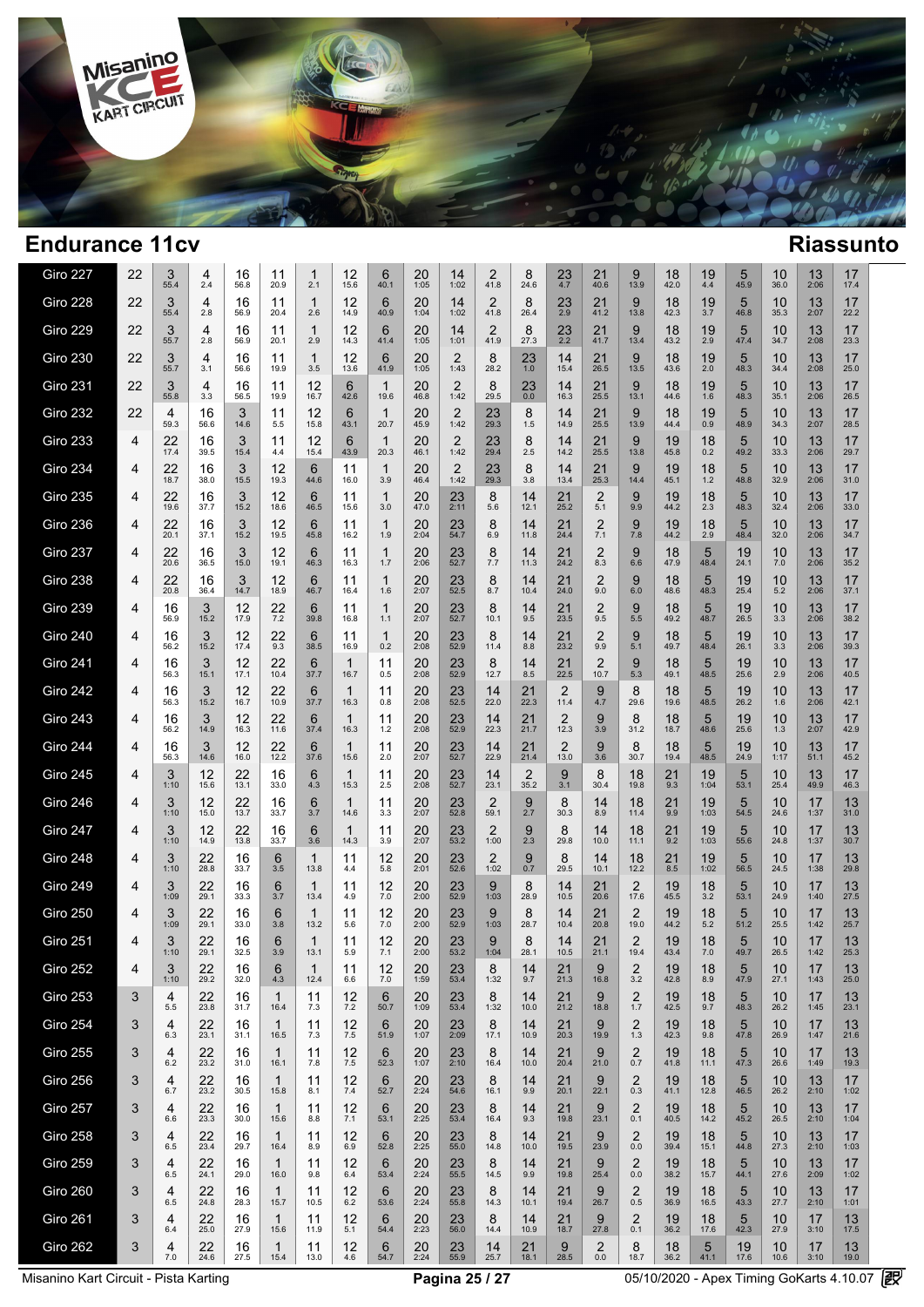

| Giro 263                              | 3  | 4<br>6.4            | 22<br>24.9          | 16<br>26.9           | $\mathbf 1$<br>15.4    | 11<br>13.7           | 12<br>4.4              | 6<br>54.9                     | 20<br>2:23           | 23<br>55.9                  | 14<br>25.6                   | 21<br>18.3                         | 2<br>29.0              | 9<br>0.5              | 8<br>18.9              | 18<br>35.9        | 5<br>40.7        | 19<br>19.0                               | 10<br>9.3     | 17<br>3:09          | 13<br>20.2        |  |
|---------------------------------------|----|---------------------|---------------------|----------------------|------------------------|----------------------|------------------------|-------------------------------|----------------------|-----------------------------|------------------------------|------------------------------------|------------------------|-----------------------|------------------------|-------------------|------------------|------------------------------------------|---------------|---------------------|-------------------|--|
| <b>Giro 264</b>                       | 3  | 4<br>6.4            | 22<br>25.2          | 16<br>26.4           | 1<br>15.6              | 11<br>13.9           | 12<br>4.2              | 6<br>55.4                     | 20<br>2:23           | 23<br>56.7                  | 14<br>24.9                   | 21<br>19.0                         | 9<br>29.6              | 2<br>0.1              | 8<br>18.8              | 18<br>36.2        | 5<br>40.2        | 19<br>20.2                               | 10<br>8.5     | 17<br>3:08          | 13<br>21.2        |  |
| <b>Giro 265</b>                       | 3  | 4<br>6.4            | 22<br>25.1          | 16<br>25.9           | $\mathbf 1$<br>15.8    | 12<br>18.1           | 6<br>55.9              | 11<br>15.9                    | 20<br>2:07           | 23<br>56.8                  | 14<br>24.7                   | 21<br>19.0                         | 9<br>30.1              | 2<br>0.9              | 8<br>18.0              | 18<br>37.0        | 5<br>39.5        | 19<br>21.0                               | 10<br>7.4     | 17<br>3:07          | 13<br>22.4        |  |
| <b>Giro 266</b>                       | 3  | 4<br>6.8            | 22<br>25.0          | 16<br>25.7           | $\mathbf 1$<br>15.7    | 12<br>18.2           | 6<br>56.9              | 11<br>15.6                    | 20<br>2:06           | 23<br>57.4                  | 14<br>24.0                   | 21<br>19.3                         | 2<br>31.4              | 8<br>18.0             | 18<br>37.9             | 9<br>18.8         | 5<br>19.8        | 19<br>22.1                               | 10<br>6.9     | 17<br>3:08          | 13<br>22.3        |  |
| <b>Giro 267</b>                       | 3  | 4<br>7.0            | 22<br>25.2          | 16<br>25.1           | $\mathbf 1$<br>15.5    | 12<br>18.7           | 6<br>57.4              | 11<br>15.3                    | 20<br>2:07           | $23$ <sub>57.5</sub>        | 14<br>24.2                   | 21<br>19.0                         | 2<br>31.9              | 8<br>18.0             | 18<br>38.6             | 9<br>19.8         | 5<br>19.1        | 19<br>22.2                               | 10<br>6.1     | 17<br>3:07          | 13<br>24.4        |  |
| <b>Giro 268</b>                       | 3  | 4<br>7.6            | 22<br>24.8          | 16<br>24.8           | -1<br>15.5             | 12<br>19.1           | 6<br>57.6              | 11<br>14.7                    | 20<br>2:07           | 23<br>57.8                  | 14<br>23.4                   | 21<br>19.2                         | 2<br>32.6              | 8<br>18.0             | 18<br>39.4             | 9<br>20.1         | 5<br>18.4        | 19<br>22.5                               | 10<br>5.1     | 17<br>3:06          | 13<br>25.9        |  |
| <b>Giro 269</b>                       | 3  | 4<br>7.5            | 22<br>24.6          | 16<br>24.3           | -1<br>15.5             | 12<br>19.8           | 6<br>57.6              | 11<br>14.3                    | 20<br>2:07           | 23<br>58.2                  | 14<br>23.1                   | 21<br>19.6                         | $\overline{2}$<br>33.4 | 8<br>17.9             | 18<br>39.6             | 9<br>20.1         | 19<br>40.8       | 5<br>56.5                                | 10<br>26.4    | 17<br>1:47          | 13<br>26.7        |  |
| <b>Giro 270</b>                       | 3  | 4<br>6.9            | 22<br>25.4          | 16<br>23.5           | -1<br>15.4             | 12<br>20.4           | 6<br>57.6              | 11<br>14.0                    | 20<br>2:07           | 23<br>58.7                  | 14<br>22.9                   | 21<br>20.1                         | 2<br>33.8              | 8<br>17.9             | 18<br>40.0             | 9<br>19.1         | 19<br>41.6       | 5<br>57.4                                | 10<br>26.9    | 17<br>1:44          | 13<br>27.5        |  |
| <b>Giro 271</b>                       | 4  | 16<br>48.9          | 3<br>19.7           | 12<br>16.2           | 22<br>17.2             | $\mathbf 1$<br>37.8  | 6<br>2.9               | 11<br>13.4                    | 20<br>2:07           | 23<br>58.8                  | 14<br>23.1                   | 21<br>19.8                         | $\overline{2}$<br>34.5 | 8<br>17.8             | 18<br>40.6             | 9<br>18.3         | 19<br>42.3       | 5<br>57.4                                | 10<br>26.8    | 17<br>1:43          | 13<br>28.0        |  |
| <b>Giro 272</b>                       | 4  | 16<br>48.7          | 3<br>20.9           | 12<br>15.4           | 22<br>17.7             | $\mathbf 1$<br>37.5  | 6<br>2.7               | 11<br>13.3                    | 20<br>2:09           | 23<br>57.9                  | 14<br>22.7                   | 21<br>19.9                         | 2<br>35.4              | 8<br>17.2             | 18<br>41.4             | 9<br>17.8         | 19<br>43.1       | 5<br>56.7                                | 10<br>28.4    | 17<br>1:41          | 13<br>28.1        |  |
| <b>Giro 273</b>                       | 4  | 16<br>48.4          | 3<br>21.6           | 12<br>15.3           | 22<br>18.1             | $\mathbf{1}$<br>36.6 | 6<br>3.6               | 11<br>12.9                    | 20<br>3:26           | 14<br>4.0                   | 21<br>20.0                   | 23<br>33.5                         | $\overline{2}$<br>2.3  | 8<br>17.0             | 18<br>42.4             | 9<br>17.2         | 19<br>44.0       | 5<br>56.1                                | 10<br>29.3    | 17<br>1:39          | 13<br>29.7        |  |
| <b>Giro 274</b>                       | 4  | 16<br>48.3          | 3<br>21.8           | 12<br>15.2           | 22<br>18.2             | -1<br>36.2           | 11<br>17.1             | 6<br>1:04                     | 20<br>2:24           | 14<br>0.9                   | 21<br>21.1                   | 23<br>33.1                         | $\overline{2}$<br>2.3  | 8<br>17.6             | 18<br>43.3             | 9<br>16.0         | 19<br>45.0       | 5<br>55.2                                | 10<br>29.9    | 17<br>1:37          | 13<br>30.7        |  |
| <b>Giro 275</b>                       | 4  | 16<br>48.1          | 3<br>22.2           | 12<br>15.5           | 22<br>17.9             | -1<br>35.9           | 11<br>17.5             | 6<br>1:09                     | 20<br>2:19           | 14<br>0.5                   | 21<br>21.8                   | 23<br>32.3                         | $\overline{2}$<br>3.0  | 8<br>17.5             | 9<br>1:00              | 19<br>45.6        | 18<br>15.1       | 5<br>39.2                                | 10<br>30.6    | 17<br>1:35          | 13<br>31.7        |  |
| <b>Giro 276</b>                       | 4  | 16<br>47.8          | 3<br>22.7           | 12<br>15.7           | 22<br>17.6             | -1<br>35.2           | 11<br>18.2             | 6<br>1:10                     | 20<br>2:19           | 21<br>23.6                  | 23<br>31.3                   | 2<br>3.5                           | 8<br>17.3              | 14<br>2.0             | 9<br>57.7              | 19<br>46.4        | 18<br>15.0       | 5<br>39.1                                | 10<br>31.6    | 17<br>1:33          | 13<br>32.4        |  |
| <b>Giro 277</b>                       | 4  | 16<br>47.9          | 3<br>22.8           | 12<br>16.1           | 22<br>17.2             | -1<br>34.6           | 11<br>18.7             | 6<br>1:12                     | 20<br>2:18           | 21<br>23.9                  | 23<br>31.5                   | 2<br>3.5                           | 14<br>21.6             | 9<br>55.7             | 8<br>16.6              | 18<br>43.8        | 5<br>40.1        | 19<br>23.3                               | 10<br>8.4     | 17<br>1:32          | 13<br>32.9        |  |
| <b>Giro 278</b>                       | 4  | 16<br>47.9          | 3<br>22.9           | 12<br>16.2           | 22<br>17.0             | -1<br>34.0           | 11<br>19.5             | 6<br>1:13                     | 20<br>2:17           | 23<br>54.6                  | 2<br>4.5                     | 14<br>22.0                         | 21<br>18.3             | 9<br>36.8             | 8<br>17.4              | 18<br>42.8        | 5<br>42.4        | 19<br>23.6                               | 10<br>6.7     | 17<br>1:30          | 13<br>33.8        |  |
| <b>Giro 279</b>                       | 4  | 16<br>47.4          | 3<br>23.4           | 12<br>16.6           | 22<br>17.1             | -1<br>33.3           | 11<br>19.9             | 6<br>1:13                     | 20<br>2:17           | 23<br>54.5                  | $\overline{2}$<br>4.7        | 14<br>22.4                         | 21<br>19.0             | -9<br>35.9            | 8<br>17.2              | 18<br>42.2        | 5<br>42.7        | 19<br>24.7                               | 10<br>7.3     | 17<br>1:28          | 13<br>34.6        |  |
| <b>Giro 280</b>                       | 4  | 16<br>47.1          | 3<br>24.7           | 12<br>15.8           | 22<br>17.0             | -1<br>32.4           | 11<br>20.7             | 6<br>1:14                     | 20<br>2:16           | 23<br>54.5                  | 2<br>5.3                     | 14<br>23.5                         | 21<br>17.6             | -9<br>36.3            | 8<br>17.1              | 18<br>41.2        | 5<br>43.6        | 19<br>25.7                               | 10<br>7.0     | 17<br>1:28          | 13<br>34.2        |  |
| <b>Giro 281</b>                       | 4  | 16<br>47.2          | 3<br>25.0           | 22<br>32.6           | $\mathbf{1}$<br>32.3   | 11<br>20.9           | 12<br>5.6              | 6<br>1:09                     | 20<br>2:16           | 23<br>54.4                  | 2<br>5.9                     | 14<br>24.2                         | 21<br>16.3             | -9<br>36.6            | 8<br>17.0              | 18<br>40.3        | 5<br>44.8        | 19<br>25.6                               | 10<br>6.9     | 17<br>1:27          | 13<br>35.5        |  |
| <b>Giro 282</b>                       | 4  | 16<br>47.4          | 3<br>25.2           | 22<br>32.4           | -1<br>31.8             | 11<br>21.5           | 12<br>7.5              | 6<br>2:28                     | 20<br>56.7           | 23<br>54.5                  | 2<br>6.1                     | 14<br>24.2                         | 21<br>15.1             | -9<br>37.2            | 8<br>17.0              | 18<br>39.9        | 5<br>46.1        | 19<br>25.4                               | 10<br>7.1     | 17<br>1:27          | 13<br>35.1        |  |
| <b>Giro 283</b>                       | 4  | 16<br>47.1          | 3<br>26.4           | 22<br>31.8           | -1<br>31.2             | 11<br>21.8           | 12<br>7.8              | 6<br>2:30                     | 23<br>1:48           | $\overline{2}$<br>6.6       | 20<br>15.6                   | 14<br>8.7                          | 21<br>14.6             | -9<br>37.6            | 8<br>16.8              | 18<br>39.2        | 5<br>48.1        | 19<br>25.0                               | 10<br>6.8     | 17<br>1:26          | 13<br>36.8        |  |
| <b>Giro 284</b>                       | 4  | 3<br>1:14           | 22<br>31.7          | 16<br>16.7           | -1<br>13.9             | 11<br>22.0           | 12<br>8.2              | 6<br>2:31                     | 23<br>1:47           | 2<br>7.3                    | 20<br>16.3                   | 14<br>8.0                          | 21<br>14.0             | -9<br>38.1            | 8<br>16.6              | 18<br>38.9        | 5<br>48.8        | 19<br>25.4                               | 10<br>6.6     | 17<br>1:25          | 13<br>37.8        |  |
| <b>Giro 285</b>                       | 4  | 3<br>1:13           | 22<br>31.4          | 16<br>17.6           | -1<br>12.5             | 11<br>22.5           | 12<br>8.7              | 6<br>2:32                     | 23<br>1:45           | $\overline{2}$<br>8.0       | 20<br>16.3                   | 14<br>7.9                          | 21<br>13.4             | -9<br>38.2            | 8<br>16.8              | 18<br>38.4        | 5<br>50.1        | 19<br>25.4                               | 10<br>7.5     | 17<br>1:23          | $\frac{18}{39.4}$ |  |
| <b>Giro 286</b>                       | 4  | 3<br>1:13           | 22<br>31.5          | 16<br>17.2           | -1<br>12.1             | 11<br>23.0           | 12<br>8.9              | 6<br>2:32                     | 23<br>1:45           | 20<br>25.1                  | 14<br>7.6                    | 21<br>12.6                         | 9<br>38.7              | 2<br>2.2              | 8<br>14.6              | 18<br>37.9        | 5<br>51.0        | 19<br>25.7                               | 10<br>7.3     | $\mathbb{X}_{1:22}$ |                   |  |
| <b>Giro 287</b>                       | 4  | 3<br>1:13           | 22<br>31.6          | 16<br>17.3           | 1<br>11.9              | 11<br>23.1           | 12<br>9.6              | 6<br>2:32                     | 23<br>1:44           | 20<br>26.3                  | 14<br>7.5                    | 21<br>11.5                         | 9<br>39.3              | $\overline{2}$<br>2.9 | 8<br>13.5              | 18<br>37.5        | 5<br>52.2        | 19<br>25.9                               | 10<br>6.8     |                     |                   |  |
| Giro 288                              | 4  | $3$ <sub>1:14</sub> | $22$<br>31.6        | $16$ <sub>17.5</sub> | $\mathbf{1}$<br>11.8   | 11<br>23.0           | $12_{9.9}$             | $6_{2:32}$                    | $23$ <sub>1:43</sub> | $20$<br>27.2                | $14 \atop 7.6$               | $21$<br>10.7                       | $9\n40.7$              | $2 \choose 2.2$       | 8<br>13.0              | $18 \over 37.4$   | $\frac{5}{53.2}$ | 26.5                                     | $^{10}_{6.1}$ |                     |                   |  |
| <b>Giro 289</b>                       | 4  | 3<br>1:15           | $22$<br>31.3        | 16<br>17.5           | $\overline{1}$<br>11.3 | 11<br>23.1           | $12 \atop 10.2$        | 6<br>2:32                     | $23$ <sub>1:43</sub> | $\mathop{20}\limits_{27.8}$ | $\frac{14}{7.4}$             | $21$<br>10.5                       | $9\n41.1$              | $2 \atop 2.0$         | 8<br>12.7              | $18_{37.1}$       | $\frac{6}{54.7}$ |                                          |               |                     |                   |  |
| <b>Giro 290</b>                       | 4  | $3$ <sub>1:15</sub> | $22$<br>31.0        | $\frac{16}{17.3}$    | 1/1.2                  | $11$<br>$23.2$       | $12$<br>10.4           | $6_{2:32}$                    | $23$ <sub>1:43</sub> | $^{20}_{28.0}$              | $14 \atop 7.1$               | $21$<br>10.4                       | $9\n41.5$              | $^{2}_{1.9}$          | $8_{12.4}$             | $\frac{18}{36.8}$ |                  |                                          |               |                     |                   |  |
| <b>Giro 291</b>                       | 4  | $3$ <sub>1:15</sub> | $22$<br>30.9        | $16$ <sub>17.0</sub> | $\frac{1}{11.4}$       | $11$ <sub>23.1</sub> | $12 \atop 11.3$        | $6 \atop 2:33$                | $23$ <sub>1:42</sub> | $^{20}_{28.2}$              | $14 \atop 7.6$               | $^{21}_{9.5}$                      | $\frac{9}{42.0}$       | $X_{1.6}$             | $\chi$ <sup>12.5</sup> |                   |                  |                                          |               |                     |                   |  |
| Giro 292                              | 3  | $\frac{4}{1.5}$     | $22$<br>$29.2$      | $16$ <sub>17.0</sub> | $\overline{1}$<br>10.9 | $11$ <sub>23.4</sub> | $12 \atop 11.5}$       | $6$ <sub>2:34</sub>           | $23$ <sub>1:41</sub> | $\frac{20}{28.9}$           | $\underset{7.8}{\cancel{4}}$ | $\underset{8.8}{\cancel{\approx}}$ |                        |                       |                        |                   |                  |                                          |               |                     |                   |  |
| Giro 293                              | 3  | 22<br>31.0          | 16<br>16.7          | $\mathbf{1}$<br>10.4 | 4<br>20.5              | 11<br>3.1            | $12$<br>11.7           | $6\phantom{1}6$<br>2:34       | $\frac{25}{1:40}$    |                             |                              |                                    |                        |                       |                        |                   |                  |                                          |               |                     |                   |  |
| <b>Giro 294</b>                       | 3  | $22$<br>31.0        | $16 \over 16.5$     | $\mathbf{1}$<br>10.1 | $\frac{4}{22.5}$       | $11$<br>$1.6$        | $12 \atop 11.9$        | $6_{2:35}$                    |                      |                             |                              |                                    |                        |                       |                        |                   |                  |                                          |               |                     |                   |  |
| Giro 295                              | 3  | $22$<br>30.8        | $16_{16.3}$         | $\mathbf{1}$<br>9.8  | $\frac{4}{23.6}$       | $\frac{11}{0.8}$     | $12$<br>12.1           | $\underset{2:35}{\cancel{6}}$ |                      |                             |                              |                                    |                        |                       |                        |                   |                  |                                          |               |                     |                   |  |
| Giro 296                              | 3  | 16<br>46.8          | $\mathbf{1}$<br>9.4 | 4<br>24.4            | 11<br>0.2              | $12$<br>$12.4$       | $22$<br>13.6           |                               |                      |                             |                              |                                    |                        |                       |                        |                   |                  |                                          |               |                     |                   |  |
| <b>Giro 297</b>                       | 16 | 9.0                 | 3<br>19.3           | 11<br>6.0            | 4<br>$0.0\,$           | $12$<br>12.2         | $22$<br>14.8           |                               |                      |                             |                              |                                    |                        |                       |                        |                   |                  |                                          |               |                     |                   |  |
| Giro 298                              | 16 | $\mathbf{1}$<br>8.6 | $3$ <sub>21.1</sub> | 11<br>4.6            | $^{4}_{0.7}$           | $\sum_{11.7}$        | $\frac{2}{\sqrt{4.9}}$ |                               |                      |                             |                              |                                    |                        |                       |                        |                   |                  |                                          |               |                     |                   |  |
| Misanino Kart Circuit - Pista Karting |    |                     |                     |                      |                        |                      |                        |                               |                      | Pagina 26 / 27              |                              |                                    |                        |                       |                        |                   |                  | 05/10/2020 - Apex Timing GoKarts 4.10.07 |               |                     |                   |  |